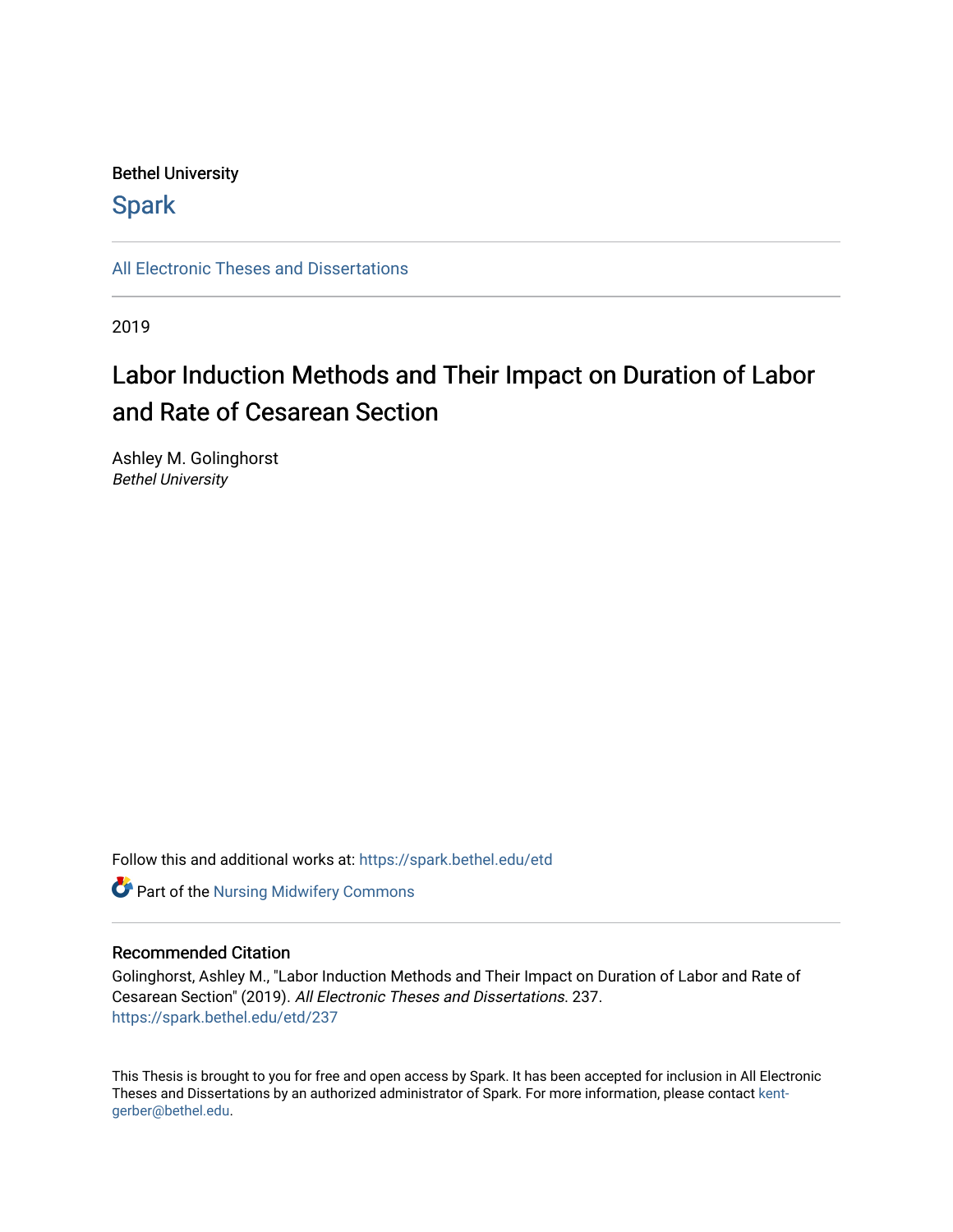## LABOR INDUCTION METHODS AND THEIR IMPACT ON THE DURATION OF LABOR AND RATE OF CESEREAN SECTION

# A MASTER'S PROJECT SUBMITTED TO THE GRADUATE FACULTY OF THE GRADUATE SCHOOL BETHEL UNIVERSITY

BY

## ASHLEY M GOLINGHORST

## IN PARTIAL FULFILLMENT OF THE REQUIREMENTS

## FOR THE DEGREE OF

## MASTER OF SCIENCE IN NURSING

MAY 2019

### BETHEL UNIVERSITY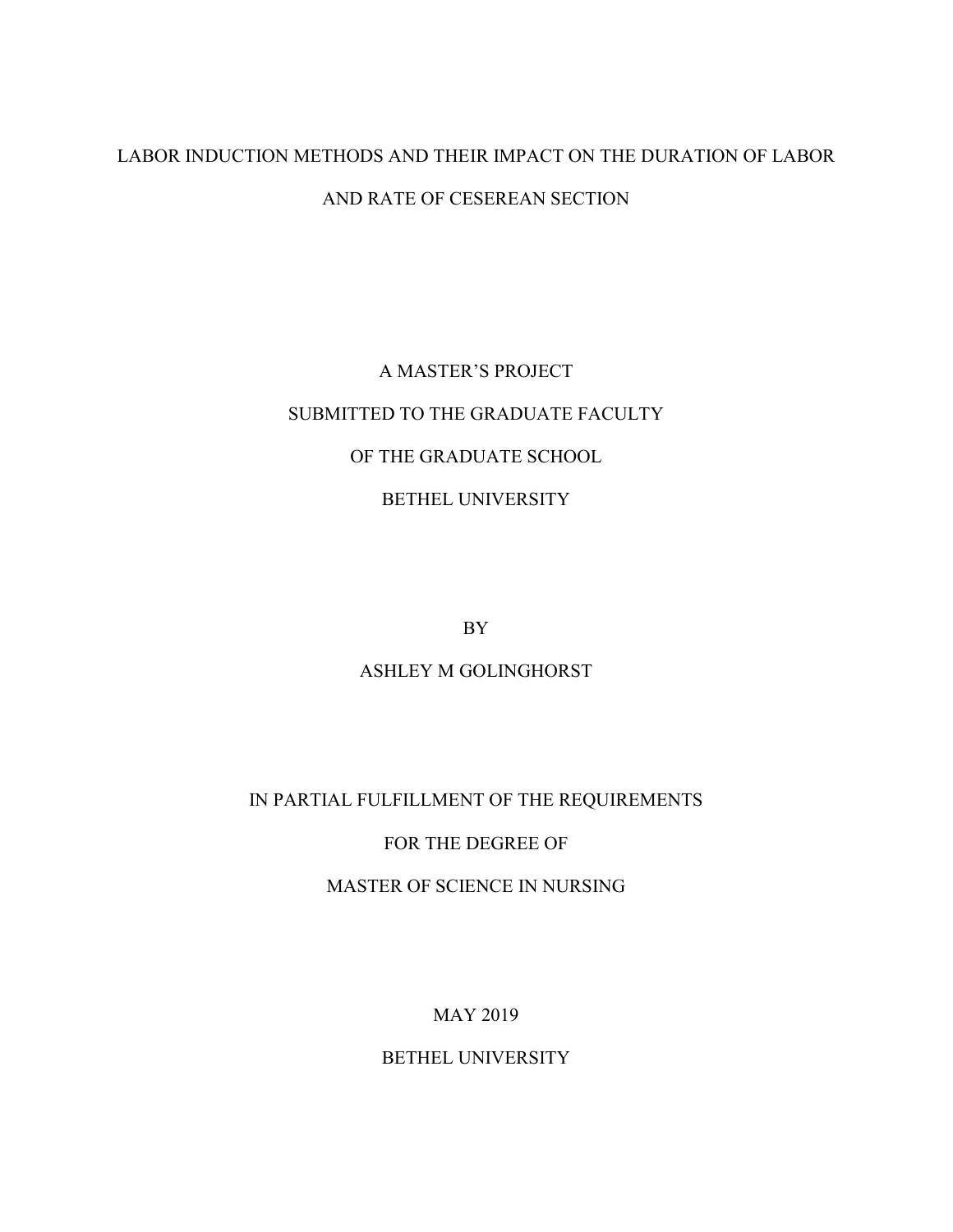Labor Induction Methods and Their Impact on the Duration of Labor and Rate of Cesarean

Section

Ashley M Golinghorst

May 2019

Approvals:

Project Advisor Name: Bernita Missal, PhD, RN

Project Advisor Signature: \_\_\_\_\_\_\_\_\_\_\_\_\_\_\_\_\_\_\_\_\_\_\_\_\_\_\_\_\_\_\_\_\_\_

Second Reader Name: Jane Wrede, PhD, APRN, CNM

Second Reader Signature: \_\_\_\_\_\_\_\_\_\_\_\_\_\_\_\_\_\_\_\_\_\_\_\_\_\_\_\_\_\_\_\_\_\_\_\_\_

Director of Nurse-Midwifery Program Name: Jane Wrede. PhD, APRN

Director of Nurse-Midwifery Program Signature: \_\_\_\_\_\_\_\_\_\_\_\_\_\_\_\_\_\_\_\_\_\_\_\_\_\_\_\_\_\_\_\_\_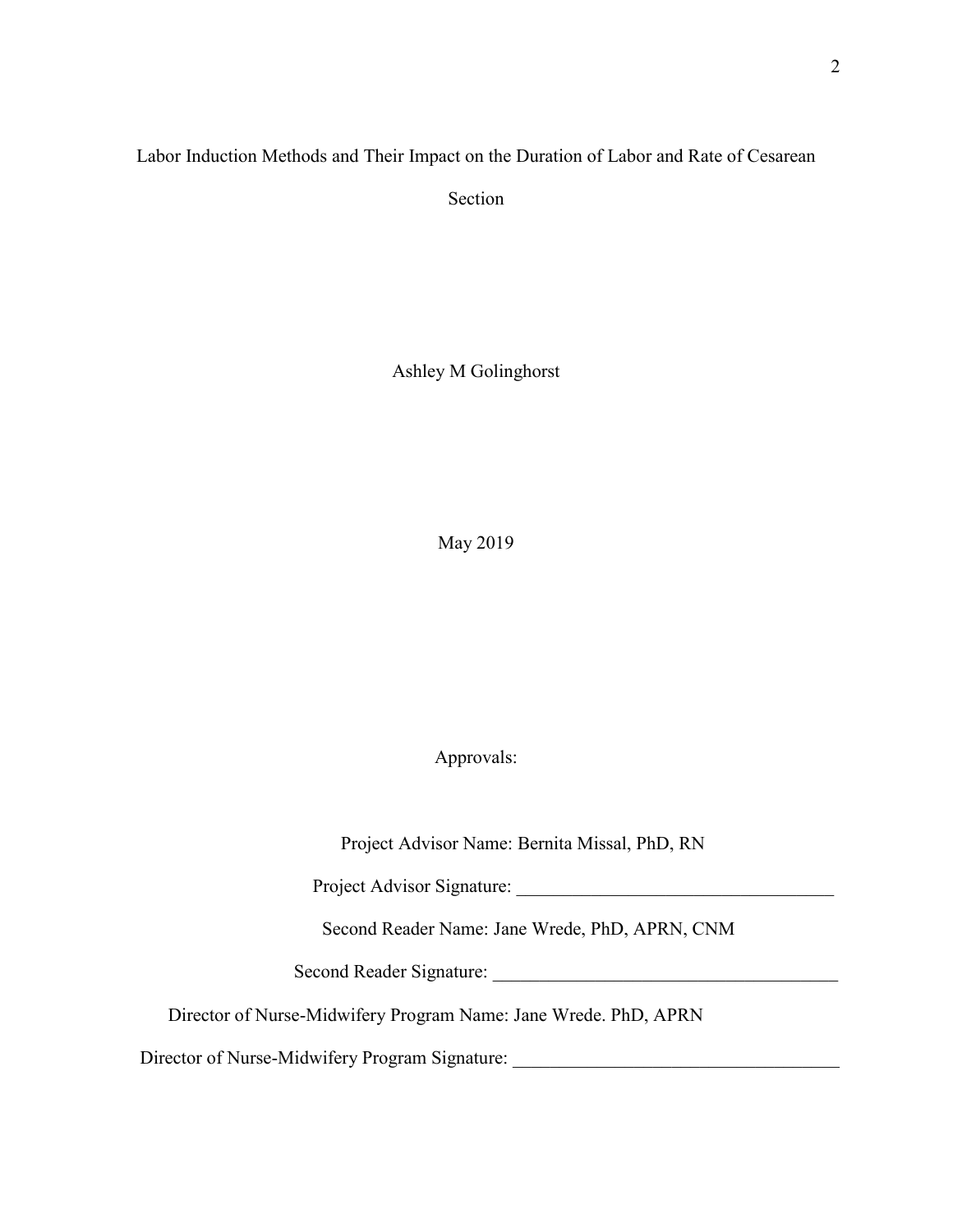#### **Acknowledgments**

 I would like to start by thanking my amazing family, who has supported me on this journey. My two wonderful children, Zeke and Zoey, who proved to be just the perfect combination of distraction and motivation to get me through this. To my parents, Doug and Tammy, that have helped so many times with watching my wonderful distractions so that I can focus. To Austin, thank you for coming and helping all the times that I called or texted you in a panic, unsure how I was going to get any work done with the chaos of two children.

 To my wonderful friends that have offered such encouragement and support during this time. Thank you so much for being understanding about my lack of time for a social life. A huge thank you to my coworkers, who tolerated listening to me go on and on about labor induction methods. Thank you so much to Annie Gilbertson, who started my passion for being a nursemidwife and was one of the first to encourage me to apply to graduate school at Bethel! Your words of encouragement gave me the courage to start down this path!

 I would also like to say a huge thank you to my capstone advisor, Bernita Missal. Bernie, thank you so much for your feedback and encouragement! I honestly would not have been able to do this without your guidance. Thank you to Dr. Jane Wrede, my second reader and program director. Many thanks to all the faculty at Bethel University, you are some of the most encouraging women I know and are amazing examples of the midwife I hope to be some day! Thank you as well to the staff at the Writing Center for all your feedback!

 Lastly, but most importantly, I give thanks to God. There have been so many times when I have relied on His Strength to get me through and I know that without Him, I would not be where I am at today! I am truly beyond blessed and infinitely grateful!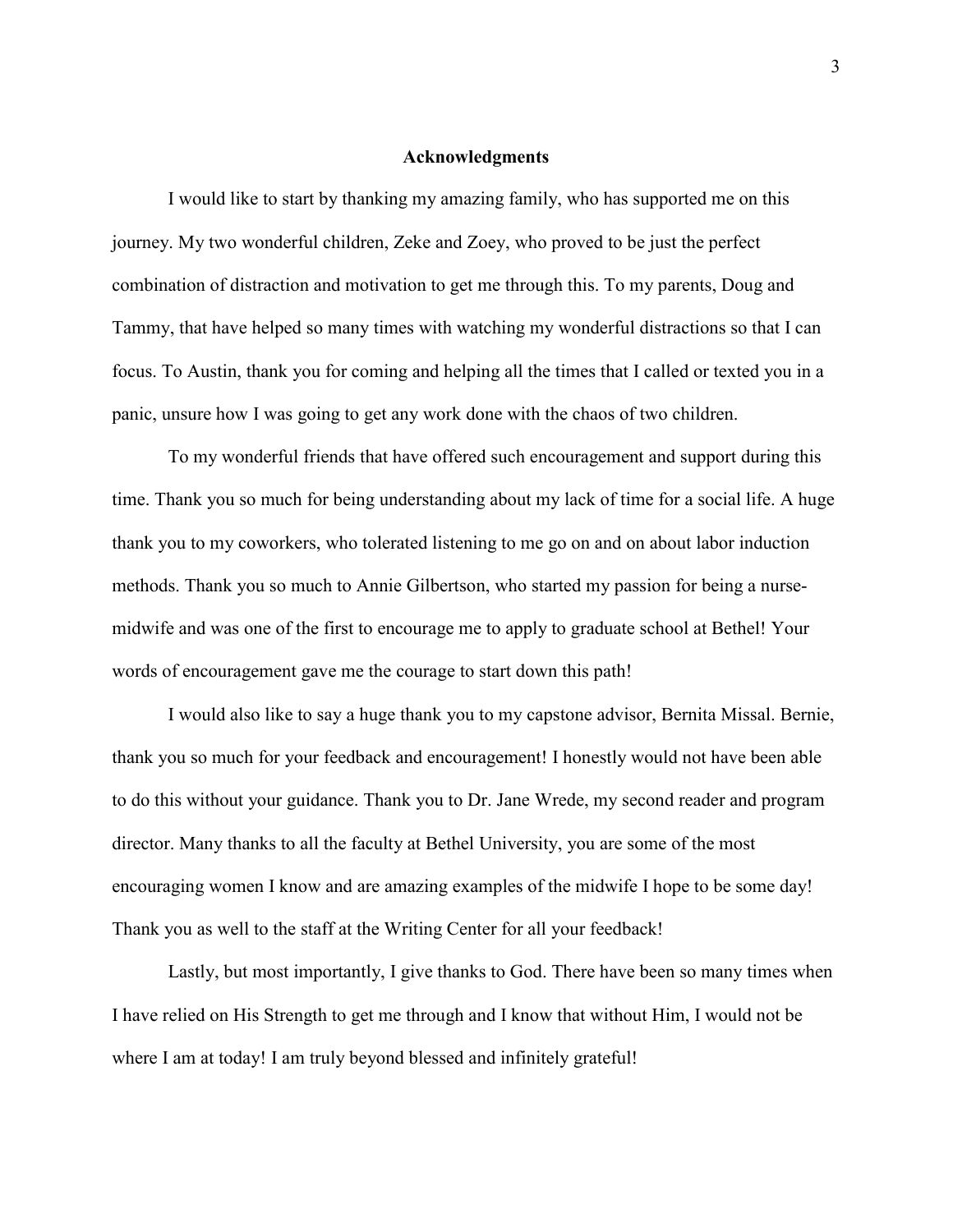#### **Abstract**

**Background/Purpose:** The purpose of this paper is to critically review current literature regarding current methods for labor induction and their impact on the duration of labor and rate of cesarean section.

**Theoretical Framework:** Imogene King's Theory of Goal Attainment is the framework used for this literature appraisal. King's theory focuses on the dynamic interacting systems for goal attainment (Gonzalo, 2011).

**Methods:** Twenty-one original research articles involving labor induction methods were critically reviewed. Additionally, six systematic reviews involving labor induction methods were also included.

**Results/Findings:** Labor induction is associated with an overall increased risk of cesarean section. Intravenous oxytocin use alone was associated with the highest risk of cesarean section when used in nulliparous women. The risk of cesarean section was not as high when a combination of labor induction methods was utilized. The use of mechanical cervical ripening agents, such as Foley-bulb or Cook catheters were associated with a lower rate of cesarean section when compared with pharmacological cervical ripening agents. Mechanical cervical ripening is also associated with a shorter duration of labor when used simultaneously with intravenous oxytocin.

**Implications for Research and Practice:** Nurse-midwives need to be knowledgeable about the various methods for labor induction. It is crucial that they discuss the risks and benefits of labor induction with their patients and that labor inductions are not performed without medical indication. When a labor induction is performed nurse-midwives should utilize a combination of methods to shorten the duration of labor and minimize the risk of cesarean section.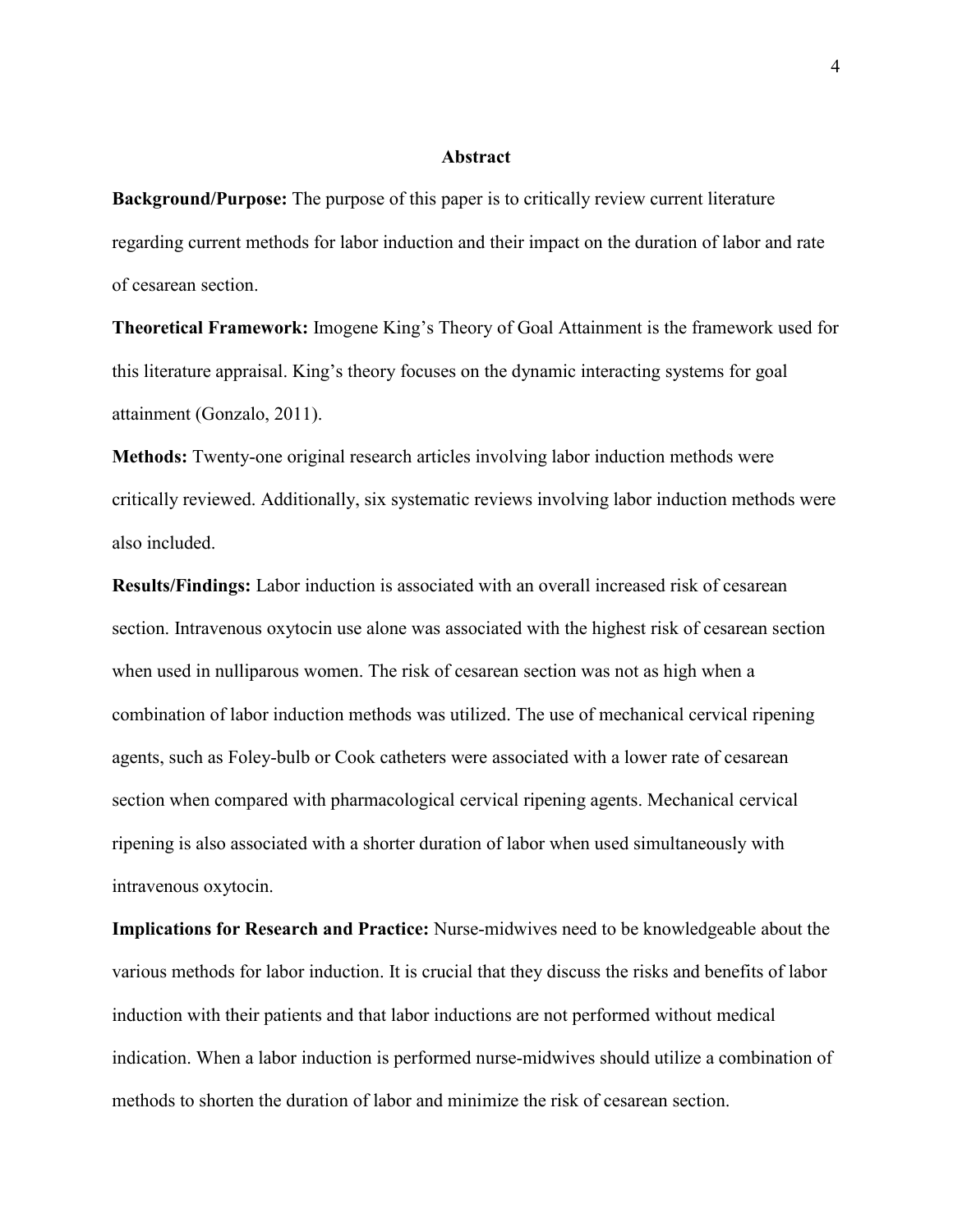**Conclusion:** The findings of this critical review of the literature support the use of a combination of labor induction methods and avoiding non-medically indicated inductions due to the increased rate of cesarean section associated with labor induction.

*Keywords:* labor induction, cesarean section, duration of labor, mechanical cervical ripening, Cook catheter, Foley-bulb catheter, transcervical ripening balloon, pharmacological cervical ripening, misoprostol, dinoprostone, Mifepristone, oxytocin, amniotomy, King's Theory of Goal Attainment, nurse-midwifery, hallmarks of midwifery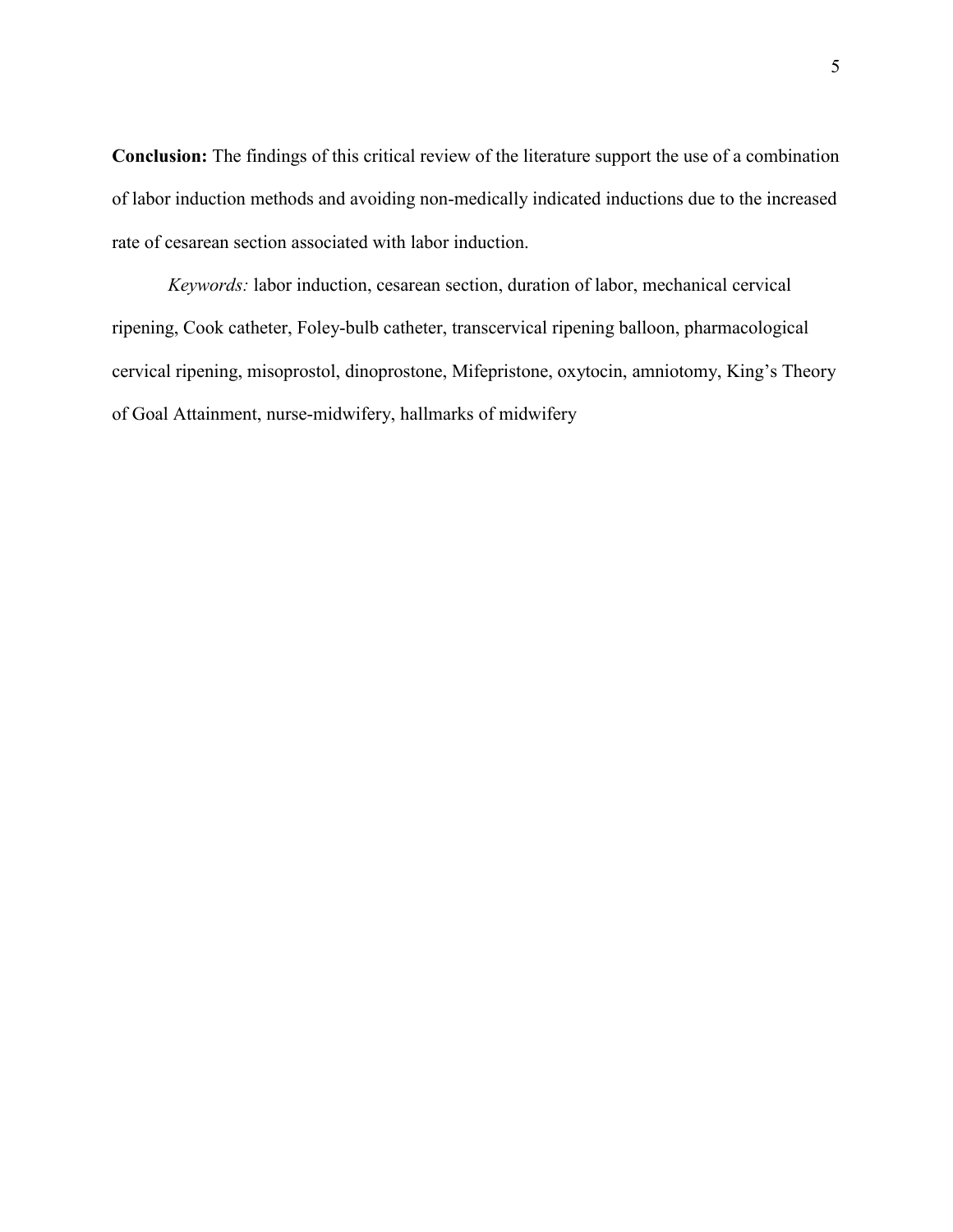## **Table of Contents**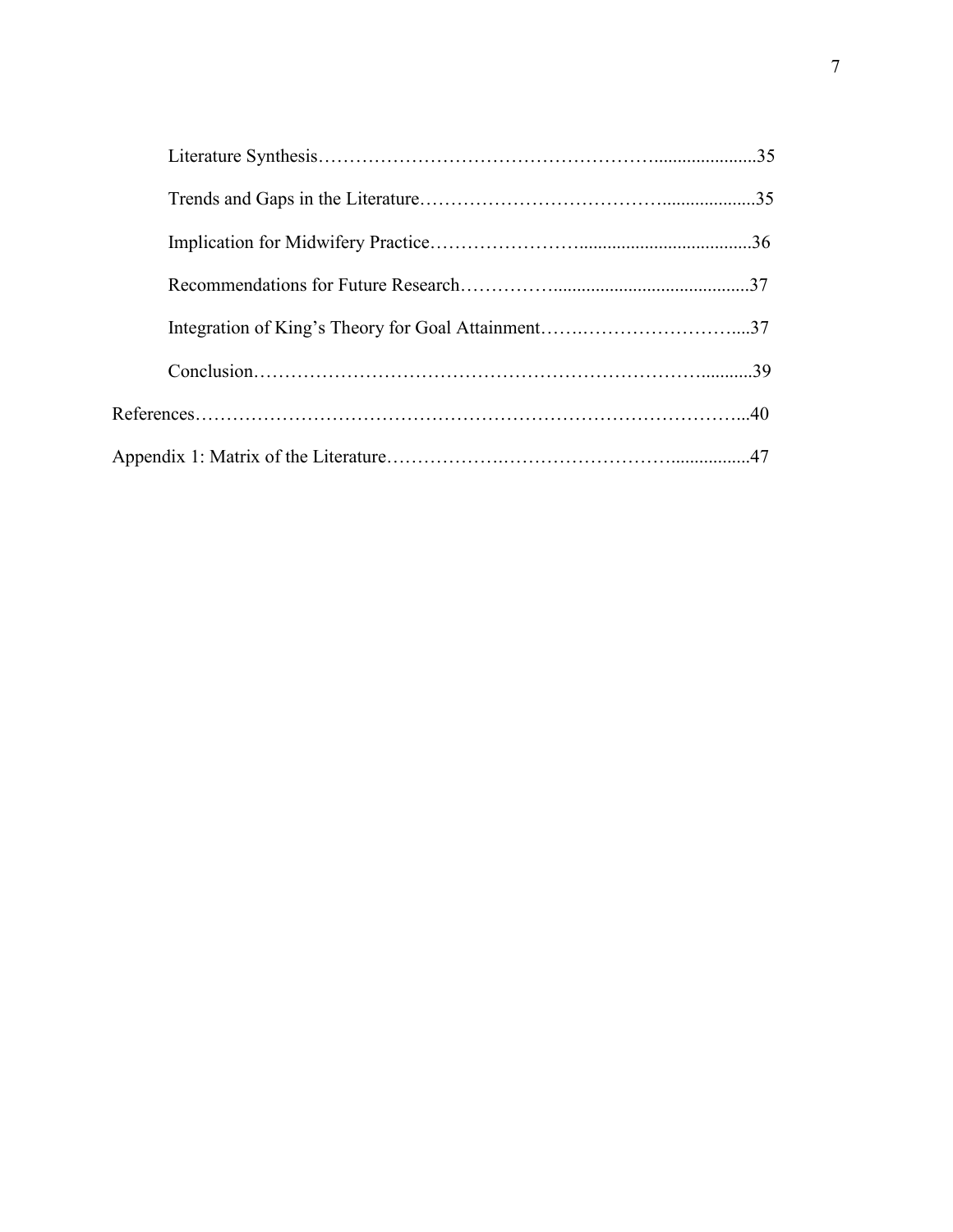#### **Chapter I: Introduction**

In obstetrics, the induction of labor is one of the most commonly performed procedures during pregnancy (Ruhl & Bingham, 2014). The rate of labor induction continues to rise in the United States. In 2010, the National Center for Health Statistics reported that 23.4 percent of labors in the United States were induced (Ruhl & Bingham, 2014). The rate of labor induction has more than doubled in the past two decades (Ruhl & Bingham, 2014). Women who have their labor induced have been shown to have a higher rate of cesarean section; this is especially true for nulliparous women (Ruhl & Bingham, 2014). The increased rate of labor inductions has been attributed to an increased rate of cesarean section in the United States, as one of the most common indications for cesarean section is failed induction (Ruhl & Bingham, 2014). The rate of cesarean section has dramatically increased over the past two decades in correlation with the rising rate of labor inductions. According to the Centers for Disease Control and Prevention (CDC), the rate of cesarean section was 31.9 percent for 2016, which was an improvement from the peak rate in 2009 of 32.9 percent (Centers for Disease Control and Prevention, 2017). For many years, the World Health Organization (WHO) recommended a cesarean section rate between 10-15 percent, however a recent review of current research has found that there is no improvement in maternal or newborn mortality rates when the cesarean section rate of a population level exceeds 10 percent (World Health Organization, 2015). Considering the correlation between labor induction and cesarean section rate, there is the question of how to use induction methods in a way that optimizes labor outcomes. This paper will provide a critical review of research regarding various induction methods and their impact on the rate of cesarean section and the duration of labor.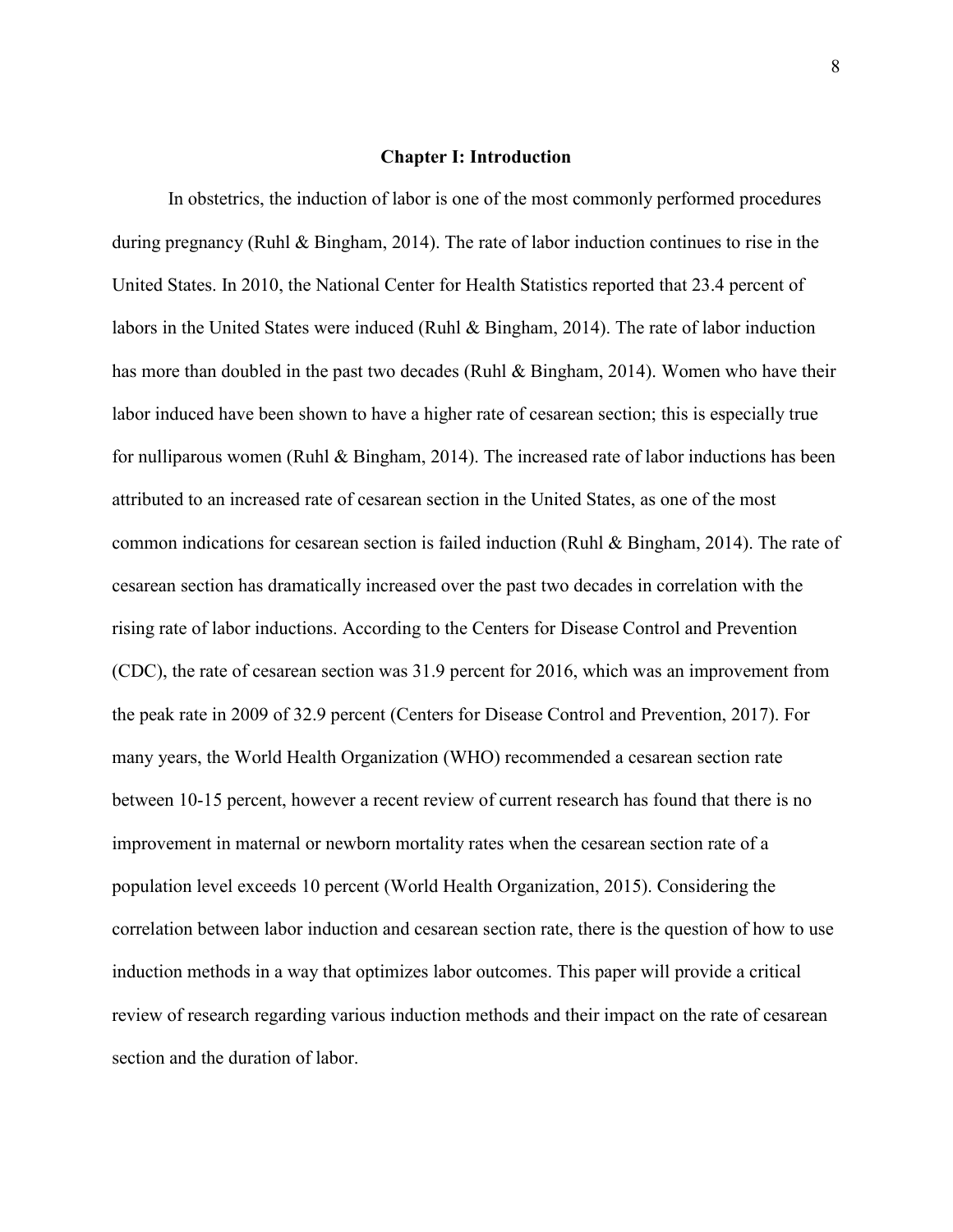#### **Statement of Purpose**

 The purpose of this paper is to examine current research on methods commonly used for labor induction and their impact on the duration of labor and rate of cesarean section. This paper will discuss how the combination of these methods may be beneficial in reducing the duration of labor and the rate of cesarean section in women undergoing induction of labor. The methods addressed in this paper will include mechanical cervical dilation, pharmacological agents used for cervical ripening, intravenous oxytocin, and amniotomy. Mechanical methods discussed in this paper will include commonly used transcervical balloons such as Foley-bulbs and Cook catheters. Pharmacological agents for cervical ripening and labor induction, as reviewed in this paper include misoprostol, dinoprostone, and mifepristone. Also addressed will be the timing of the amniotomy, also referred to as artificial rupture of membranes (AROM) and how adjusting the timing of AROM may impact the duration of labor and the rate of cesarean section. This paper will also discuss how King's Theory for Goal Attainment can be applied to inductions to lead to improved labor outcomes.

#### **Evidence Demonstrating Need**

 Considering the increasing rate of labor inductions and the correlation with an increased rate of cesarean delivery, it is imperative that healthcare providers are only performing labor inductions when medically indicated and with evidence-based methods. The American College of Obstetricians and Gynecologists (ACOG) released an updated practice bulletin addressing the induction of labor in 2009. ACOG (2009) discussed the importance of cervical ripening before labor induction and addressed various methods. For cervical ripening, mechanical and pharmacological methods were addressed. The goal of cervical ripening is to create a favorable cervix, as defined by a Bishop score of greater than six. Research has found that a Bishop score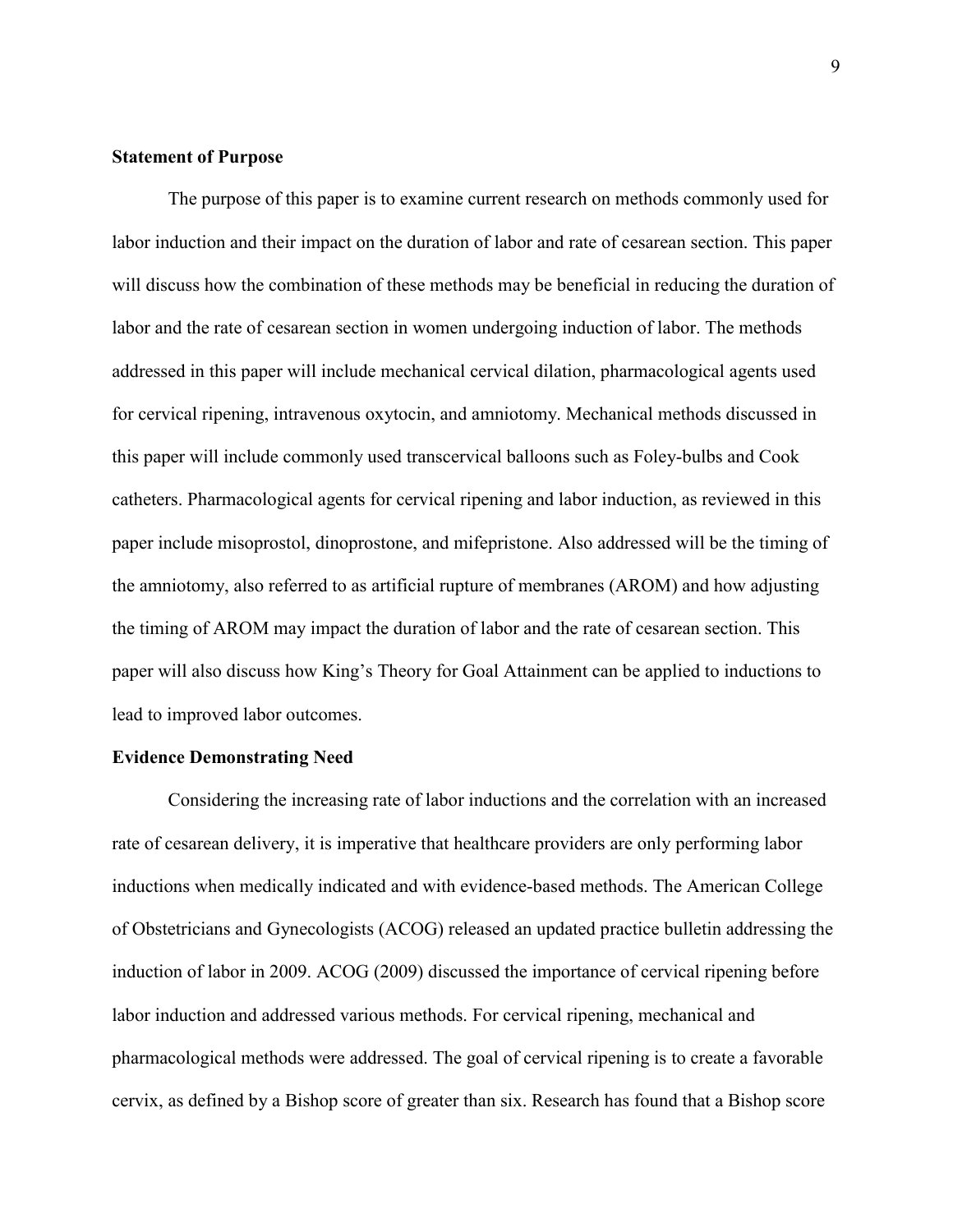greater than eight results in similar rates of vaginal delivery after labor induction that are comparable with the rate of vaginal delivery after spontaneous labor. ACOG addressed the different methods of cervical ripening for labor induction and made recommendations on their usage. However, even within those recommendations, there is no clear single method that is associated with decreased duration of labor and decreased rate of cesarean deliveries (ACOG, 2009). The recommendations focused on the use of single methods but did not have recommendations on how to utilize combination methods for cervical ripening. This practice bulletin is also now ten years old and, as such, has not taken into account research in recent years.

 ACOG (2009) also discussed the use of oxytocin and amniotomy for labor inductions. Oxytocin is the most commonly used agent for labor inductions but there is still a lack of consensus on optimal dosing and maximum dosage. ACOG does recommend that cervical ripening is done prior to the start of oxytocin to improve the rates of successful inductions. Amniotomy, when used alone for labor inductions, was associated with an unpredictable duration of labor. There was also not enough evidence at the time to support using amniotomy alone for labor inductions; however, some providers still use this as a primary method for labor inductions (ACOG, 2009). Although ACOG has recommendations for individual methods used for cervical ripening and labor induction, various combinations of methods are not specifically addressed. There is also a lack of consensus on which methods are best practice. More research on how these methods can be used in combination with one and another to decrease the duration of labor and the rate of cesarean section needs to be reviewed for conclusions and recommendations to be made.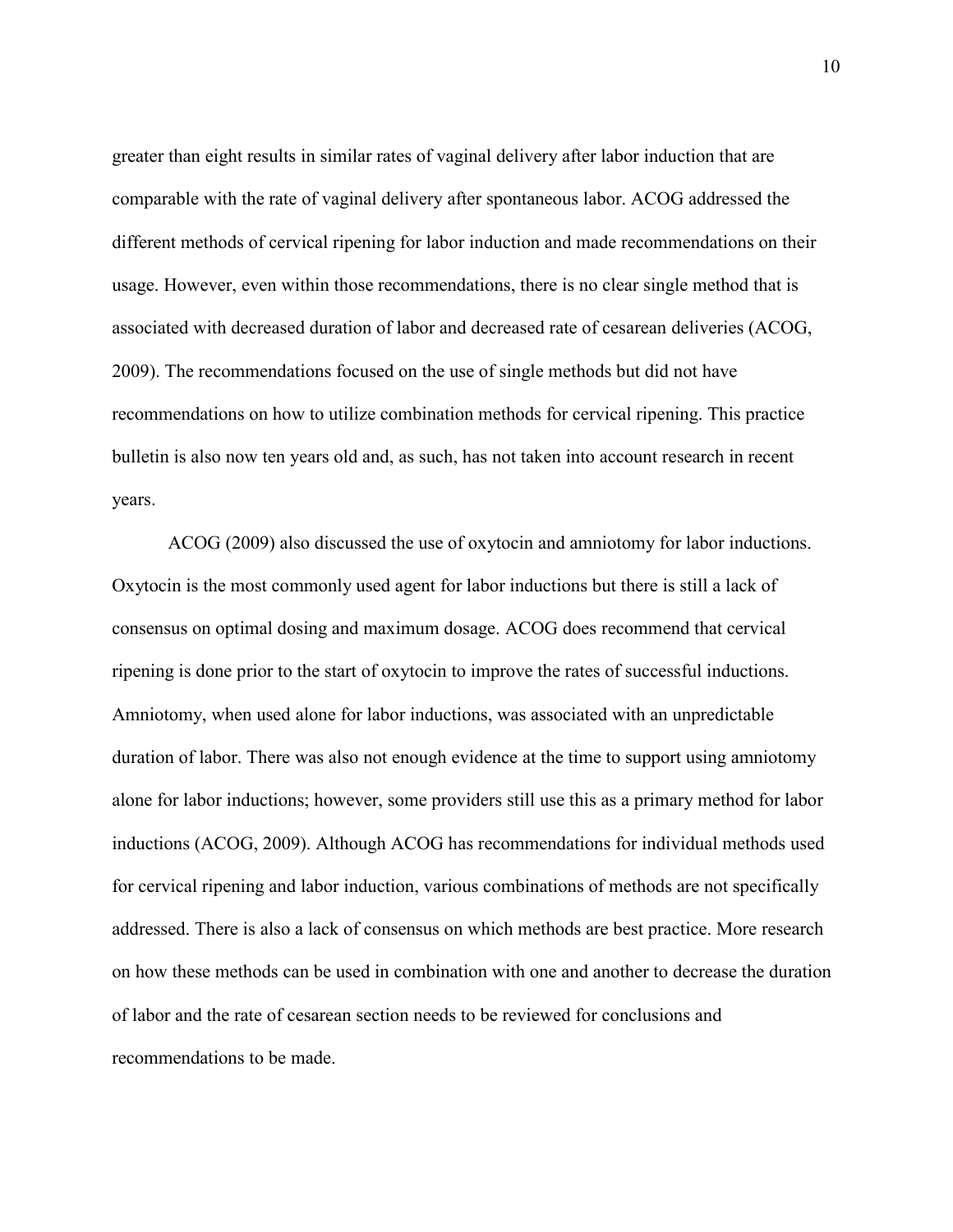There is agreement from both the American College of Nurse-Midwives (ACNM) and ACOG that inductions should be performed when medically indicated and not for elective reasons (ACNM, 2010). However, there continues to be a lack of consensus on the optimal method or combination of methods for labor induction that would be associated with decreased duration of labor and decreased rate of cesarean section. This paper will review current research on the various methods of cervical ripening and labor induction and focus on how those may be used in combination to promote improved delivery outcomes.

#### **Significance to Nurse-Midwifery**

Nurse-midwives are on the frontlines providing care for women during pregnancy, labor, and delivery. The scope of midwifery practice includes applying knowledge, skills, and abilities in the intrapartum period (ACNM, 2012). Nurse-midwives are also expected to follow the *Hallmarks of Midwifery* including recognition of birth as a normal physiologic and developmental process, advocacy of non-intervention in normal processes in the absence of complications, incorporation of scientific evidence into clinical practice, empowerment of women as partners in health care, advocacy for informed choice, shared decision making, and the right to self-determination and skillful communication, guidance, and counseling (ACNM. 2012). Regarding labor inductions, nurse-midwives need to apply these specific hallmarks. It is crucial that nurse-midwives incorporate scientific evidence into clinical practice; this includes utilizing the most recent research available on induction methods and applying those to how they are performing labor inductions.

It is the position of ACNM that induction of labor should be offered to women only for medical indications that are supported by scientific evidence when the benefits outweigh the risks (ACNM, 2010). Essentially, nurse-midwives should avoid performing labor inductions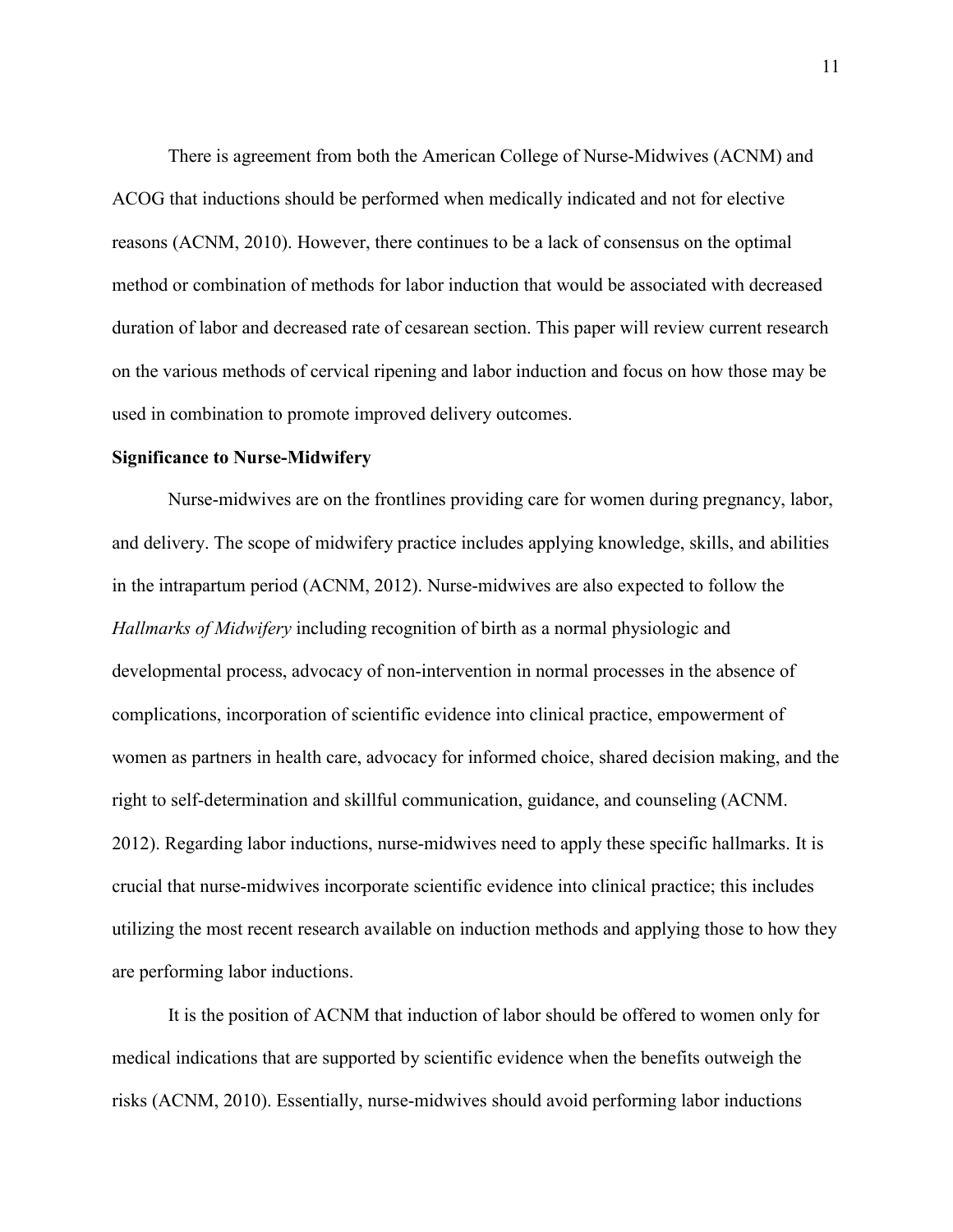when there are not clear medical indications. Also, nurse-midwives need to uphold the hallmark of midwifery that empowers women as partners in their health care. In order to be able to do this, nurse-midwives need to be well-informed on various induction methods and be able to provide their patients with information that is supported by current research. Empowering women by providing accurate information also enables women to make informed decisions regarding their health care.

The ACNM also recommends careful consideration should be given to the need for cervical ripening when labor induction is deemed medically necessary (ACNM, 2010). The research reviewed in this paper will address those various methods for cervical ripening and their association with the duration of labor and rate of cesarean section. Reviewing the current recommendations from both the ACNM and ACOG, there is support for performing labor inductions when medically necessary and ensuring that cervical ripening is performed to help improve induction outcomes and reduce the risk of cesarean delivery. Nurse-midwives should be well informed on how to utilize a combination of cervical ripening methods and labor induction methods to optimize the labor induction process and reduce complications.

#### **Theoretical Framework**

King's Theory for Goal Attainment is a conceptual framework that focuses on the dynamic interacting systems for goal attainment (Gonzalo, 2011). According to this theory, humans are rational and sentient; they can perceive, think, feel, choose, set goals, and decide how to achieve those goals by the decisions they make (Nursing Theory, 2015). King's Theory of Goal Attainment focuses on the three fundamental needs of humans. These needs are the need for when health information can be used, the need for care to prevent illness, and the need for care when they are unable to care for themselves (Nursing Theory, 2015).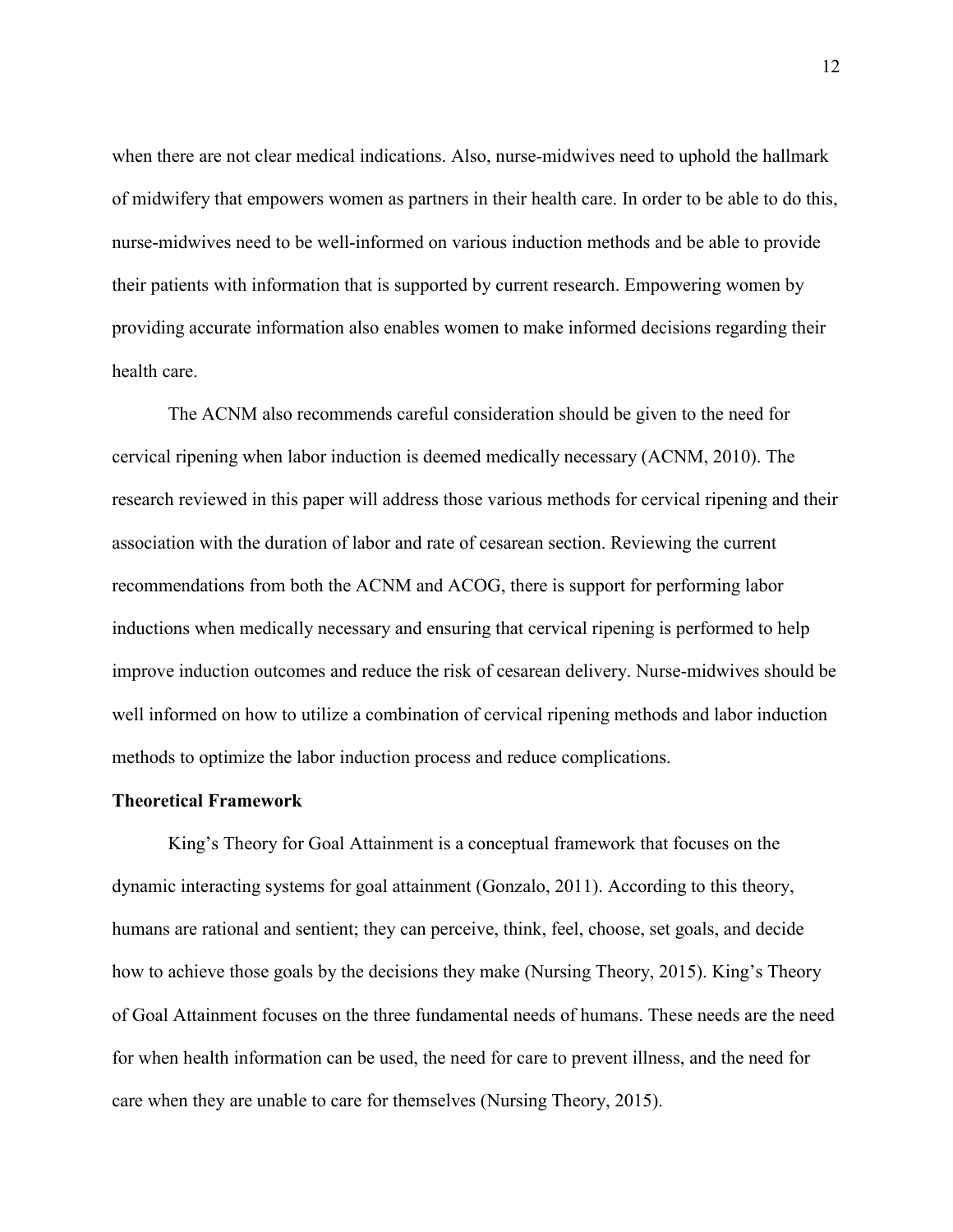With King's theory, the focus is also placed on the importance of the nurse-patient relationship and how that relationship will help patients to reach their health goals. In this case, the focus would be placed on the relationship between the patient and the nurse-midwife and the trust that is present in that relationship. Basically, King's theory operates with the patient and the nurse-midwife communicating information, using that information to set a mutual goal, and then acting in a way that helps to attain that goal (Gonzalo, 2011).

King's theory can be applied to the labor process because there is a shared goal of labor that must be carried out through the dynamic interactions between the expectant mother and the nurse-midwife. If a woman is informed about her choices for induction methods and her provider is informed as well, together they can decide on which induction method to use or if they should wait for labor to occur naturally. So, the first step is the sharing of information between the nurse-midwife and the patient. Ideally, the nurse-midwife discusses with the patient the benefits for waiting for labor to occur naturally; however, if there is a medical indication or if the patient decides to proceed with an elective induction, the nurse-midwife needs to share information regarding the different induction methods that are available and their impact on the duration of labor and rate of cesarean section when compared with waiting for labor to occur naturally.

Next, after the sharing of that information, the nurse-midwife and the patient set the goal. The goal ultimately is that the patient has a vaginal delivery of a healthy infant, but the specifics of the goal would include which methods of labor induction the patient would use. The overall goal is that the birth results in a healthy mother and a healthy baby by whichever path is chosen.

Then, to achieve the goal, the nurse-midwife would implement the chosen intervention for labor and adjust the actions based on the plan that was created following the setting of the goal. During this process of labor, depending on how things are progressing, the cycle continues.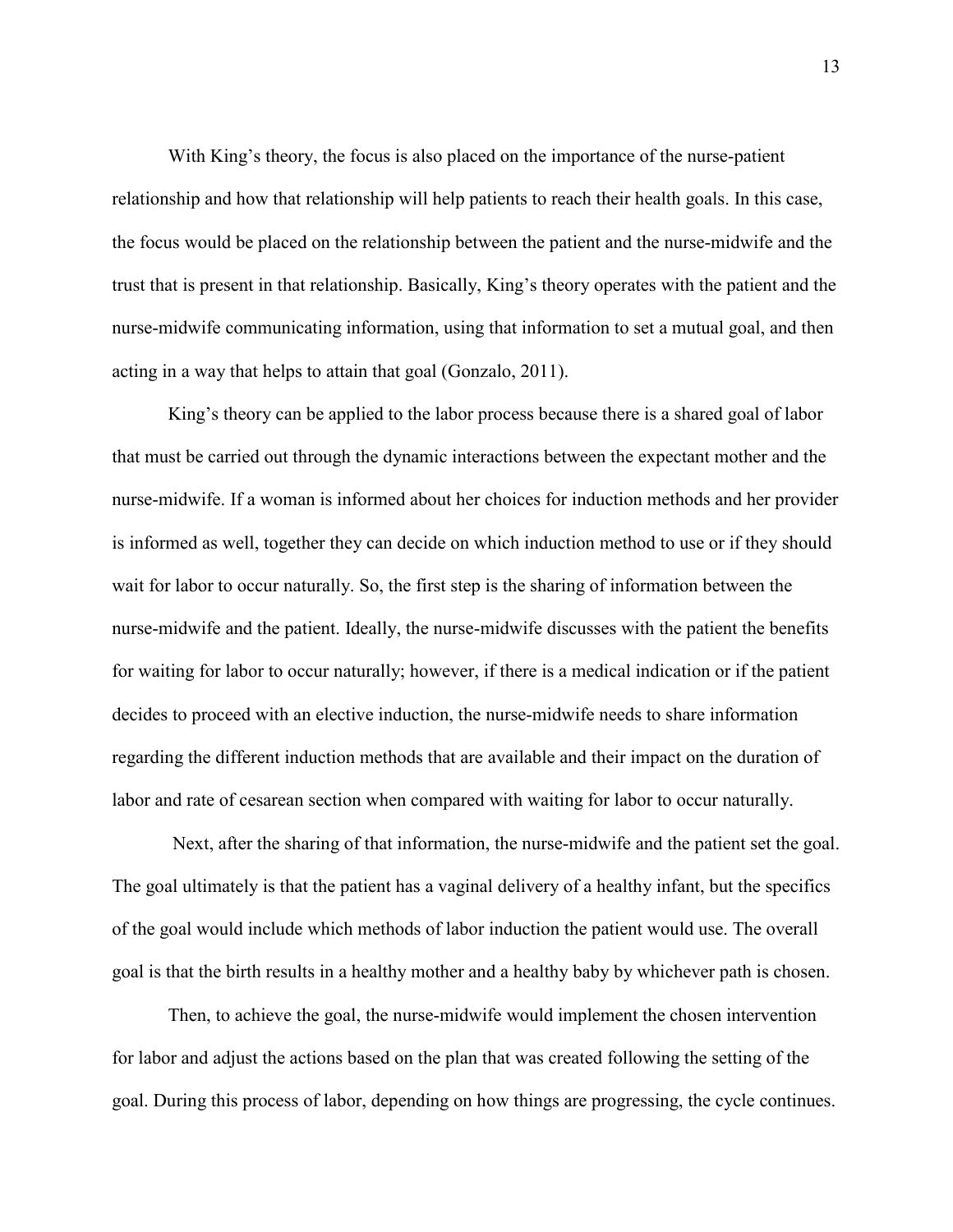The overall goal stays the same. Additionally, the sharing of information between the nursemidwife and the patient continues. Information is shared regarding how the labor is progressing and what the results of the different induction methods are for the patient. For example, if the initial decision was to perform cervical ripening with a pharmacological agent such as misoprostol, after the implementation of this intervention, the provider would share information with the patient about how this intervention has been working. Perhaps, after two doses of misoprostol, a cervical check would be performed, and the patient is found to be at three centimeters and 30 percent effaced but having no consistent contractions. At that point in time, the provider might discuss with the patient the additional use of other interventions for the induction of labor, such as the use of a transcervical catheter for further ripening and dilation or starting intravenous oxytocin. The goal is still the delivery of a healthy infant, but the plan to achieve the goal would need to be adapted based on the continual sharing of information between the nurse-midwife and the patient. This is an overview of how King's Theory of Goal Attainment could be applied to labor induction methods.

#### **Summary**

With the association between increased rates of labor induction and increased rates of cesarean section, there is a need to determine induction methods that, when used in combination with one and another, optimize birth outcomes. Nurse-midwives are uniquely equipped as partners in health care with women to be able to empower them and enable them to make informed decisions regarding labor inductions. In order for nurse-midwives to be able to best serve these women, they need to be up-to-date on current research and apply that research to clinical practice. Applying King's Theory of Goal Attainment to the labor induction process can further help to empower women and hopefully increase the rate of vaginal deliveries following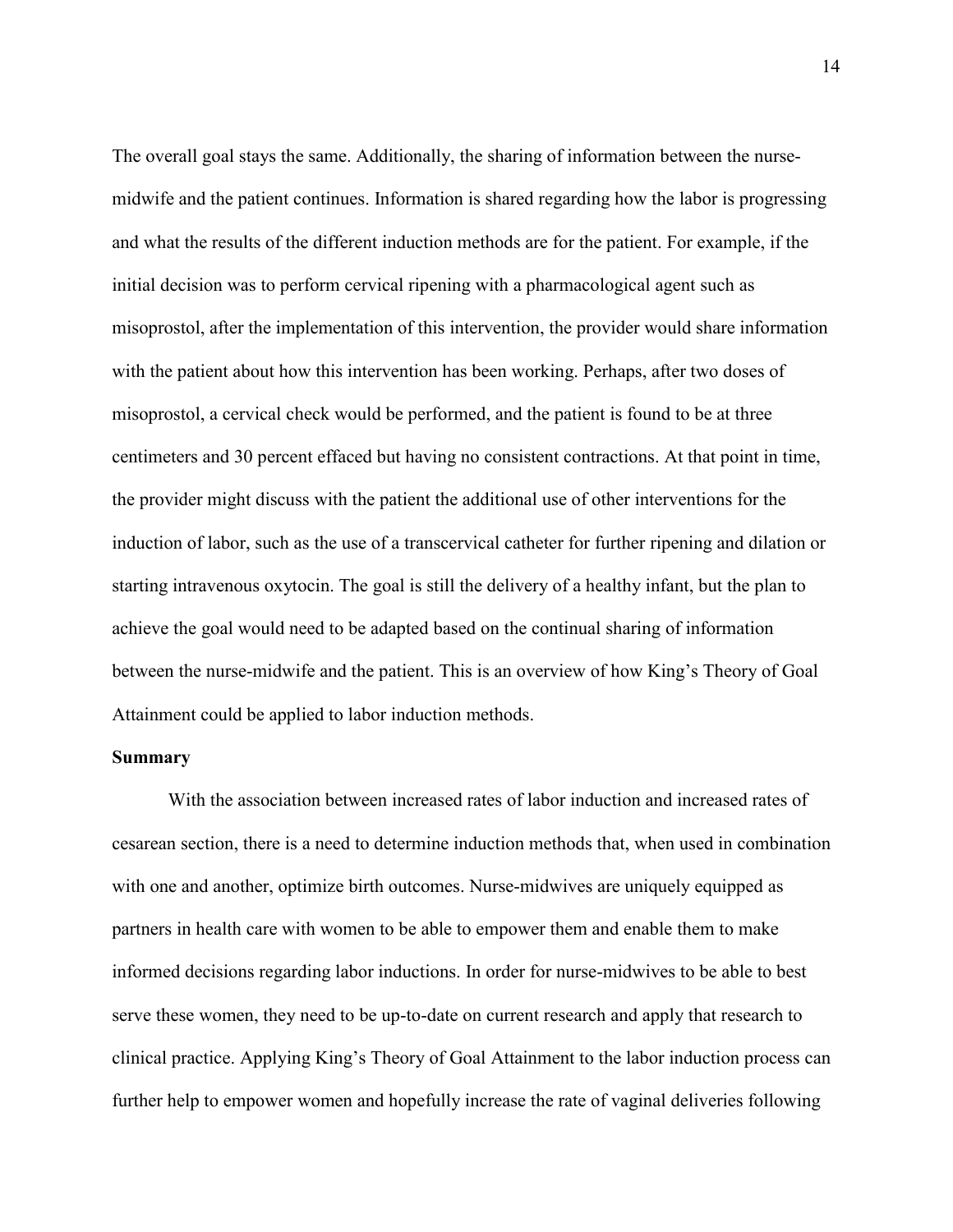labor inductions. Chapter Two of this paper will address the specific methods used to gather and appraise current research on the topic of labor induction methods. Chapter Three will be a synthesis of current research. This will include important findings, strengths, limitations, and recommendations for nurse-midwifery practice regarding labor induction methods. Finally, Chapter Four will be a discussion on the implications for nurse-midwifery practice and labor induction methods, focusing on how to combine these methods and optimize birth outcomes by shortening the duration of labor and reducing the rate of cesarean section.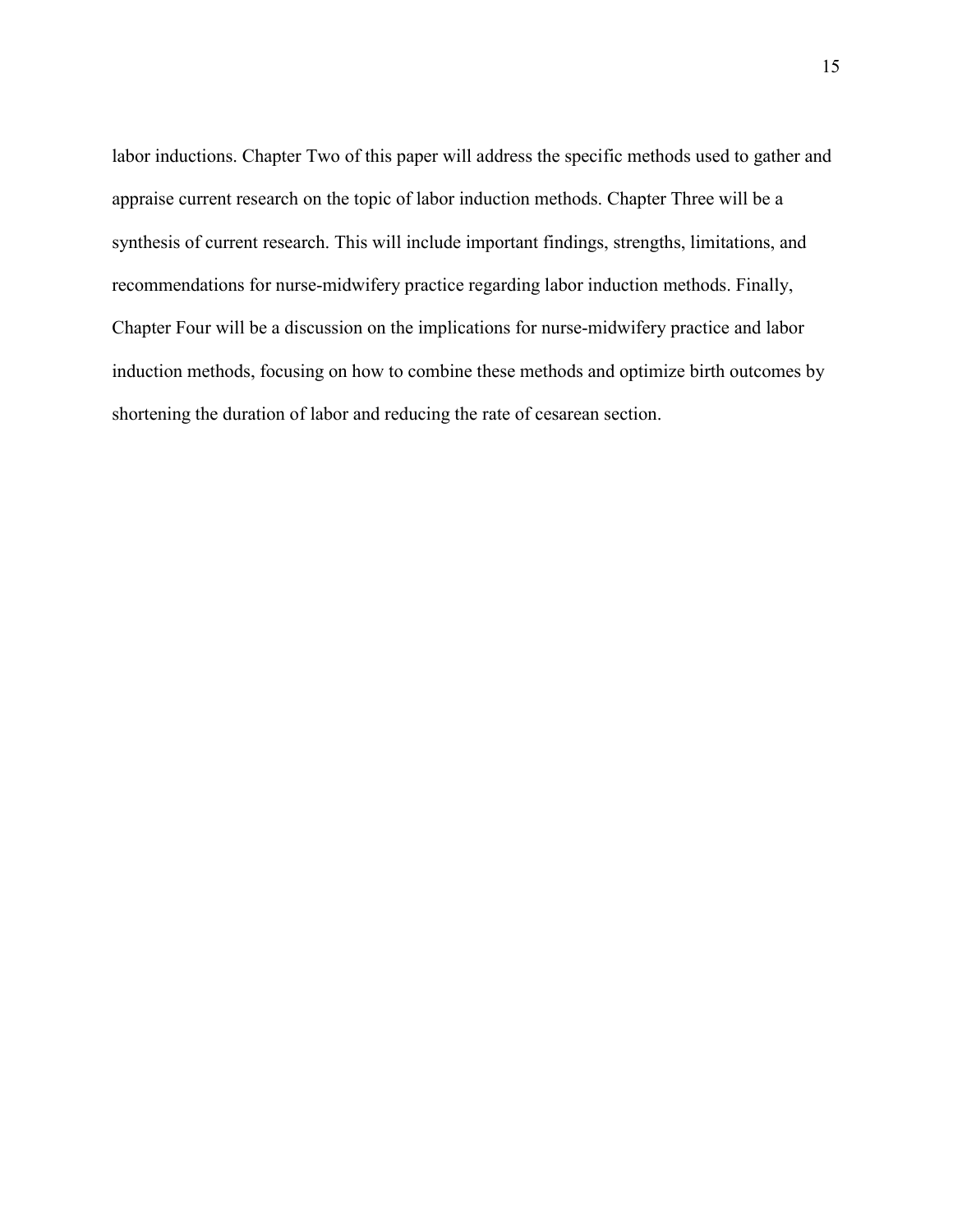#### **Chapter II: Methods**

This chapter will discuss the procedures utilized to identify current research and literature related to cervical ripening and labor induction methods and their impact on the duration of labor and rate of cesarean section. Specific labor induction methods included are mechanical cervical ripening, pharmacological agents, intravenous oxytocin, and amniotomy. A comprehensive search was performed utilizing multiple search engines. Also included in this chapter will be the keywords utilized and the criteria for inclusion and exclusion. A brief summary of the studies selected for the literature review will also be discussed. Finally, the method used for appraising the level and quality of the evidence will be thoroughly explained.

#### **Search Strategies**

 An initial search was conducted using the Cumulative Index to Nursing and Allied Health Literature (CINAHL) utilizing the search terms labor, induced-methods, balloon dilatationutilization, amniotomy: fetal membranes, artificial rupture, timing of amniotomy, and oxytocin and labor induction. A total of 59 articles were reviewed from CINAHL. A search of PubMed was conducted, using the search terms labor induction, duration, and cesarean. A total of 47 articles were reviewed. Another search was conducted utilizing the Cochrane Library: Cochrane Central Register of Controlled Trials. This search used the terms labor induction and cesarean; which resulted in 53 results. Additionally, a search of the Cochrane Library: Database of Systematic Reviews was conducted. The search term used was labor induction methods; which yielded 86 systematic reviews.

#### **Criteria for Inclusion and Exclusion**

The articles selected for this review of the literature were included based on interventions used for labor induction. The interventions that were focused on were misoprostol, mifepristone,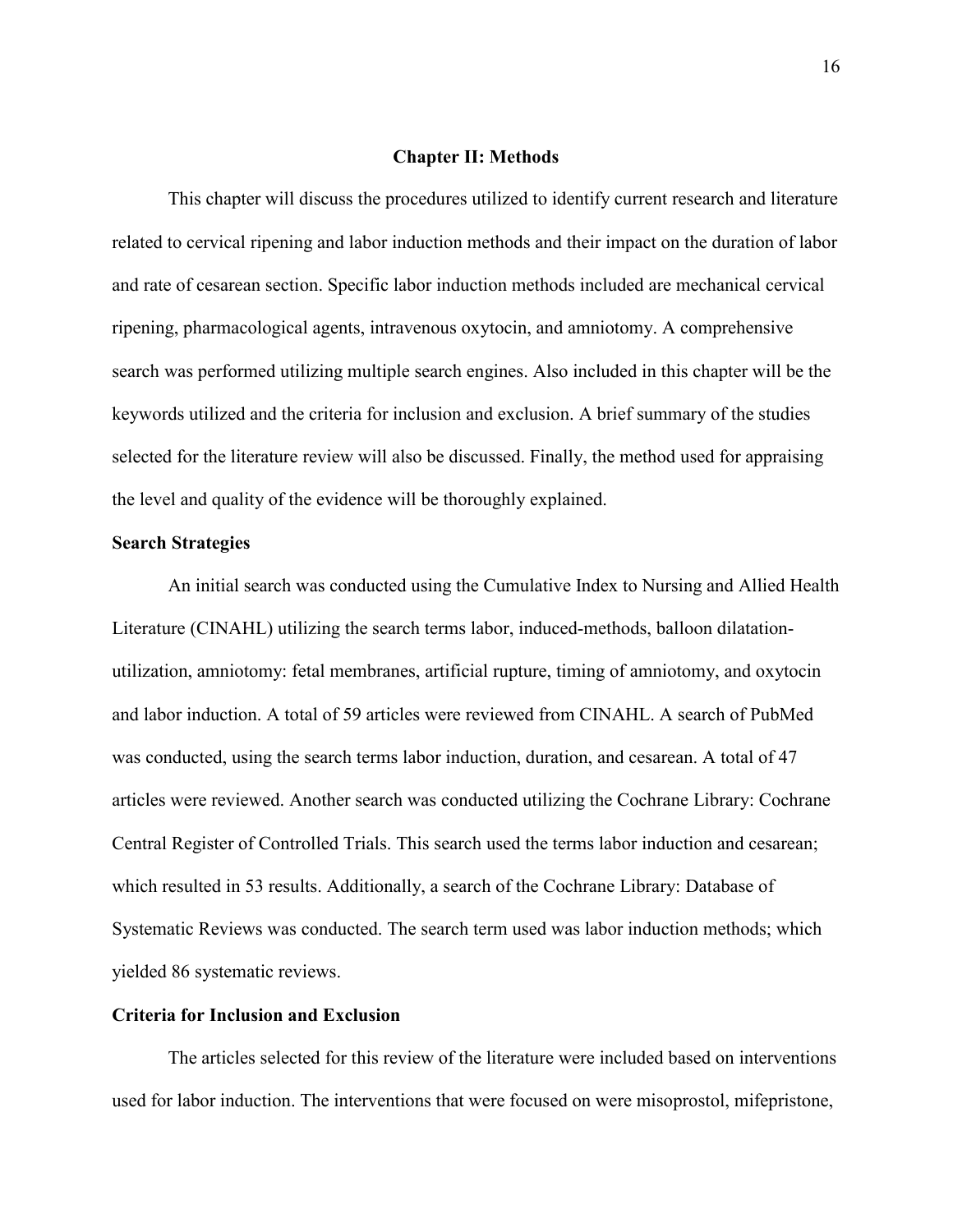dinoprostone, Foley-bulb, Cook catheter, intravenous oxytocin, and amniotomy. The articles included used either one of these methods or a combination of methods. Articles of original research were the primary focus, with consideration given to systematic reviews as well. The main focus of the literature review was randomized controlled trials. Additionally, research articles chosen specifically included data on the duration of labor, the rate of cesarean section and indications for cesarean section. Articles within the past five years were the primary focus, but that was increased to the past ten years to gather adequate literature for this review.

 Exclusion criteria included studies that focused on women with previous cesareans and studies that did not clearly state which methods were being used for induction. Studies were also excluded if they were in a language other than English or if the full-text article could not be located. Duplicate studies, those that appeared in the search results of the multiple databases were excluded and were only included once in the literature review.

#### **Summary of Selected Studies**

After applying the inclusion and exclusion criteria, a total of nine articles were chosen from the CINAHL search. For the inquiry from PubMed, after applying the inclusion and exclusion criteria, five articles were chosen to be included in the literature review. Regarding the search of the Cochrane Library, Cochrane Central Register of Controlled Trials, after applying inclusion and exclusion criteria, a total of seven of these research articles were included in this literature review. A complete total of 21 original research articles were included in the literature review. After reviewing the search results of the Cochrane Library, Database of Systematic Reviews, six systematic reviews were chosen to be included in the literature review of this paper. Of the 21 original research articles, 13 were randomized controlled trials, seven were observational studies, and one was a prospective quasi-randomized controlled trial.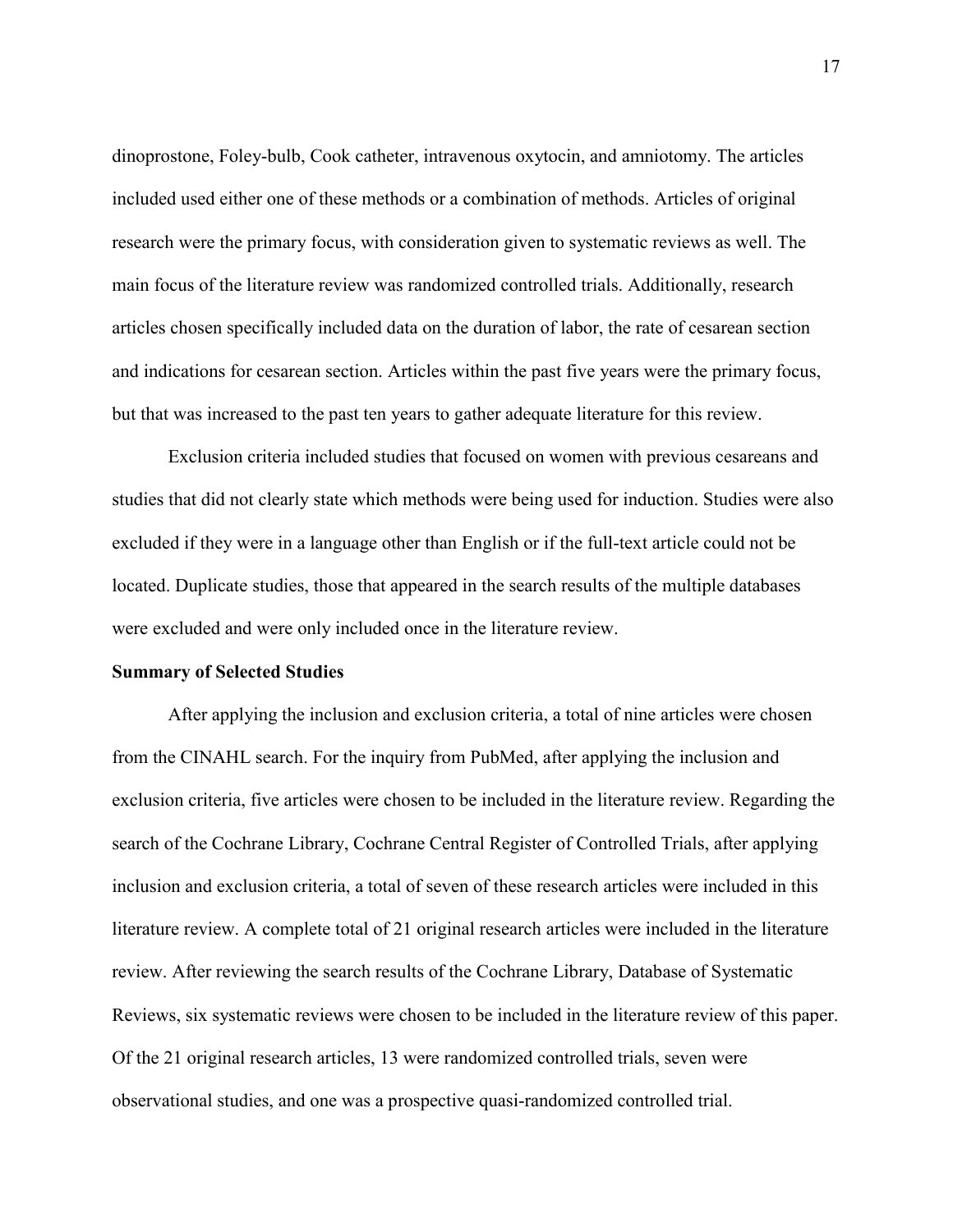#### **Evaluation Criteria**

All the research articles selected were evaluated utilizing the Johns Hopkins Research Evidence Appraisal Tool (Dearholt & Dang, 2012). The level of evidence was evaluated on a scale of I-IV. Randomized controlled trials (RCTs), experimental studies, and systematic reviews of RCTs are considered to be Level I evidence. Level II evidence includes quasi-experimental studies, systematic reviews of a combination of RCTs and quasi-experimental, or systematic reviews of quasi-experimental studies only. Level III evidence includes non-experimental studies, systematic reviews of a combination of RCTs, quasi-experimental and non-experimental studies, or systematic reviews of non-experimental studies only. Level IV evidence includes the opinion of respected authorities and/or nationally recognized expert committees/consensus panels based on scientific evidence; specifically, clinical practice guidelines and consensus panels (Dearholt & Dang, 2012).

After evaluating articles and identifying the level of evidence, articles were assessed for quality. Evidence of all levels, I-IV, are classified as either high, good, or low quality. Levels I-III have the same criteria for determining quality; however, Level IV has different criteria. The criteria for Levels I-III, high quality includes the following: consistent, generalizable results, sufficient sample size for the study design, adequate control, definitive conclusions, and consistent recommendations based on a comprehensive literature review that includes thorough reference to scientific evidence (Dearholt & Dang, 2012). Good quality for Levels I-III evidence has the following criteria: reasonably consistent results, sufficient sample size for the study design, some control, fairly definitive conclusions, and reasonably consistent recommendations based on a fairly comprehensive literature review that includes some reference to scientific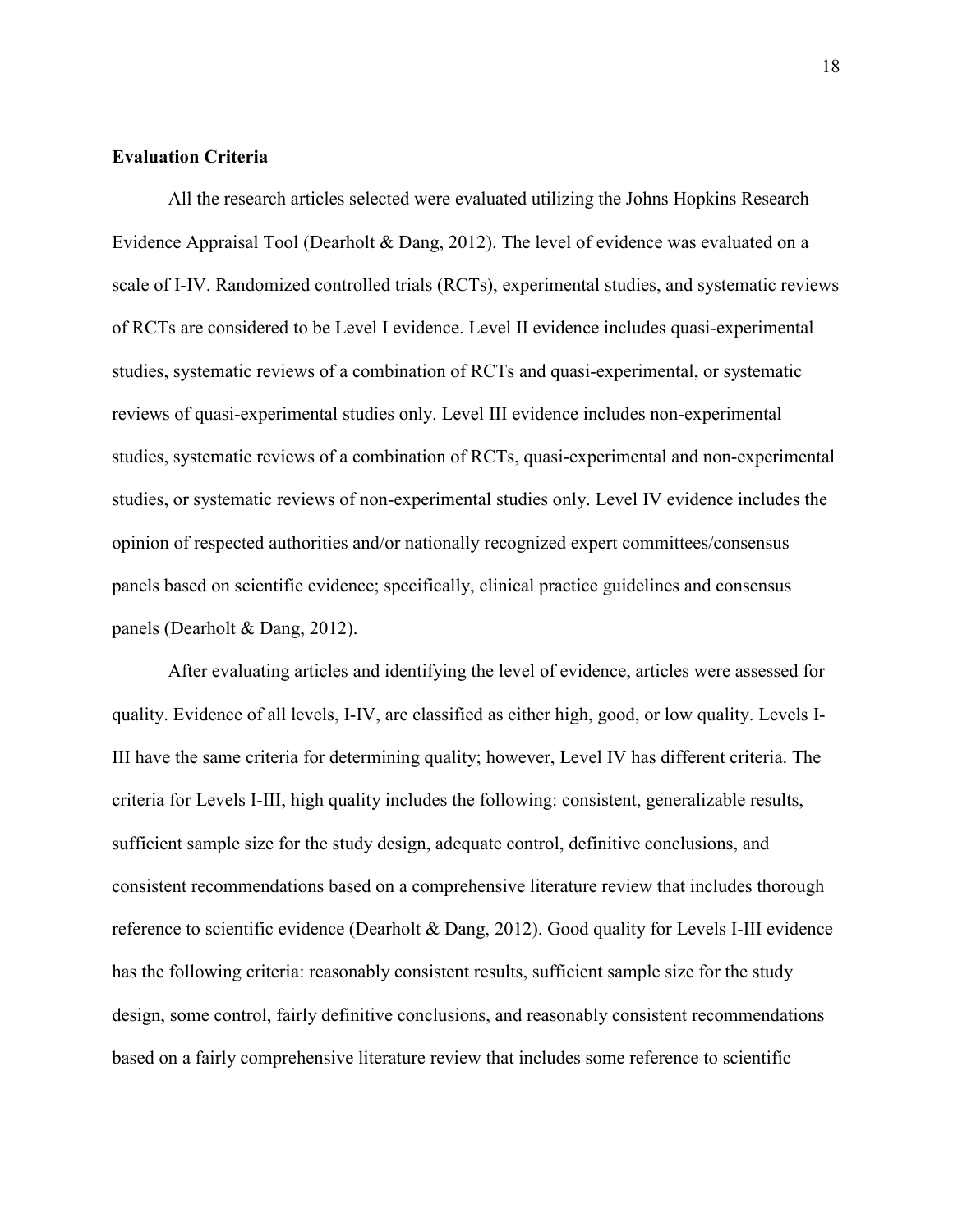evidence (Dearholt & Dang, 2012). No evidence of low quality was used for this literature review.

 All of the 21 research articles used for this literature review were either high or good quality. A total of 13 of the research articles were Level I. One article was Level II. The remaining seven research articles were Level III.

#### **Summary**

Multiple database searches were performed with the results being screened for inclusion and exclusion criteria; this resulted in a total of 21 original research articles and six systematic reviews. Databases searched included CINAHL, PubMed, and the Cochrane Library, all of which utilized Bethel University's library system. All of the original research articles that were chosen were evaluated using the Johns Hopkins Research Evidence Appraisal Tool to determine the level of evidence and quality of results.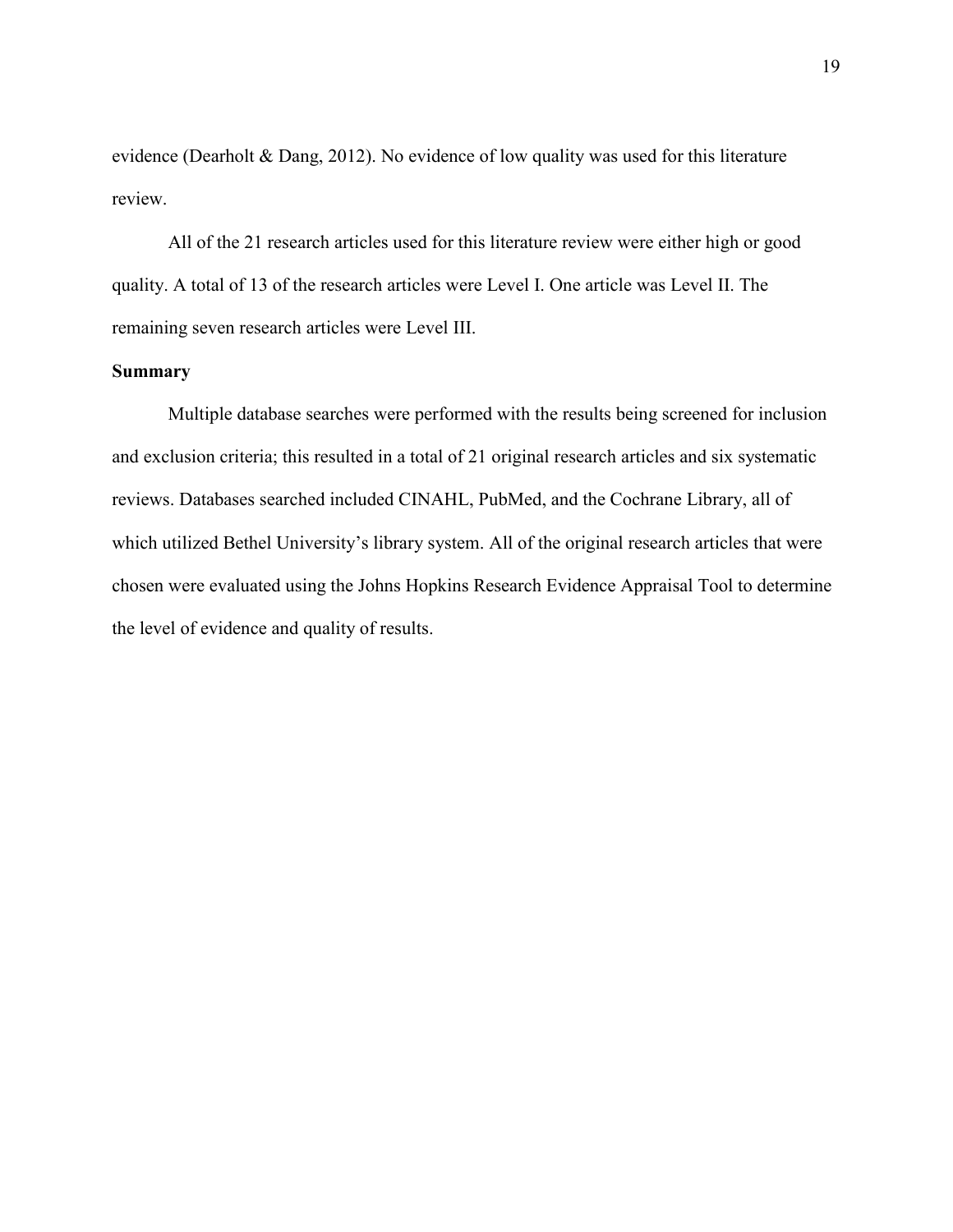#### **Chapter III: Literature Review and Analysis**

#### **Synthesis of Matrix**

Research was gathered on the topic of different labor induction methods. Specifically, it addresses the impact of different methods on the duration of labor and the rate of cesarean section. A matrix format was used to organize scholarly research articles. This matrix includes thirteen randomized controlled trials, three retrospective cohort studies, one prospective cohort study, one non-experimental longitudinal prospective observational study, one cross-sectional observational study, one prospective quasi-randomized controlled trial, and one nonexperimental cohort observational study. The quality and level of evidence for each research study were appraised using the Johns Hopkins Research Evidence Appraisal Tool (Dearholt & Dang, 2012). Included in the matrix are the purpose of the study, description of the sample, evidence level and quality, study design, methods, instruments, study results, conclusions, strengths and limitations of the studies, author recommendations, and implications for practice. The matrix is organized alphabetically by author. Systematic reviews were not included in the matrix, only original research studies were included. Purpose, study design, and important findings of the studies were evaluated, and the synthesis of this data is discussed in chapter three.

#### **Synthesis of Major Findings**

The 21 original research articles evaluated in the matrix discussed various methods of labor induction. The methods discussed include pharmacological cervical ripening, mechanical cervical ripening, intravenous oxytocin, and amniotomy. Pharmacological agents used for cervical ripening in these research articles include misoprostol, mifepristone, and dinoprostone. Mechanical methods for cervical ripening include Foley-bulb and Cook catheter. These labor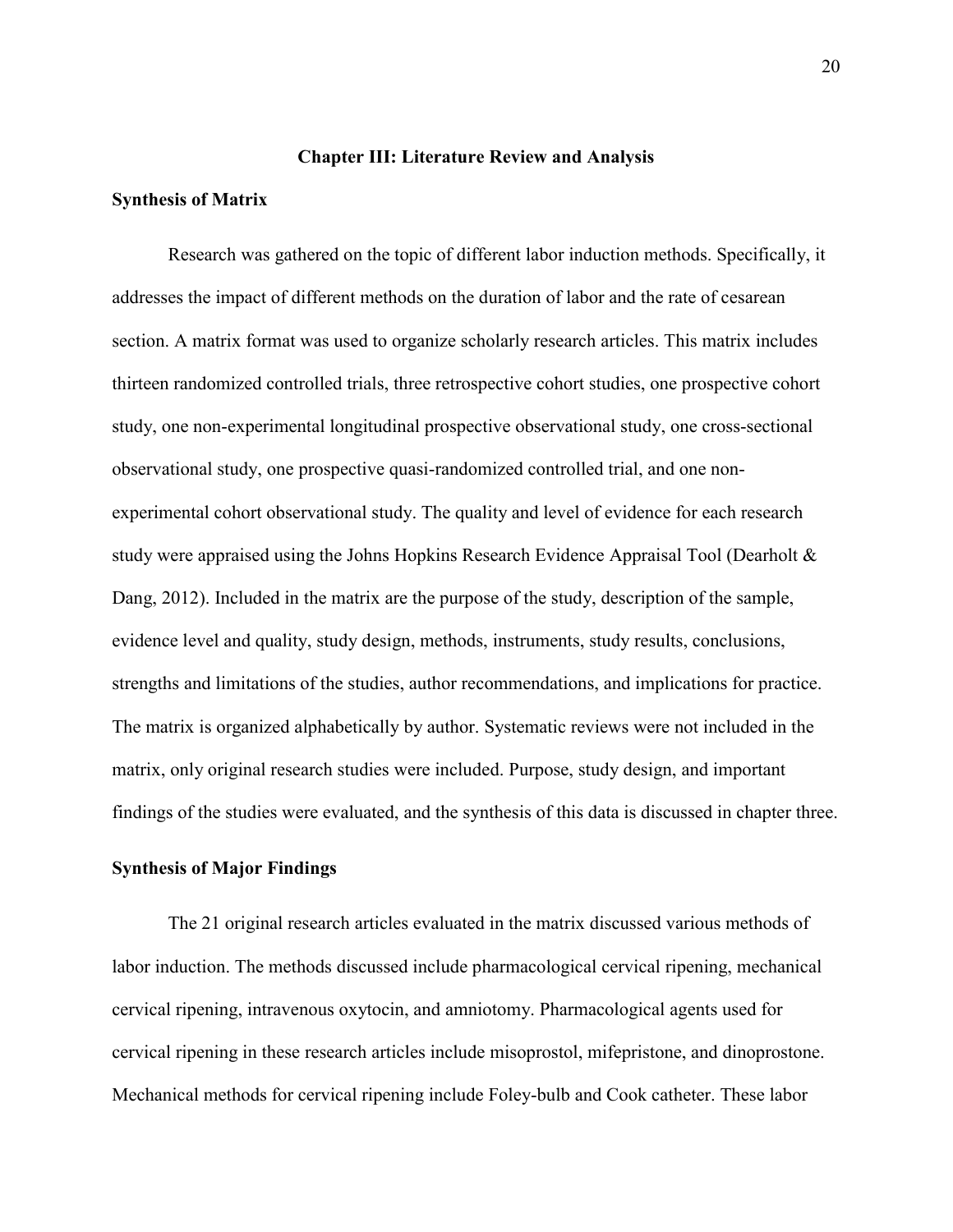induction methods were either used individually or in combination with each other; most often they were used in combination. The results of the research studies included the impact on the duration of labor, the success of labor induction, specifically the achievement of vaginal delivery, fetal distress, and correlation with the rate of cesarean section. This synthesis of major findings will include the duration of labor and the rate of cesarean section for each labor induction method, as well as the methods when used in combination.

**Duration of labor.** Of the research articles, nineteen addressed the duration of labor in their findings (Baev et al., 2017, Bala et al., 2017, Battarbee et al.,2016, Beckmann et al., 2015, Bricker & Luckas, 2012, Connolly et al., 2016, Cromi et al., 2012, Du et al., 2015, Gagnon-Gervais et al., 2012, Garba et al., 2016, Gross et al., 2012, Mackeen et al.,2018, Makarem et al., 2013, Macones et al., 2012, Schoen et al., 2017, Tam et al., 2012, Wollmann et al., 2017, and Wu et al., 2018). Some of the studies referred to induction to delivery interval (IDI) or time to delivery instead of a total duration of labor. In a retrospective cohort observational study, Tam, Conte, Schuler, Malang, and Roque (2012), evaluated the labor outcomes of women undergoing elective inductions (n=848). This study looked at all labor induction methods being used during the time frame of the study. The study found that of all the methods used, there was a statistically significant shorter duration of labor in the group that had amniotomy along with oxytocin. Of all the methods used, the use of oxytocin was the only method that was found to have a statistically significant difference on the duration of labor. The average length of induction time for the use of oxytocin was 11.9 hours, with a p-value of 0.05. The other methods in this study include Foley bulb with amniotomy, Foley bulb with Cervidil, Foley bulb with Cytotec (misoprostol),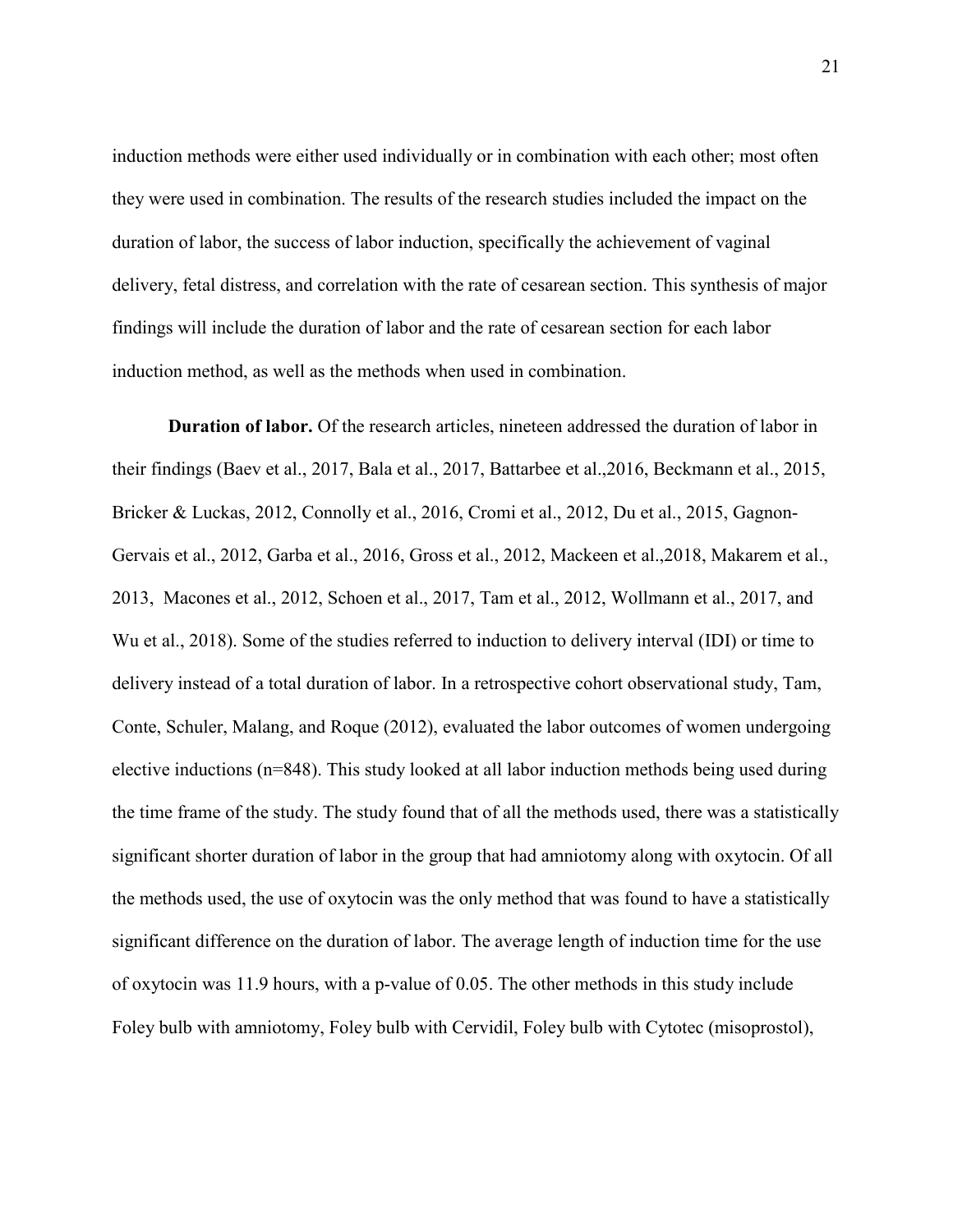oxytocin with Foley bulb, amniotomy, dinoprostone, misoprostol, Foley bulb, and oxytocin (Tam et al., 2012).

*Mechanical and pharmacological cervical ripening.* In one randomized controlled trial (RCT), mifepristone usage (n=74) had a duration of labor of  $505.97 \pm 205.07$  minutes versus  $507.80 \pm 193.83$  minutes for the expectant management (n=75) group; the difference in duration of labor was not statistically significant with a p-value of 0.338 (Baev, Rumyantseva, Tysyachnyu, Kozlova, & Sukhikh, 2017). Wollmann, Ahlberg, Petersson Saktvedt and Stephansson (2017) performed a non-experimental retrospective chart review that compared dinoprostone (n=3297), vaginal misoprostol (n=1424), and balloon catheter (n=2830) induction methods. The study found that mean time to delivery was shortest with the balloon catheter group (15.04 hours) when compared with the dinoprostone (25.20 hours) and the misoprostol (24.59 hours) groups. This difference was statistically significant according to the others, but no p-value was provided for that statistic (Wollmann et al., 2017). There is not enough research available to conclude which mechanical or pharmacological method for cervical ripening is superior for reducing the duration of labor. However, current research does indicate that mechanical cervical ripening may result in a shorter duration of labor than when pharmacological agents are used by themselves.

*Amniotomy.* An RCT done by Macones, Cahill, Stamilio, and Obido (2012) looked at whether an early amniotomy reduced the duration of labor during an induction. This study included amniotomy being used with oxytocin, misoprostol, Cervidil, Foley Bulb, and more than one agent but focused on the timing of the amniotomy. The study found that early amniotomy shortens the duration of labor by about two hours (19.0 hours vs. 21.3 hours) with a p-value of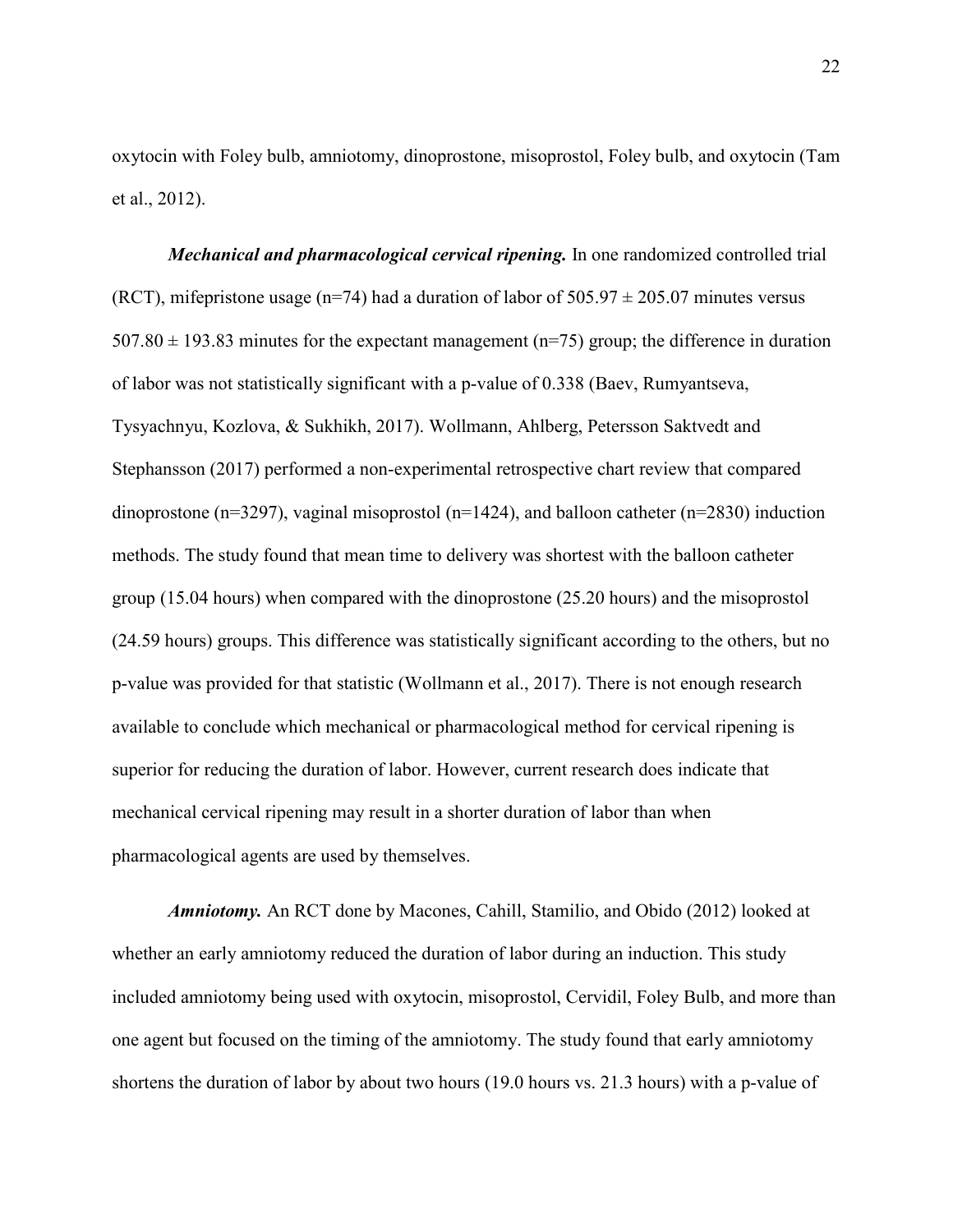0.04 making this finding to be statistically significant (Macones et al., 2012). However, a systematic review by Bricker and Luckas (2012), found that there was not enough evidence to support the use of amniotomy alone for labor induction.

*Amniotomy and intravenous oxytocin.* A prospective RCT (Bala, Bagga, Kalra, & Dutta, 2017), found that an early amniotomy (n=75) led to a significantly reduced induction to delivery interval (by four hours) when compared with delayed amniotomy (n=75) with a p-value of 0.000. Gagnon-Gervais et al.  $(2012)$ , in a randomized controlled trial, compared early  $(n=71)$  versus delayed (n=72) amniotomy with the use of oxytocin. The study found that the duration of labor was shorter in the early amniotomy group in nulliparous women (12.1  $\pm$  6.7 hours vs. 15.4  $\pm$  5.6 hours); this difference was statistically significant with a p-value of 0.03 (Gagnon-Gervais et al., 2012). Gross, Fromke, and Hecker (2012) compared the timing of amniotomy and oxytocin in nulliparous (n=2090) and multiparous (n=1873) women in a non-experimental longitudinal prospective observational study. This study found that median time from oxytocin to birth was shorter in multiparous women (1.4 hours) than in nulliparous women (3.2 hours). The study also found that the first stage of labor was accelerated when an amniotomy was performed when compared to the spontaneous rupture of membranes or the membranes remaining intact; which was true for both nulliparous and multiparous women (Gross et al., 2012). Overall, research does indicate that early amniotomy may be effective at shortening the duration of labor, but this benefit should be weighed against potential risks.

*Amniotomy and mechanical cervical ripening.* Battarbee, Palatnik, Peress, and Grobman (2016) in a retrospective matched cohort study, compared early amniotomy after Foley balloon catheter ripening (n=273) and no early amniotomy (n=273) following Foley balloon catheter ripening;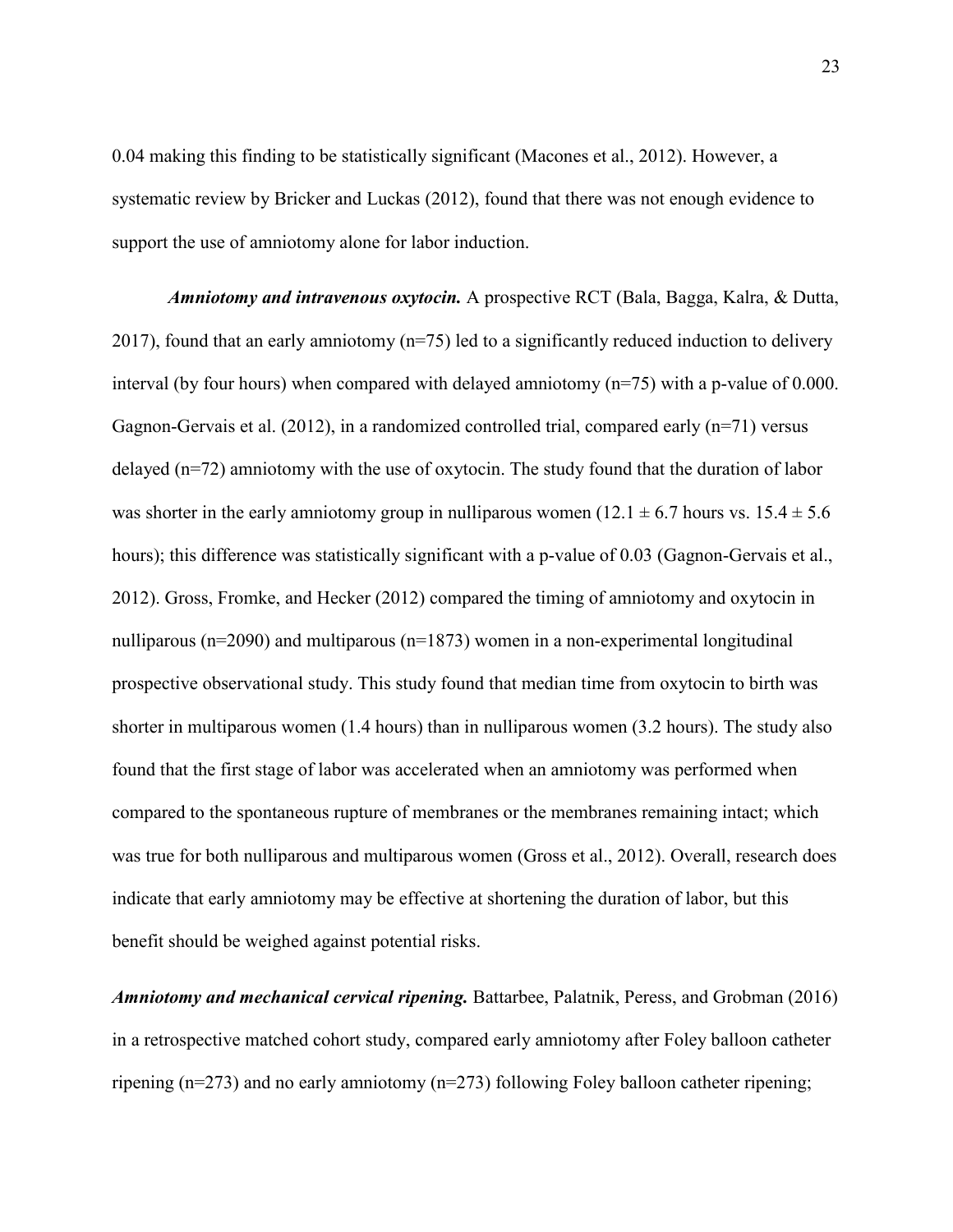early amniotomy was defined as less than one hour after Foley balloon removal. This study found that the early amniotomy group had a statistically significant shorter duration of labor when compared with no early amniotomy with a p-value of 0.02 (Battarbee et al., 2016).

*Amniotomy and pharmacological cervical ripening.* Beckmann, Kumar, and Flenady (2015) compared prostaglandin vaginal gel followed by amniotomy (n=121) to repeat prostaglandin vaginal gel doses (n=124) in a randomized controlled trial. The study found that the duration of labor was significantly shorter in the amniotomy group (24.8 hours) than the repeat dose group (30.0 hours) (Beckmann et al., 2015). A randomized controlled trial done by Makarem, Zahran, Abdellah, and Karen (2013) compared early amniotomy after misoprostol(n=160) and no amniotomy after misoprostol (n=160) for labor induction. Women in the amniotomy group were found to have a shorter duration of labor by about four hours than those of the control group  $(9.72 \pm 4.61$  hours vs  $13.61 \pm 5.61$  hours). The difference between the two groups was statistically significant with a p-value of 0.002 (Makarem et al., 2013). Overall, the research demonstrated that the use of amniotomy with pharmacological agents may result in a shorter duration of labor.

*Mechanical cervical ripening and intravenous oxytocin.* Connolly et al. (2016) was a randomized controlled trial that compared the use of Foley balloon induction with either sequential use of oxytocin (n=84) or simultaneous use of oxytocin (n=82). The study found that the simultaneous group (15.92 hours) delivered significantly early by about three hours when compared with the sequential group (18.87 hours), a p-value of 0.004 (Connolly et al., 2016). An RCT done by Mackeen et al. (2018) compared Foley catheter use plus oxytocin (n=93) with oxytocin use alone  $(n=108)$ . The average induction time was shorter in the Foley group when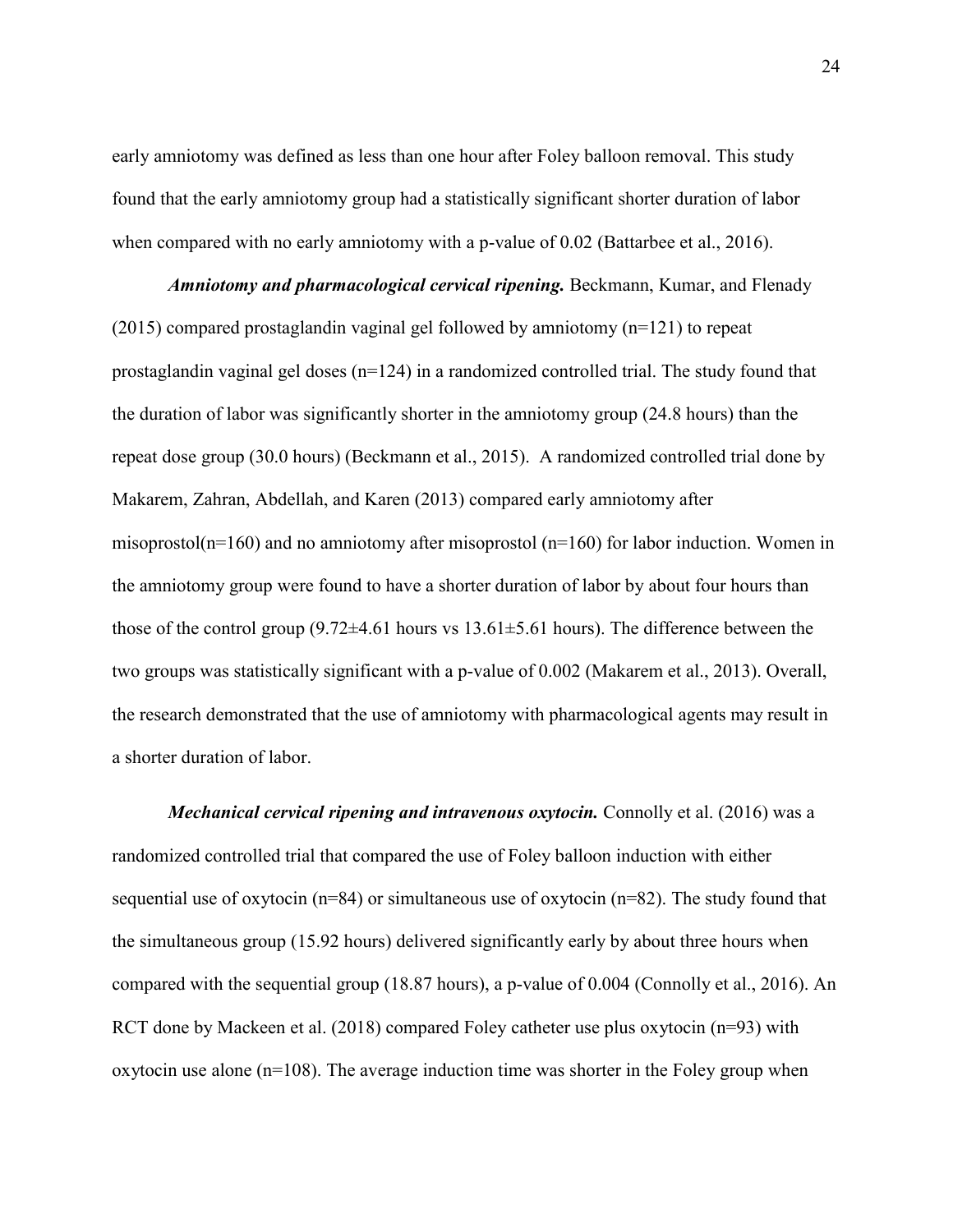compared with the oxytocin alone group, but the difference was not statistically significant (mean of 6.9 hours versus 7.9 hours). In a different randomized controlled trial, Schoen, Grant, Berghella, Hoffman, and Sciscione (2017) performed a randomized controlled trial comparing the use of Foley catheter with oxytocin in nulliparous (n=90) and multiparous women (n=71) and Foley catheter followed by oxytocin in nulliparous(n=94) and multiparous women (n=67). In nulliparous women with Foley with oxytocin use the mean total time to delivery was 20.9 hours and with the Foley followed by oxytocin was 26.1 hours. This difference was statistically significant with a p-value of 0.003. In multiparous women with Foley and oxytocin, the mean time to delivery was 14.9 hours and Foley followed by oxytocin was 18.6 hours; the difference being statistically significant with a p-value of 0.01. In both nulliparous and multiparous women, the duration of labor was shorter in the group using a Foley catheter at the same time as oxytocin (Schoen et al., 2017). In an RCT done by Wu et al. (2017), a comparison was made between the use of a double-balloon catheter and oxytocin (n=60) versus oxytocin alone (n=60). The study found that the duration of labor for the double-balloon catheter was shorter  $(8.12 \pm 2.65$  hours) than the oxytocin alone group (15.01  $\pm$  6.06 hours), which was a statistically significant difference (Wu et al., 2017). Overall, research reviewed demonstrated that the concurrent use of mechanical methods of cervical ripening and intravenous oxytocin may significantly reduce the duration of labor.

*Mechanical cervical ripening, pharmacological cervical ripening, and intravenous oxytocin.* Cromi et al. (2012) compared the use of a double-balloon catheter, Cook catheter  $(n=105)$ , with the use of a dinoprostone vaginal insert  $(n=103)$  in a randomized controlled trial. The study found that the double-balloon catheter had time to delivery of  $19.7 \pm 5.9$  hours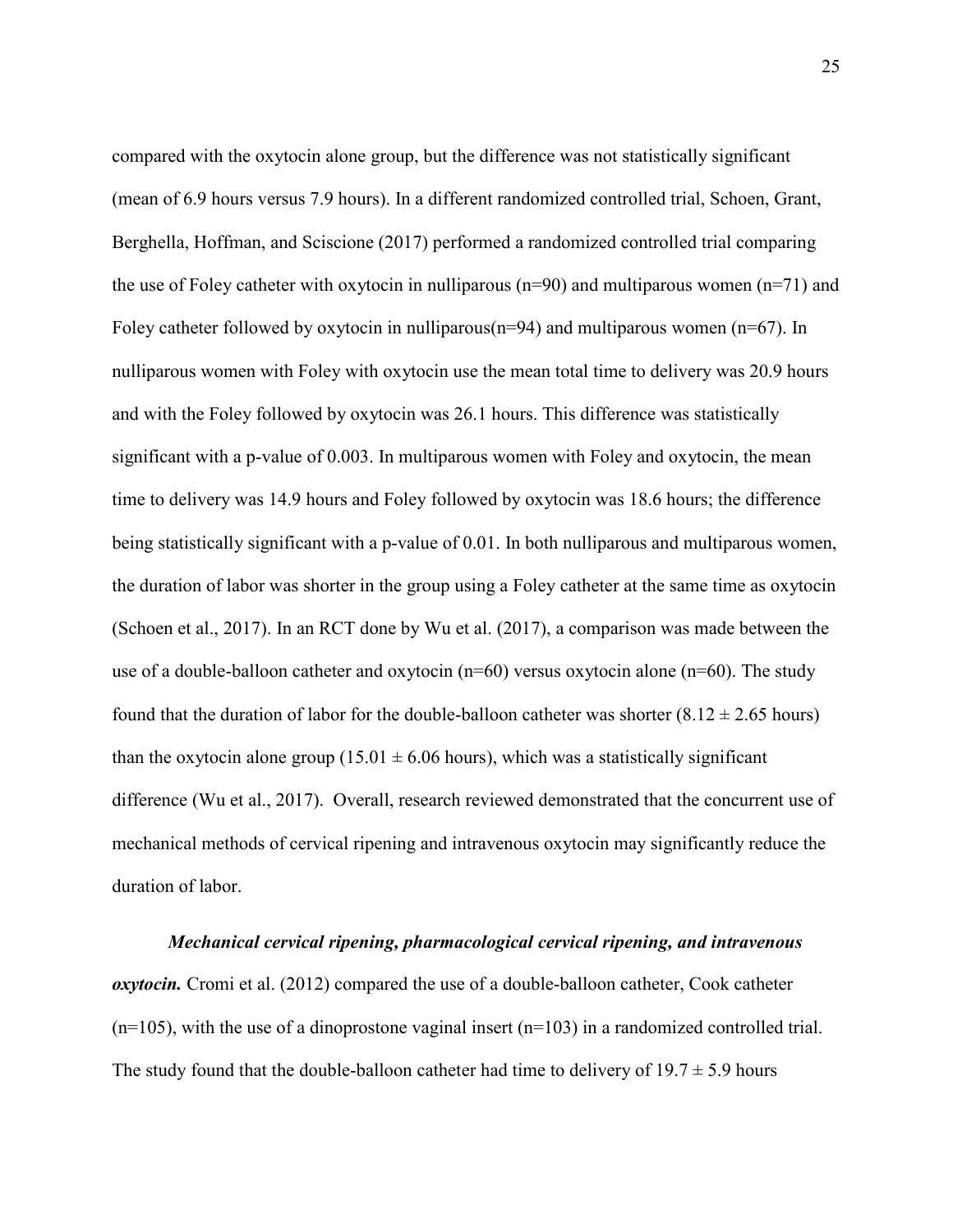compared to the dinoprostone group with a time of  $20.4 \pm 10.3$  hours. The time to delivery was significantly less in the double-balloon group (Cromi et al., 2012). Du et al. (2014), in a prospective cohort study, found that the duration of labor was shorter in the group for the doubleballoon catheter ( $n=79$ ) than the dinoprostone group ( $n=79$ ). In the double-balloon catheter group, the mean duration of labor was 4.79 hours and in the dinoprostone group the mean duration of labor was 6.41 hours; this was a statistically significant difference with a p-value of 0.023 (Du et al., 2014). A prospective RCT done by Garba et al. (2016) compared Foley-balloon plus oxytocin (n=70) and vaginal misoprostol plus oxytocin (n=66). This study found that the induction to delivery time was statistically shorter in the misoprostol group  $(5.54\pm1.8 \text{ hours})$  than in the Foley balloon plus oxytocin group (6.65  $\pm$ 1.7 hours) with a p-value of 0.035. Kandil, Emarh, Sayyed, and Masood (2012) performed a prospective quasi-randomized controlled trial comparing Foley catheter and misoprostol use both followed by oxytocin if labor had not occurred. The study found that the induction to delivery interval was significantly shorter in the Foley group compared to the misoprostol group  $(897.36\pm116.0 \text{ vs. } 960.98 \pm 94.18 \text{ minutes}).$ Levine et al. (2016) did a stratified RCT comparing misoprostol (n=120), misoprostol and Foley catheter (n=123), Foley only (n=123), and Foley plus oxytocin (n=125). This study found that a combination of methods produced a shorter duration of labor. Women in the misoprostol and Foley catheter group were twice as likely to deliver sooner than the other groups (Levine et al., 2016). Overall, research appears to indicate that the use of mechanical methods of labor induction may reduce the duration of labor when compared to the use of pharmacological agents used alone.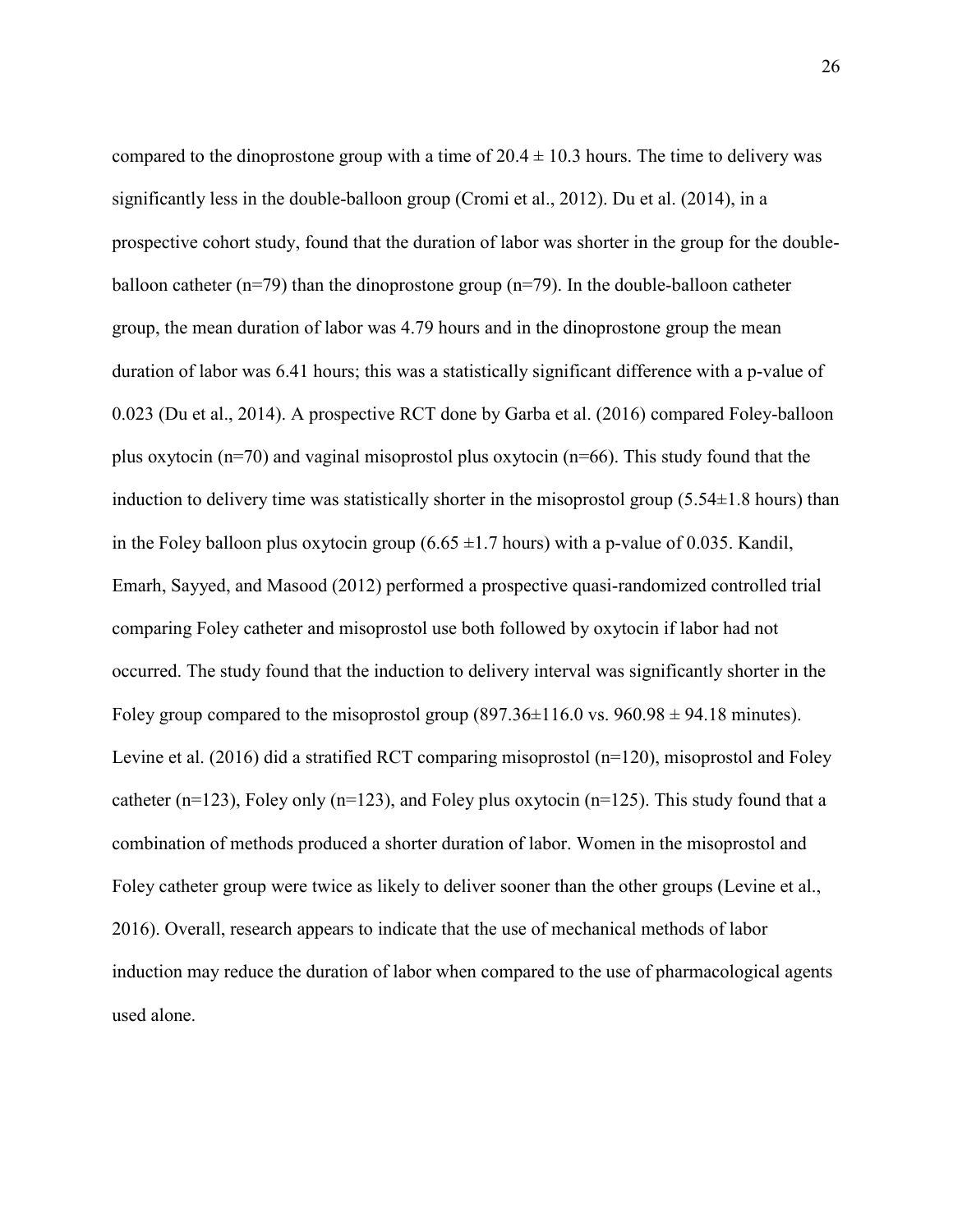**Rate of cesarean section.** All 21 research articles used addressed the wide range of the rate of cesarean section in the findings of their studies; the rate of cesarean varied greatly depending on the labor induction methods utilized (Alfirevic et al., 2009, Alfirevic et al., 2018, Battarbee et al., 2016, Bala et al., 2017, Baev et al., 2017, Beckmann et al., 2015, Connolly et al., 2016, Cromi et al., 2012, Du et al., 2015, Gagnon-Gervais et al., 2012, Garba at al., 2016, Gross et al., 2012, Guerra et al., 2011, Howarth & Botha, 2013, Jozwiak et al., 2012, Kandil et al., 2012, Levine et al., 2016, Mackeen et al., 2018, Macones et al., 2012, Makarem et al., 2013, Schoen et al., 2017, Seyb et al., 1999, Thomas et al., 2014, Wollmann et al., 2017, and Wu et al., 2018). Also, the indication or reason for the cesarean section will be discussed in this section, if available in the study. A cross-sectional observational study done in Latin America compared elective induction (n=1847) and spontaneous labor (n=35597) (Guerra et al., 2011). This study looked at all the methods used for labor induction and included oxytocin, misoprostol, other prostaglandins, amniotomy, and a combination of methods. The study found that the rate of cesarean section was 11.8 percent in women undergoing elective induction compared to a rate of 8.6 percent in women who went into labor spontaneously. Also, when looking at all inductions, medical and elective the cesarean section rate was 29.5 percent. This study concluded that there was a statistically significantly higher rate of cesarean sections in women undergoing induction of labor with a relative risk of 1.16 and a confidence interval of 95 percent (Guerra et al., 2011). A non-experimental cohort observational study done by Seyb, Berka, Socol, and Dooley (1999) focused on the risk of cesarean section in nulliparous women receiving an elective induction of labor at term. The study included women in spontaneous labor (n=1124), elective inductions  $(n=143)$ , and medical inductions  $(n=294)$ . Cesarean section rates for the groups were 7.8 percent for the spontaneous labor, 17.5 percent for an elective induction, and 17.7 percent for medication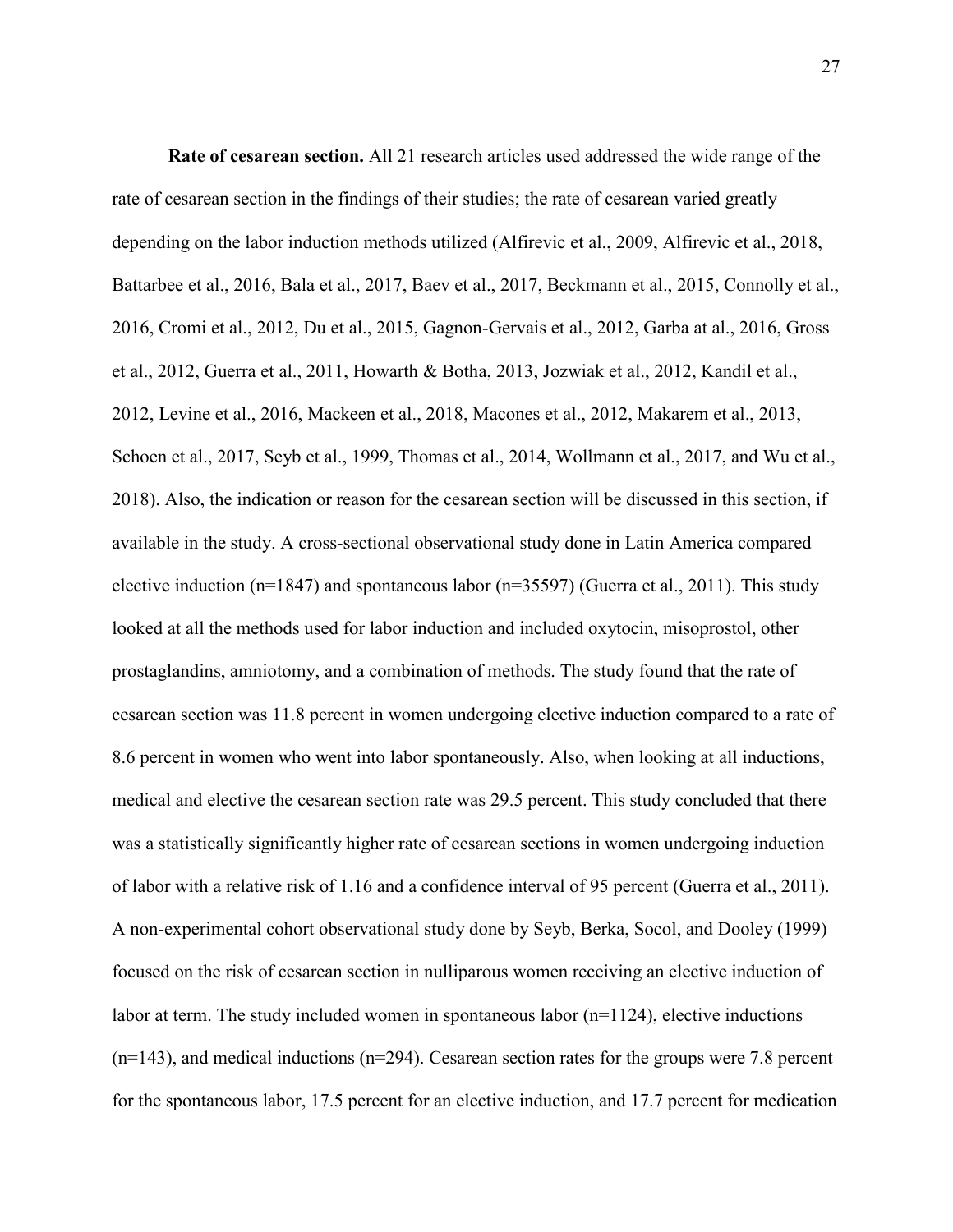induction. The most common indication for cesarean section was labor dystocia (Seyb et al., 1999).

*Mechanical and pharmacological cervical ripening.* Baev et al. (2017), found that mifepristone usage had a cesarean section rate of 33.8 percent versus 25.3 percent for the expectant management group with a p-value of 0.097 and a p-value of less than 0.05 being considered significant. Guerra et al (2011) found that misoprostol inductions had a cesarean section rate of 21.8 percent and other prostaglandin inductions had a cesarean section rate of 18.2 percent. The study done by Wollmann et al. (2017) that compared dinoprostone, misoprostol, and balloon catheter inductions found that there was no significant difference in the risk for a cesarean section between the groups. A systematic review of oral misoprostol for induction of labor reviewed seventy-five randomized controlled trials (Alfirevic, Aflaifel, &Weeks, 2018). This systematic review concluded that misoprostol use was effective as a labor induction method and resulted in statistically significant fewer cesarean sections (Alfirevic et al., 2018). A systematic review conducted by Jozwiak et al. (2012), included seventy-one randomized controlled trials utilizing mechanical methods for labor induction. This systematic review concluded that mechanical methods resulted in similar rates of a cesarean section when compared with pharmacological methods; however mechanical methods reduced the risk of cesarean section when compared with intravenous oxytocin use (Jozwiak et al., 2012). A systematic review done by Thomas, Fairclough, Kavanagh, and Kelly (2014) found that pharmacological agents for cervical ripening did not influence the rate of cesarean section. Overall, research supports the use of pharmacological and mechanical methods of cervical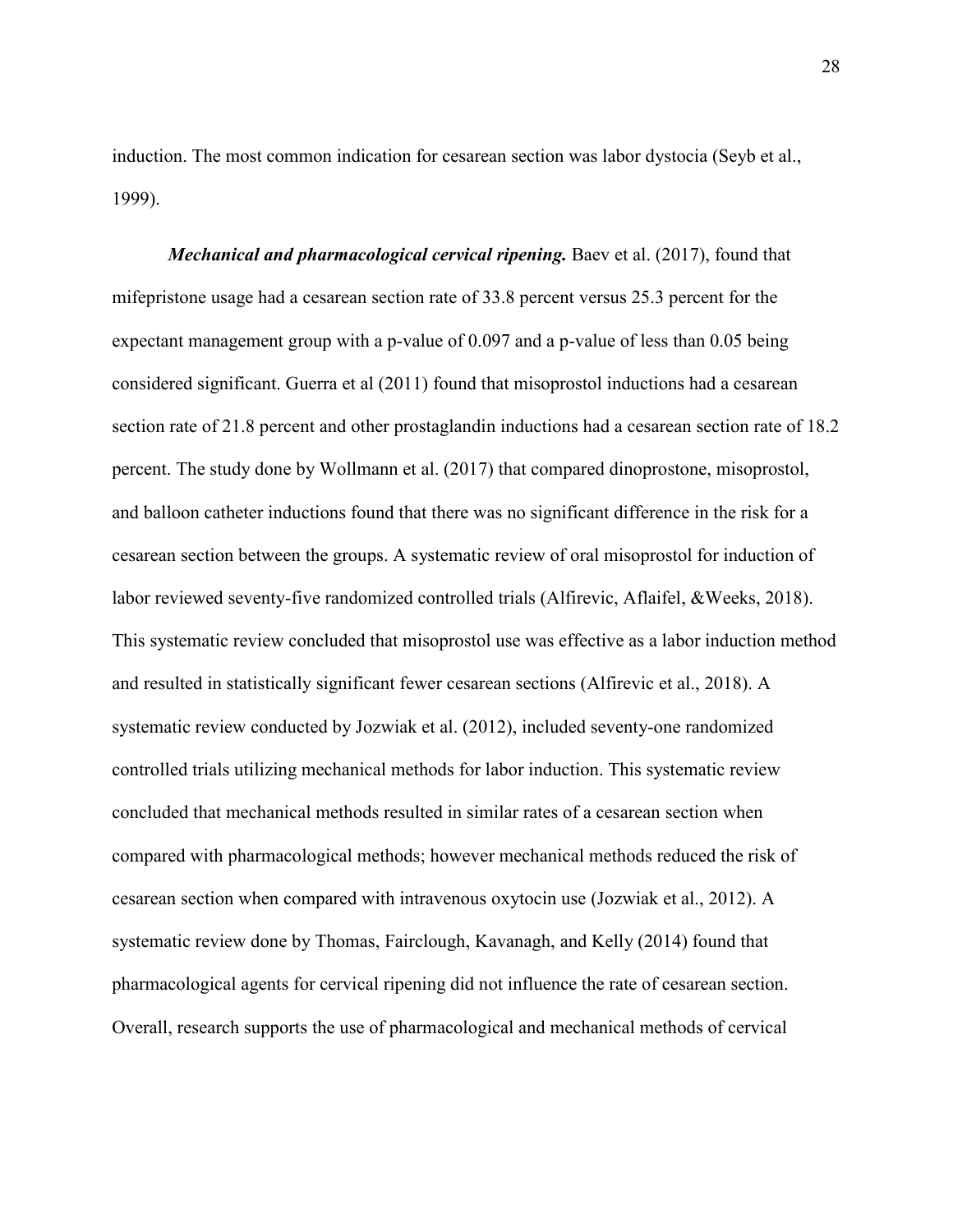ripening for labor induction as a way to reduce the rate of cesarean section and the duration of labor.

*Intravenous oxytocin.* Tam et al. (2012) found that the use of oxytocin as a labor induction method in nulliparous women with an unfavorable cervix resulted in a statistically significant higher rate of cesarean section when compared with women with a favorable cervix. A systematic review done by Alfirevic, Kelly, and Dowswell (2009), found an increased rate of cesarean section when oxytocin alone was used for cervical ripening and induction of labor (19.1 percent versus 13.7 percent) with a relative risk of 0.16 with a 95 percent confidence interval.

*Amniotomy.* In the study done by Macones et al. (2012), researchers found no statistically significant difference in the rate of cesarean section between early amniotomy group (41 percent) and standard management group (40 percent). However, the early amniotomy group did have two cases of cord prolapse that required emergency cesarean sections, whereas the standard group did not have any cases of cord prolapse (Macones et al., 2012).

*Amniotomy and intravenous oxytocin.* Bala et al. (2017), found a cesarean section rate of 10.7 percent for early amniotomy compared with a rate of 2.7 percent for delayed amniotomy with a p-value of 0.0495; with a value of <0.05 being considered statistically significant. In Gagnon-Gervais et al. (2012) the rate of cesarean section in nulliparous women in the early amniotomy group was 18 percent and 17 percent in the late amniotomy group; no statistically significant difference. However, the same study also compared multiparous women and found a rate of three percent for cesarean section in the early amniotomy group and no cesarean sections in the late amniotomy group. This study found that the difference in the rate of cesarean section between nulliparous and multiparous women to be statistically significant. The most common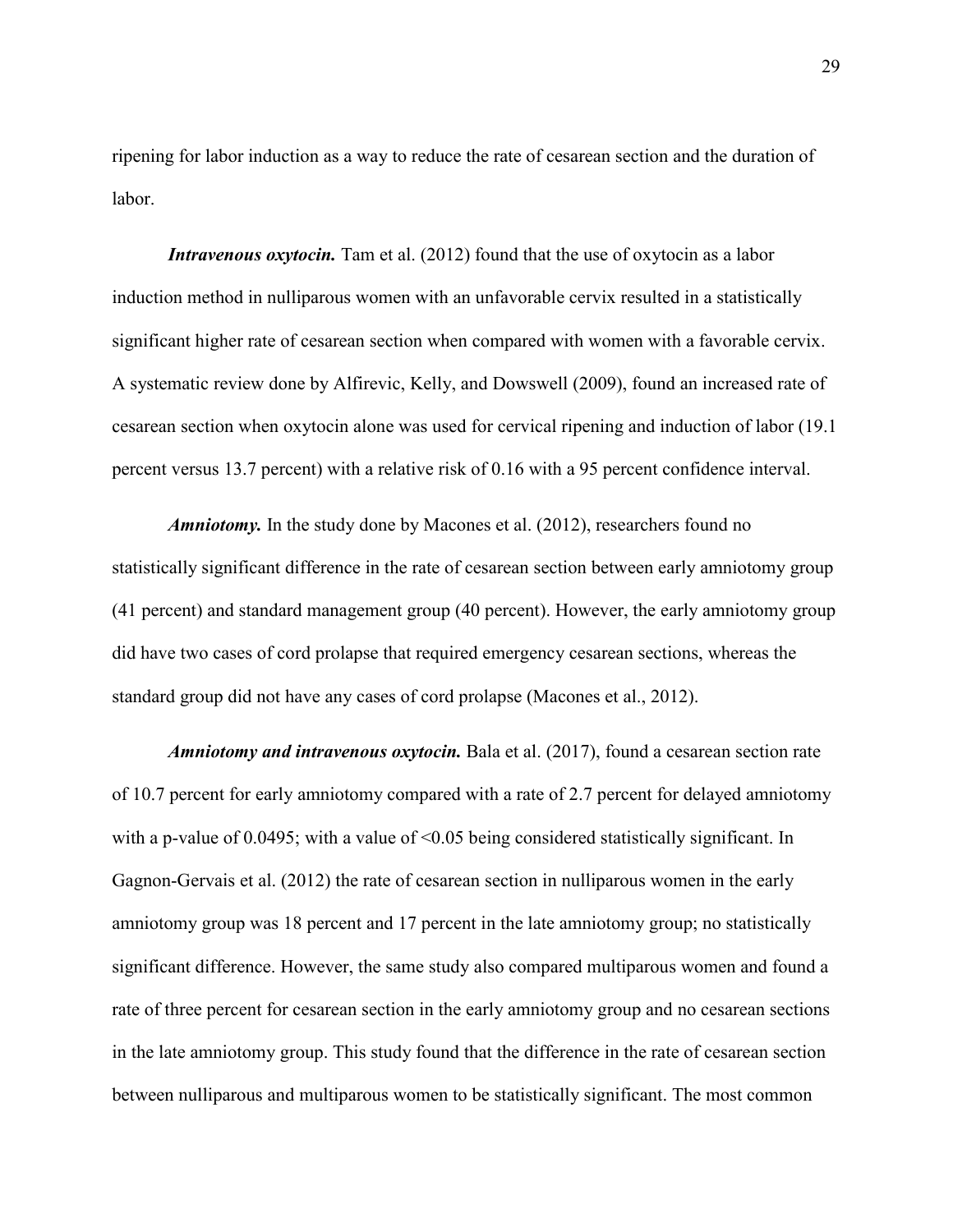indication for cesarean section in this study was arrest of labor (Gagnon-Gervais et al., 2012). Gross et al. (2012) found that oxytocin administration in the second stage of labor increased the risk for cesarean section in nulliparous women. This study also found that performing amniotomy in the first stage of labor increased the risk of cesarean section for nulliparous women. Overall, the study found that oxytocin administration at any time during labor did increase the risk of cesarean section for both nulliparous and multiparous women with a hazard ratio of 2.2 (Gross et al., 2012). A systematic review done by Howarth and Botha (2013) looked at seventeen trials involving 2566 women. This review did not find any statistically significant differences overall in the rate of cesarean section with amniotomy and intravenous oxytocin use; however, the authors concluded that more research should be done due to lack of sufficient data (Howarth & Botha, 2013). Research appears to indicate that early amniotomy and the use of intravenous oxytocin increases the rate of cesarean section.

*Amniotomy and mechanical cervical ripening.* The study done by Battarbee et al. (2016) found a cesarean section rate of 48 percent in the early amniotomy group compared to 52.4 percent in the no early amniotomy group; a total of 274 of the 546 study participants receiving cesarean sections. The most common indication for a cesarean section in both groups was the arrest of dilation (Battarbee et al., 2016). This research contradicts other research found in this review regarding the timing of amniotomy. However, this study also did have an overall high rate of cesarean section.

*Amniotomy and pharmacological cervical ripening.* The RCT performed by Beckmann et al. (2015) had a 36.4 percent cesarean section rate for the amniotomy group compared to a 37.1 percent cesarean section rate for the repeat doses group. The most common reason given for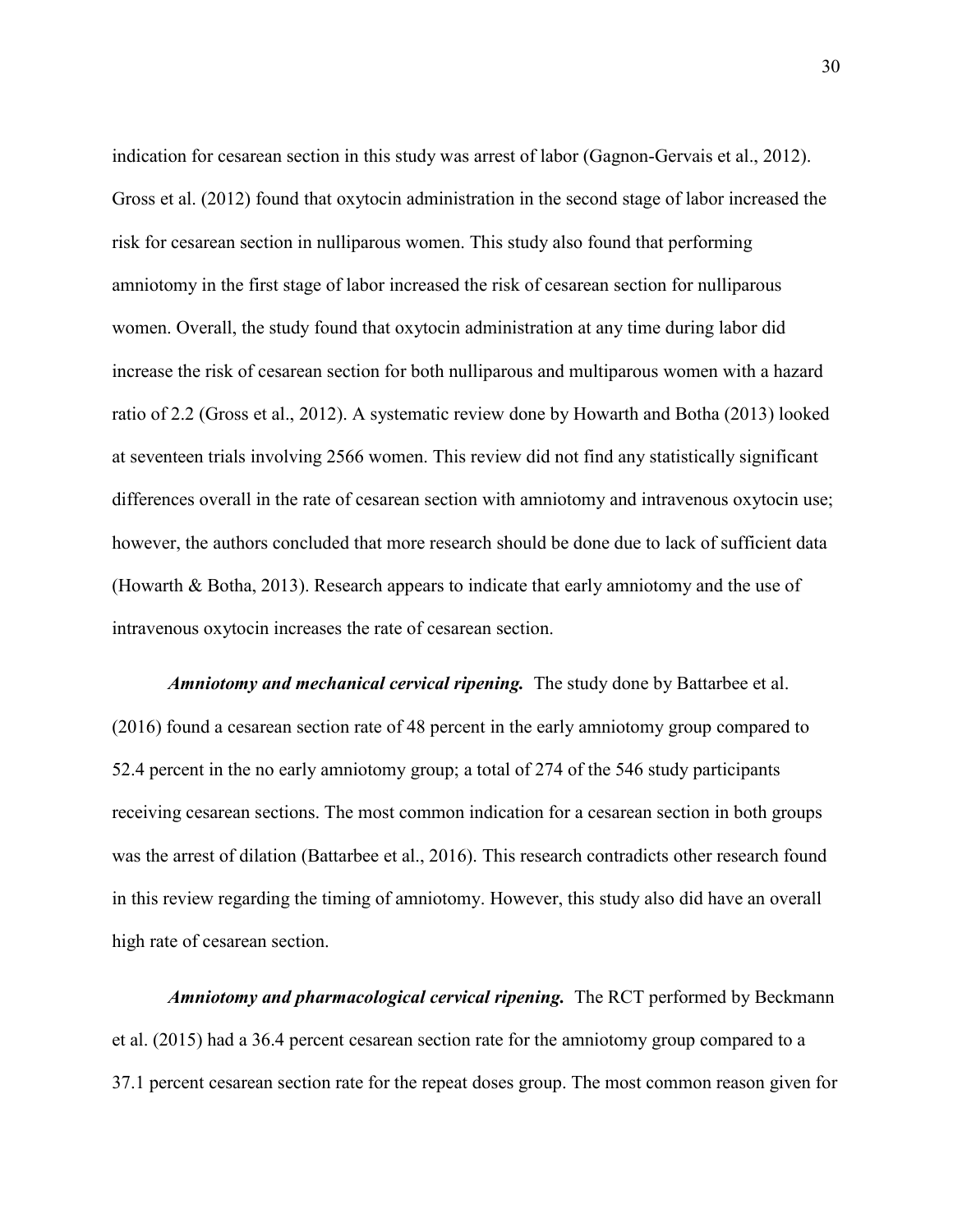cesarean section in both groups was for slow progress, as defined by once in active labor (cervix >four centimeters) a lack of progressive cervical dilatation of less than 0.5 cm per hour over a four-hour period (Beckmann et al., 2015). In the study done by Makarem et al. (2013), there was no statistically significant difference in the rate of cesarean between the amniotomy (26.88 percent) and the control group (34.37 percent). The most common indications for cesarean section for both groups were failure to progress and fetal distress. This research does not show a statistically significant difference in any of the groups for the rate of cesarean section.

*Mechanical cervical ripening and intravenous oxytocin.* In the Connolly et al. (2016) study, there was not a statistically significant difference in the rate of cesarean section between the two groups; simultaneous had a cesarean section rate of 46 percent and sequential had a rate of 38 percent. The two most common indications for cesarean section were arrest of dilation and failed induction of labor; however, failed induction of labor was not clearly defined in this study (Connolly et al., 2016). Mackeen et al. (2018), found that the cesarean section rate was slightly higher in the oxytocin alone group (19 percent) than the Foley plus oxytocin group (27 percent), but the difference was not considered statistically significant. The most common indications for cesarean section were category II or III fetal heart rate tracing, active phase arrest, and second stage arrest of labor with no statistically significant difference between the two groups (Mackeen et al., 2018). In the Schoen et al. (2017) study, the rate of cesarean section for nulliparous women was 42 percent in the Foley plus oxytocin group and 32 percent in the Foley followed by oxytocin group. In multiparous women, the rate of cesarean section was 13 percent in the Foley plus oxytocin group and 16 percent in the Foley followed by oxytocin group. The difference in the rate of cesarean section in all groups was not of statistical significance. In the nulliparous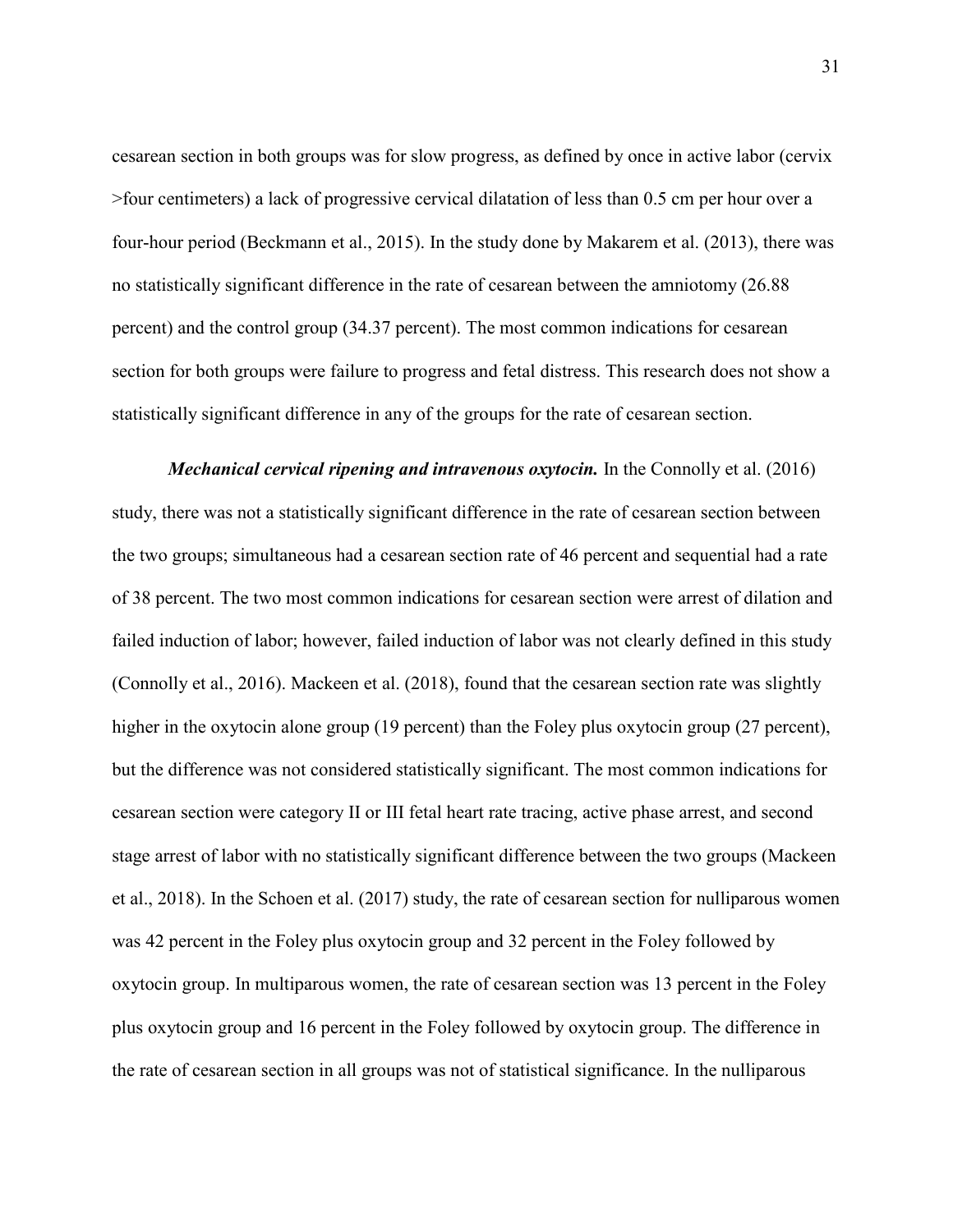group, indications for cesarean section included failed induction, arrest of dilation, arrest of descent, and nonreassuring fetal heart rate tracings. In the multiparous women group, the indications for cesarean section were arrest of dilation and nonreassuring fetal heart rate tracings. No statistically significant differences were found in the indications for cesarean section among the groups (Schoen et al., 2017). Wu et al. (2017) found that the oxytocin alone group had a cesarean section rate of 36.67 percent compared to a 6.67 percent rate in the double-balloon catheter group; the difference was statistically significant with a reported p-value of less than 0.05. Overall, the research in this section shows a higher rate of cesarean section with oxytocin use, however not a statistically significant difference in any of the studies.

*Mechanical cervical ripening, pharmacological cervical ripening, and intravenous oxytocin.* Cromi et al. (2012) found no significant difference in cesarean section rate between the two groups: double-balloon catheter (23.8 percent) and dinoprostone (26.2 percent). The most common indication for cesarean section for both groups was nonreassuring fetal heart rate tracings (Cromi et al., 2012). Du et al. (2014) found a cesarean section rate of 39.5 percent for the double-balloon catheter group and 31.6 percent for the dinoprostone group; the difference was not statistically significant. The most common indications for cesarean section were failure to progress and non-reassuring fetal heart tracing. The double-balloon catheter group (17.1 percent) was statistically significantly higher for failure to progress than the dinoprostone group (2.5 percent). There was no statistically significant difference between the two groups for nonreassuring fetal heart rate tracings (Du et al., 2014). Garba et al. (2016) found that the misoprostol group had a cesarean section rate of 20 percent compared to the Foley balloon group with a rate of 9.1 percent. The most common indication for cesarean section in this study was no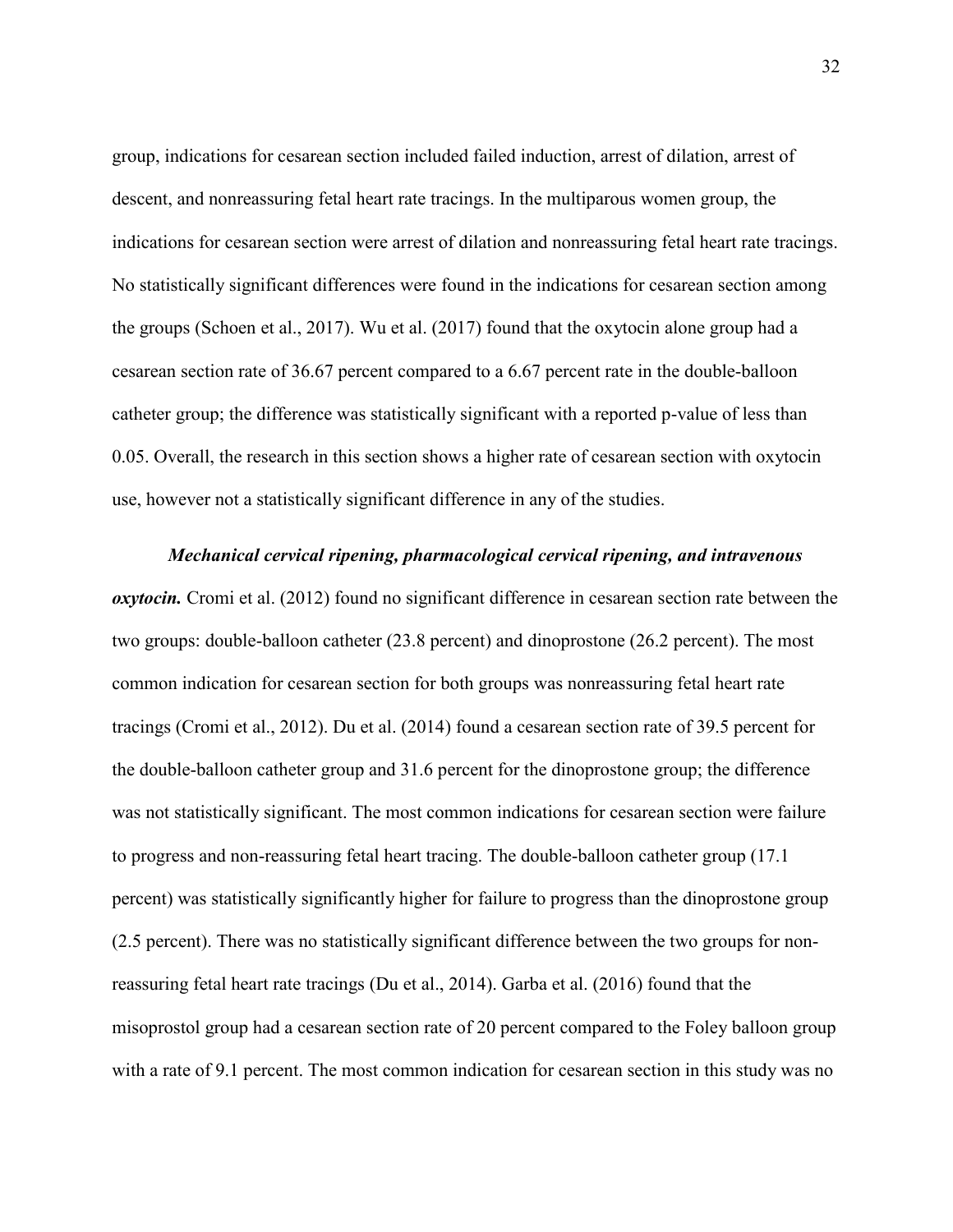progress in the second stage of labor (Garba et al., 2016). Kandil et al. (2012) found a cesarean section rate of 18 percent in the Foley catheter group and 16 percent in the misoprostol group; with no statistically significant difference. The most common indication for cesarean section in this study was ominous fetal heart tracings for both groups, with the misoprostol group having this occur slightly more often. The other reason listed for a cesarean section was labor dystocia, which was slightly more common in the Foley catheter group (Kandil et al., 2012). Levine et al. (2016) did not find any statistically significant difference in the rate of cesarean section between the groups. The rate of cesarean section ranged from 24.2 percent to 30.4 percent with the highest rate being the Foley and oxytocin group and the lowest rate being in the misoprostol-only group (Levine et al., 2016). Overall, the research demonstrated no significant difference in the rate of cesarean section among any of the labor induction methods.

#### **Critique of Strengths and Weaknesses**

This review of the literature has both strengths and weaknesses. One of the strengths of this review is that it looks at multiple labor induction methods. This review addressed the use of a combination of methods, which more accurately reflects what is being done in clinical practice, as it is rare for only one method of labor induction to be utilized. This review also contained original research studies that were of high and good quality, most of which were randomized controlled trials. Another strength was that some of the studies had large sample sizes which translate to the results being more generalizable to other populations.

A major weakness of this review is also one of the strengths; while the review focuses on many different induction methods and their combination, there was not adequate good quality research on single induction methods available. That makes it difficult to draw specific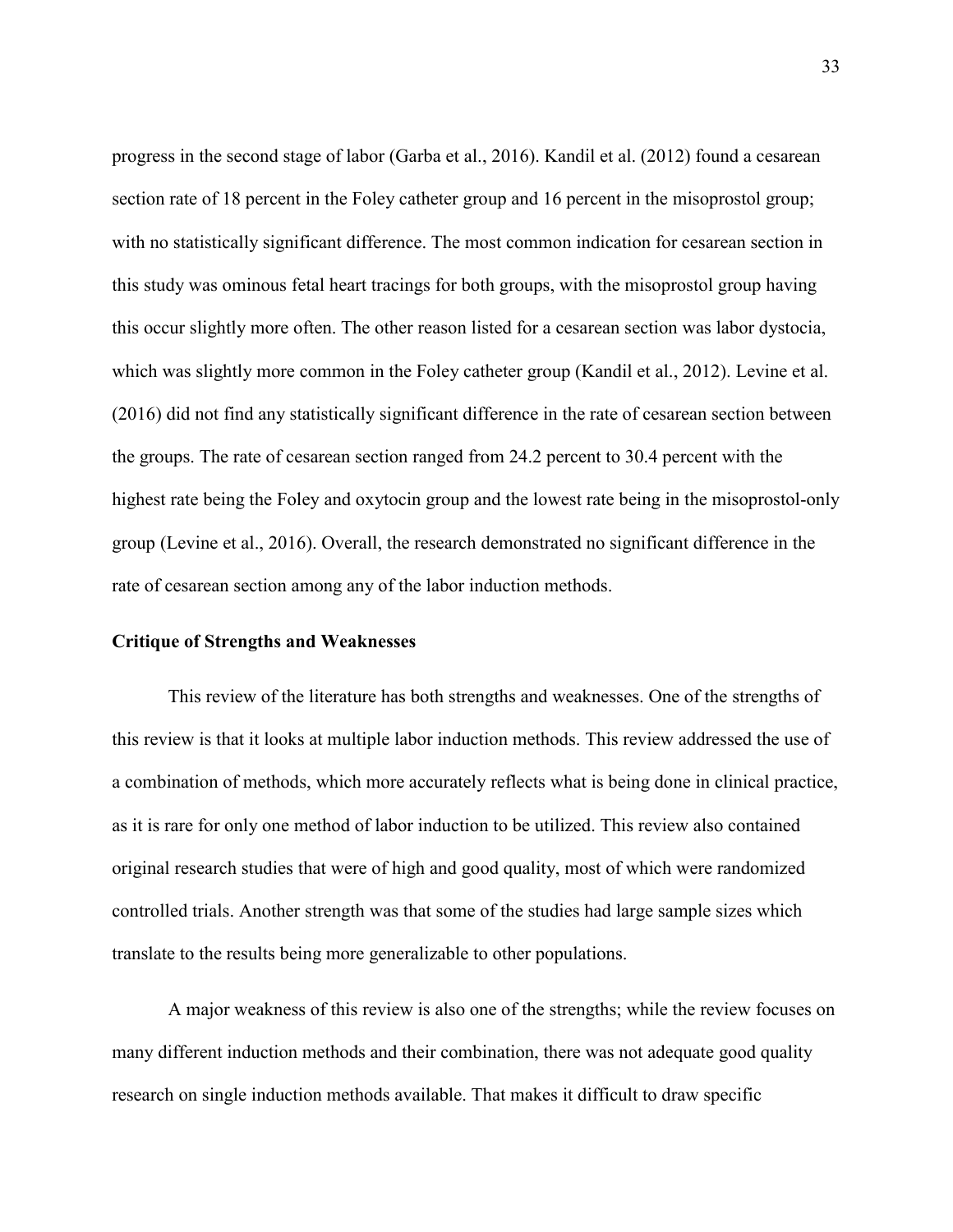conclusions as to what individual induction methods might have for an impact on the duration of labor and the rate of cesarean section. There are some studies that have smaller sample sizes that were unable to show statistically significant results in differences between labor inductions methods and their impact on the rate of cesarean. Therefore, the results might be different if studies were done with larger sample sizes that are adequately powered to show statistical significance. Another potential weakness to this review is that some of the studies are from countries other than the United States; this may result in the conclusions from the studies not being able to transferable to the United States. However, since the physiology of labor and delivery is the same regardless of country, this impact should be minimal. Even though this review has weaknesses, the strength of the review outweighs the weaknesses.

#### **Summary**

There are multiple labor induction methods and many different combinations of these induction methods. In general, the duration of labor was found to be shorter when a combination of labor induction methods was used versus when only one labor induction method was utilized. Overall, labor induction increased the rate of cesarean section when compared to spontaneous labor. However, the rate of cesarean section was found to be less overall when the cervix was ripened prior to the start of other induction methods. Cervical ripening can be performed by either pharmacological methods or mechanical methods or a combination of both. In clinical practice, most of the time multiple methods need to be used in order to achieve successful delivery and so research and review of the literature should focus on the use of combinations of methods and their impact on the rate of cesarean section.

34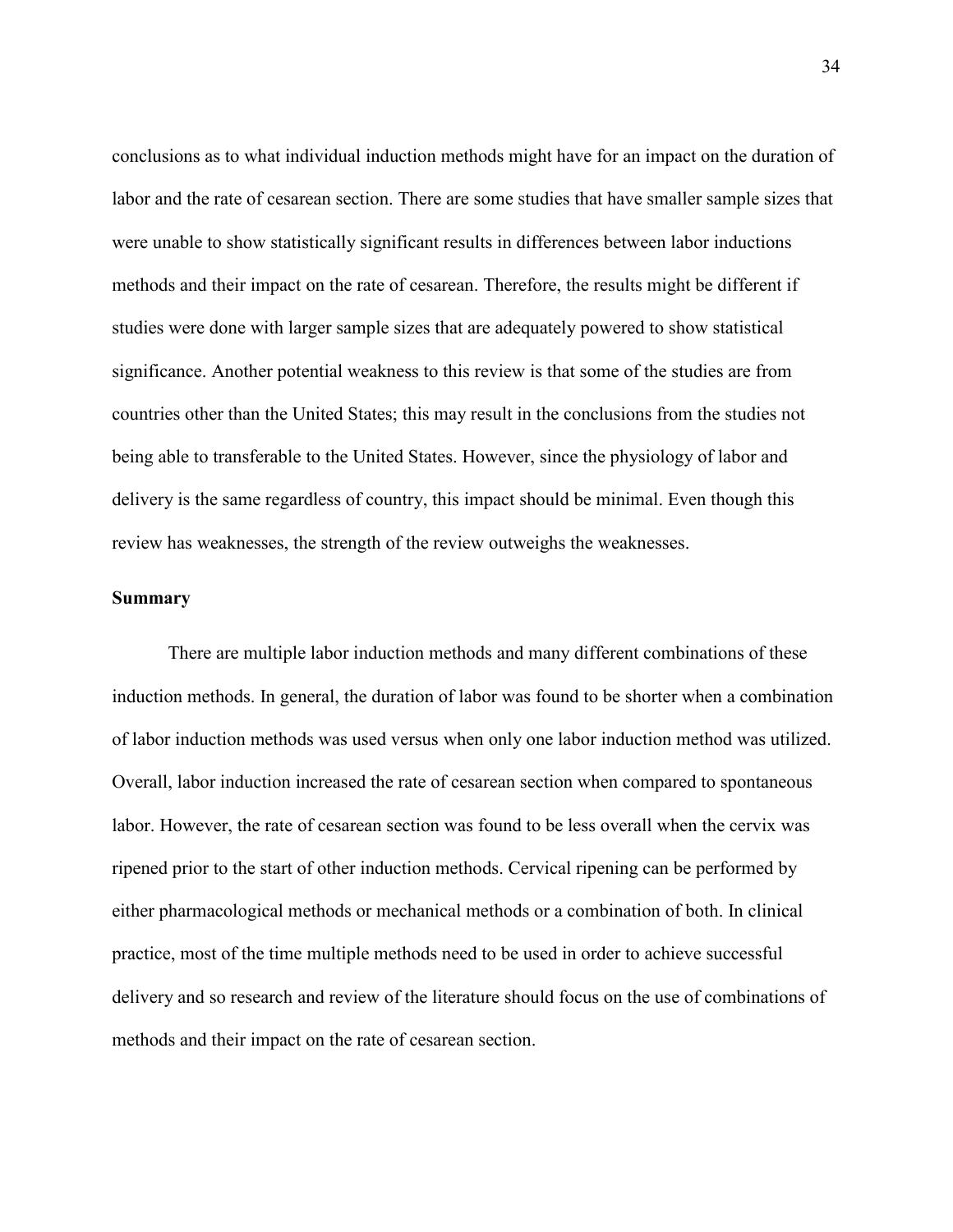#### **Chapter IV: Discussion, Implications, and Conclusions**

 The purpose of this review was to compare different methods of labor induction and their impact on the duration of labor and rate of cesarean section. Twenty-one original research articles were selected for critical analysis using the Johns Hopkins Research Evidence Appraisal Tool. After completion of the research appraisal, implications for nurse-midwifery practice as well as deficiencies in current research were identified. Chapter four will discuss these implications for nurse-midwifery practice and the areas that future research should be focused on. This chapter will also include the integration of Imogene King's nursing theory and how the application of this theory can improve labor induction outcomes.

#### **Literature Synthesis**

The research question for this critical literature review was "what is the impact of various labor induction methods on the duration of labor and the rate of cesarean section." The labor induction methods addressed in this review included pharmacological cervical ripening, mechanical cervical ripening, amniotomy, and intravenous oxytocin. Mechanical methods of cervical ripening reviewed include commonly used transcervical balloons such as Foley-bulbs and double-balloon (Cook) catheters. Pharmacological agents used for cervical ripening and labor induction include misoprostol, dinoprostone, and mifepristone.

#### **Trend and Gaps in the Literature**

 Overall, the research reviewed demonstrated that utilizing a combination of methods had the greatest impact on shortening the duration of labor. Methods that were associated with a shorter duration of labor were early amniotomy (Bala et al., 2017, Battarbee et al., 2016, Gagnon-Gervais et al., 2012, Gross et al., 2012, & Macones et al., 2012) and the use of mechanical methods for cervical ripening (Connolly et al., 2016, Cromi et al., 2012, Du et al.,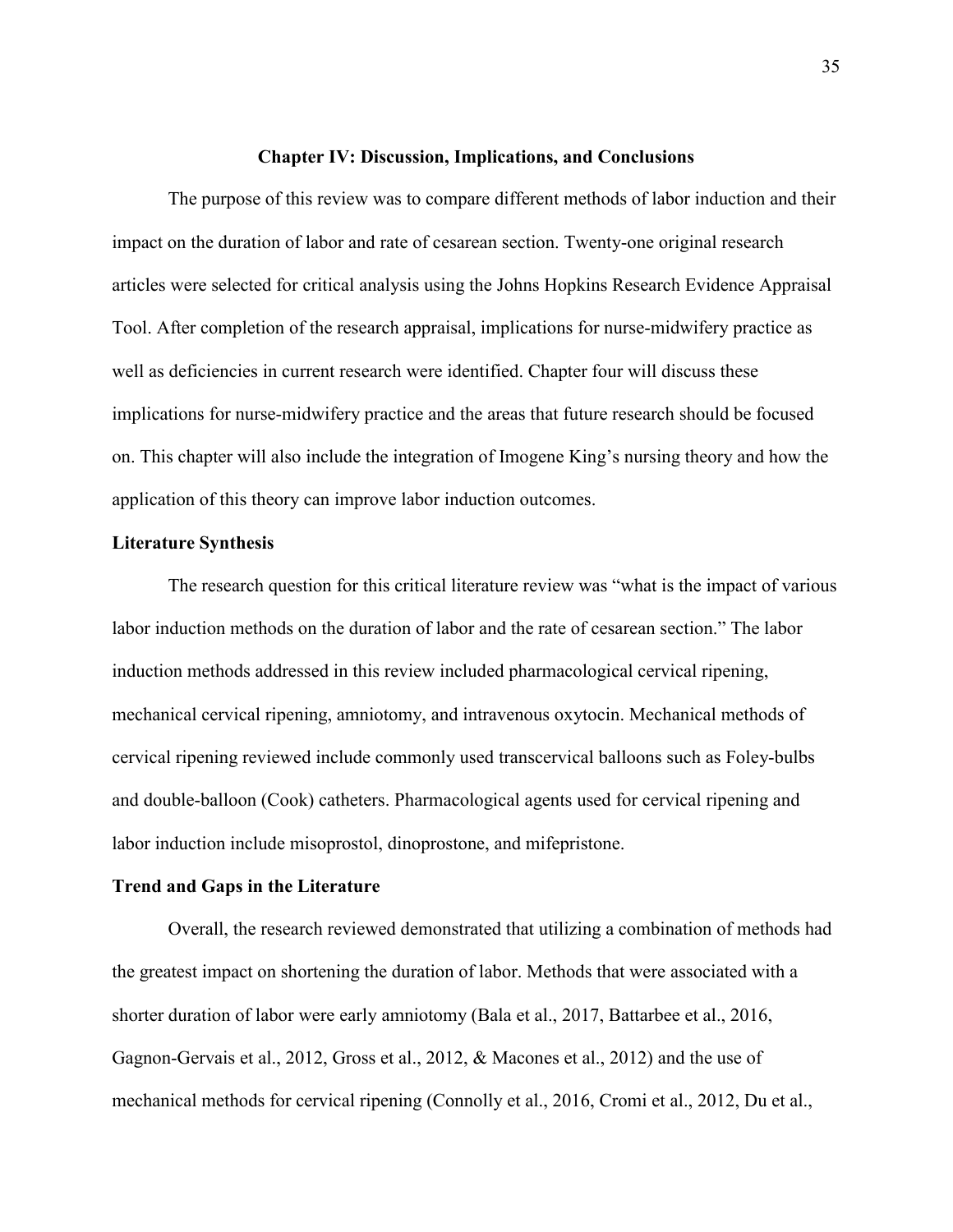2014, Kandil et al., 2012, & Levine et al., 2016). Research did not show a particular method that resulted in a lower rate of cesarean section; however, amniotomy and intravenous oxytocin were overall associated with an increased rate of cesarean section in nulliparous women (Bala et al., 2017, Battarbee et al., 2016, & Gagnon-Gervais et al., 2012). Based on current research, the induction of labor in nulliparous women is associated with an increased rate of cesarean section regardless of the methods utilized (Guerra et al., 2011, Seyb et al., 1999, & Tam et al., 2012).

 More research does need to be done to fill in the gaps such as what methods are best to use and the timing of such methods. This will be further discussed in the following section.

#### **Implications for Midwifery Practice**

Nurse-midwives should avoid the use of non-medically indicated labor inductions due to the increased rate of cesarean section. In circumstances when labor induction is medically indicated, nurse-midwives should consider utilizing a combination of methods to shorten the duration of labor and reduce the rate of cesarean section. Ultimately, nurse-midwives should focus on practicing in a way that decreases the rate of cesarean section and allows the body time to respond to the induction methods that are being used.

 Research does support the use of mechanical cervical ripening when able to do so as a method that reduces the duration of labor. Mechanical cervical ripening is associated with a shorter duration of labor and fewer issues with nonreassuring fetal heart rate tracings when compared to pharmacological agents (Connolly et al., 2016, Cromi et al., 2012, Du et al., 2014, Kandil et al., 2012, & Levine et al., 2016). Nurse-midwives should also utilize the Bishop score to determine cervical ripening needs prior to starting oxytocin (ACOG, 2009). If possible, pharmacological and mechanical cervical ripening should be done until a Bishop score of eight is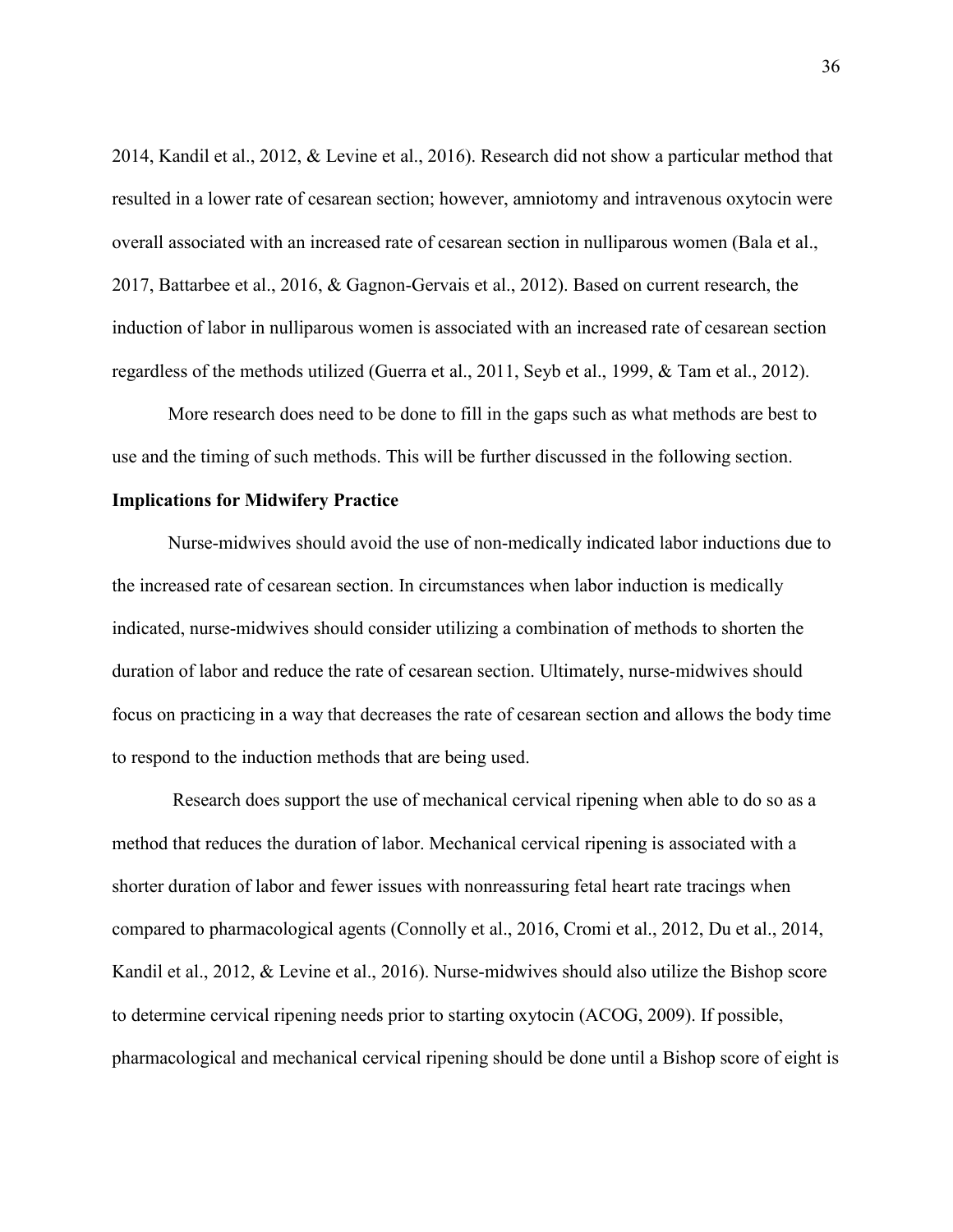achieved. Intravenous oxytocin should be started, if possible after a score of eight has been achieved.

#### **Recommendations for Future Research**

There is a need for additional research in the future. Future research should focus on comparing labor induction methods when used individually and when used in combination with one and other. Research should also address the optimal method for mechanical cervical ripening, specifically addressing whether a single or double-balloon catheter is more effective and what volume of fluid is most effective. The timing of interventions used for labor induction should also be addressed in further research; for example, should there be a delay in starting the next intervention to allow the body time to start the physiological process of labor. Another recommendation for future research would be to have a study address the amount of time a woman is allowed to have for labor induction before it is considered a failed induction and a cesarean section is performed. More research should be done on the time allowed for mechanical cervical ripening, current guidelines are for removal of the balloon after twelve hours if not spontaneous expulsion has not occurred. Additional research could also focus on the option of performing mechanical cervical ripening on an outpatient basis, as a way to reduce the length of hospital stay. There are definitely multiple areas of focus for future research in regard to labor induction methods and their impact on the duration of labor and rate of cesarean section.

#### **Integration of King's Theory for Goal Attainment**

Imogene King's Theory for Goal Attainment is a conceptual framework that focuses on the dynamic interacting systems for goal attainment (Gonzalo, 2011). Specifically, focusing on three fundamental needs: the need for when health information can be used, the need for care to prevent illness, and the need for care when they are unable to care for themselves (Nursing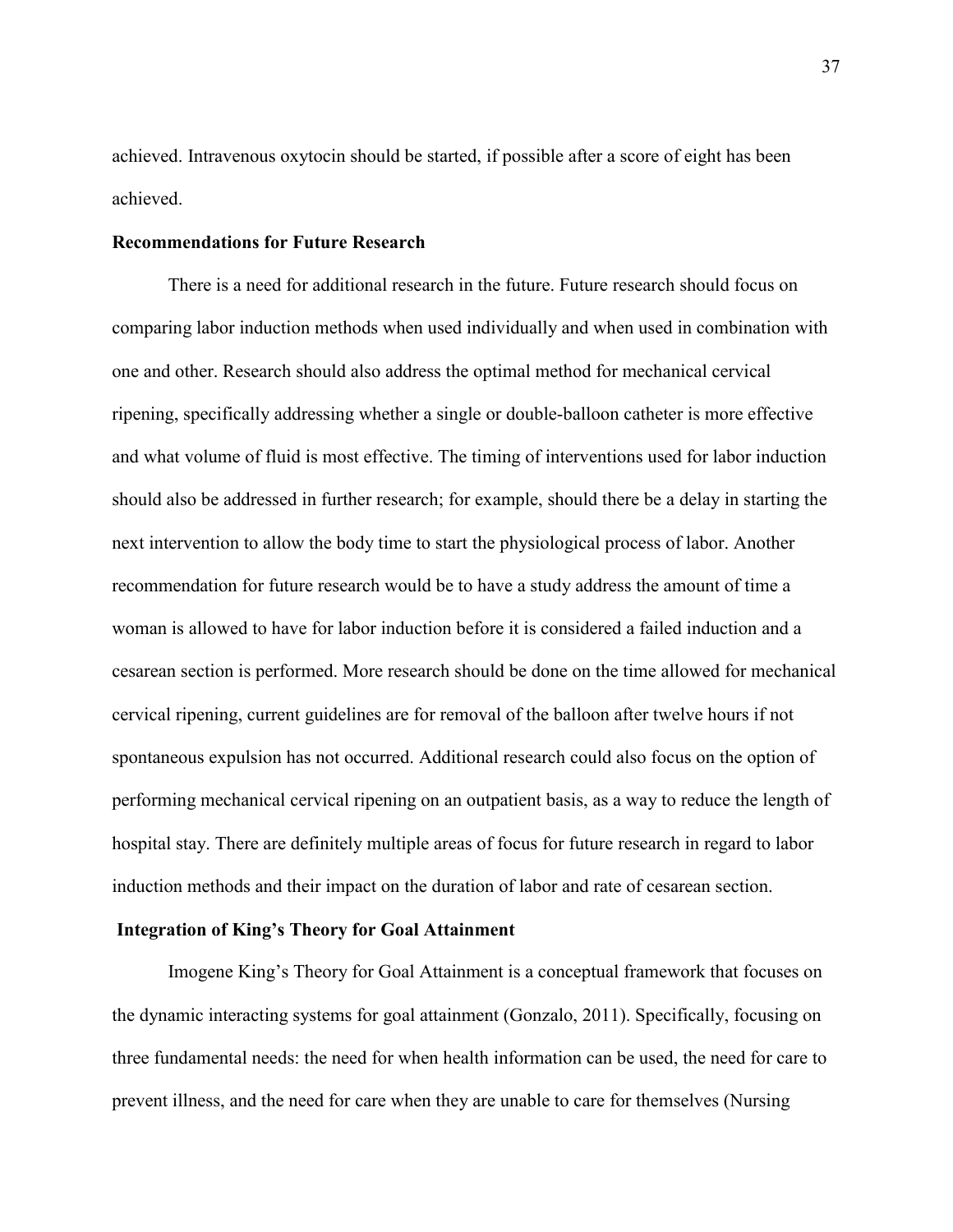Theory, 2015). Based on this theory, humans are rational and sentient, meaning they can perceive, think, feel, choose, set goals, and then decide how to achieve those goals with the decisions they make (Nursing Theory, 2015). Additionally, King's theory focuses on the relationship between the patient and the provider.

 In the case of labor induction, the relationship would be between the nurse-midwife and the patient. The goal would be a successful vaginal delivery utilizing various labor induction methods. King's theory can be applied with the sharing of knowledge between the nurse-midwife and the patient. The nurse-midwife needs to be knowledgeable on the various inductions methods and the benefits of using those in combination to shorten labor duration and reduce the rate of cesarean section. Together, the patient and the nurse-midwife set the goal of successful vaginal delivery and discuss the options for labor induction, focusing on doing so only when medically indicated. The nurse-midwife shares information about what current research says about labor induction methods, specifically that pharmacological and mechanical methods of cervical ripening should be used prior to starting intravenous oxytocin. The first goal would be to obtain a Bishop score of at least eight utilizing those methods following current practice guidelines. Ideally, those methods would trigger labor to start, however, in the event that they do not, the nurse-midwife and the patient would need to decide if intravenous oxytocin should also be used. As the labor progresses, decisions regarding which methods to be utilized need to be made and the information that the nurse-midwife shared with the patient prior to starting the induction process would need to be reiterated, allowing the patient to make informed decisions regarding her care with the end goal being the delivery of her infant.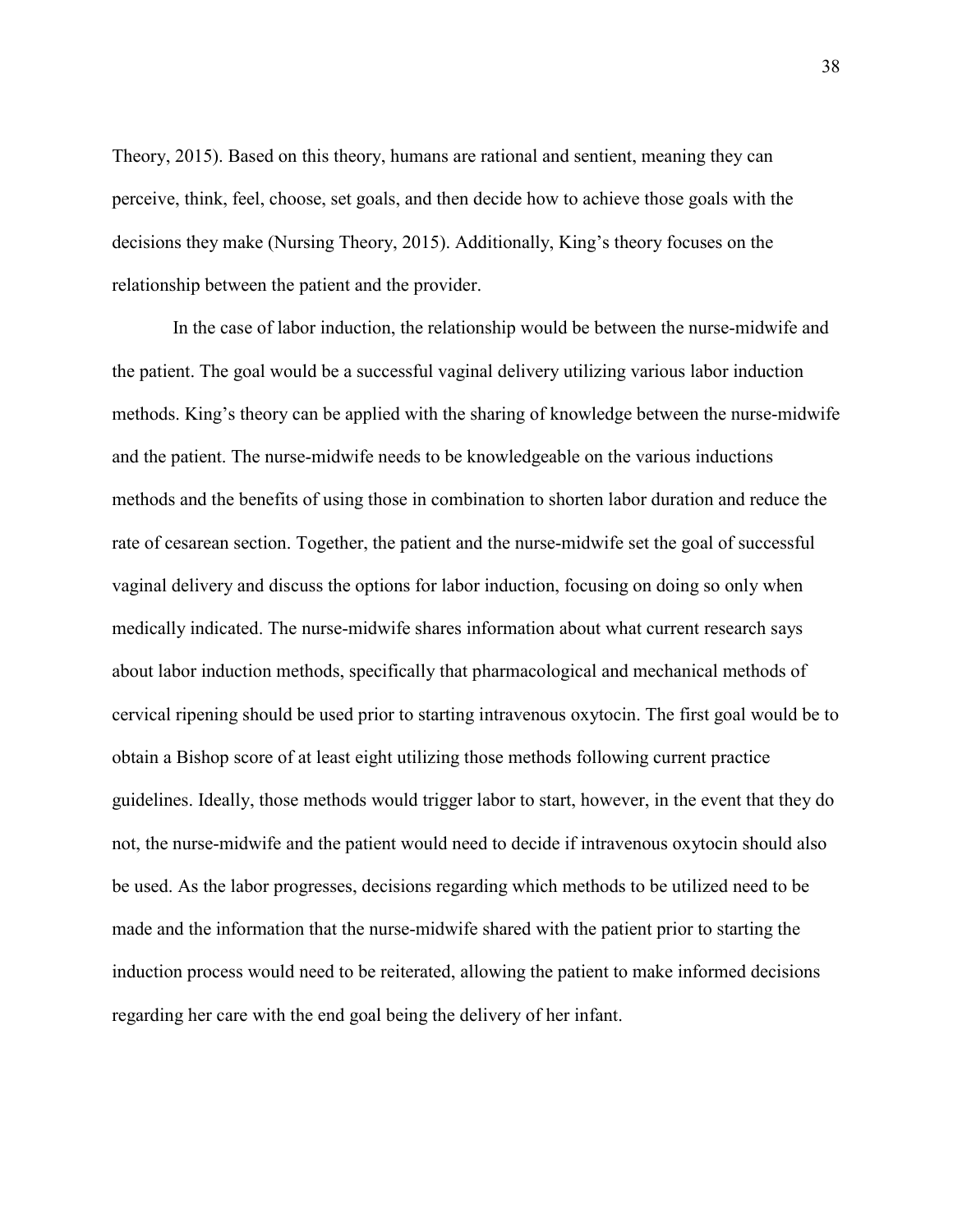#### **Conclusion**

 The pertinent findings of this review include the importance of utilizing a combination of labor induction methods and avoiding non-medically indicated inductions due to the increased rate of cesarean section with labor inductions. The findings of this review indicate a potential benefit to utilizing mechanical methods of cervical ripening prior to starting intravenous oxytocin as a possible method for reducing the rate of cesarean section. The twenty-one original research articles reviewed using the Johns Hopkins Research Evidence Appraisal Tool showed mixed results as to which labor induction method has the greatest impact on reducing the duration of labor and the rate of cesarean section. It is important for nurse-midwives to consider current research in addition to recommendations from ACNM and ACOG when performing labor inductions. Utilizing a combination of labor induction methods and refraining from using inductions for non-medically indicated reasons has the potential to lower the rate of cesarean sections. Nurse-midwives also need to focus on the Hallmarks of Midwifery that support women as partners in their healthcare and informed decision makers. Additionally, nurse-midwives need to remember that one of the hallmarks of midwifery is viewing labor as a physiological process and not a pathological one requiring intervention.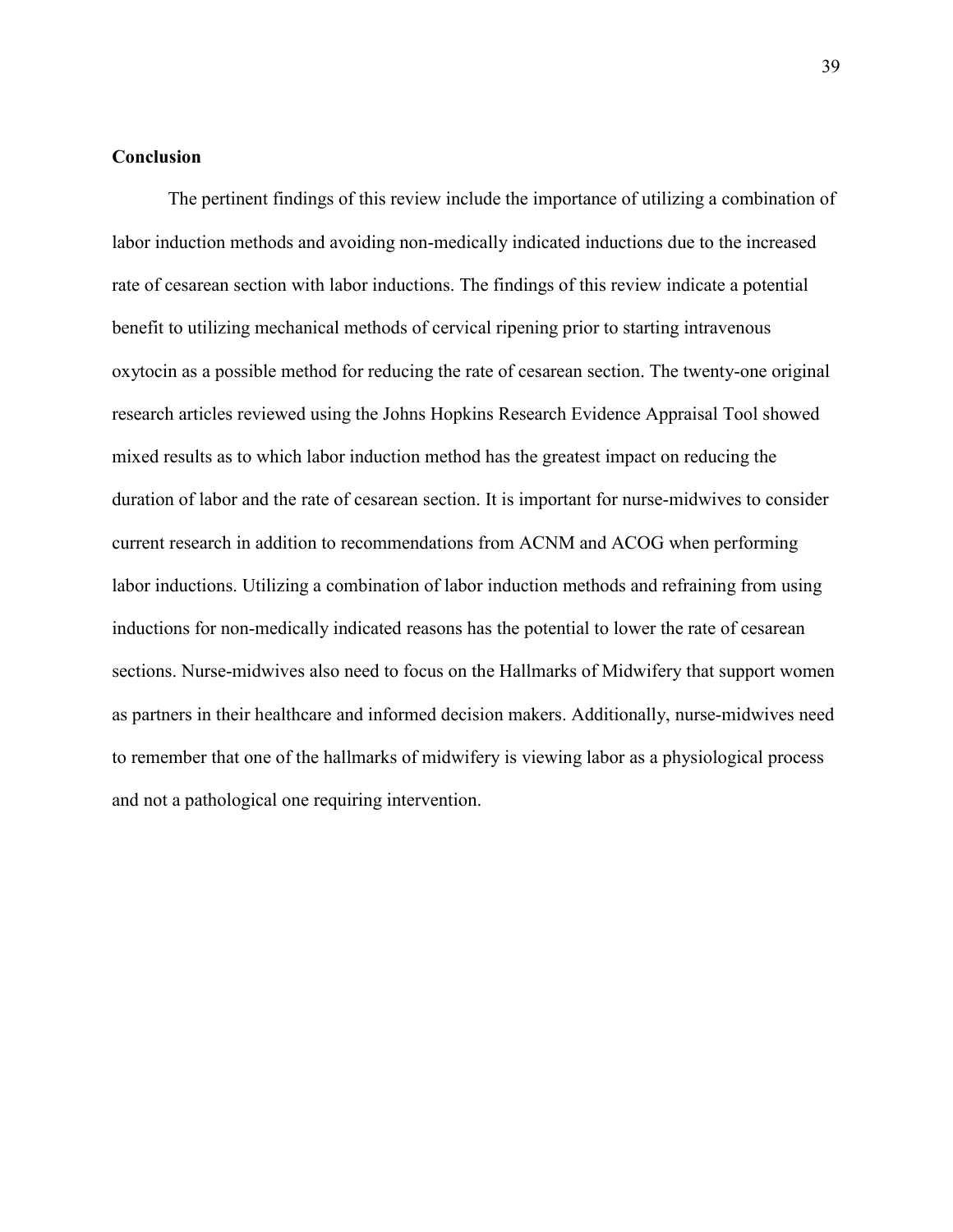#### References

Alfirevic, Z. (2009). Intravenous oxytocin alone for cervical ripening and induction of labour. *Cochrane Database of Systematic Reviews,* (4) Retrieved from [http://ezproxy.bethel.edu/login?url=https://search.ebscohost.com/login.aspx?direct=tru](http://ezproxy.bethel.edu/login?url=https://search.ebscohost.com/login.aspx?direct=true&db=chh&AN=CD003246&site=ehost-live&scope=site) [e&db=chh&AN=CD003246&site=ehost-live&scope=site](http://ezproxy.bethel.edu/login?url=https://search.ebscohost.com/login.aspx?direct=true&db=chh&AN=CD003246&site=ehost-live&scope=site)

Alfirevic, Z. (2018). Oral misoprostol for induction of labour. *Cochrane Database of Systematic Reviews,* (6) Retrieved from [http://ezproxy.bethel.edu/login?url=https://search.ebscohost.com/login.aspx?direct=tru](http://ezproxy.bethel.edu/login?url=https://search.ebscohost.com/login.aspx?direct=true&db=chh&AN=CD001338&site=ehost-live&scope=site) [e&db=chh&AN=CD001338&site=ehost-live&scope=site](http://ezproxy.bethel.edu/login?url=https://search.ebscohost.com/login.aspx?direct=true&db=chh&AN=CD001338&site=ehost-live&scope=site)

American College of Nurse-Midwives [ACNM]. (2012, December). *Core competencies for basic midwifery practice*. Retrieved from

http://www.midwife.org/acnm/files/acnmlibrarydata/uploadfilename/000000000050/cor

e%20comptencies%20dec%202012.pdf

American College of Nurse-Midwives [ACNM]. (2010). Position statement: Induction of labor.

Retrieved from

http://midwife.org/ACNM/files/ACNMLibraryData/UPLOADFILENAME/0000000002

35/Induction%20of%20Labor%2010.10.pdf

American College of Obstetricians and Gynecologists [ACOG]. (2009, August). ACOG practice bulletin: Induction of labor. Retrieved from

[https://www.mnhospitals.org/Portals/0/Documents/patientsafety/Perinatal/acog--](https://www.mnhospitals.org/Portals/0/Documents/patientsafety/Perinatal/acog--practice_bulletin_107_2009.pdf)

[practice\\_bulletin\\_107\\_2009.pdf](https://www.mnhospitals.org/Portals/0/Documents/patientsafety/Perinatal/acog--practice_bulletin_107_2009.pdf)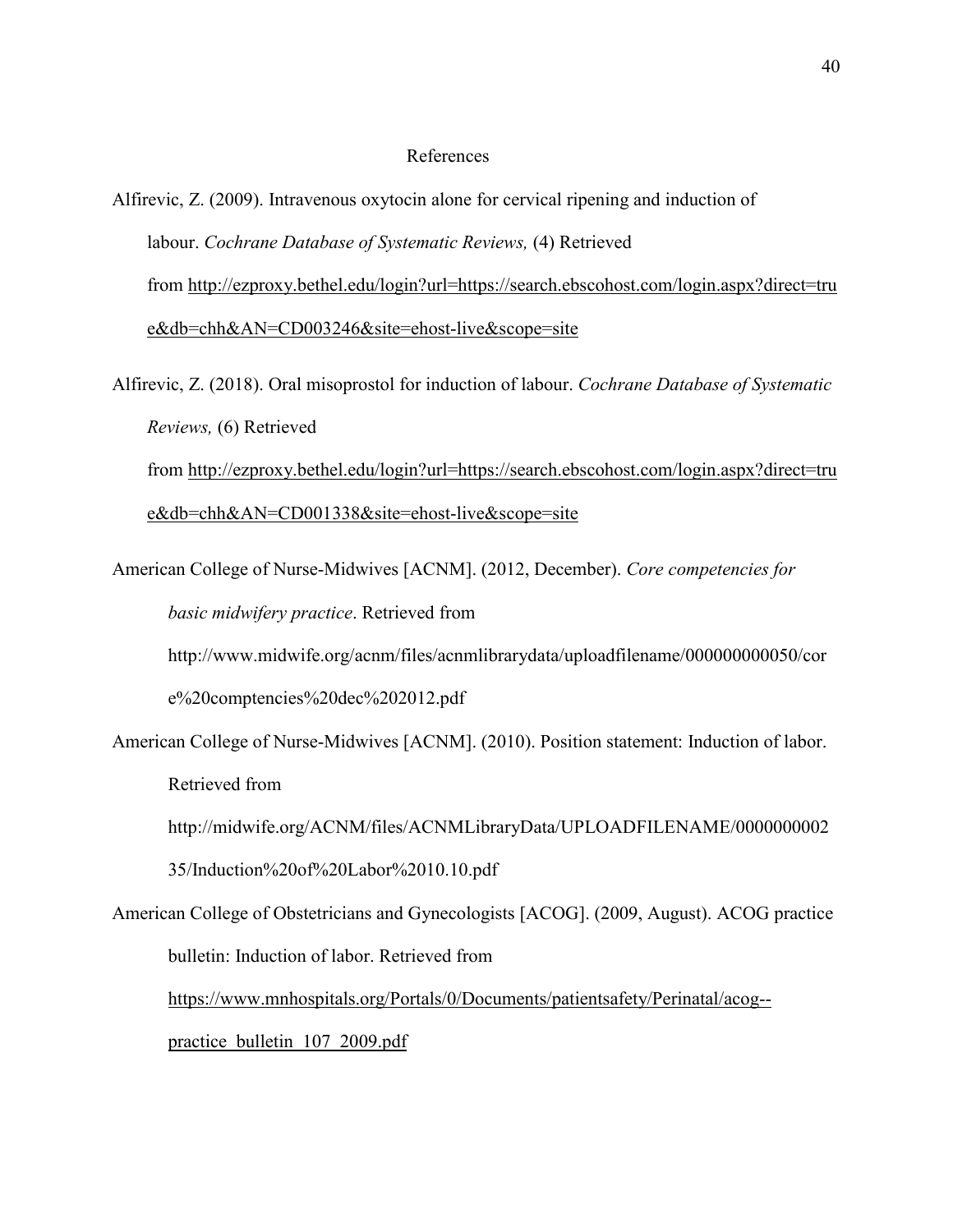- Baev, O. R., Rumyantseva, V. P., Tysyachnyu, O. V., Kozlova, O. A., & Sukhikh, G. T. (2017). Outcomes of mifepristone usage for cervical ripening and induction of labour in full-term pregnancy. randomized controlled trial. *European Journal of Obstetrics, Gynecology, and Reproductive Biology, 217*, 144-149. doi:10.1016/j.ejogrb.2017.08.038
- Bala, A., Bagga, R., Kalra, J., & Dutta, S. (2017). Early versus delayed amniotomy during labor induction with oxytocin in women with bishop's score of >=6: A randomized trial. *Journal of Maternal-Fetal & Neonatal Medicine,* , 20171-20178. Retrieved from [http://ezproxy.bethel.edu/login?url=https://search.ebscohost.com/login.aspx?direct=tru](http://ezproxy.bethel.edu/login?url=https://search.ebscohost.com/login.aspx?direct=true&db=cgh&AN=CN-01403387&site=ehost-live&scope=site) [e&db=cgh&AN=CN-01403387&site=ehost-live&scope=site](http://ezproxy.bethel.edu/login?url=https://search.ebscohost.com/login.aspx?direct=true&db=cgh&AN=CN-01403387&site=ehost-live&scope=site)
- Barda, G., Ganer Herman, H., Sagiv, R., & Bar, J. (2018). Foley catheter versus intravaginal prostaglandins E2 for cervical ripening in women at term with an unfavorable cervix: A randomized controlled trial. *Journal of Maternal-Fetal & Neonatal Medicine, 31; 20*(20), 2777-2781. doi:10.1080/14767058.2017.1355906
- Battarbee, A. N., Palatnik, A., Peress, D. A., & Grobman, W. A. (2016). Association of early amniotomy after Foley balloon catheter ripening and duration of nulliparous labor induction. *Obstetrics and Gynecology, 128*(3), 592-597. doi:10.1097/AOG.0000000000001563 [doi]
- Beckmann, M., Kumar, S., Flenady, V., & Harker, E. (2015). *Prostaglandin vaginal gel induction of labor comparing amniotomy with repeat prostaglandin gel* doi://doiorg.ezproxy.bethel.edu/10.1016/j.ajog.2015.07.043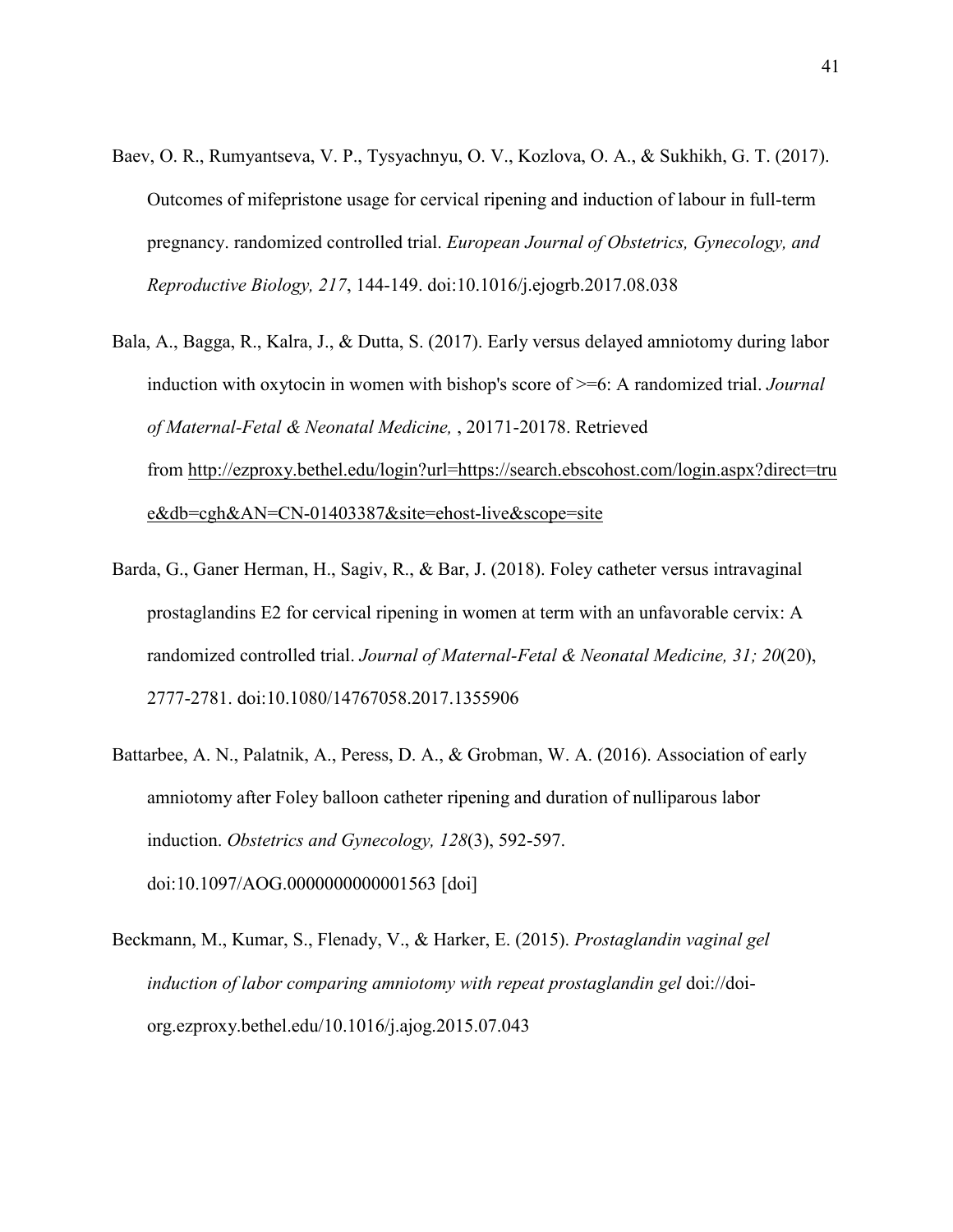Bricker, L. & Luckas, M. (2012). Amniotomy alone for induction of labour. *Cochrane Database of Systematic Reviews,* (8) Retrieved from [http://ezproxy.bethel.edu/login?url=https://search.ebscohost.com/login.aspx?direct](http://ezproxy.bethel.edu/login?url=https://search.ebscohost.com/login.aspx?direct=true&db=chh&AN=CD002862&site=ehost-live&scope=site)

[=true&db=chh&AN=CD002862&site=ehost-live&scope=site](http://ezproxy.bethel.edu/login?url=https://search.ebscohost.com/login.aspx?direct=true&db=chh&AN=CD002862&site=ehost-live&scope=site)

- Centers for Disease Control and Prevention [CDC]. (2017, March 31). Births-Method of delivery. Retrieved from<https://www.cdc.gov/nchs/fastats/delivery.htm>
- Connolly, K. A., Kohari, K. S., Rekawek, P., Smilen, B. S., Miller, M. R., Moshier, E., . . . Bianco, A. T. (2016). A randomized trial of Foley balloon induction of labor trial in nulliparas (FIAT-N). *American Journal of Obstetrics and Gynecology, 215; 3*(3) doi:10.1016/j.ajog.2016.03.034
- Cromi, A., Ghezzi, F., Uccella, S., Agosti, M., Serati, M., Marchitelli, G., & Bolis, P. (2012). *A randomized trial of preinduction cervical ripening: Dinoprostone vaginal insert versus double-balloon catheter* doi://doi-org.ezproxy.bethel.edu/10.1016/j.ajog.2012.05.020
- Dearholt, S. L., & Dang, D. (2012). *Johns Hopkins nursing evidence-based practice: Model and guidelines,* (2nd ed.). Indianapolis, IN: Sigma Theta Tau International.
- Du, C., Liu, Y., Liu, Y., Ding, H., Zhang, R., & Tan, J. (2015). Double-balloon catheter vs. dinoprostone vaginal insert for induction of labor with an unfavorable cervix. *Archives of Gynecology & Obstetrics, 291*(6), 1221-1227. doi:10.1007/s00404-014-3547-3
- Gagnon-Gervais, K., Bujold, E., Iglesias, M., Duperron, L., Masse, A., Mayrand, M., … Audibert, F. (2012). Early versus late amniotomy for labour induction: a randomized controlled trial. *The Journal of Maternal-Fetal & Neonatal Medicine*, *25*(11), 2326-2329. doi:10.3109/14767058.2012.695819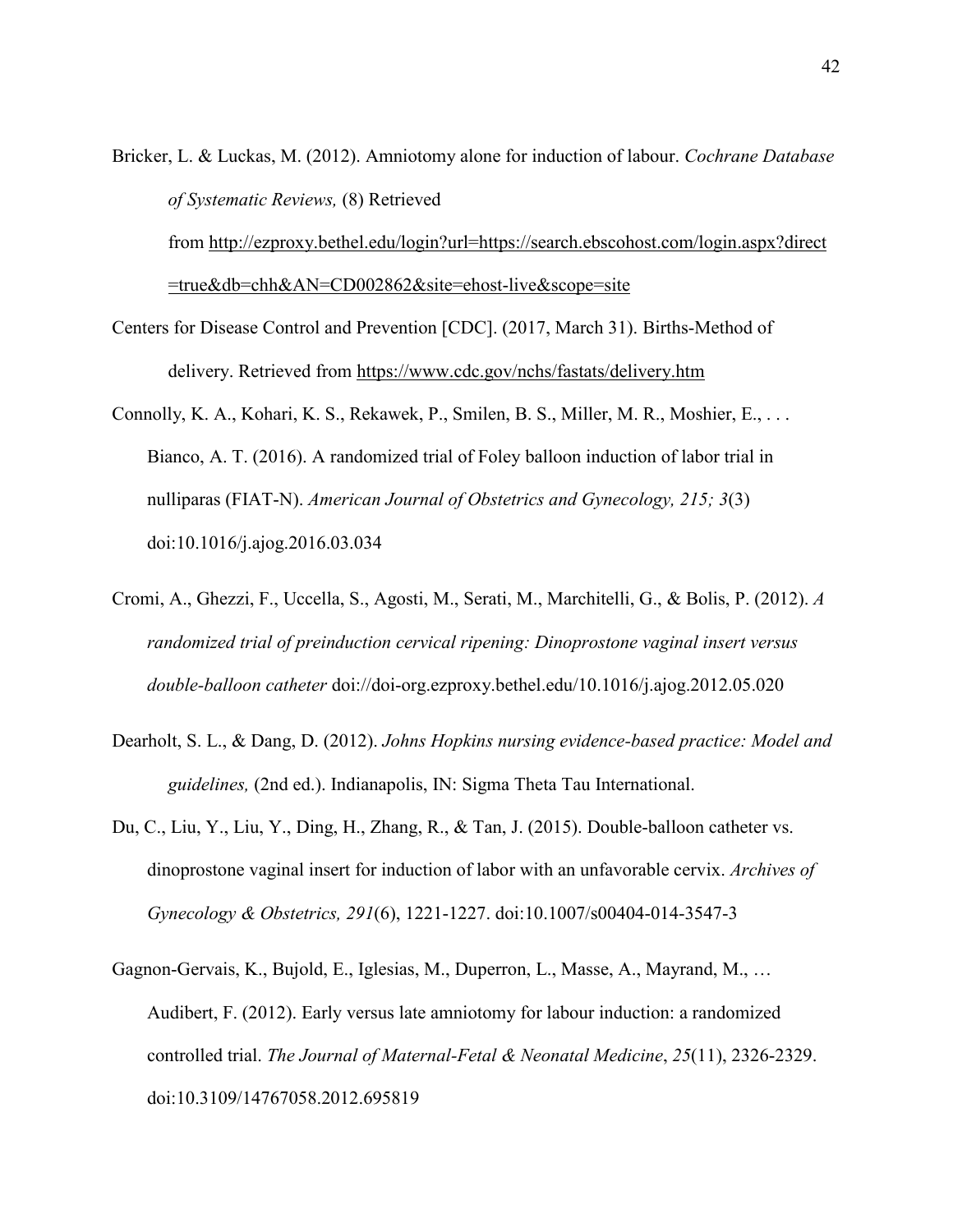- Garba, I., Muhammed, A. S., Muhammad, Z., Galadanci, H. S., Ayyuba, R., & Abubakar, I. S. (2016). Induction to delivery interval using transcervical Foley catheter plus oxytocin and vaginal misoprostol: A comparative study at aminu kano teaching hospital, kano, nigeria. *Annals of African Medicine, 15; 3*(3), 114-119. doi:10.4103/1596-3519.188890
- Gonzalo. (2011). *Imogene M. King Theoretical Foundations of Nursing*. Retrieved from <http://nursingtheories.weebly.com/imogene-m-king.html>
- Guerra, G. V., Cecatti, J. G., Souza, J. P., Faúndes, A., Morais, S. S., Gülmezoglu, A. M., . . . Carroli, G. (2011). Elective induction versus spontaneous labour in Latin America. *Bulletin of the World Health Organization, 89*(9), 657-665. doi:10.2471/BLT.08.061226
- Gross, M. M., Fromke, C., & Hecker, H. (2014). The timing of amniotomy, oxytocin and neuraxial analgesia and its association with labour duration and mode of birth. *Archives of Gynecology & Obstetrics, 289*(1), 41-48. doi:10.1007/s00404-013-2916-7
- Howarth, G. & Botha, D. (2013). Amniotomy plus intravenous oxytocin for induction of labour. *Cochrane Database of Systematic Reviews,* (2) Retrieved from [http://ezproxy.bethel.edu/login?url=https://search.ebscohost.com/login.aspx?direct=tru](http://ezproxy.bethel.edu/login?url=https://search.ebscohost.com/login.aspx?direct=true&db=chh&AN=CD003250&site=ehost-live&scope=site) [e&db=chh&AN=CD003250&site=ehost-live&scope=site](http://ezproxy.bethel.edu/login?url=https://search.ebscohost.com/login.aspx?direct=true&db=chh&AN=CD003250&site=ehost-live&scope=site)
- Jozwiak, M., Bloemenkamp, KWM., Kelly, A., Mol, B., Irion, O., & Boulvain, M. (2012). Mechanical methods for induction of labour. *Cochrane Database of Systematic Reviews,* (3) Retrieved from [http://ezproxy.bethel.edu/login?url=https://search.ebscohost.com/login.aspx?direct=tru](http://ezproxy.bethel.edu/login?url=https://search.ebscohost.com/login.aspx?direct=true&db=chh&AN=CD001233&site=ehost-live&scope=site)

[e&db=chh&AN=CD001233&site=ehost-live&scope=site](http://ezproxy.bethel.edu/login?url=https://search.ebscohost.com/login.aspx?direct=true&db=chh&AN=CD001233&site=ehost-live&scope=site)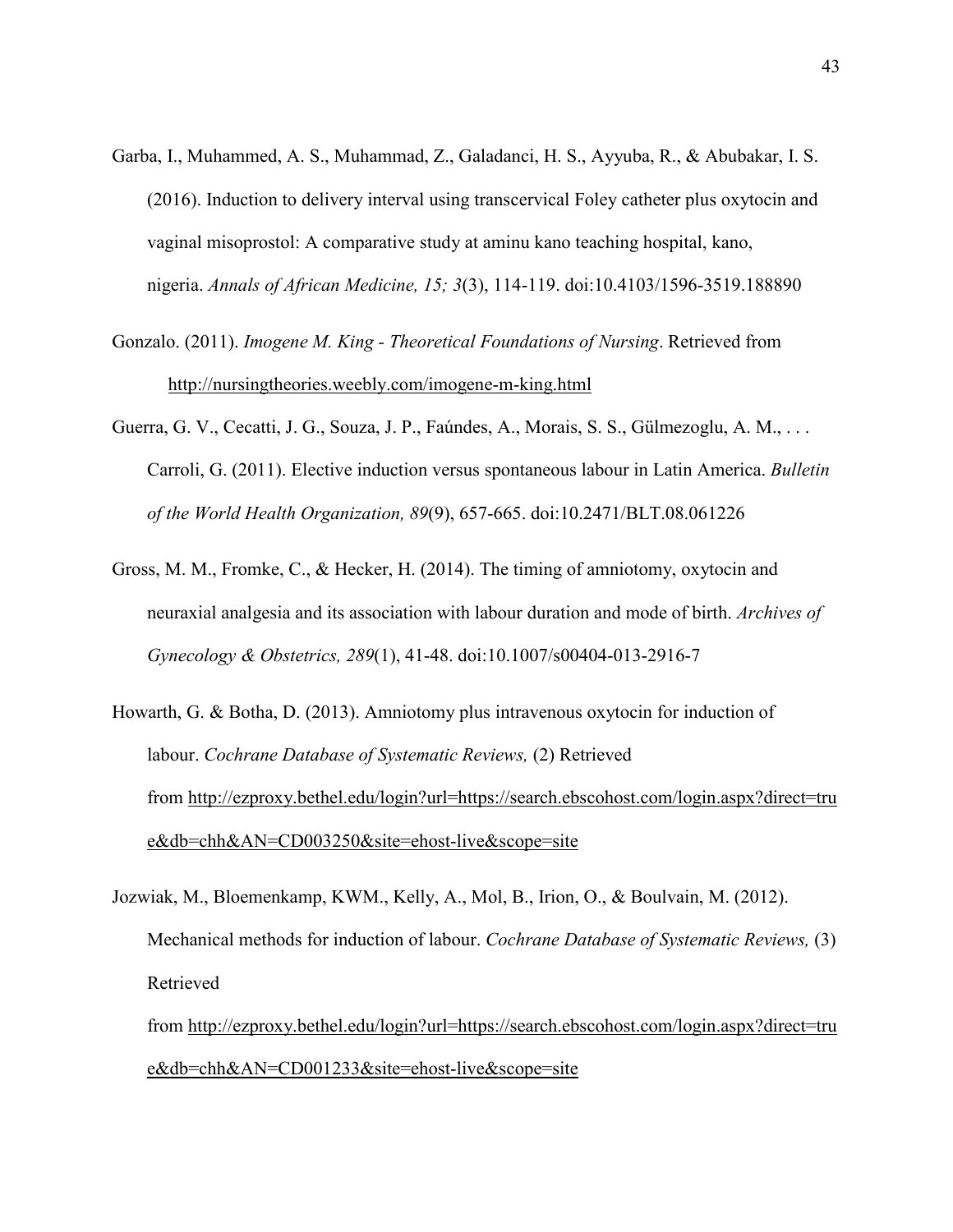- Kandil, M., Emarh, M., Sayyed, T., & Masood, A. (2012). Foley catheter versus intra-vaginal misoprostol for induction of labor in post-term gestations. *Archives of Gynecology & Obstetrics, 286*(2), 303-307. doi:10.1007/s00404-012-2292-8
- Levine, L. D., Downes, K. L., Elovitz, M. A., Parry, S., Sammel, M. D., & Srinivas, S. K. (2016). Mechanical and pharmacologic methods of labor induction: A randomized controlled trial. *Obstetrics and Gynecology, 128; 6*(6), 1357-1364. doi:10.1097/AOG.0000000000001778
- Mackeen, A. D., Durie, D. E., Lin, M., Huls, C. K., Qureshey, E., Paglia, M. J., . . . Sciscione, A. (2018). Foley plus oxytocin compared with oxytocin for induction after membrane rupture: A randomized controlled trial. *Obstetrics and Gynecology, 131; 1*(1), 4-11. doi:10.1097/AOG.0000000000002374
- Macones, G. A., Cahill, A., Stamilio, D. M., & Odibo, A. O. (2012). *The efficacy of early amniotomy in nulliparous labor induction: A randomized controlled trial* doi://doiorg.ezproxy.bethel.edu/10.1016/j.ajog.2012.08.032
- Makarem, M. H., Zahran, K. M., Abdellah, M. S., & Karen, M. A. (2013). Early amniotomy after vaginal misoprostol for induction of labor: A randomized clinical trial. *Archives of Gynecology and Obstetrics, 288; 2*(2), 261-265. doi:10.1007/s00404-013-2747-6

Nursing Theory. (2015). Goal attainment. Retrieved from <http://www.nursingtheory.org/theories-and-models/king-theory-of-goal-attainment.php>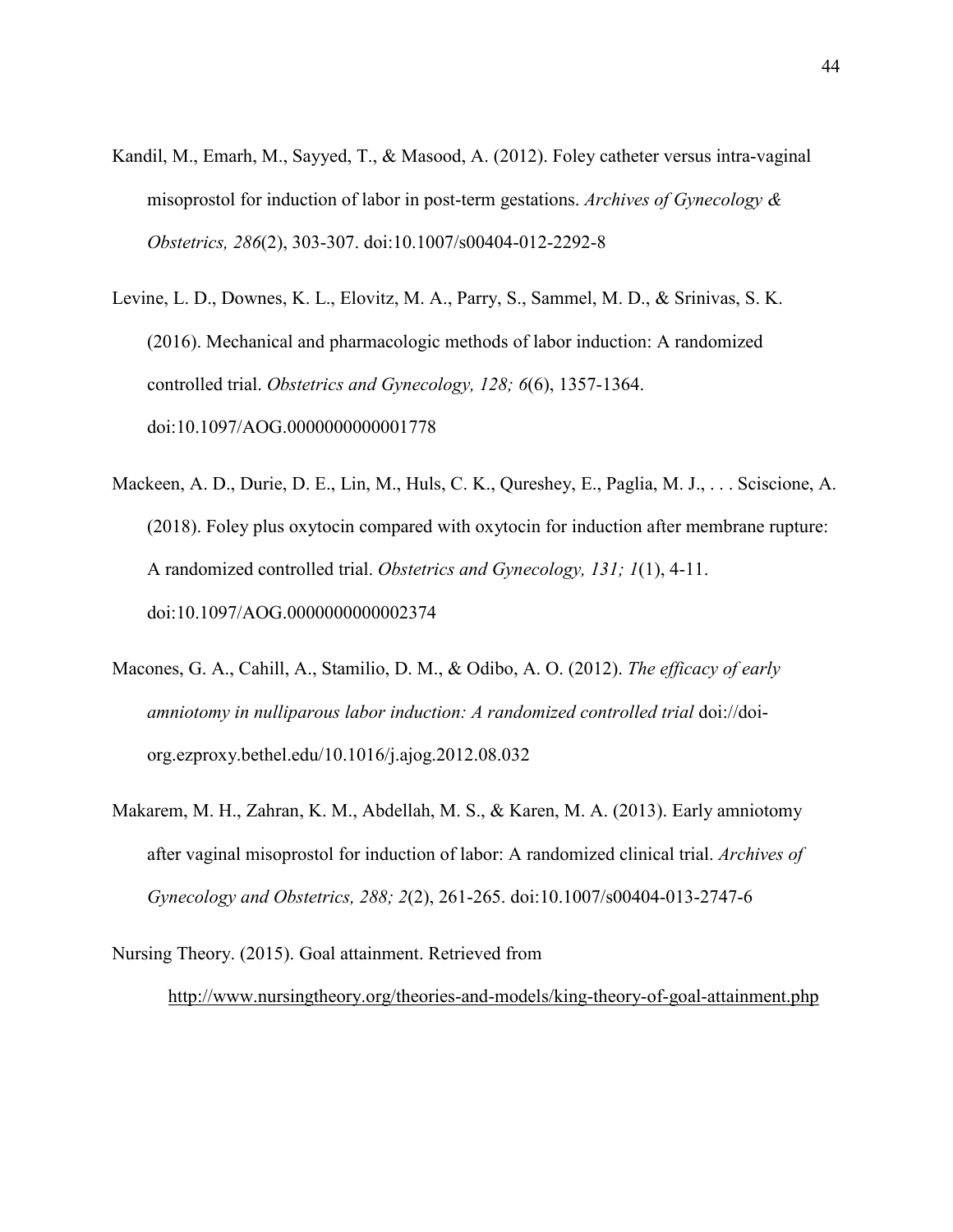- Ruhl, C., & Bingham, D. (2014). Midwives and nonmedically indicated induction of labor. *Journal of Midwifery & Women's Health*, *59*(3), 233-236. doi:10.1111/jmwh.12197
- Seyb, S. T., Berka, R. J., Socol, M. L., & Dooley, S. L. (1999). *Risk of cesarean delivery with elective induction of labor at term in nulliparous women* doi://doiorg.ezproxy.bethel.edu/10.1016/S0029-7844(99)00377-4
- Schoen, C. N., Grant, G., Berghella, V., Hoffman, M. K., & Sciscione, A. (2017). Intracervical Foley catheter with and without oxytocin for labor induction: A randomized controlled trial. *Obstetrics and Gynecology, 129; 6*(6), 1046-1053. doi:10.1097/AOG.0000000000002032
- Tam, T., Conte, M., Schuler, H., Malang, S., & Roque, M. (2013). Delivery outcomes in women undergoing elective labor induction at term. *Archives of Gynecology & Obstetrics, 287*(3), 407-411. doi:10.1007/s00404-012-2582-1
- Thomas, J., Fairclough, A, Kavanagh, J, & Kelly, A. (2014). Vaginal prostaglandin (PGE2 and PGF2a) for induction of labour at term. *Cochrane Database of Systematic Reviews,* (6) Retrieved

from [http://ezproxy.bethel.edu/login?url=https://search.ebscohost.com/login.aspx?direct=tru](http://ezproxy.bethel.edu/login?url=https://search.ebscohost.com/login.aspx?direct=true&db=chh&AN=CD003101&site=ehost-live&scope=site) [e&db=chh&AN=CD003101&site=ehost-live&scope=site](http://ezproxy.bethel.edu/login?url=https://search.ebscohost.com/login.aspx?direct=true&db=chh&AN=CD003101&site=ehost-live&scope=site)

Wollmann, C. L., Ahlberg, M., Petersson, G., Saltvedt, S., & Stephansson, O. (2017). Time-todelivery and delivery outcomes comparing three methods of labor induction in 7551 nulliparous women: a population-based cohort study. *Journal of Perinatology*, *37*(11), 1197-1203. doi:10.1038/jp.2017.122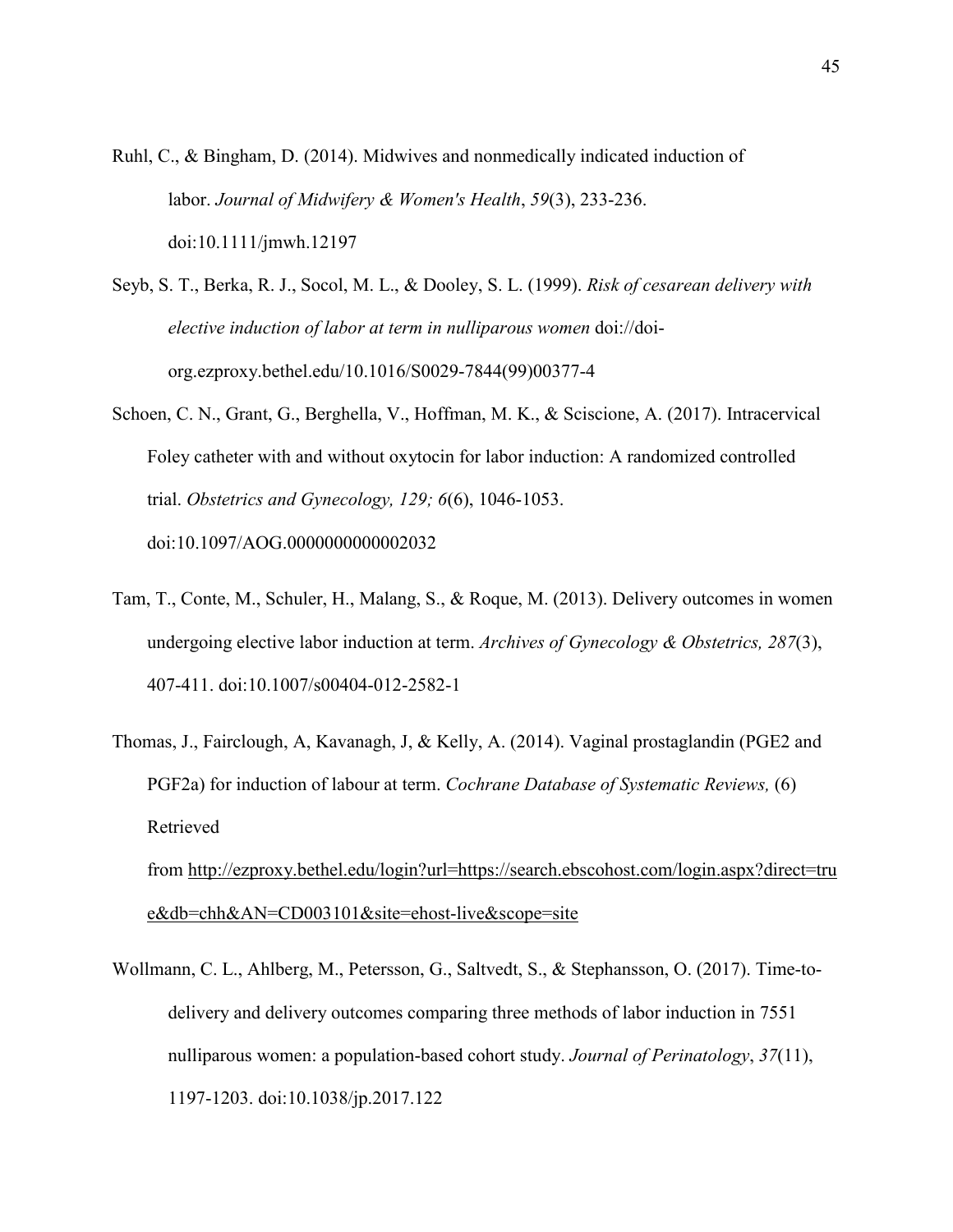World Health Organization [WHO]. (2015). *WHO statement on cesarean section rates*. Retrieved from [http://apps.who.int/iris/bitstream/handle/10665/161442/WHO\\_RHR\\_15.02\\_eng.pdf;jses](http://apps.who.int/iris/bitstream/handle/10665/161442/WHO_RHR_15.02_eng.pdf;jsessionid=ACB85A625F90A227220FE7CDEE404D7D?sequence=1)

[sionid=ACB85A625F90A227220FE7CDEE404D7D?sequence=1](http://apps.who.int/iris/bitstream/handle/10665/161442/WHO_RHR_15.02_eng.pdf;jsessionid=ACB85A625F90A227220FE7CDEE404D7D?sequence=1)

Wu, X., Wang, C., Li, Y., Ouyang, C., Liao, J., Cai, W., . . . Chen, H. (2018). Cervical dilation balloon combined with intravenous drip of oxytocin for induction of term labor: A multicenter clinical trial. *Archives of Gynecology & Obstetrics, 297*(1), 77-83. doi:10.1007/s00404-017-4564-9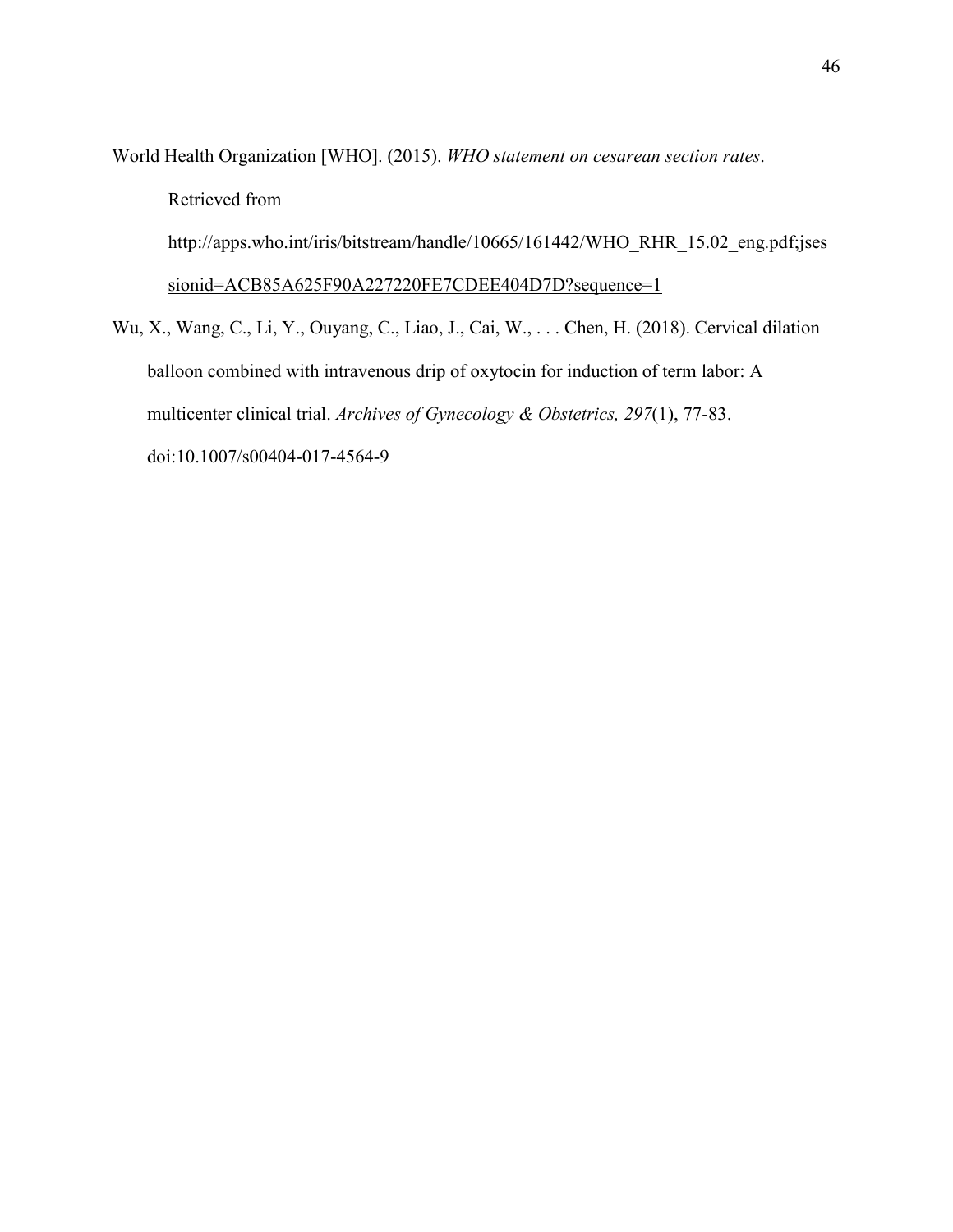**Source:** Baev, O. R., Rumyantseva, V. P., Tysyachnyu, O. V., Kozlova, O. A., & Sukhikh, G. T. (2017). Outcomes of mifepristone usage for cervical ripening and induction of labour in full-term pregnancy. randomized controlled trial. *European Journal of Obstetrics, Gynecology, and Reproductive Biology, 217*, 144-149. doi:10.1016/j.ejogrb.2017.08.038

| $\mathbf{u}$ . Modern Brows , $\mathbf{u}$ , $\mathbf{u}$ , $\mathbf{u}$ , $\mathbf{u}$ , $\mathbf{u}$ , $\mathbf{u}$ , $\mathbf{u}$ , $\mathbf{u}$ , $\mathbf{v}$ , $\mathbf{v}$ , $\mathbf{v}$ , $\mathbf{u}$ , $\mathbf{u}$ , $\mathbf{v}$ , $\mathbf{v}$ , $\mathbf{v}$ , $\mathbf{v}$ , $\mathbf{v}$ , $\mathbf{v}$ , $\mathbf{$<br><b>Purpose/Sample</b> | Design                                    | <b>Results</b>              | <b>Strengths/Limitatio</b> |
|----------------------------------------------------------------------------------------------------------------------------------------------------------------------------------------------------------------------------------------------------------------------------------------------------------------------------------------------------------------|-------------------------------------------|-----------------------------|----------------------------|
|                                                                                                                                                                                                                                                                                                                                                                | (Method/Instrument                        |                             | ns                         |
|                                                                                                                                                                                                                                                                                                                                                                | s)                                        |                             |                            |
| <b>Purpose:</b>                                                                                                                                                                                                                                                                                                                                                | <b>Study Design:</b>                      | <b>Results:</b>             | <b>Strengths:</b>          |
| Evaluate the efficacy and                                                                                                                                                                                                                                                                                                                                      | Randomized                                | N <sub>0</sub><br>$\bullet$ | High<br>$\bullet$          |
| safety of mifepristone use                                                                                                                                                                                                                                                                                                                                     | controlled trial                          | significant                 | comparability of the       |
| for cervical ripening and                                                                                                                                                                                                                                                                                                                                      |                                           | differences among           | group.                     |
| induction of labor versus                                                                                                                                                                                                                                                                                                                                      | Instruments:                              | groups in age,              | Accurate                   |
| expectant management in                                                                                                                                                                                                                                                                                                                                        | One-to-one<br>$\bullet$                   | BMI, gestational            | exclusion of the           |
| full-term pregnancy.                                                                                                                                                                                                                                                                                                                                           | randomization                             | age, number of              | cofounders, such as        |
|                                                                                                                                                                                                                                                                                                                                                                | schedule followed a                       | nulliparous, or             | different pregnancy        |
| <b>Sample/Setting:</b>                                                                                                                                                                                                                                                                                                                                         | computer-generated                        | initial Bishop              | complications and          |
| Department of Obstetrics                                                                                                                                                                                                                                                                                                                                       | list of random                            | score.                      | indications for            |
| of Research Centre for                                                                                                                                                                                                                                                                                                                                         | numbers organized                         | After 48h                   | induction.                 |
| Obstetrics, Gynecology                                                                                                                                                                                                                                                                                                                                         | into permuted block                       | of mifepristone,            | Comparison<br>$\bullet$    |
| and Perinatology,                                                                                                                                                                                                                                                                                                                                              | of four and then                          | Bishop score was            | of low risk population     |
| Moscow from January                                                                                                                                                                                                                                                                                                                                            | concealed in                              | twice as much as            | group allows to focus      |
| 2014 to January 2015.                                                                                                                                                                                                                                                                                                                                          | sequentially                              | the expectant               | research attention on      |
| Size: 74 for study group                                                                                                                                                                                                                                                                                                                                       | numbered, opaque,                         | management                  | the direct effect of       |
| and 75 for control group.                                                                                                                                                                                                                                                                                                                                      | sealed envelopes by                       | group.                      | induction.                 |
| Inclusion Criteria: Age                                                                                                                                                                                                                                                                                                                                        | independent staff                         | Significantl<br>$\bullet$   | <b>Limitations:</b>        |
| 18-45 years, singleton                                                                                                                                                                                                                                                                                                                                         | members.                                  | y more of the study         | The study is<br>$\bullet$  |
| live pregnancies, cephalic                                                                                                                                                                                                                                                                                                                                     |                                           | group were in               | not blinded and            |
| presentation, at least 40                                                                                                                                                                                                                                                                                                                                      | <b>Methods:</b>                           | labor within 24,            | placebo-controlled.        |
| +4 weeks, unripe cervix                                                                                                                                                                                                                                                                                                                                        | One tablet of                             | 48, and 72 hours            | Only short<br>$\bullet$    |
| (Bishop score <8), intact                                                                                                                                                                                                                                                                                                                                      | mifepristone 200 mg                       | than the expectant          | period of gestation        |
| membranes, no                                                                                                                                                                                                                                                                                                                                                  | by mouth at the                           | management                  | was evaluated.             |
| contraindication for                                                                                                                                                                                                                                                                                                                                           | moment of                                 | group.                      | The sample                 |
| vaginal delivery, no                                                                                                                                                                                                                                                                                                                                           | enrollment, assessed                      | Significant                 | size was small but         |
| contraindication for                                                                                                                                                                                                                                                                                                                                           | after 24 hours, if                        | improvement in              | was adequate based         |
| induction, informed                                                                                                                                                                                                                                                                                                                                            | Bishop score $\leq$ 8,<br>second dose was | mean Bishop score           | off a completed            |
| written consent was                                                                                                                                                                                                                                                                                                                                            | given, and another                        | after mifepristone          | power analysis.            |
| obtained.                                                                                                                                                                                                                                                                                                                                                      | Bishop score obtained                     | treatment.                  |                            |
| <b>Exclusion Criteria:</b>                                                                                                                                                                                                                                                                                                                                     | in 24 more hours. If                      | <b>Conclusion:</b>          |                            |
| Uterine anomaly, parity                                                                                                                                                                                                                                                                                                                                        | after 72 hours from                       | Mifepriston                 |                            |
| greater than 3, severe                                                                                                                                                                                                                                                                                                                                         | first dose, Bishop                        | e was efficient on          |                            |
| hypertension/preeclampsi                                                                                                                                                                                                                                                                                                                                       | score was unchanged,                      | inducing cervical           |                            |
| a, prior cesarean,                                                                                                                                                                                                                                                                                                                                             |                                           | ripening and labor          |                            |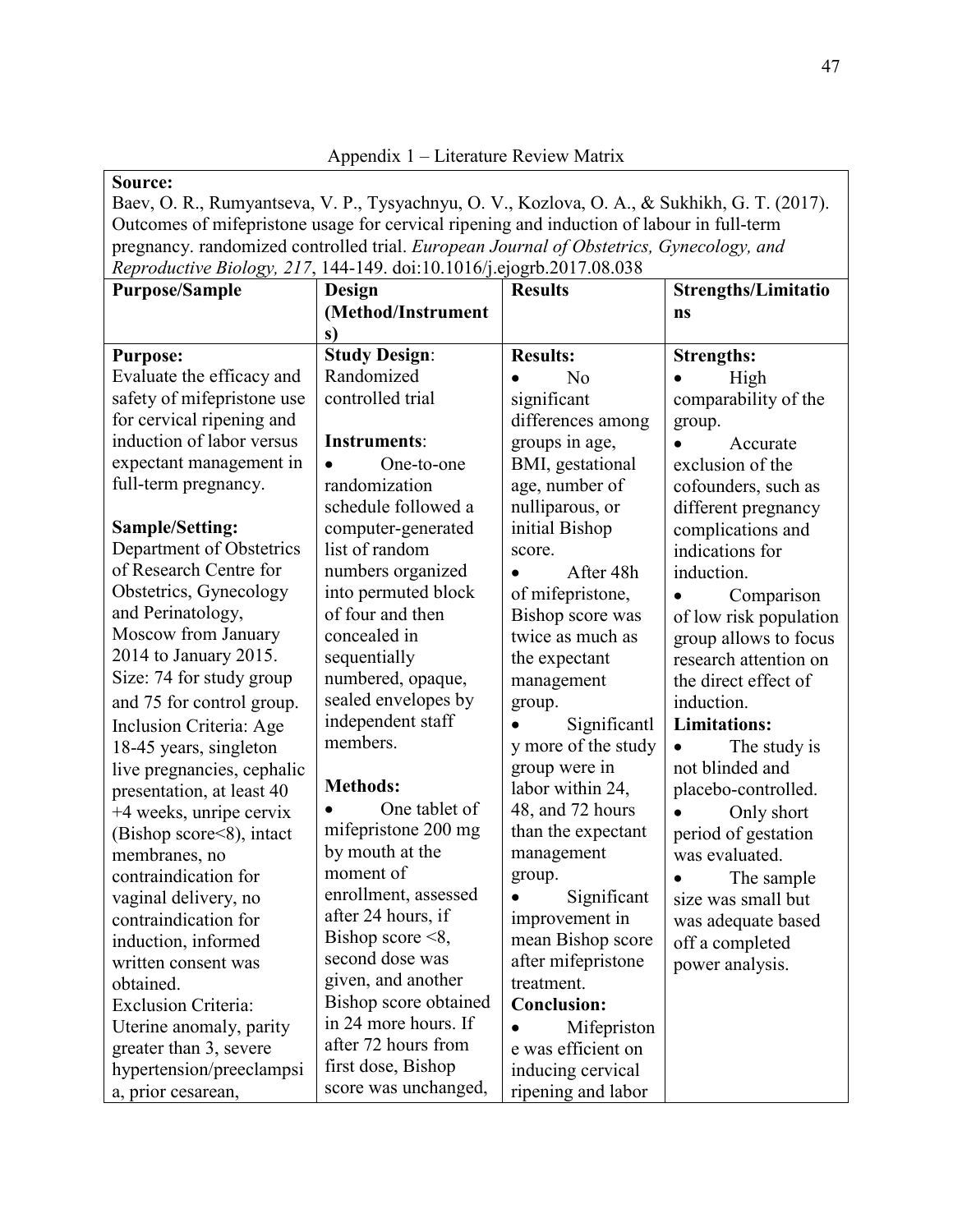| diabetes, impaired renal,      | induction was                 | in full term       |  |
|--------------------------------|-------------------------------|--------------------|--|
| adrenal, or hepatic            | considered failed.            | pregnancy.         |  |
| function, fetal                | If after $2nd$                | N <sub>o</sub>     |  |
| malformations, breech,         | dose of mifepristone,         | significant        |  |
| estimated fetal weight         | score was 6-7- dose of        | differences in     |  |
| $($ >4500 g or <2500g), any    | 0.5 mg dinoprostone,          | maternal and       |  |
| fetal concerns, or any         | then another $0.5 \text{ mg}$ | neonatal outcome   |  |
| indication for cesarean.       | after 6h and if needed        | between            |  |
|                                | a third dose given            | mifepristone use   |  |
| <b>Johns Hopkins</b>           | after 12h.                    | and expectant      |  |
| <b>Evidence Appraisal</b>      | Once the                      | management.        |  |
| <b>Level of Evidence:</b>      | Bishop score was $>8$ ,       | No serious         |  |
| <b>Level I</b>                 | transferred to L&D            | adverse effects of |  |
| <b>Quality: Good</b>           | for AROM and                  | mifepristone.      |  |
|                                | continued monitoring.         | However, uterine   |  |
|                                | The control                   | contractions were  |  |
|                                | group had routine             | more painful.      |  |
|                                | appointments and              |                    |  |
|                                | monitoring up to 42           |                    |  |
|                                | weeks. They were              |                    |  |
|                                | induced if                    |                    |  |
|                                | spontaneous labor did         |                    |  |
|                                | not occur prior to 42         |                    |  |
|                                | weeks.                        |                    |  |
| $1 - 12$<br>$\lambda = 4L = 0$ |                               |                    |  |

• Mifepristone has the ability to induce cervical ripening in term pregnancy.

• More comparative studies are needed to find out in which situations, gestational age, indications and combinations to other methods of induction to see which is most effective.

# **Implications:**

• Mifepristone use for induction of labor (cervical ripening) is effective for producing labor within 72 hours from first dose.

• Mifepristone use may be appropriate for inducing labor after 40 weeks gestation but before 42 weeks.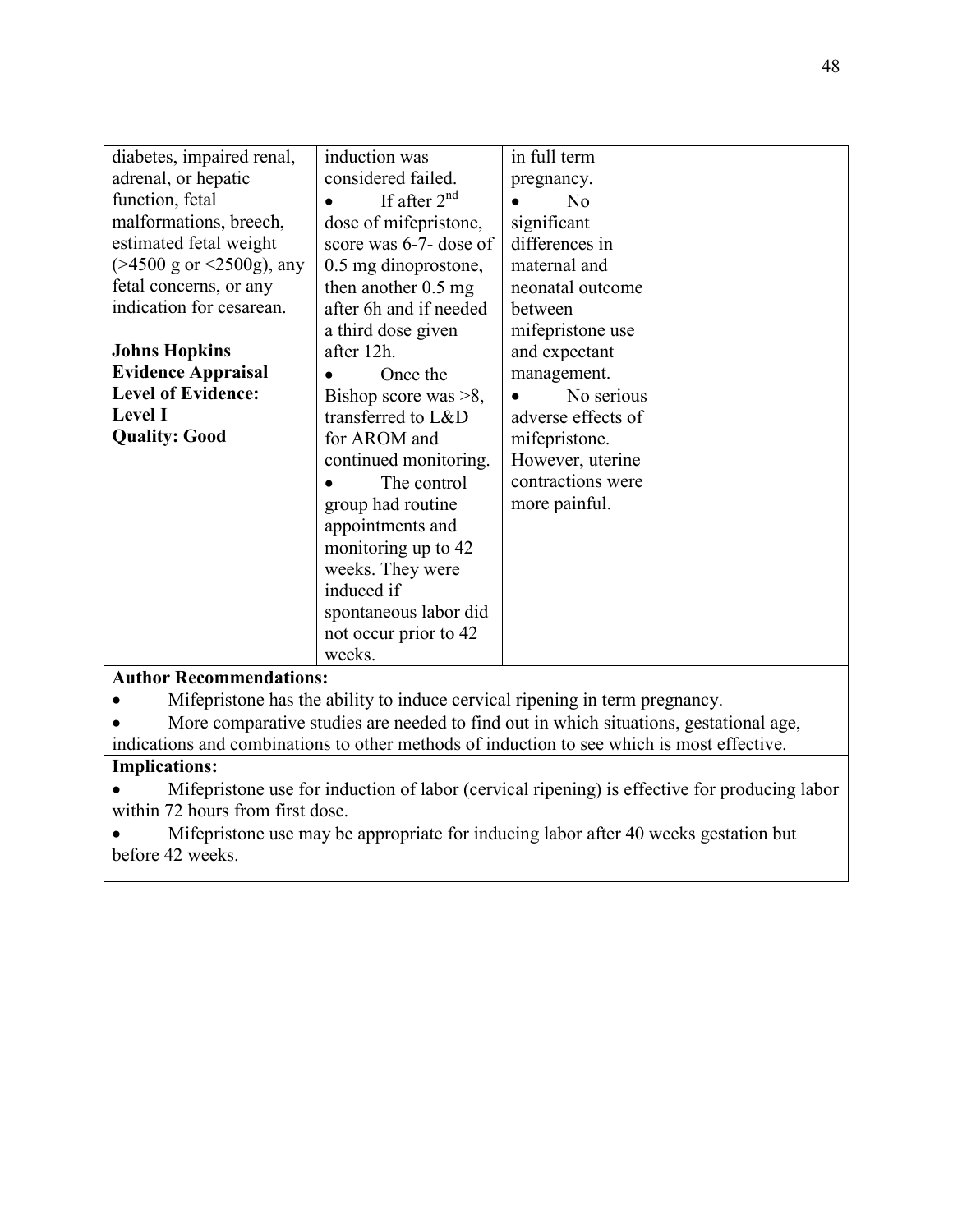| Source: |
|---------|
|---------|

Bala, A., Bagga, R., Kalra, J., & Dutta, S. (2017). Early versus delayed amniotomy during labor induction with oxytocin in women with bishop's score of >=6: A randomized trial. *Journal of Maternal-Fetal & Neonatal Medicine,* , 20171-20178. Retrieved

from [http://ezproxy.bethel.edu/login?url=https://search.ebscohost.com/login.aspx?direct=true&d](http://ezproxy.bethel.edu/login?url=https://search.ebscohost.com/login.aspx?direct=true&db=cgh&AN=CN-01403387&site=ehost-live&scope=site)

| b=cgh&AN=CN-01403387&site=ehost-live&scope=site |                              |                       |                              |  |
|-------------------------------------------------|------------------------------|-----------------------|------------------------------|--|
| <b>Purpose/Sample</b>                           | Design                       | <b>Results</b>        | <b>Strengths/Limitations</b> |  |
|                                                 | (Method/Instruments)         |                       |                              |  |
| <b>Purpose:</b>                                 | <b>Study Design:</b>         | <b>Results:</b>       | <b>Strengths:</b>            |  |
| To study the effect                             | Prospective Randomized       | Nearly two-           | The sample size<br>$\bullet$ |  |
| of "early                                       | <b>Controlled Trial</b>      | thirds of women       | was determined to be         |  |
| amniotomy"                                      |                              | in study were         | adequate based on a          |  |
| initiating induction                            | Instruments:                 | nulliparous.          | power analysis.              |  |
| of labor with                                   | Women admitted for IOL       | The overall           | The results of               |  |
| amniotomy                                       | were screened to meet        | CS rate was           | this study do correlate      |  |
| followed by                                     | inclusion criteria. Sample   | $6.67\%$ and was      | with other research          |  |
| oxytocin versus                                 | was randomized into two      | higher in the early   | study results.               |  |
| "late amniotomy"                                | groups using a computer-     | amniotomy group       |                              |  |
| initiating IOL with                             | generated randomization      | $(10.7%)$ versus      | <b>Limitations:</b>          |  |
| oxytocin followed                               | table.                       | delayed $(2.7\%)$ .   | There was a                  |  |
| by amniotomy 4-8                                |                              | Early                 | higher Bishop score in       |  |
| hours later in                                  | <b>Methods:</b>              | amniotomy the         | the early amniotomy          |  |
| induced labor.                                  | Group 1 was the              | mean IDI was          | group; which may have        |  |
|                                                 | early amniotomy group.       | reduced               | contributed to the           |  |
| <b>Sample/Setting:</b>                          | <b>IOL</b> initiated with    | significantly by      | shorten IDI.                 |  |
| Sample size of 150                              | amniotomy and oxytocin       | about 4 h and         |                              |  |
| women with                                      | started 30-60 minutes        | more women            |                              |  |
| Bishop's score of                               | after amniotomy.             | delivered within      |                              |  |
| >6 undergoing                                   | Group 2 was<br>$\bullet$     | 12 h.                 |                              |  |
| IOL. Study done at                              | delayed amniotomy. IOL       | The mean              |                              |  |
| Post Graduate                                   | initiated with oxytocin      | maximum               |                              |  |
| Institute of                                    | and amniotomy was            | oxytocin              |                              |  |
| <b>Medical Education</b>                        | performed 4-8 h later        | concentration was     |                              |  |
| & Research                                      | unless deemed necessary      | significantly lower   |                              |  |
| (PGIMER) in                                     | earlier (for nonreassuring   | for the early         |                              |  |
| Chandigarh, India                               | fetal heart status).         | amniotomy.            |                              |  |
| from July 2013 to                               | Primary outcome<br>$\bullet$ | Neonatal<br>$\bullet$ |                              |  |
| December 2014.                                  | was induction to delivery    | outcomes were         |                              |  |
| 150 women were                                  | interval (IDI). Secondary    | comparable for        |                              |  |
| included in study.                              | outcomes were CS rate,       | both groups.          |                              |  |
| Inclusion criteria:                             | maternal outcomes, and       |                       |                              |  |
| single live fetus at                            | fetal outcome.               | <b>Conclusion:</b>    |                              |  |
| least 37 weeks                                  |                              | Significant           |                              |  |
| with cephalic                                   |                              | reduction in the IDI  |                              |  |
| presentation, fetal                             |                              |                       |                              |  |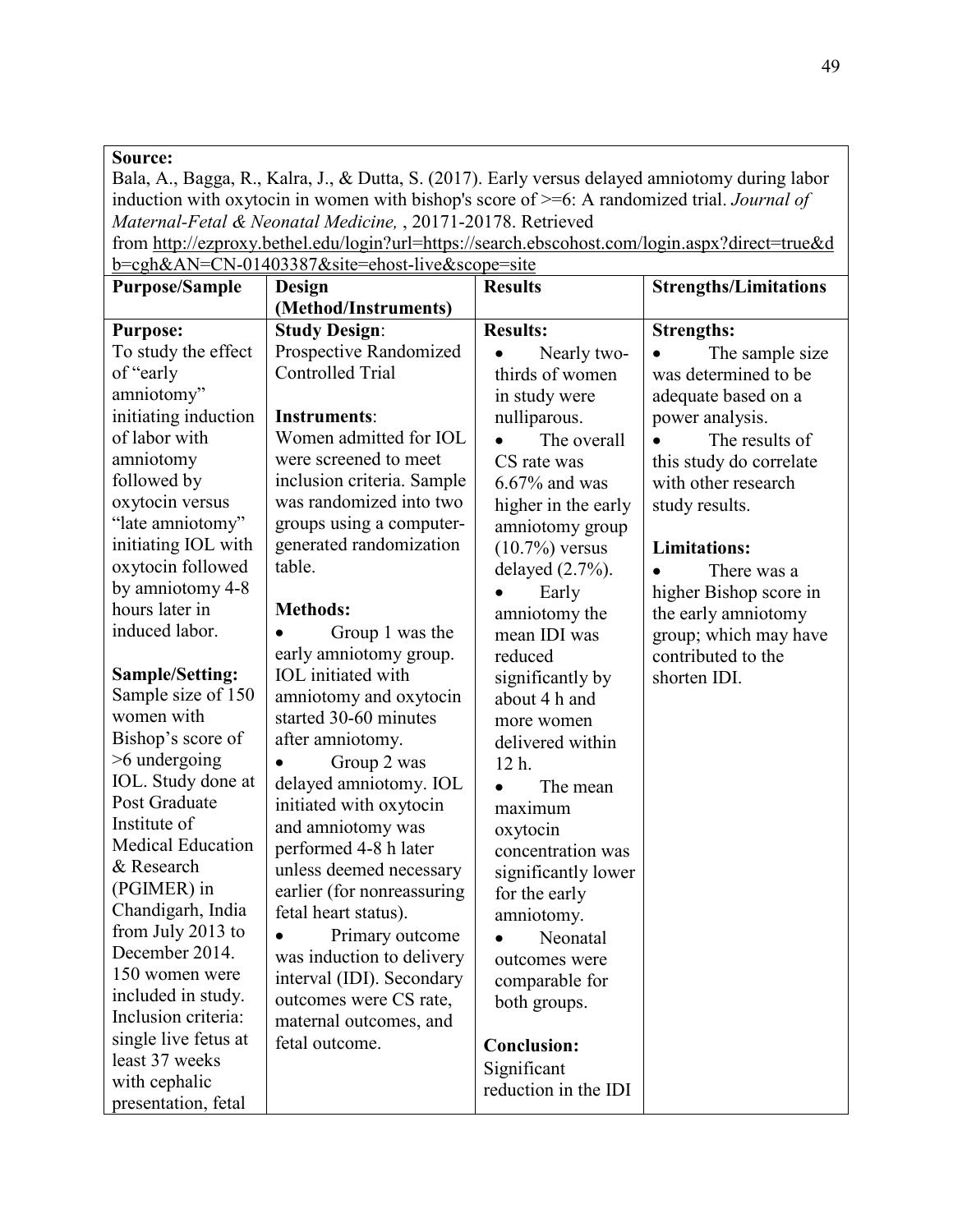| head fixed at         | for early            |
|-----------------------|----------------------|
| pelvic brim, intact   | amniotomy group.     |
| amniotic              | Other benefits of    |
| membranes,            | early amniotomy      |
| reactive nonstress    | were lower           |
| test and Bishop's     | maximum oxytocin     |
| score at least 6.     | concentrations and   |
| Exclusion criteria:   | reduced              |
| maternal infection,   | requirement of       |
| fever, heart          | labor analgesia.     |
| disease, severe       | There was a          |
| anemia,               | statistically        |
| uncontrolled          | significant higher   |
| diabetes, major       | rate of CS in the    |
| medical illness,      | early amniotomy      |
| previous uterine      | group.               |
| scar, severe          | Higher CS rate       |
| preeclampsia,         | seemed to be         |
| severe fetal growth   | related to arrest of |
| restriction and fetal | labor and fetal      |
| malformations.        | distress.            |
|                       |                      |
| <b>Johns Hopkins</b>  |                      |
| <b>Evidence</b>       |                      |
| <b>Appraisal</b>      |                      |
| Level of              |                      |
| <b>Evidence:</b>      |                      |
| <b>Level I</b>        |                      |
| <b>Quality: Good</b>  |                      |

• Low-risk women with a favorable cervix and fetal head fixed at pelvic brim, initiating IOL with amniotomy followed by oxytocin (early amniotomy) has advantages and should be considered effective.

# **Implications:**

• IOL with early amniotomy followed by oxytocin does reduced duration of labor when compared with oxytocin followed by amniotomy.

• Early amniotomy is associated with a higher CS rate when compared with delayed amniotomy.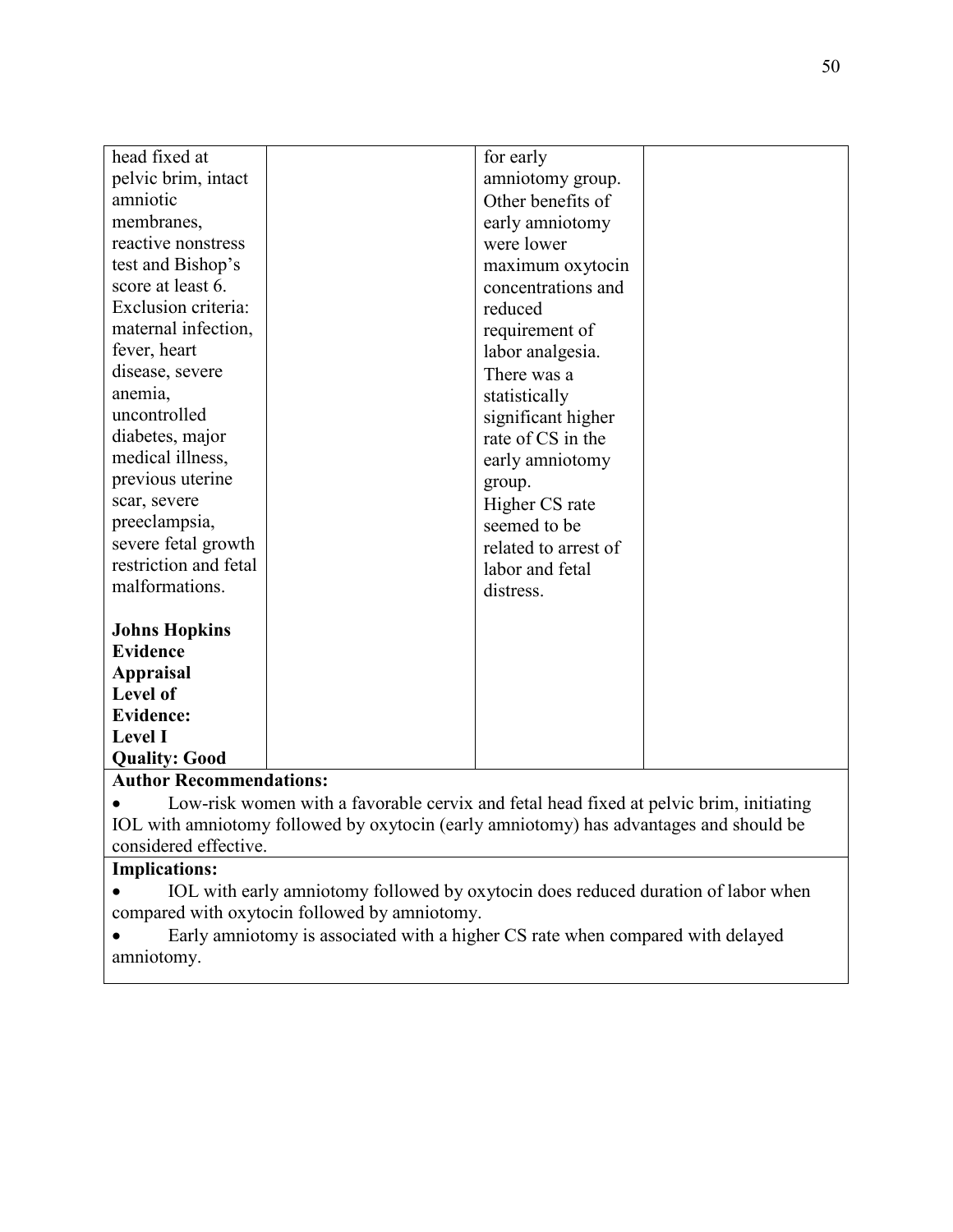Battarbee, A. N., Palatnik, A., Peress, D. A., & Grobman, W. A. (2016). Association of early amniotomy after Foley balloon catheter ripening and duration of nulliparous labor induction. *Obstetrics and Gynecology, 128*(3), 592-597. doi:10.1097/AOG.0000000000001563  $\lceil \text{doi} \rceil$ 

| <b>Purpose/Sample</b>  | Design                   | <b>Results</b>             | <b>Strengths/Limitations</b> |
|------------------------|--------------------------|----------------------------|------------------------------|
|                        | (Method/Instruments)     |                            |                              |
| <b>Purpose:</b>        | <b>Study Design:</b>     | <b>Results:</b>            | <b>Strengths:</b>            |
| To evaluate the        | Retrospective matched    | Older women<br>$\bullet$   | Large sample                 |
| association            | cohort study             | were more likely to        | size studying                |
| between early          |                          | undergo early              | specifically the timing      |
| amniotomy after        | Instruments:             | amniotomy.                 | of amniotomy after           |
| ripening with a        | Electronic medical       | Early                      | mechanical ripening of       |
| Foley balloon          | records were used to     | amniotomy was              | with a Foley balloon         |
| catheter and           | identify all women       | significantly associated   | catheter.                    |
| duration of labor      | who underwent            | with shorter duration      | Standard                     |
| induction.             | cervical ripening with a | from catheter removal      | protocols for labor          |
|                        | single-balloon Foley     | to complete dilation       | induction and Foley          |
| <b>Sample/Setting:</b> | Catheter inflated to 80  | and to delivery.           | balloon management           |
| Northwestern           | cc and taped on          | No significant             | were followed.               |
| Memorial Hospital      | tension.                 | differences in maternal    | Women in<br>$\bullet$        |
| between January        |                          | or neonatal outcomes.      | control group and            |
| 2010 and October       | <b>Methods:</b>          | Early                      | intervention group           |
| 2013.546               | The initial cervical     | amniotomy associated       | were matched                 |
| nulliparous            | examination after        | with higher odds of        | according to healthcare      |
| women with             | Foley placement was      | vaginal delivery within    | provider type,               |
| singleton viable       | performed based on       | 24 hours; although the     | favorability of cervical     |
| gestation              | symptoms or after 6 h.   | difference was not         | exam, indication for         |
| undergoing             | If spontaneous           | statistically significant. | induction-reducing           |
| cervical ripening      | expulsion did not        | <b>Conclusion:</b>         | bias that is common in       |
| with a Foley           | occur, it was retaped    | Early amniotomy after      | retrospective studies.       |
| balloon catheter.      | for tension and          | Foley balloon catheter     | <b>Limitations:</b>          |
| 273 in each group.     | reassessed at 12 h. At   | removal is associated      | Cannot exclude               |
| Inclusion criteria:    | that time, it was        | with shorter duration of   | the possibility of           |
| nulliparous with       | removed and another      | labor induction in         | unmeasured                   |
| singleton viable       | agent for cervical       | nulliparous women.         | confounding variables.       |
| gestation              | ripening was             |                            | Due to this<br>$\bullet$     |
| undergoing labor       | considered.              |                            | being an observational       |
| induction with         | After expulsion          |                            | study, causality cannot      |
| Foley bulb for         | standard protocol for    |                            | be assured.                  |
| cervical ripening.     | oxytocin was followed;   |                            |                              |
|                        | starting at 2            |                            |                              |
| <b>Johns Hopkins</b>   | milliunits/min and       |                            |                              |
| <b>Evidence</b>        | increased by 2 every     |                            |                              |
| <b>Appraisal</b>       | 15-20 minutes until      |                            |                              |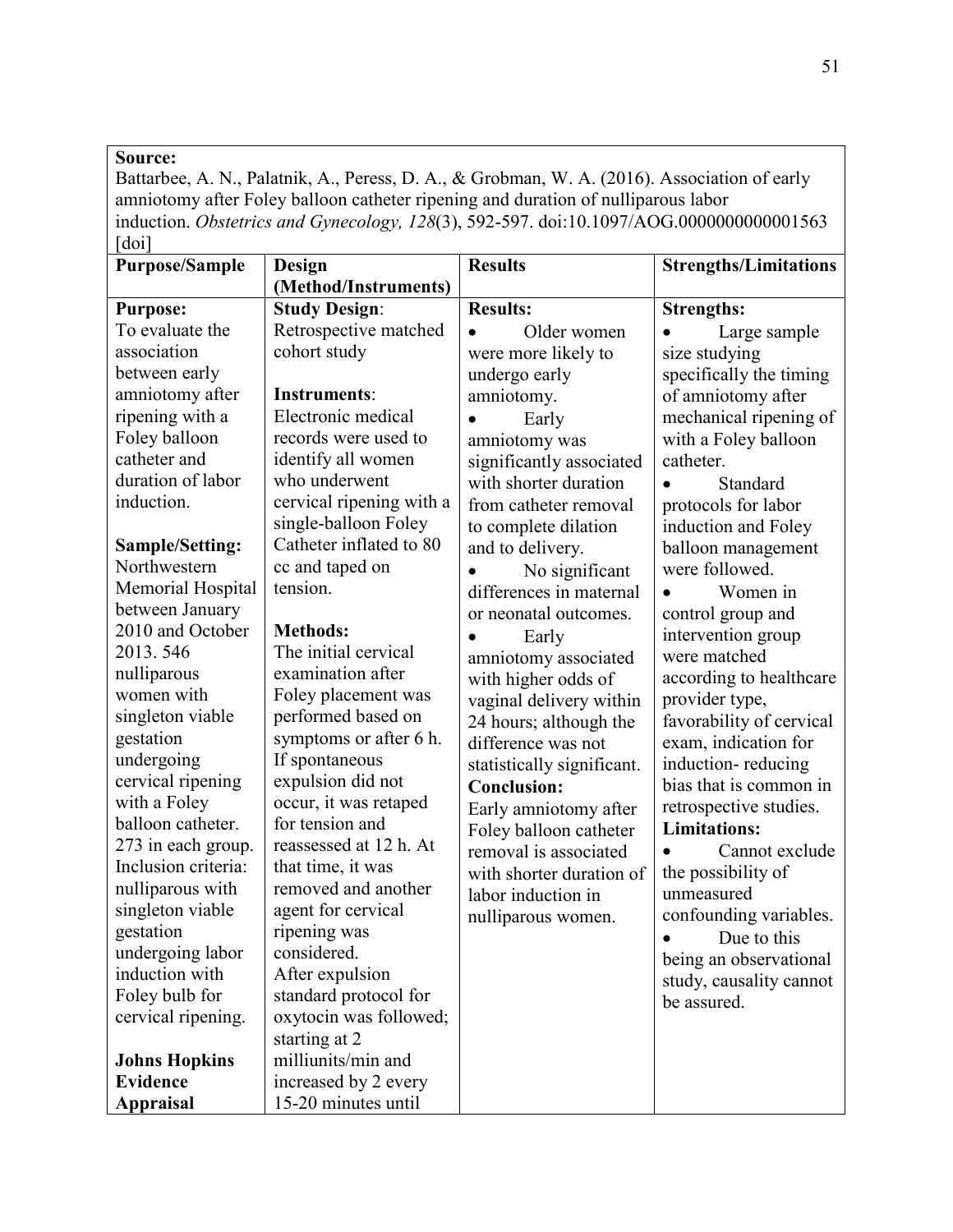| labor pattern was      |  |
|------------------------|--|
| established.           |  |
| Early amniotomy was    |  |
| defined as AROM less   |  |
| than 1 hour after bulb |  |
| removal.               |  |
|                        |  |
|                        |  |

• Implementing a more proactive approach to management of labor induction my decrease the duration of labor and resource utilization.

# **Implications:**

• Early amniotomy following removal of cervical ripening catheter may be effective in reducing duration of labor.

• Early amniotomy in this study was associated with a lower CS rate; however, that was not statistically significant.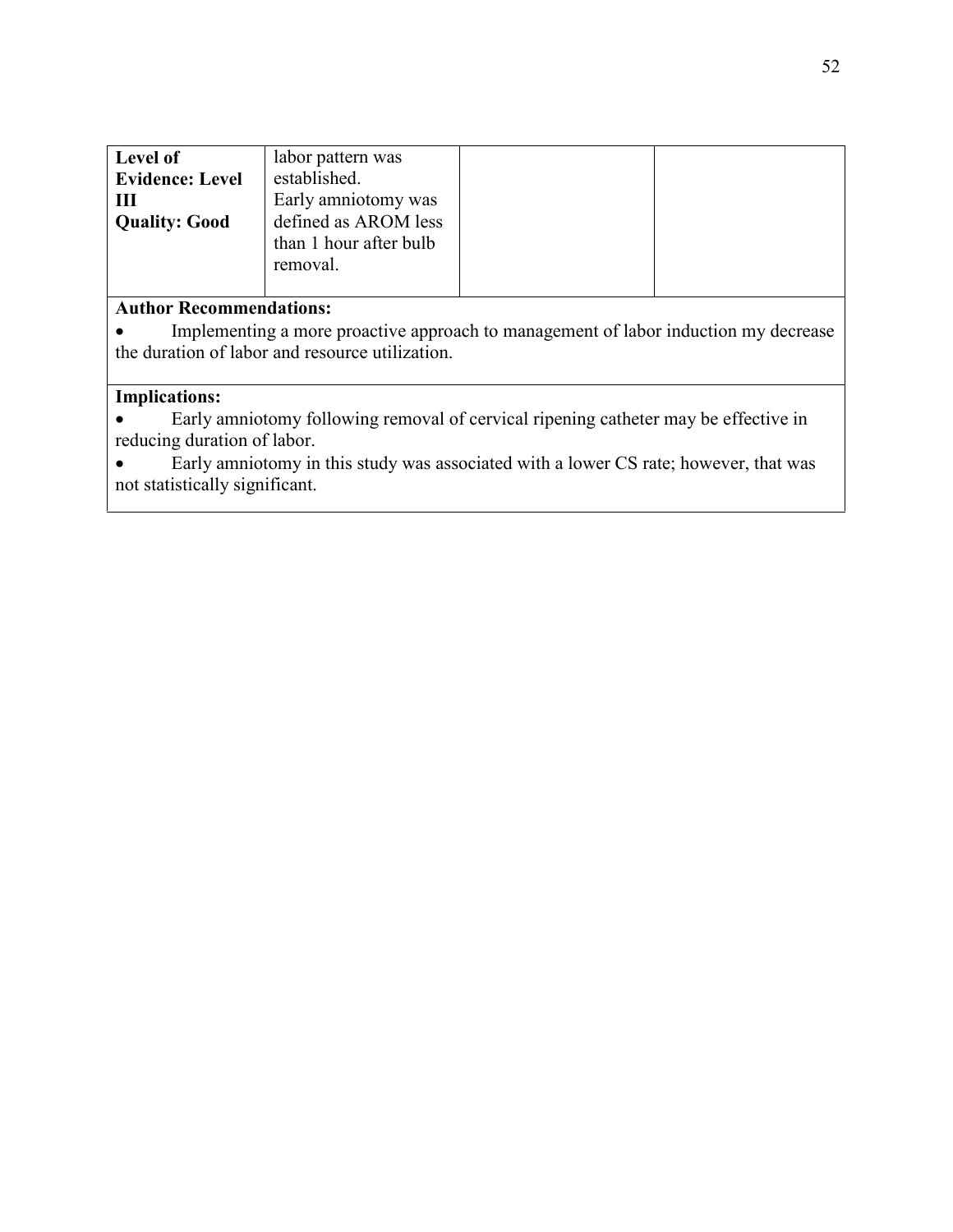| Source:                                                                              |                                                   |                           |                              |
|--------------------------------------------------------------------------------------|---------------------------------------------------|---------------------------|------------------------------|
| Beckmann, M., Kumar, S., Flenady, V., & Harker, E. (2015). Prostaglandin vaginal gel |                                                   |                           |                              |
| induction of labor comparing amniotomy with repeat prostaglandin gel doi://doi-      |                                                   |                           |                              |
|                                                                                      | org.ezproxy.bethel.edu/10.1016/j.ajog.2015.07.043 |                           |                              |
| <b>Purpose/Sample</b>                                                                | Design                                            | <b>Results</b>            | <b>Strengths/Limitations</b> |
|                                                                                      | (Method/Instruments)                              |                           |                              |
| <b>Purpose:</b>                                                                      | <b>Study Design:</b>                              | <b>Results:</b>           | <b>Strengths:</b>            |
| Compare 2                                                                            | Randomized controlled                             | 245 women<br>$\bullet$    | Low risk for                 |
| inductions of labor                                                                  | trial                                             | participated in the       | bias with this study         |
| protocol.                                                                            |                                                   | study. 124 in repeat      | design.                      |
| Investigating                                                                        | Instruments:                                      | PGE2 group and 121 in     | Randomization                |
| women who                                                                            | Women were                                        | amniotomy group.          | resulted in similar          |
| underwent IOL                                                                        | approached by the                                 | Baseline                  | characteristics for each     |
| who had already                                                                      | medical officer on the                            | characteristics of        | group; these were            |
| received an initial                                                                  | evening of their IOL                              | women in each group       | found to be                  |
| dose of PGE2                                                                         | and asked to participate                          | did not differ with       | representative of the        |
| vaginal gel. To                                                                      | in the study; informed                            | respect to age, BMI,      | characteristics of all       |
| determine whether                                                                    | consent was obtained.                             | gestational age,          | women undergoing             |
| there is advantage                                                                   | Study approval was                                | ethnicity, or indication  | IOL during the time          |
| or disadvantage in                                                                   | obtained from the                                 | for IOL.                  | period of this study.        |
| continuing to                                                                        | ethics committee.                                 | Most common               |                              |
| administer more                                                                      | Randomization into the                            | indication for IOL was    | <b>Limitations:</b>          |
| PGE2 rather than                                                                     | 2 study groups was                                | post-dates.               | There was a<br>$\bullet$     |
| perform AROM.                                                                        | done according to a                               | More than 80%             | high number of               |
|                                                                                      | random allocation list.                           | of the indications were   | protocol violations          |
| <b>Sample/Setting:</b>                                                               | Sealed sequentially                               | performed for an          | (such as delay in            |
| At Mater Health                                                                      | numbered opaque                                   | identifiable clinical     | starting oxytocin.           |
| Services Brisbane                                                                    | envelopes were                                    | indication.               | The sample                   |
| between March                                                                        | prepared. After patients                          | Overall the IOL           | size was smaller than        |
| 2010 and August                                                                      | consented to                                      | to birth was more than    | ideal but was what           |
| 2013. All women                                                                      | participate, the                                  | 5 hours shorter in        | able to be done with         |
| with live singleton                                                                  | envelope was opened                               | women in the              | the grant funding that       |
| pregnancies at or                                                                    | by the midwife caring                             | amniotomy group than      | was received.                |
| beyond 37 weeks                                                                      | for the patient and the                           | the repeat PGE2 group.    |                              |
| gestation who                                                                        | intervention in the                               | There was a<br>$\bullet$  |                              |
| were booked for                                                                      | envelope was followed.                            | cesarean rate of 36.4%    |                              |
| IOL with the use                                                                     |                                                   | in the amniotomy          |                              |
| of PGE2 vaginal                                                                      | <b>Methods:</b>                                   | group and $37.1\%$ in the |                              |
| gel and with a                                                                       | After an initial dose of                          | repeat PGE2 group; no     |                              |
| modified Bishop's<br>score $\leq$ 7. Total                                           | PGE2 vaginal gel in                               | statistically significant |                              |
| sample size of 245                                                                   | the evening (2mg for<br>nulliparous and 1 mg      | difference in the two     |                              |
| women; randomly                                                                      | for multiparous                                   | groups.                   |                              |
| assigned to either                                                                   | women), women were                                | Most common               |                              |
| the repeat PGE2                                                                      | checked at 0600 the                               | indication for cesarean   |                              |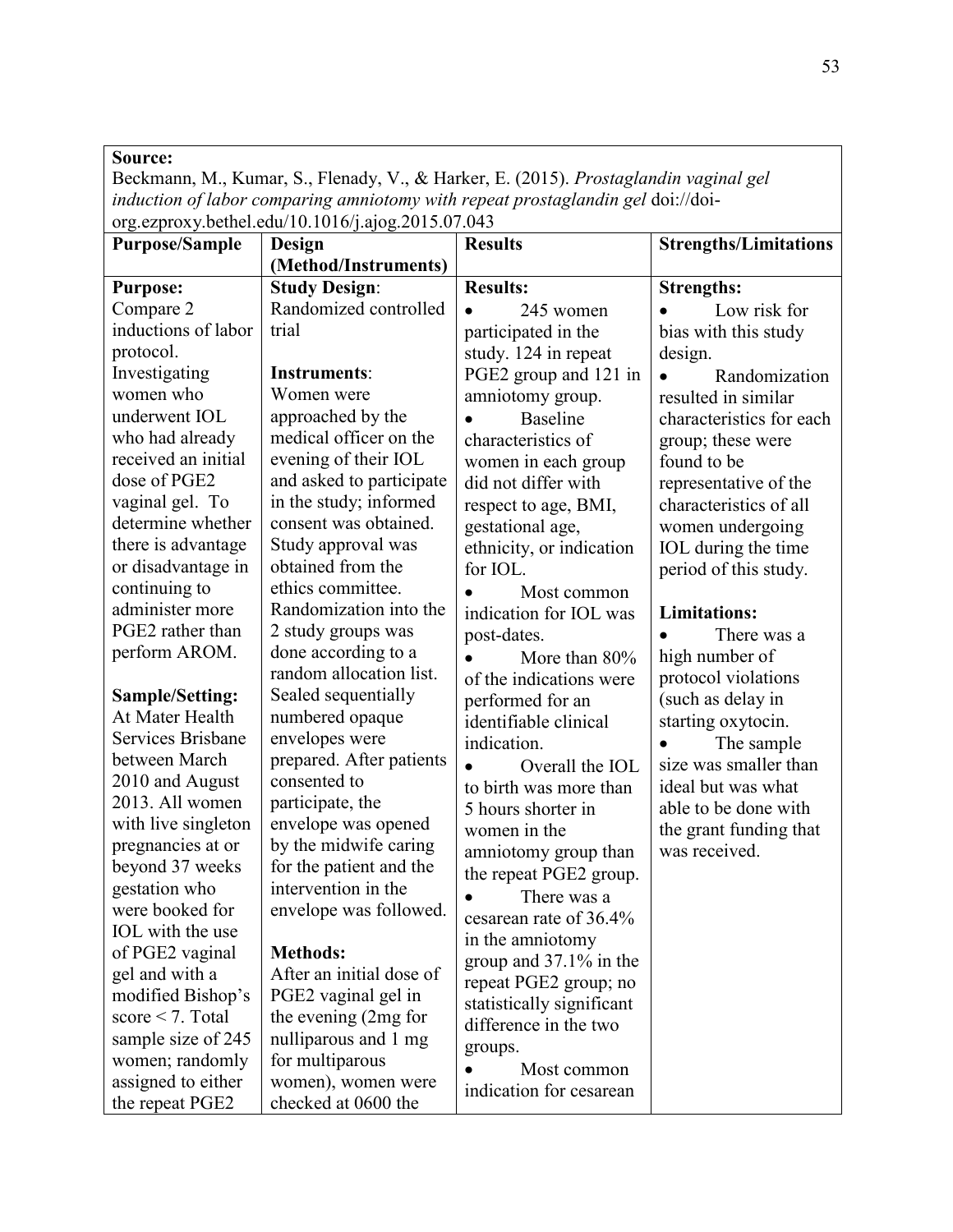| gel $(124)$ group or | next morning.                | for both groups was      |  |
|----------------------|------------------------------|--------------------------|--|
| amniotomy (121)      | Immediately before           | fetal distress and slow  |  |
| group.               | cervical examination,        | progress.                |  |
|                      | the envelope assigning       |                          |  |
| <b>Johns Hopkins</b> | the women to the             | <b>Conclusion:</b>       |  |
| <b>Evidence</b>      | different groups was         | AROM after the initial   |  |
| <b>Appraisal</b>     | opened. Women in the         | dose did lead to shorter |  |
| Level of             | amniotomy group              | duration of labor than   |  |
| <b>Evidence:</b>     | underwent AROM               | repeating doses.         |  |
| <b>Level I</b>       | regardless of Bishop         | No statistically         |  |
| <b>Quality: Good</b> | score and received           | significant differences  |  |
|                      | further doses of PGE2        | in the two group for     |  |
|                      | gel only if AROM was         | secondary outcomes.      |  |
|                      | not physically possible.     |                          |  |
|                      | The repeat PGE2              |                          |  |
|                      | received further doses       |                          |  |
|                      | of 1 mg every 6 hours        |                          |  |
|                      | to a maximum of 3            |                          |  |
|                      | doses until Bishop           |                          |  |
|                      | score was at least 7- at     |                          |  |
|                      | which time AROM              |                          |  |
|                      | was performed. In both       |                          |  |
|                      | group oxytocin was           |                          |  |
|                      | started once ROM             |                          |  |
|                      | occurred. Rate started       |                          |  |
|                      | at 1mU/min and               |                          |  |
|                      | increased by 4mU/min         |                          |  |
|                      | every 30 minutes to a        |                          |  |
|                      | maximum rate of              |                          |  |
|                      | $32 \text{mU/min}$ until 3-4 |                          |  |
|                      | contractions every 10        |                          |  |
|                      | minutes was achieved.        |                          |  |
|                      | Primary outcome was          |                          |  |
|                      | length of time from          |                          |  |
|                      | IOL until birth. The         |                          |  |
|                      | start of IOL was the         |                          |  |
|                      | time the first dose of       |                          |  |
|                      | PGE2. Secondary              |                          |  |
|                      | outcomes were mode           |                          |  |
|                      | of birth, use of             |                          |  |
|                      | epidural, need for           |                          |  |
|                      | antibiotics, postpartum      |                          |  |
|                      | hemorrhage, uterine          |                          |  |
|                      | hyperstimulation, and        |                          |  |
|                      | duration of hospital         |                          |  |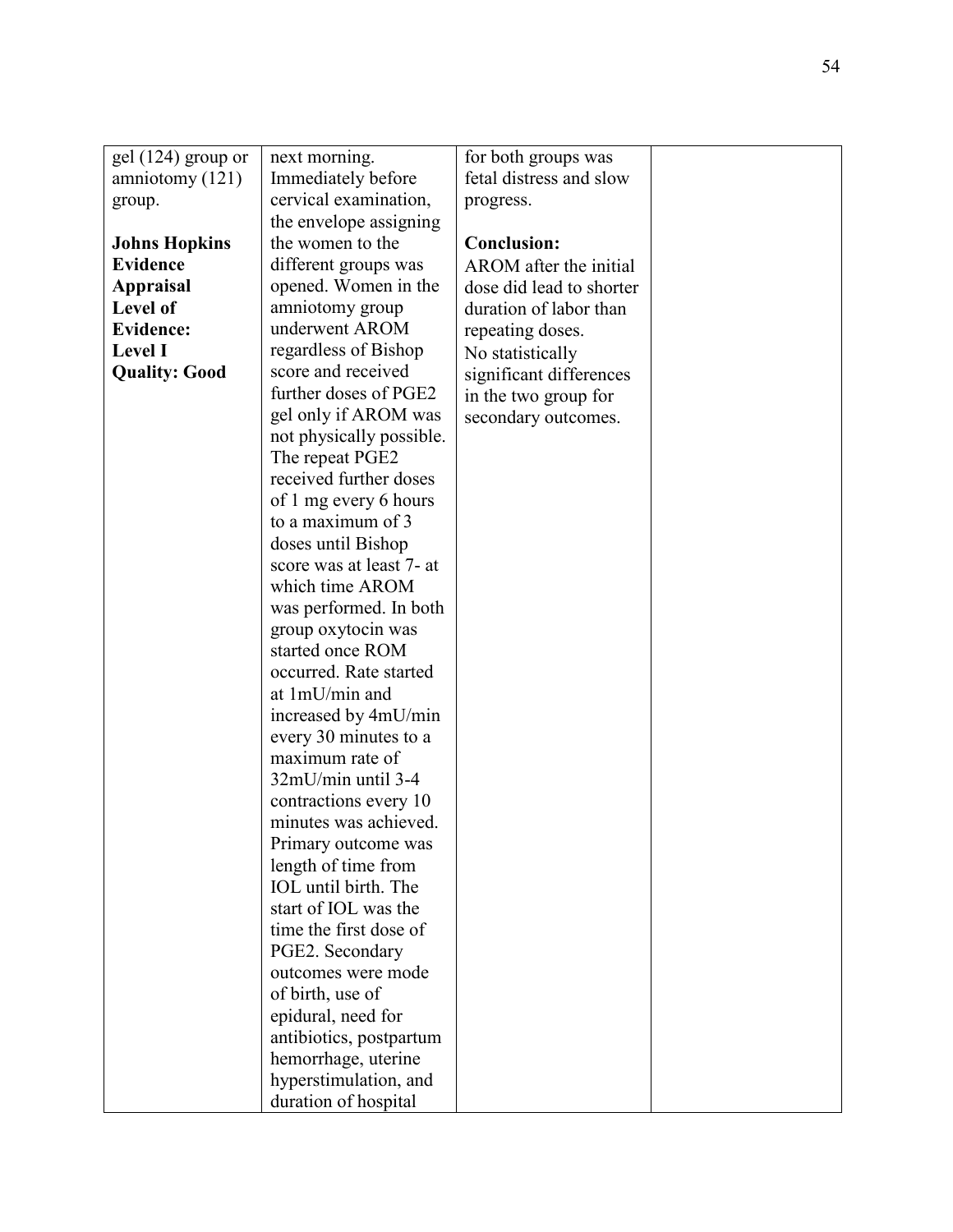| stay. |  |
|-------|--|
|       |  |
|       |  |
|       |  |
|       |  |

- AROM after an initial dose of PGE2 vaginal gel is statistically significant at reducing IOL to birth time and should be considered once technically possible.
- Future research should focus on health care costs of different induction methods.

## **Implications:**

• There does not appear to be any advantage to repeating doses of PGE2 vaginal gel prior to AROM in regard to mode of delivery (vaginal versus cesarean).

• AROM after initial dose of PGE2 does significantly reduce IOL to birth time.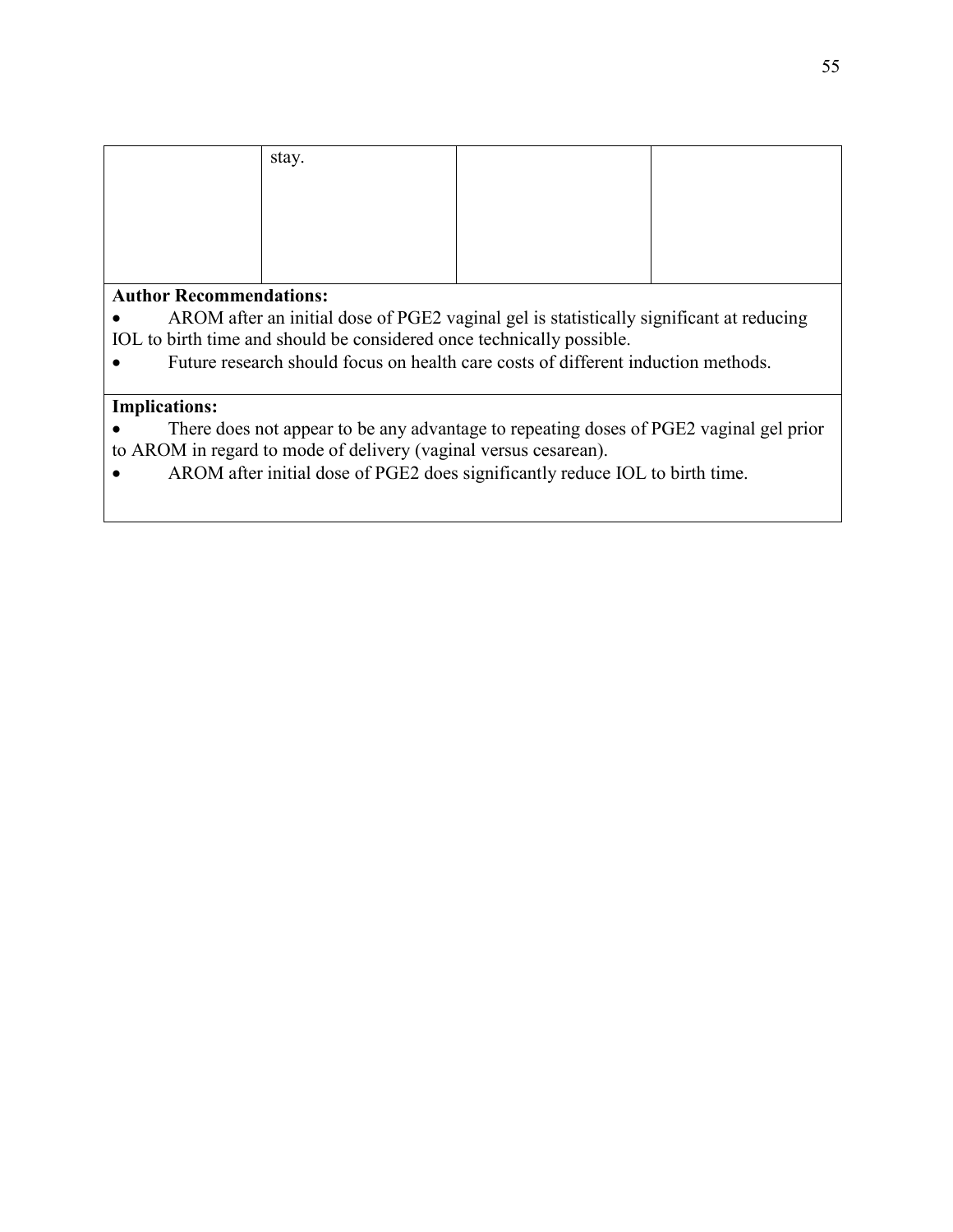| <b>Source:</b>                 |                                                                                                  |                       |                              |
|--------------------------------|--------------------------------------------------------------------------------------------------|-----------------------|------------------------------|
|                                | Connolly, K. A., Kohari, K. S., Rekawek, P., Smilen, B. S., Miller, M. R., Moshier, E.,          |                       |                              |
|                                | Bianco, A. T. (2016). A randomized trial of Foley balloon induction of labor trial in nulliparas |                       |                              |
|                                | (FIAT-N). American Journal of Obstetrics and Gynecology, 215; 3(3)                               |                       |                              |
| doi:10.1016/j.ajog.2016.03.034 |                                                                                                  |                       |                              |
| <b>Purpose/Sample</b>          | <b>Design</b>                                                                                    | <b>Results</b>        | <b>Strengths/Limitations</b> |
|                                | (Method/Instruments)                                                                             |                       |                              |
| <b>Purpose:</b>                | <b>Study Design:</b>                                                                             | <b>Results:</b>       | <b>Strengths:</b>            |
| To determine                   | Randomized controlled                                                                            | Total of 166          | Power analysis               |
| whether                        | trial                                                                                            | women enrolled; 82 in | performed prior to           |
| simultaneous use               |                                                                                                  | the simultaneous and  | study; sample size was       |
| of Foley balloon               | Instruments:                                                                                     | 84 in the sequential  | more than adequate to        |
| inflated to 60 mL              | Patients who were                                                                                | group.                | detect statistically         |
| and oxytocin                   | eligible were                                                                                    | Baseline              | significant differences.     |
| decreases time to              | approached by study                                                                              | demographic data did  | Randomization                |

| <b>Purpose:</b>        | <b>Study Design:</b>    | <b>Results:</b>            | <b>Strengths:</b>        |
|------------------------|-------------------------|----------------------------|--------------------------|
| To determine           | Randomized controlled   | Total of 166               | Power analysis           |
| whether                | trial                   | women enrolled; 82 in      | performed prior to       |
| simultaneous use       |                         | the simultaneous and       | study; sample size was   |
| of Foley balloon       | Instruments:            | 84 in the sequential       | more than adequate to    |
| inflated to 60 mL      | Patients who were       | group.                     | detect statistically     |
| and oxytocin           | eligible were           | Baseline                   | significant differences. |
| decreases time to      | approached by study     | demographic data did       | Randomization            |
| delivery in            | personnel and informed  | not diff much between      | helps with eliminating   |
| nulliparous            | of risks and benefits.  | the two groups.            | bias.                    |
| women compared         | Informed consent        | Time to                    |                          |
| to the sequential      | obtained. A random      | delivery for               | <b>Limitations:</b>      |
| use of Foley           | number generator from   | simultaneous group on      | Patients and             |
| balloon followed       | OpenEpi, Version 3      | average was 15.92          | providers were not       |
| by oxytocin.           | allocated participants  | hours; for sequential      | blinded.                 |
|                        | into either             | group was 18.87 hours.     | Decision to              |
| <b>Sample/Setting:</b> | simultaneous or         | Simultaneous               | perform a cesarean       |
| Nulliparous            | sequential group. Study | group difference time      | delivery in the context  |
| women presenting       | approved by IRB.        | to deliver was             | of nonreassuring fetal   |
| for induction of       |                         | statistically significant. | heart rate tracing or    |
| labor at Mount         | <b>Methods:</b>         | No significant             | failed in duction may    |
| Sinai Hospital,        | Eligible patients were  | difference in cesarean     | have been influenced     |
| New York from          | approached and those    | rate between the two       | by the provider's        |
| December 2013 to       | that choose to          | groups.                    | knowledge of the         |
| March 2015.            | participate were then   | However, the               | length of oxytocin       |
| Nulliparous            | randomized into either  | simultaneous group         | exposure.                |
| women at least 24      | the simultaneous or     | had a higher rate of       | Generalizability         |
| weeks gestation        | sequential group. After | cesarean for               | of results may be        |
| with live, non-        | enrollment each patient | nonreassuring fetal        | difficult due to         |
| anomalous              | had a transcervical     | heart tones.               | differences in oxytocin  |
| singleton fetus in     | Foley balloon placed    | No major                   | protocol between this    |
| vertex                 | and inflated with 60    | differences in maternal    | facility and other       |
| presentation with      | mL saline. For those in | or neonatal outcomes.      | facilities.              |
| initial cervical       | the simultaneous group  | Cesarean rate              |                          |
| dilation $\leq$ 3 cm   | oxytocin was started    | for simultaneous group     |                          |
| admitted for           | within 1 hour of        | was 46%; sequential        |                          |
| induction of labor     | insertion. Started at a | rate was 38%.              |                          |
| with cervical          | rate of 2 mU/min        |                            |                          |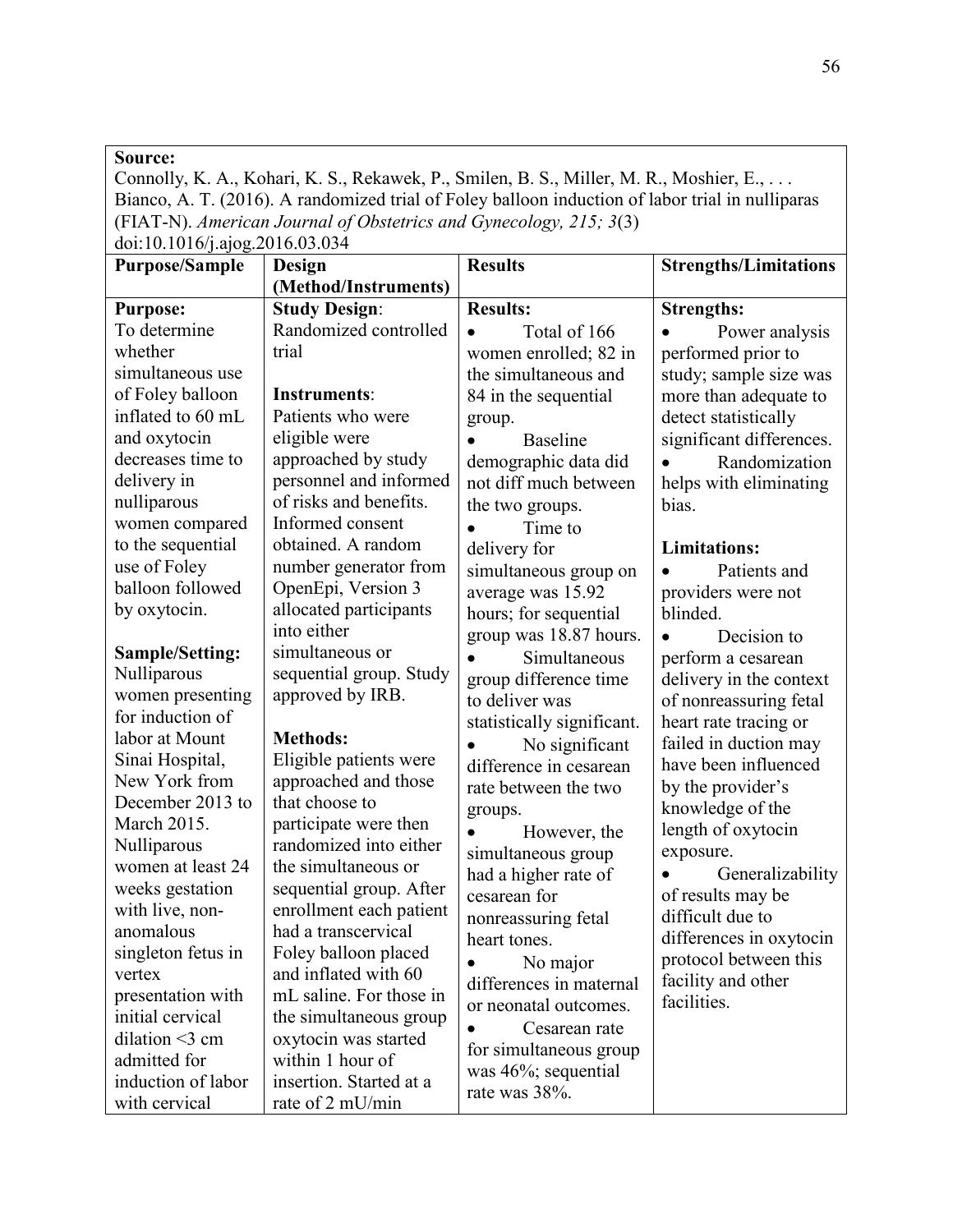| ripening with        | which was doubled       |                         |  |
|----------------------|-------------------------|-------------------------|--|
| Foley balloon was    | every 30 minutes until  | <b>Conclusion:</b>      |  |
| planned were         | 16 mU/min and then      | Simultaneous use of     |  |
| eligible for         | increased by 2mU/min    | Foley balloon and       |  |
| enrollment.          | every 30 minutes to a   | oxytocin statistically  |  |
| Sample size of       | maximum dose of 30      | reduces time to         |  |
| 166, 82 in           | mU/min.                 | delivery when           |  |
| simultaneous         | Patients in the         | compared with           |  |
| group and 84 in      | sequential group,       | sequential use.         |  |
| sequential group.    | oxytocin was started    | No statistical          |  |
| Exclusion criteria:  | within 1 hour of        | significance in         |  |
| prior uterine        | spontaneous expulsion   | difference between      |  |
| surgery,             | of the balloon          | cesarean rate for these |  |
| unexplained          | following the same      | groups.                 |  |
| vaginal bleeding,    | protocol for increasing |                         |  |
| latex allergy, or    | doses. If spontaneous   |                         |  |
| any                  | expulsion did not occur |                         |  |
| contraindication to  | within 12 hours, the    |                         |  |
| vaginal delivery.    | balloon was removed,    |                         |  |
|                      | and oxytocin was        |                         |  |
| <b>Johns Hopkins</b> | started.                |                         |  |
| <b>Evidence</b>      |                         |                         |  |
| <b>Appraisal</b>     |                         |                         |  |
| Level of             |                         |                         |  |
| <b>Evidence:</b>     |                         |                         |  |
| <b>Level I</b>       |                         |                         |  |
| <b>Quality: Good</b> |                         |                         |  |
|                      |                         |                         |  |

• Simultaneous use of Foley balloon and oxytocin results in shorter time to delivery without increased risk of maternal or neonatal complications and should be considered for induction protocol.

• Future studies should focus on other populations (i.e. multiparous, previous cesarean, or multiple gestation) with these two induction protocols.

### **Implications:**

• Simultaneous use of Foley balloon and oxytocin results in shorter time to deliver but also increased incidence of cesarean due to nonreassuring fetal heart tones.

• Both induction protocols followed for this study had a high rate of cesarean delivery.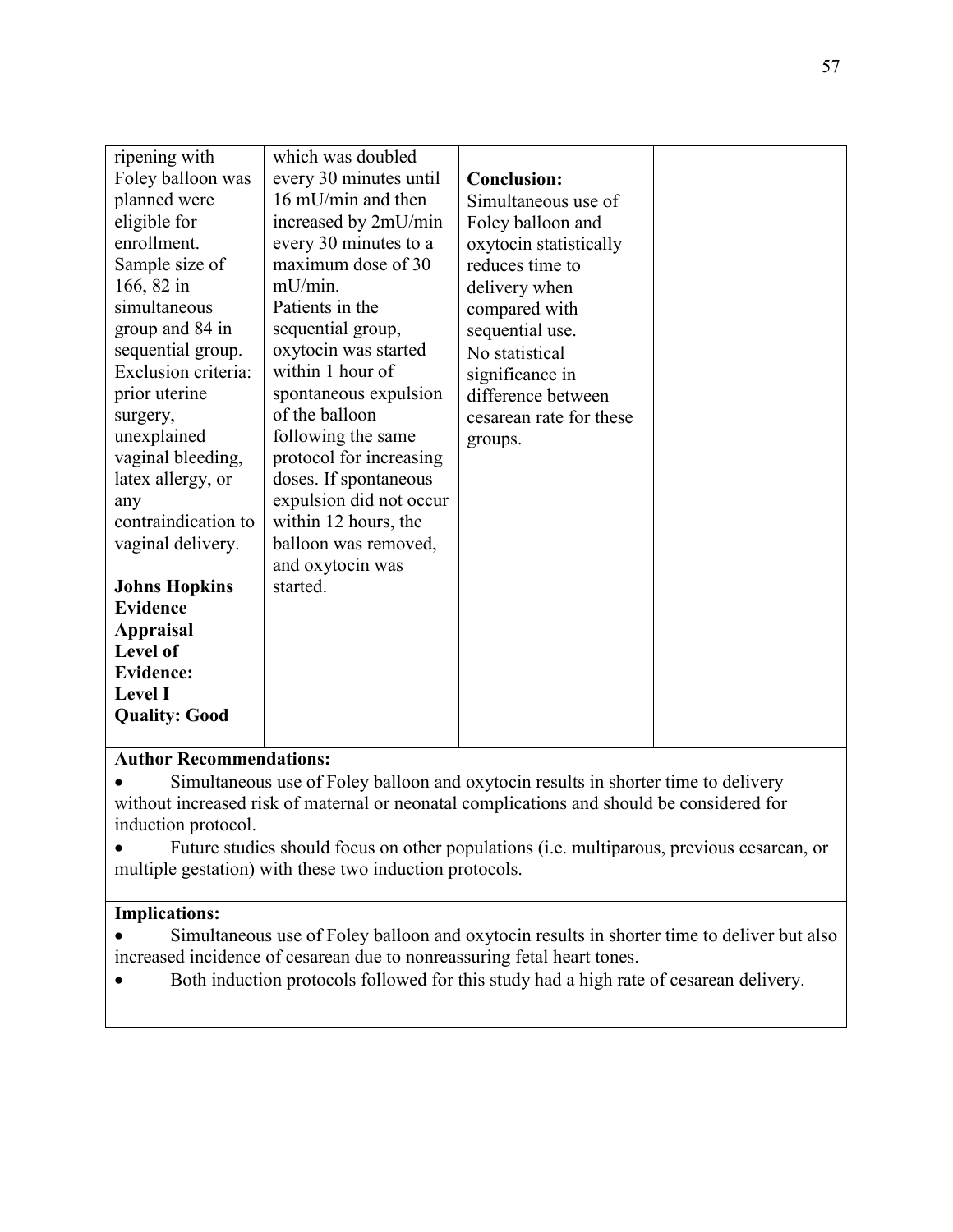Cromi, A., Ghezzi, F., Uccella, S., Agosti, M., Serati, M., Marchitelli, G., & Bolis, P. (2012). *A randomized trial of preinduction cervical ripening: Dinoprostone vaginal insert versus doubleballoon catheter* doi://doi-org.ezproxy.bethel.edu/10.1016/j.ajog.2012.05.020

| <b>Purpose/Sample</b>    | -0. - - r<br>Design     | <b>Results</b>                  | <b>Strengths/Limitations</b> |
|--------------------------|-------------------------|---------------------------------|------------------------------|
|                          | (Method/Instruments)    |                                 |                              |
| <b>Purpose:</b>          | <b>Study Design:</b>    | <b>Results:</b>                 | <b>Strengths:</b>            |
| To compare the           | Randomized controlled   | More women in<br>$\bullet$      | A power                      |
| efficacy of a            | trial                   | the double-balloon              | analysis was                 |
| double-balloon           |                         | group achieved vaginal          | performed prior to the       |
| transcervical            | Instruments:            | delivery in 24 hours            | study to ensure that         |
| catheter to that of      | Patients with           | than the PGE2 group             | sample size was              |
| a prostaglandin          | unfavorable cervixes    | $(6.8\%$ versus $49.5\%$ ).     | adequate. This applies       |
| (PG) vaginal             | scheduled to undergo    | No difference                   | only to the primary          |
| insert among             | labor induction were    | in cesarean rate                | outcome of vaginal           |
| women                    | screened for study      | between the two                 | delivery within 24 h.        |
| undergoing labor         | inclusion. Women who    | groups $(23.8\% \text{ versus}$ | The                          |
| induction.               | wanted to participate   | $26.2\%$ ).                     | randomization process        |
|                          | were recruited by a     | Oxytocin and                    | prevented bias.              |
| <b>Sample/Setting:</b>   | staff physician and     | epidural analgesic were         |                              |
| Sample size of           | then randomly           | administered more               | <b>Limitations:</b>          |
| 210 (105 in each         | allocated to either     | frequently when a               | Patient                      |
| group) women             | preinduction cervical   | double-balloon device           | satisfaction was no          |
| with Bishop score        | ripening with a double- | was used.                       | addressed.                   |
| $<6$ were assigned       | balloon catheter or     | Uterine                         | The nature of                |
| randomly to              | 10mg controlled         | tachysystole or                 | balloon catheter             |
| cervical ripening        | release dinoprostone    | hypertonus occurred             | treatment means that it      |
| with either a            | vaginal insert. The     | more frequently in the          | would not have been          |
| double-balloon           | randomization was       | PGE2 group.                     | possible to conceal          |
| catheter or a            | created with a          | Nonreassuring                   | treatment allocation,        |
| PGE2. Patients           | computer-generated      | fetal heart tones               | therefore managing           |
| from Obstetrics          | randomization scheme    | leading to cesarean             | obstetrician could have      |
| Department of            | with a 1:1 allocation.  | section were more               | inadvertently                |
| University of            |                         | common in the group             | influenced factors           |
| Insubria, Varese,        | <b>Methods:</b>         | with the PGE2 vaginal           | related to time to           |
| Italy from August        | The group assigned to   | insert.                         | delivery or decision to      |
| 2010 to October          | mechanical ripening     | <b>Conclusion:</b>              | perform cesarean.            |
| 2011. Inclusion          | with a double-balloon   | The use of a double-            | The study lacks              |
| criteria: singleton      | catheter, which was     | balloon catheter for            | sufficient power to          |
| gestation, vertex        | inserted into the       | cervical ripening is            | show significance to         |
| presentation,            | cervical canal under    | associated with a               | secondary outcomes.          |
| Bishop $\leq 6$ , intact | direct visualization    | higher rate of vaginal          |                              |
| membranes,               | during a sterile        | birth within 24 hours           |                              |
| gestational age          | speculum examination.   | compared with a PGE2            |                              |
| $>34$ weeks, and         | Once both balloons      |                                 |                              |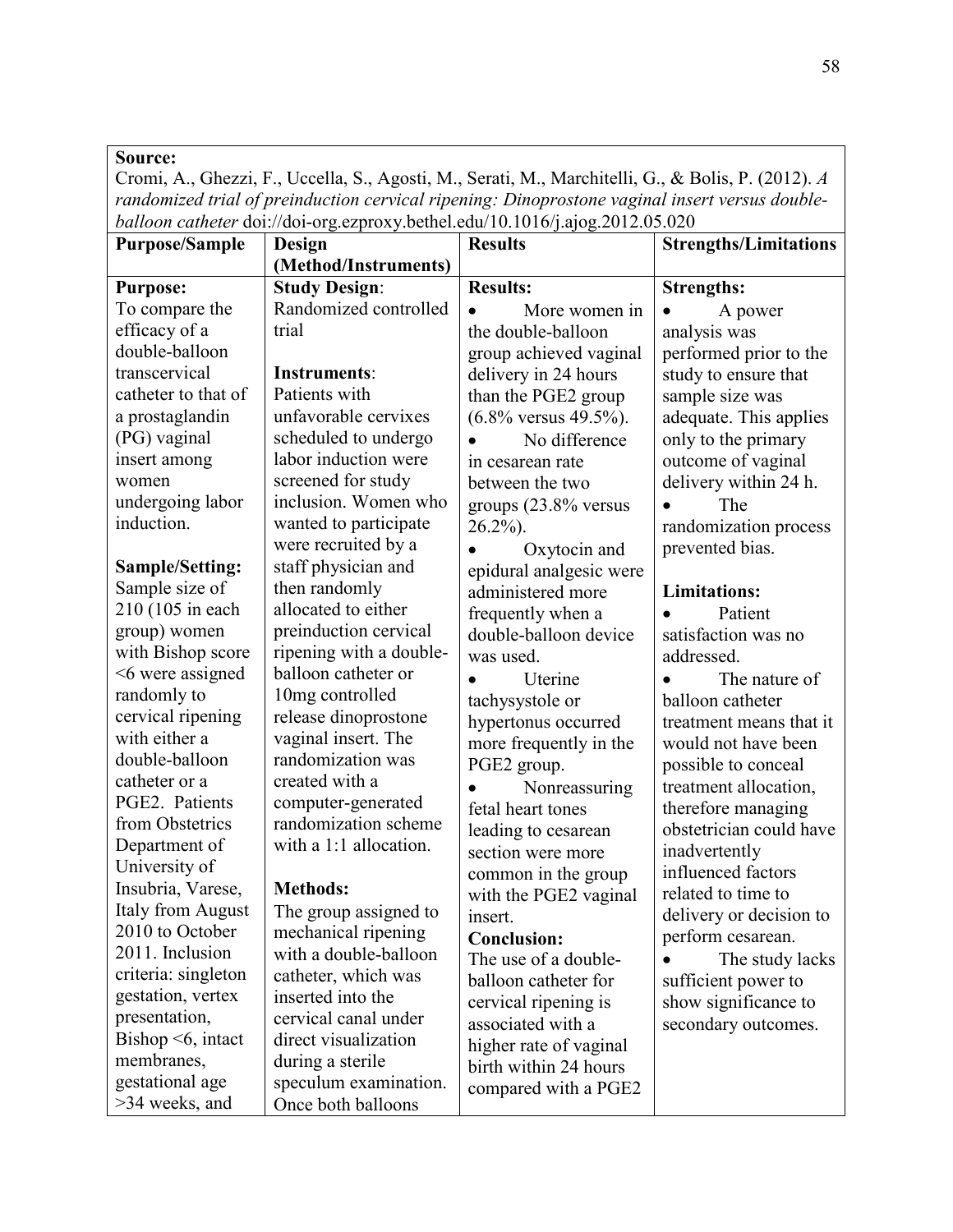| reassuring fetal     | entered the cervical     | vaginal insert. |  |
|----------------------|--------------------------|-----------------|--|
| heart tracing on     | canal, the first balloon |                 |  |
| admission.           | was filled with 50 mL    |                 |  |
|                      | saline above the level   |                 |  |
| <b>Johns Hopkins</b> | of the internal os and   |                 |  |
| <b>Evidence</b>      | then pulled snugly       |                 |  |
| <b>Appraisal</b>     | back against the os.     |                 |  |
| Level of             | The second (vaginal)     |                 |  |
| <b>Evidence:</b>     | balloon was then         |                 |  |
| <b>Level I</b>       | inflated with 50 mL of   |                 |  |
| <b>Quality: Good</b> | saline. The external     |                 |  |
|                      | end of the device was    |                 |  |
|                      | taped without traction   |                 |  |
|                      | to the medial aspect of  |                 |  |
|                      | the patient's thigh.     |                 |  |
|                      | Then patients were       |                 |  |
|                      | monitored for 30         |                 |  |
|                      | minutes for fetal heart  |                 |  |
|                      | rate. The device was     |                 |  |
|                      | left in place for 12     |                 |  |
|                      | hours per                |                 |  |
|                      | manufacturer's           |                 |  |
|                      | recommendation. The      |                 |  |
|                      | catheter was removed     |                 |  |
|                      | either because maximal   |                 |  |
|                      | time was reached,        |                 |  |
|                      | SROM occurred, the       |                 |  |
|                      | balloon was expelled     |                 |  |
|                      | spontaneously, or        |                 |  |
|                      | patient entered labor.   |                 |  |
|                      | In the group for         |                 |  |
|                      | pharmacological          |                 |  |
|                      | ripening, the insert was |                 |  |
|                      | placed, and fetal heart  |                 |  |
|                      | rate was monitored for   |                 |  |
|                      | at least 1 hour. The     |                 |  |
|                      | insert was removed for   |                 |  |
|                      | the following reasons:   |                 |  |
|                      | maximum time (24h),      |                 |  |
|                      | onset of labor, or       |                 |  |
|                      | uterine                  |                 |  |
|                      | hyperstimulation or      |                 |  |
|                      | nonreassuring fetal      |                 |  |
|                      | heart rate patterns.     |                 |  |
|                      | After removal of either  |                 |  |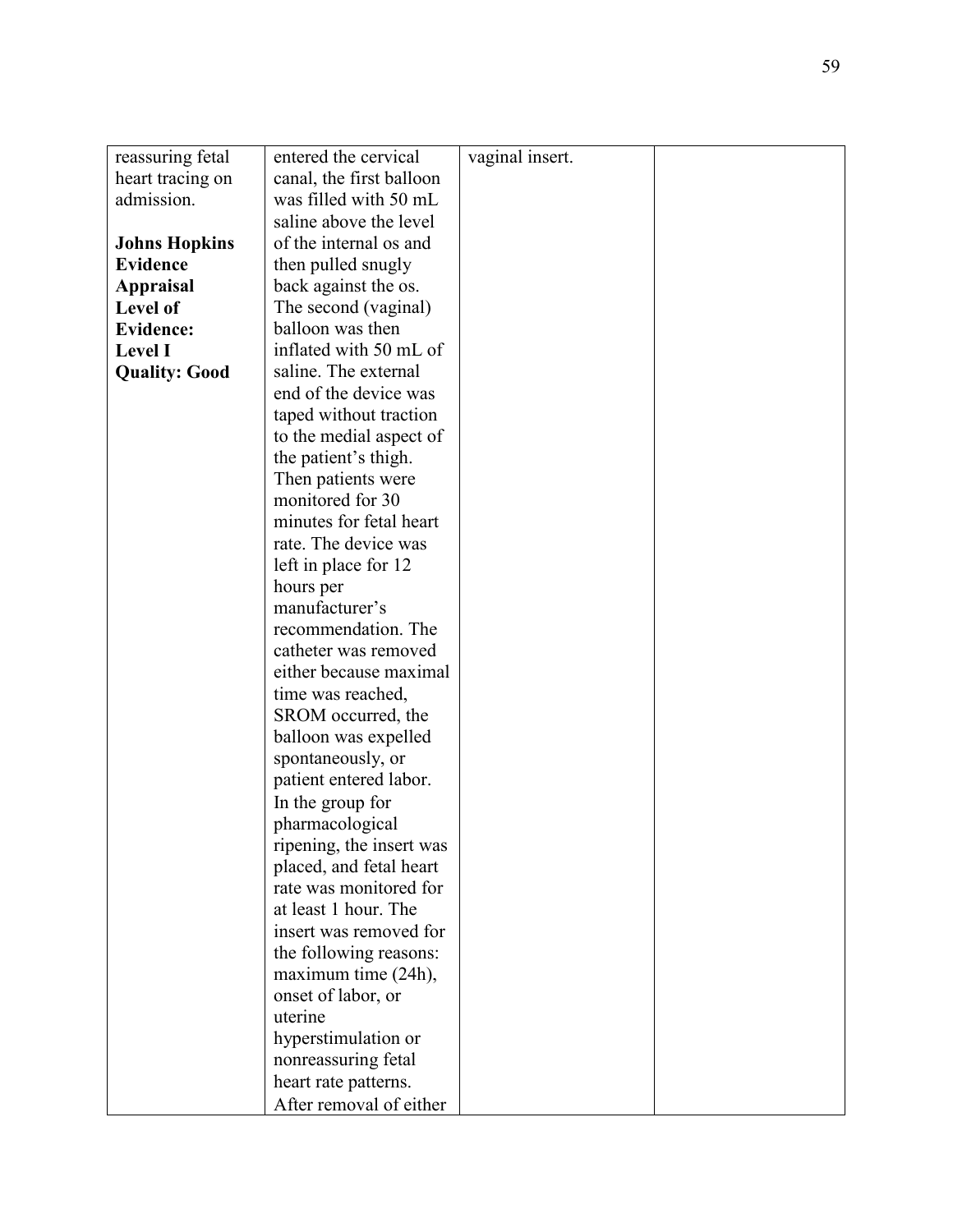| the catheter or the          |  |
|------------------------------|--|
| vaginal insert, oxytocin     |  |
| was administered if the      |  |
| women were not in            |  |
| labor.                       |  |
| Oxytocin was started at      |  |
| 5mU/min and                  |  |
| increased by 5mU/min         |  |
| every 15 minutes to          |  |
| achieve 7 contractions       |  |
| in 15 minutes or up to a     |  |
| maximum dose of              |  |
| 30mU/min.                    |  |
| If slow progress             |  |
| $occurred (<1cm \text{ of})$ |  |
| cervical change in 2 h)      |  |
| then an amniotomy            |  |
| was performed if             |  |
| membranes were               |  |
| intact.                      |  |

• Further research should be conducted to clarify the usefulness of targeting subgroups of patients that would most likely benefit from mechanical methods; those that are at an increased risk for fetal distress.

#### **Implications:**

• Mechanical dilation had improved rates of vaginal delivery within 24 h than pharmacological ripening.

• Pharmacological ripening had higher rates of fetal distress (nonreassuring heart tones) that lead to cesarean.

• Double-balloon catheter may be a more efficient method for cervical ripening and result in fewer incidences of fetal distress.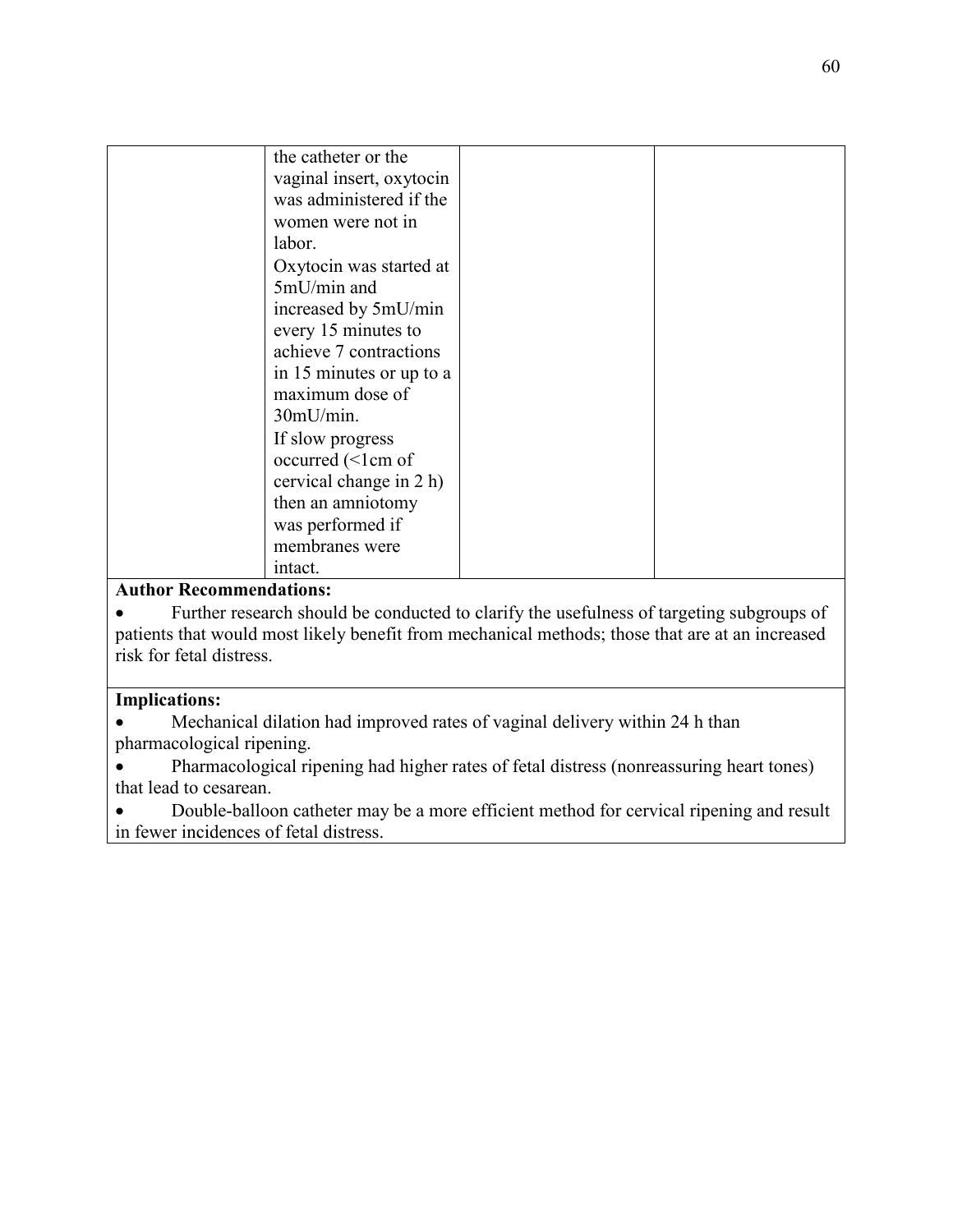Du, C., Liu, Y., Liu, Y., Ding, H., Zhang, R., & Tan, J. (2015). Double-balloon catheter vs. dinoprostone vaginal insert for induction of labor with an unfavorable cervix. *Archives of Gynecology & Obstetrics, 291*(6), 1221-1227. doi:10.1007/s00404-014-3547-3

| <b>Purpose/Sample</b>   | Design                   | <b>Results</b>           | <b>Strengths/Limitations</b> |
|-------------------------|--------------------------|--------------------------|------------------------------|
|                         | (Method/Instruments)     |                          |                              |
| <b>Purpose:</b>         | <b>Study Design:</b>     | <b>Results:</b>          | <b>Strengths:</b>            |
| To compare the          | Prospective cohort       | No significant           | Allowing                     |
| efficacy of a           | study                    | differences between the  | patients to choose their     |
| double-balloon          |                          | two groups in baseline   | method might more            |
| catheter with the       | Instruments:             | characteristics.         | accurately reflect what      |
| dinoprostone            | Women undergoing         | No significant           | is happening in clinical     |
| vaginal insert for      | induction with           | differences between the  | practice than a random       |
| induction of labor      | unfavorable cervix       | groups in change of      | controlled trial.            |
| in women with an        | were informed of the     | Bishop score, vaginal    | <b>Limitations:</b>          |
| unfavorable             | study and the risks and  | delivery within 24 h or  | Patients were                |
| cervix.                 | benefits of the two      | 48.                      | allowed to choose the        |
|                         | methods, the women       | No significant           | preferred induction          |
| Sample/Setting:         | then chose which         | difference between the   | method, which has            |
| Study was               | method they wanted to    | groups on the rate of    | potential to produce         |
| conducted at the        | use. Information was     | cesarean section.        | bias.                        |
| Obstetrics              | gathered during          | Time in active           | Chinese                      |
| Department of           | patient's stay and from  | labor was less for the   | patients have a              |
| Sun Yat-sen             | additional chart review. | double-balloon catheter  | mistrust of clinical         |
| Memorial Hospital       |                          | group.                   | trials and many              |
| of Sun Yat-sen          | <b>Methods:</b>          | The length of            | declined participating.      |
| University, China,      | Labor induction was      | the first stage of labor | There is the                 |
| from May 2010 to        | performed with either a  | was significantly        | potential for an error in    |
| January 2013. A         | 10 mg-controlled         | longer in the vaginal    | the study groups for up      |
| total of 155            | release dinoprostone     | insert group.            | to $23\%$ ; there was not    |
| women                   | vaginal insert or a      | More patients            | very high power with         |
| participated in the     | double-balloon           | in the double-balloon    | this study.                  |
| study: 76 women         | catheter. After agreeing | group received           |                              |
| in double-balloon       | to the study, patients   | oxytocin.                |                              |
| catheter group and      | were allowed to choose   | Uterine                  |                              |
| 79 in dinoprostone      | the induction method     | hyperstimulation was     |                              |
| vaginal insert          | they wanted to use.      | also less in the double- |                              |
| group.                  | The vaginal insert was   | balloon group. (no       |                              |
| Inclusion criteria      | inserted and left in for | cases vs $10\%$ ).       |                              |
| were singleton          | 24h unless labor or      | No significant           |                              |
| gestation, vertex       | uterine                  | differences in neonatal  |                              |
| presentation,           | hyperstimulation         | outcomes.                |                              |
| intact membranes,       | occurred. If labor did   | <b>Conclusion:</b>       |                              |
| Bishop score $\leq 6$ , | not occur, amniotomy     | Double-balloon           |                              |
| gestational age of      | was performed, if 1 h    |                          |                              |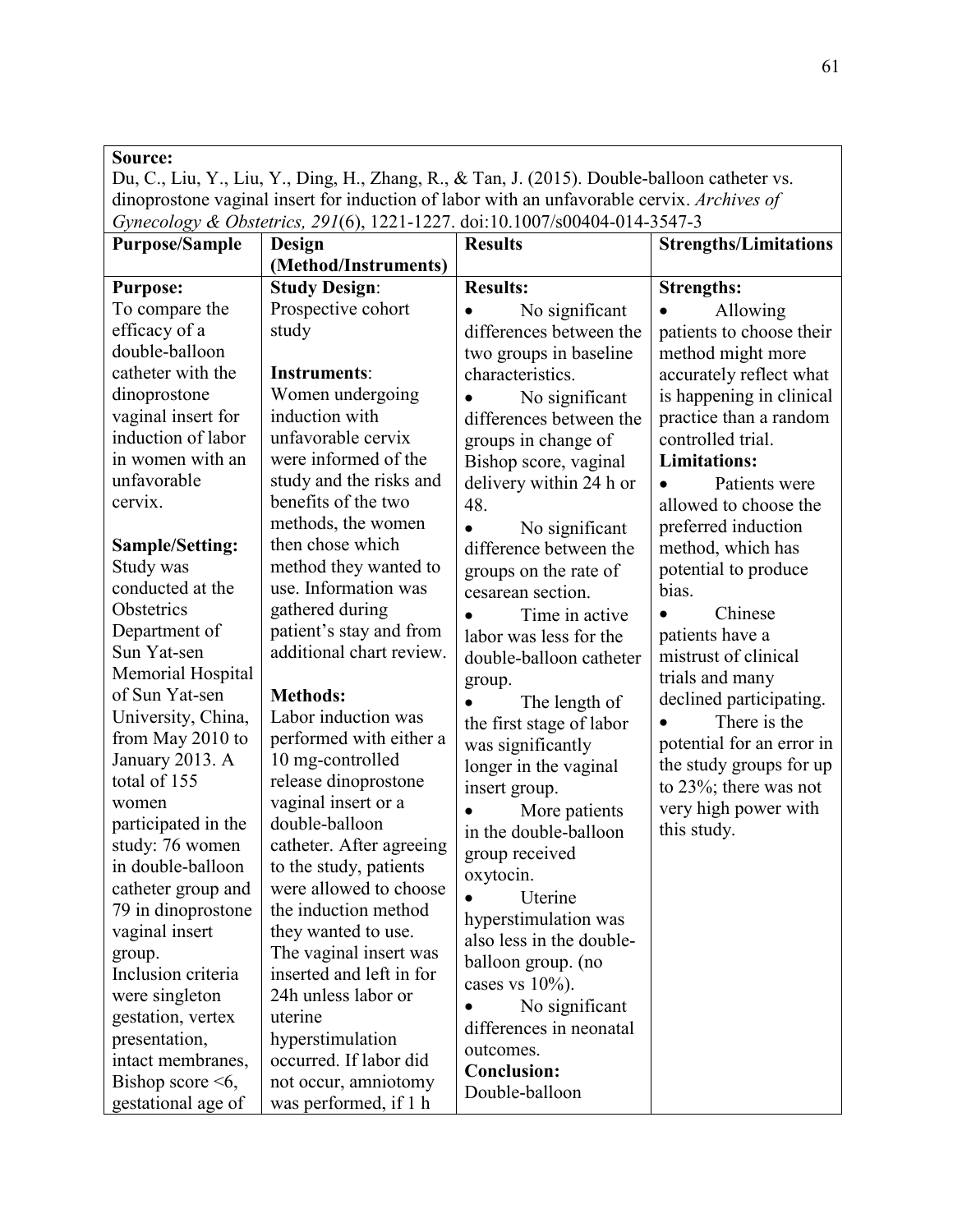| at least 37 weeks,   | after amniotomy labor     | catheter and          |  |
|----------------------|---------------------------|-----------------------|--|
| and normal           | had still not occurred,   | dinoprostone vaginal  |  |
| preinduction fetal   | then oxytocin was         | insert are associated |  |
| heart rate tracing.  | started per facility      | with similar vaginal  |  |
| Exclusion criteria:  | protocol as outlined      | delivery and cesarean |  |
| any                  | below. For the balloon    | section rates and     |  |
| contraindication     | catheter induction, both  | neonatal outcomes. No |  |
| for vaginal          | balloons were filled      | major differences     |  |
| delivery, previous   | with 80 mL and left in    | between the two       |  |
| uterine or cervical  | place for 12h. If a       | methods were found in |  |
| surgery,             | patient did not go into   | this study.           |  |
| intrauterine death,  | labor within 12 h after   |                       |  |
| antepartum           | balloon insertion, an     |                       |  |
| bleeding, active     | amniotomy was             |                       |  |
| infection,           | performed, if labor did   |                       |  |
| eclampsia.           | not begin 1 h after       |                       |  |
| <b>Johns Hopkins</b> | amniotomy, then           |                       |  |
| <b>Evidence</b>      | oxytocin was started.     |                       |  |
| <b>Appraisal</b>     | Oxytocin rate was         |                       |  |
| Level of             | started at 2.5 mU/min     |                       |  |
| <b>Evidence:</b>     | and increased every 15    |                       |  |
| <b>Level III</b>     | minutes up to a           |                       |  |
| <b>Quality: Good</b> | maximum of 20             |                       |  |
|                      | mU/min or until 3         |                       |  |
|                      | contractions within 10    |                       |  |
|                      | min, lasting 30-60        |                       |  |
|                      | seconds.                  |                       |  |
|                      | Primary outcome was       |                       |  |
|                      | vaginal delivery within   |                       |  |
|                      | 24 h. Secondary           |                       |  |
|                      | outcome was cesarean      |                       |  |
|                      | rate section. Other       |                       |  |
|                      | outcomes measured         |                       |  |
|                      | included: interval from   |                       |  |
|                      | the start of induction to |                       |  |
|                      | active labor to delivery, |                       |  |
|                      | the length of first stage |                       |  |
|                      | of labor and total        |                       |  |
|                      | length of labor, the      |                       |  |
|                      | need for oxytocin,        |                       |  |
|                      | occurrence of             |                       |  |
|                      | hyperstimulation,         |                       |  |
|                      | meconium staining,        |                       |  |
|                      | and neonatal outcomes.    |                       |  |
|                      |                           |                       |  |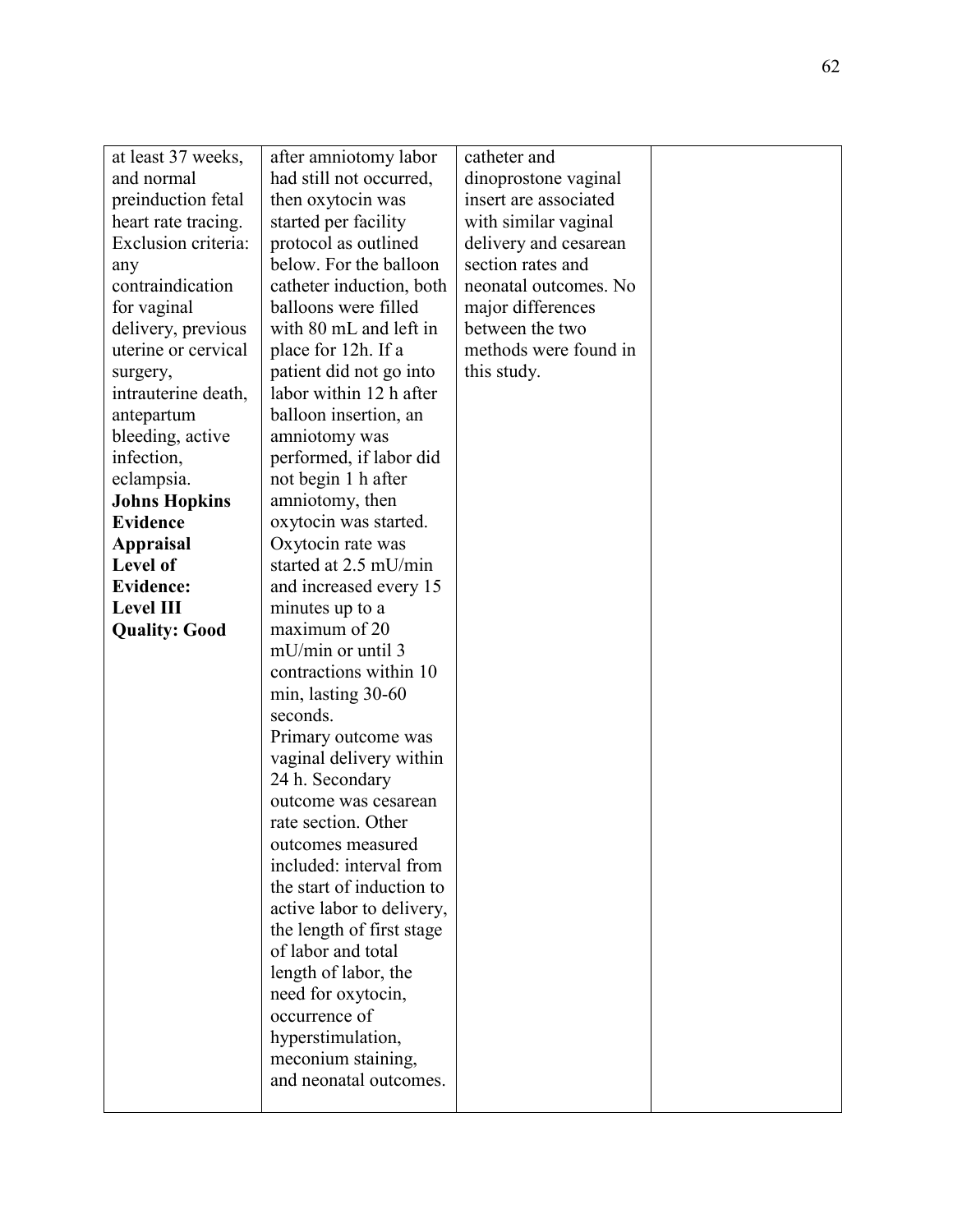• Additional studies should be done with adequate statistical power to detect differences.

• Further research should be done with larger sample size to determine more accurate

#### results.

# **Implications:**

• This study did not show any significant differences in vaginal delivery within 24h between the two methods.

• The authors admitted that their study lacked adequate statistical power and may have a high error rate; so, the results of this study should be interpreted cautiously.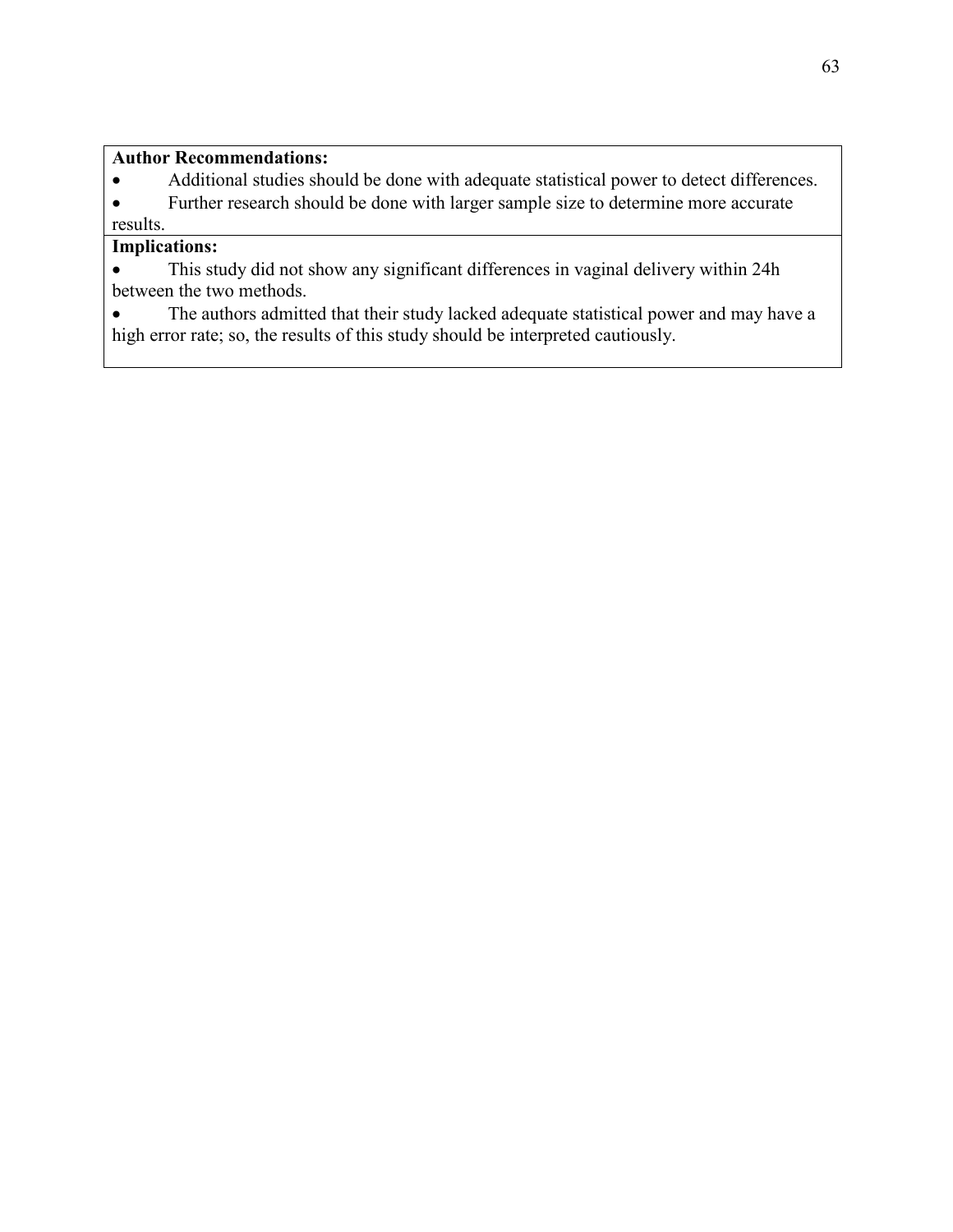Gagnon-Gervais, K., Bujold, E., Iglesias, M., Duperron, L., Masse, A., Mayrand, M., … Audibert, F. (2012). Early versus late amniotomy for labour induction: a randomized controlled trial. *The Journal of Maternal-Fetal & Neonatal Medicine*, *25*(11), 2326-2329. doi:10.3109/14767058.2012.695819

| <u>401.10.9109/14/07090.2012.099019</u> |                         |                           |                              |
|-----------------------------------------|-------------------------|---------------------------|------------------------------|
| <b>Purpose/Sample</b>                   | Design                  | <b>Results</b>            | <b>Strengths/Limitations</b> |
|                                         | (Method/Instruments)    |                           |                              |
| <b>Purpose:</b>                         | <b>Study Design:</b>    | <b>Results:</b>           | <b>Strengths:</b>            |
| To compare early                        | Randomized controlled   | The trial was             | The                          |
| vs. late amniotomy                      | trial                   | stopped after 3 years     | randomization                |
| in a population of                      |                         | due to low recruitment    | Stratification               |
| women                                   | Instruments:            | rate.                     | by parity                    |
| undergoing labor                        | Randomization was       | Both groups               | A strict                     |
| induction at term.                      | done using numbered     | were comparable for       | oxytocin                     |
|                                         | opaque sealed           | baseline characteristics. | administration               |
| <b>Sample/Setting:</b>                  | envelopes (which was    | Indications for           | protocol                     |
| Study conducted                         | done with a computer    | induction were similar    | Strict                       |
| at two academic                         | program) from October   | between the groups;       | definitions of early and     |
| perinatal centers in                    | 2006 to June 2009.      | postdates was most        | late amniotomy               |
| Montreal, Canada                        | From July 2009 to May   | common.                   | Very high                    |
| from October                            | 2010, randomization     | Cesarean rates            | compliance of the            |
| 2006 to May 2010.                       | was done using a web-   | were similar in both      | allocated treatment.         |
| A total of 143                          | based system due to a   | groups (18% vs 17%).      | <b>Limitations:</b>          |
| women enrolled in                       | second center joining   | Most common reason        | A power                      |
| the study; 71 for                       | the study. Outcomes     | for cesarean was arrest   | analysis determined          |
| early amniotomy                         | were collected after    | of labor. No cord         | that each group needed       |
| with oxytocin and                       | delivery by a research  | prolapses occurred.       | to have 180                  |
| 72 for late                             | assistant that was      | Duration of               | participants (360 total)     |
| amniotomy.                              | blinded for allocation  | labor was significantly   | to detect significant        |
| Inclusion criteria:                     | group.                  | shorter in the early      | differences; however         |
| admission to                            |                         | amniotomy group.          | due to low recruitment       |
| hospital for labor                      | <b>Methods:</b>         | <b>Conclusion:</b>        | and the study being          |
| induction, $>18$                        | After informed consent  | There was no              | stopped the sample           |
| years, term                             | was obtained, a digital | statistically significant | size was inadequate.         |
| singleton fetus in                      | examination was         | difference in the rate of | Selection bias               |
| cephalic                                | performed to confirm    | cesarean between the      | in the recruitment           |
| presentation, intact                    | feasibility of          | two groups. There was     | process toward a very        |
| membranes, and                          | amniotomy. If a         | significant difference in | low-risk group of            |
| normal fetal heart                      | woman was still         | duration of labor; early  | women. The study was         |
| rate tracing.                           | eligible, then she was  | amniotomy was much        | underpowered to show         |
| Exclusion:                              | randomized into a       | shorter.                  | differences in rate of       |
| maternal infection,                     | treatment group. In     |                           | cesarean.                    |
| maternal fever,                         | early amniotomy,        |                           | The number of                |
| fetal growth                            | oxytocin infusion and   |                           |                              |
| restriction, severe                     | amniotomy was started   |                           | eligible women was           |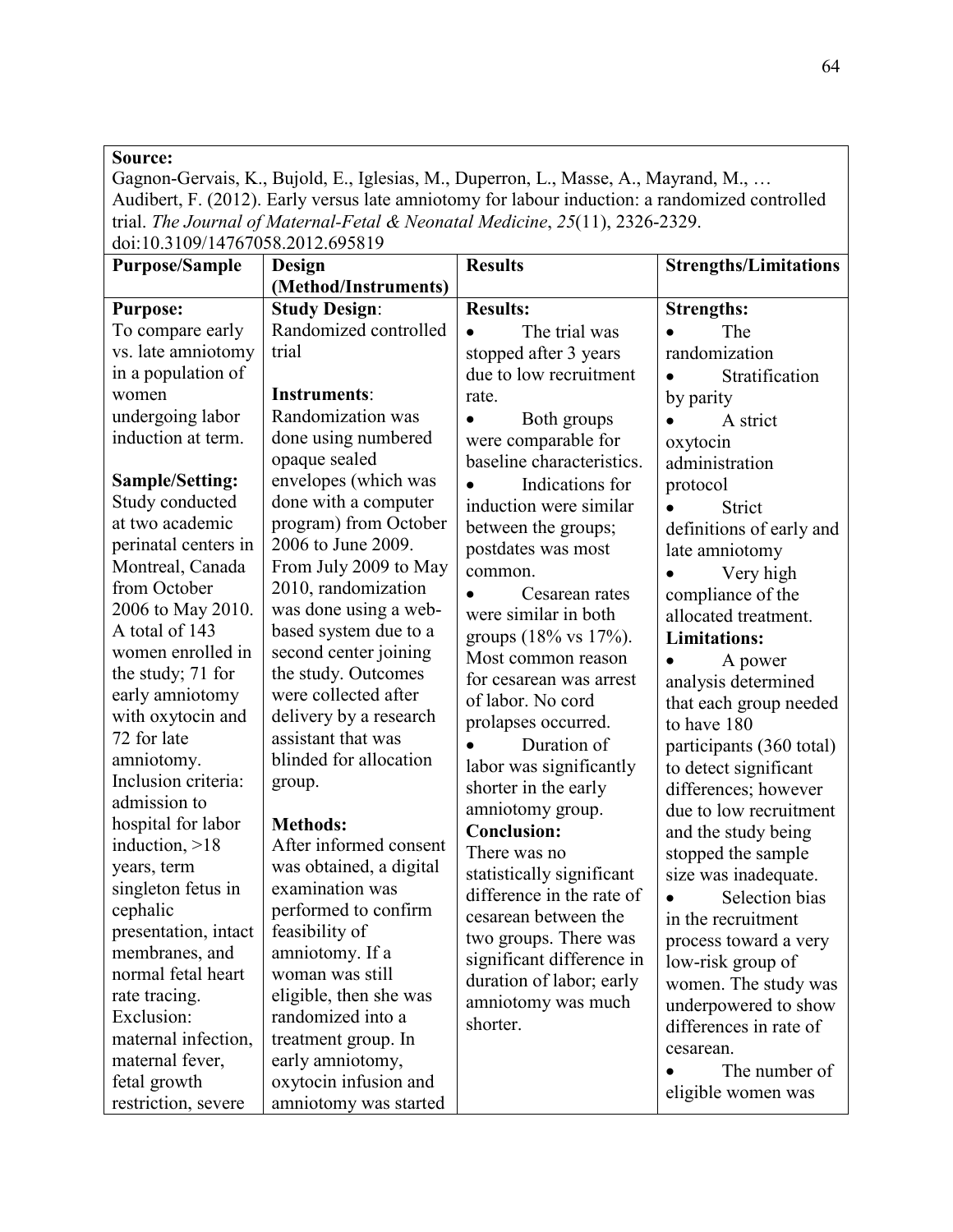| preeclampsia,          | within the first hour of | not recorded because  |
|------------------------|--------------------------|-----------------------|
| prior cesarean,        | randomization. In the    | several women were    |
| SROM,                  | late amniotomy group,    | not offered to        |
| unfavorable cervix     | oxytocin infusion was    | participate by the    |
| (Bishop $\leq 6$ ), or | started with amniotomy   | attending physicians. |
| women who had          | performed after 4h or    |                       |
| received               | unless deemed            |                       |
| prostaglandins for     | necessary by physician.  |                       |
| cervical ripening.     | Oxytocin was started at  |                       |
| <b>Johns Hopkins</b>   | 1mU/min, increased to    |                       |
| <b>Evidence</b>        | $2, 4, 8$ , and then by  |                       |
| <b>Appraisal</b>       | $2mU/min$ every 30       |                       |
| Level of               | minutes-decreased or     |                       |
| <b>Evidence:</b>       | stopped if               |                       |
| <b>Level I</b>         | hyperstimulation         |                       |
| <b>Quality: Good</b>   | occurred. Primary        |                       |
|                        | outcome was cesarean     |                       |
|                        | delivery. Secondary      |                       |
|                        | outcomes included the    |                       |
|                        | mean duration of labor,  |                       |
|                        | the mean amniotomy to    |                       |
|                        | delivery interval and    |                       |
|                        | rate of fever.           |                       |
|                        |                          |                       |

• Further research should be done with adequate power to show statistically significant differences.

• Early amniotomy should be considered to help shorten the duration of labor.

## **Implications:**

• This study was well designed but due to inadequate sample size, it is difficult to draw conclusions.

• This study does suggest that early amniotomy with oxytocin for induction leads to shorter duration of labor without an increase in cesarean rate.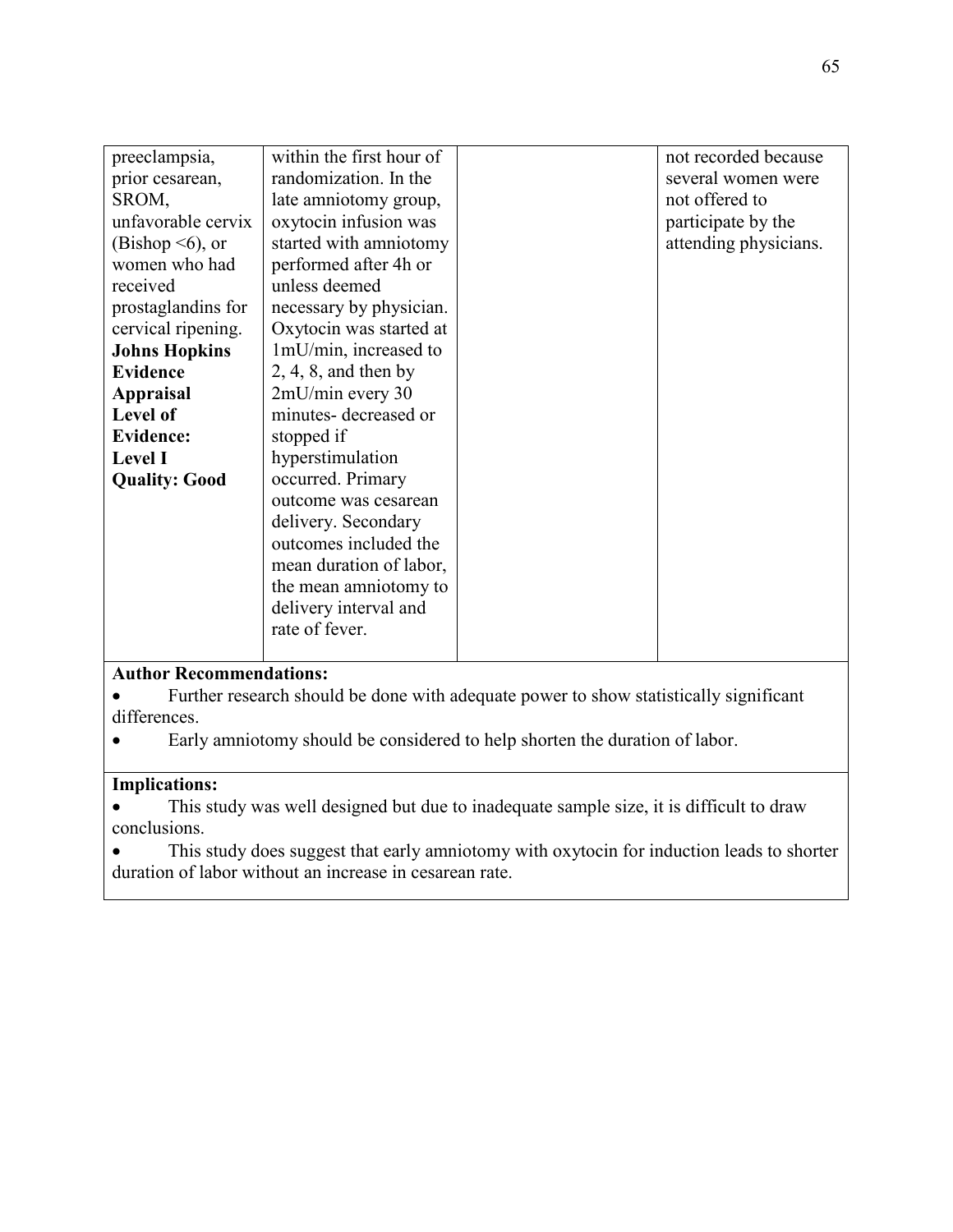| Source:                                                                                   |                                                                                             |                               |                              |
|-------------------------------------------------------------------------------------------|---------------------------------------------------------------------------------------------|-------------------------------|------------------------------|
| Garba, I., Muhammed, A. S., Muhammad, Z., Galadanci, H. S., Ayyuba, R., & Abubakar, I. S. |                                                                                             |                               |                              |
|                                                                                           | (2016). Induction to delivery interval using transcervical Foley catheter plus oxytocin and |                               |                              |
|                                                                                           | vaginal misoprostol: A comparative study at aminu kano teaching hospital, kano,             |                               |                              |
|                                                                                           | nigeria. Annals of African Medicine, 15; 3(3), 114-119. doi:10.4103/1596-3519.188890        |                               |                              |
| <b>Purpose/Sample</b>                                                                     | Design                                                                                      | <b>Results</b>                | <b>Strengths/Limitations</b> |
|                                                                                           | (Method/Instruments)                                                                        |                               |                              |
| <b>Purpose:</b>                                                                           | <b>Study Design:</b>                                                                        | <b>Results:</b>               | <b>Strengths:</b>            |
| To compare the                                                                            | Prospective                                                                                 | Both groups                   | Results of this              |
| induction delivery                                                                        | randomized controlled                                                                       | were comparable in            | study are comparable         |
| intervals using                                                                           | trial                                                                                       | baseline and                  | to similar past studies.     |
| transcervical                                                                             | Instruments:                                                                                | demographic                   | <b>Limitations:</b>          |
| Foley catheter                                                                            | Data analyzed using                                                                         | characteristics.              | Study only                   |
| plus oxytocin and                                                                         | SPSS version 17                                                                             | Higher rate of                | focused on IOL for           |
| vaginal                                                                                   | computer software;                                                                          | cesarean in misoprostol       | postdates and not on         |
| misoprostol, and                                                                          | comparisons of                                                                              | group $(20\% \text{ versus})$ | any other indications.       |
| to identify the                                                                           | categorical variables                                                                       | $9\%$ ).                      | Power analysis               |
| factors associated                                                                        | were done using Chi-                                                                        | Induction to                  | was not performed so         |
| with successful                                                                           | squared test.                                                                               | delivery interval was         | it is not known if           |
| induction among                                                                           | Computer-generated                                                                          | shorter in the                | sample size would be         |
| postdate singleton                                                                        | random numbers were                                                                         | misoprostol group than        | adequate.                    |
| multiparous.                                                                              | used to allocate the                                                                        | in the Foley plus             | Study does not               |
| <b>Sample/Setting:</b>                                                                    | study groups.                                                                               | oxytocin group.               | detail the oxytocin          |
| All consenting                                                                            | Questionnaire was                                                                           | Failed IOL was                | protocol that was            |
| postdates                                                                                 | administered before                                                                         | more common in the            | followed for dosing.         |
| singleton                                                                                 | and completed after                                                                         | misoprostol group.            |                              |
| multiparous                                                                               | delivery for baseline                                                                       | There were no                 |                              |
| pregnant women                                                                            | characteristics.                                                                            | cases of fetal distress in    |                              |
| at Aminu Kano                                                                             | <b>Methods:</b>                                                                             | the Foley plus oxytocin       |                              |
| <b>Teaching Hospital</b>                                                                  | Informed consent was                                                                        | group.                        |                              |
| in Africa from                                                                            | obtained. Patients were                                                                     | <b>Conclusion:</b>            |                              |
| February to May                                                                           | randomly assigned to                                                                        | Use of vaginal                |                              |
| 2015. Gestational                                                                         | either the Foley                                                                            | misoprostol for               |                              |
| age of 41 weeks                                                                           | catheter or vaginal                                                                         | cervical ripening and         |                              |
| and 3 days.                                                                               | misoprostol group.                                                                          | IOL was found to              |                              |
| Sample size of                                                                            | Induction to delivery                                                                       | result in shorter labor       |                              |
| 136; 70 in                                                                                | interval was calculated                                                                     | duration. There were          |                              |
| misoprostol group                                                                         | from cervical dilatation                                                                    | no statistically              |                              |
| and 66 in Foley                                                                           | of 4 cm to the delivery<br>of the fetus. The                                                | significant differences       |                              |
| Catheter oxytocin                                                                         |                                                                                             | in maternal and               |                              |
| group.                                                                                    | APGAR scores,                                                                               | neonatal outcomes.            |                              |
| <b>Johns Hopkins</b>                                                                      | maternal vital signs,                                                                       |                               |                              |
| <b>Evidence</b>                                                                           | estimated blood loss,                                                                       |                               |                              |
| <b>Appraisal</b>                                                                          | and induction to                                                                            |                               |                              |
| Level of                                                                                  | delivery interval were                                                                      |                               |                              |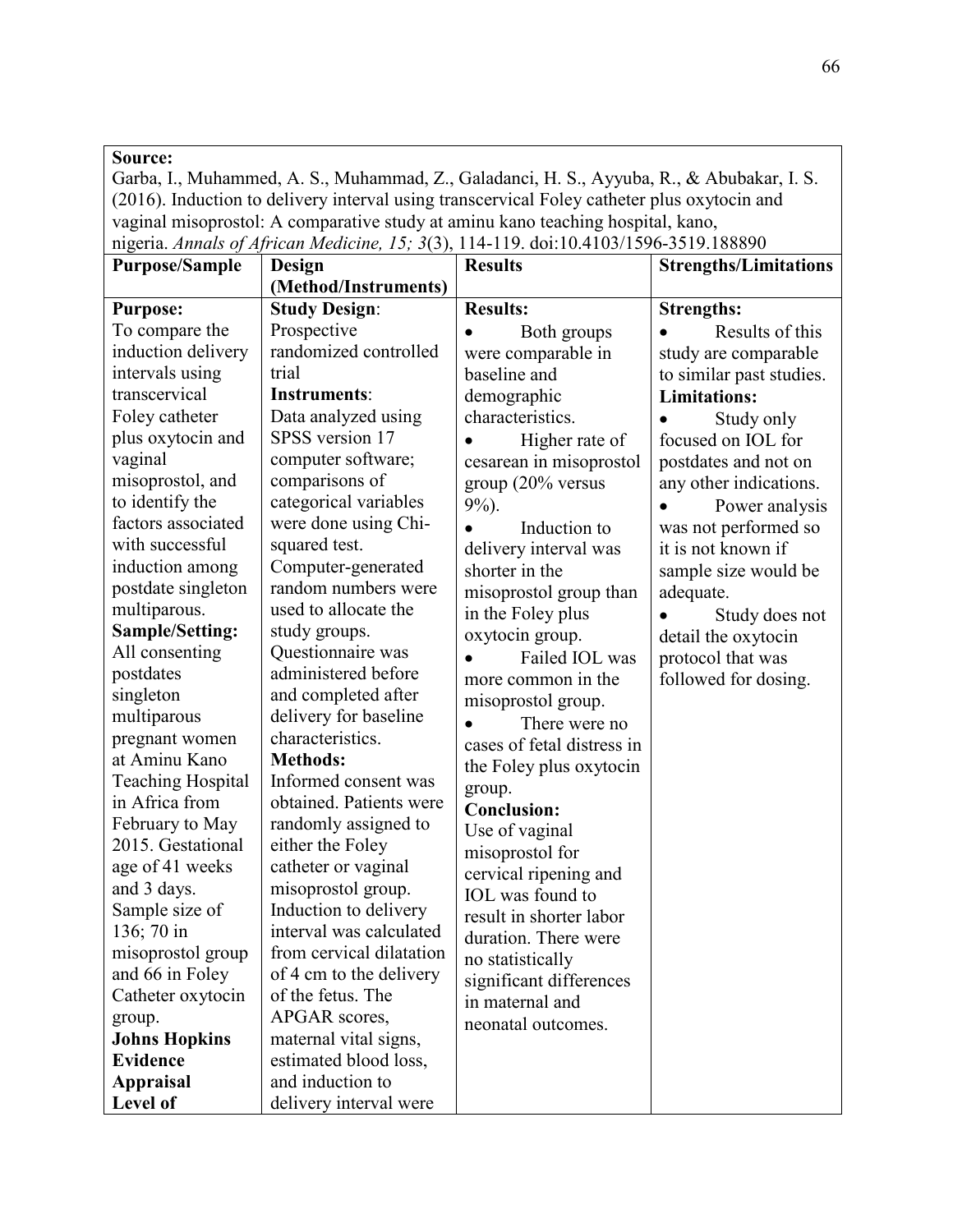| <b>Evidence:</b><br><b>Level I</b> | recorded on the<br>questionnaire. |  |
|------------------------------------|-----------------------------------|--|
| <b>Quality: Good</b>               |                                   |  |
|                                    |                                   |  |

The use of vaginal misoprostol for cervical ripening and IOL, among postdate multiparous singleton pregnant women, is recommended and preferred over Foley catheter plus oxytocin infusion.

## **Implications:**

• This study showed that cesarean rate was higher with the misoprostol group than the Foley plus oxytocin group.

• Duration of labor was shorter for the misoprostol group.

• Due to the small sample size, lack of power analysis and short time frame for the study; the results of this need to be taken cautiously.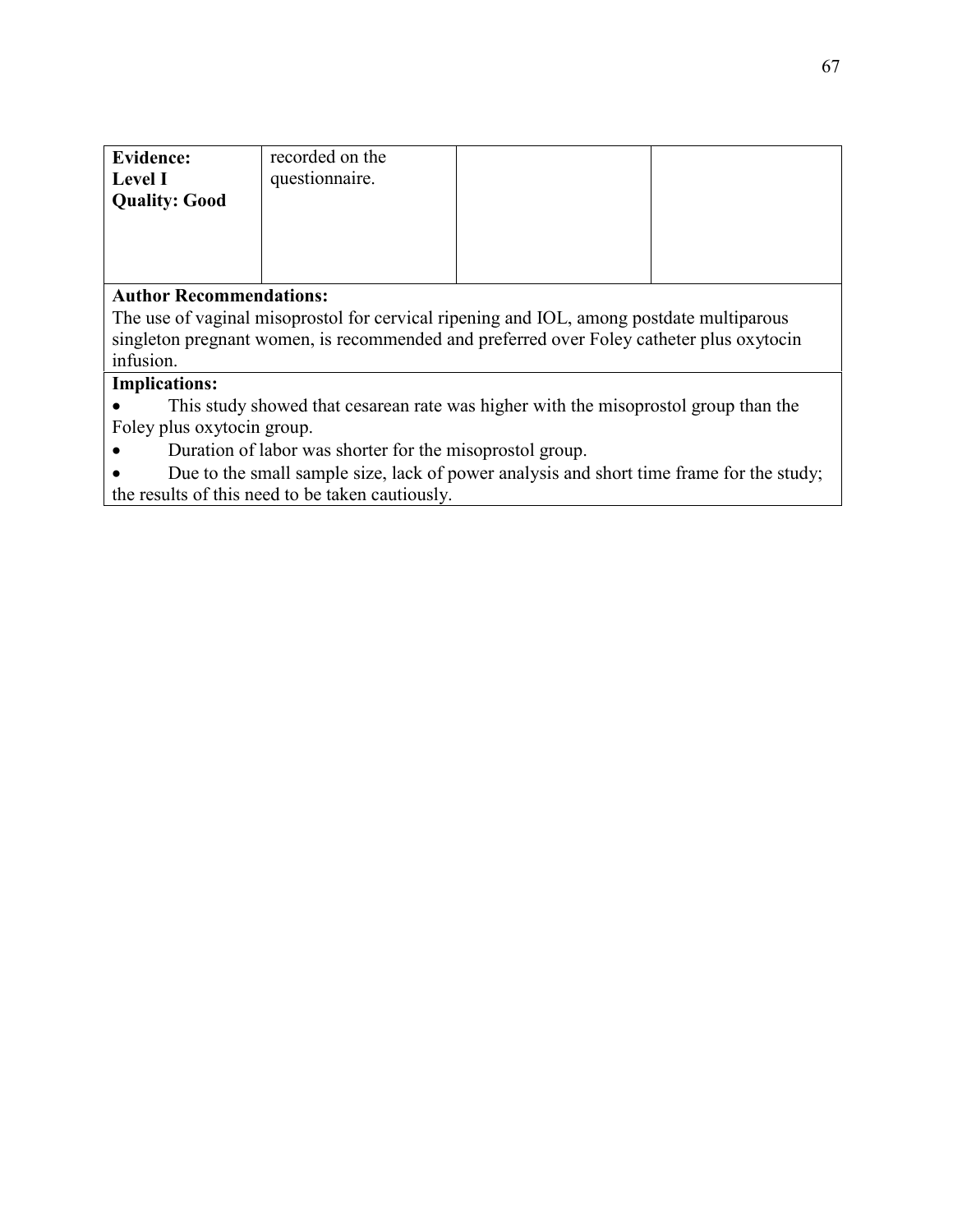Gross, M. M., Fromke, C., & Hecker, H. (2014). The timing of amniotomy, oxytocin and neuraxial analgesia and its association with labour duration and mode of birth. *Archives of Gynecology & Obstetrics, 289*(1), 41-48. doi:10.1007/s00404-013-2916-7

|                        | $\frac{1}{2}$                |                                                  |                              |
|------------------------|------------------------------|--------------------------------------------------|------------------------------|
| <b>Purpose/Sample</b>  | Design                       | <b>Results</b>                                   | <b>Strengths/Limitations</b> |
|                        | (Method/Instruments)         |                                                  |                              |
| <b>Purpose:</b>        | <b>Study Design:</b>         | <b>Results:</b>                                  | <b>Strengths:</b>            |
| To study the           | Non-experimental             | Nulliparous (n=2090)                             | Combination of               |
| association of         | Longitudinal                 | and multiparous                                  | a longitudinal               |
| different timings      | Prospective                  | $(n=1873)$ were included                         | methodological               |
| of intrapartum         | observational study.         | in the study.                                    | approach with a              |
| interventions with     |                              | Intrapartum                                      | dynamic environment.         |
| labour duration        | <b>Instruments: Data was</b> | amniotomy was                                    | Time to event                |
| and mode of birth.     | collected in the             | performed in 34.4% of                            | analysis is a promising      |
| These                  | German state of Lower        | nulliparous and 41.8%                            | technique to analyze         |
| interventions          | Saxony in 47 maternity       | of multiparous.                                  | the timed sequence of        |
| include the timing     | units during and after       | Oxytocin                                         | interventions during         |
| of augmentation        | births between April-        | augmentation was                                 | labor.                       |
| with oxytocin,         | October 2005.                | 52.4% in nulliparous                             |                              |
| amniotomy, and         | Institutional approval       | and 27% in                                       | <b>Limitations:</b>          |
| neuraxial              | for the anonymous            | multiparous. Median                              | Lack of                      |
| analgesia.             | gathering of                 | initiation was 6 hours                           | cervical dilation data       |
|                        | information was              | after the onset of labor                         | Lack of<br>$\bullet$         |
| <b>Sample/Setting:</b> | granted by the Ethics        | in nulli. and 4 hours in                         | information on uterine       |
| Data collected         | Committee of                 | multi.                                           | contractions                 |
| from 47 maternity      | <b>Hannover Medical</b>      | Median time                                      | Lack of data on              |
| units in Germany       | School and by the            | from oxytocin to birth                           | fetal head staging           |
| during and after       | Ethics Committee for         | was shorter in                                   | Imprecision in               |
| births between         | public hospitals.            | multiparous (1.4hr) than                         | defining the onset of        |
| April and October      |                              | nulliparous (3.2hrs).                            | labor                        |
| 2005. Pregnant         | <b>Methods: Data</b>         | For nulliparous                                  |                              |
| women with a           | collected from 47            | women oxytocin was                               | Lack of data<br>$\bullet$    |
| single fetus in        | maternity units in           | associated with a higher                         | regarding oxytocin           |
| cephalic               | Germany. Pregnant            | risk of C-section.                               | dose and titration           |
| presentation and       | women with singleton         | First stage of                                   | Lack of                      |
| planning a vaginal     | gestation in cephalic        | labor was accelerated                            | information regarding        |
| birth. Pregnancy       | presentation and             |                                                  | type and drug                |
| of at least 34         | planning a vaginal           | when an amniotomy<br>was performed when          | concentration of             |
| weeks.                 | birth were included.         | compared to SROM or                              | neuraxial analgesia          |
| Nulliparous            | Pregnancies of at least      | membranes remaining                              | Inclusion of<br>$\bullet$    |
| $(n=2,090)$ and        | 34 weeks were                | intact. However, for                             | <b>VBAC</b> patients         |
| multiparous            | included. The onset of       |                                                  | Lack of data                 |
| $(n=1,873)$ .          | labor was defined as         | nulliparous women this<br>increased the need for | regarding indication         |
|                        | regular or irregular         |                                                  | for interventions            |
| <b>Johns Hopkins</b>   | contractions in              | an emergency C-section                           | Non-inclusion                |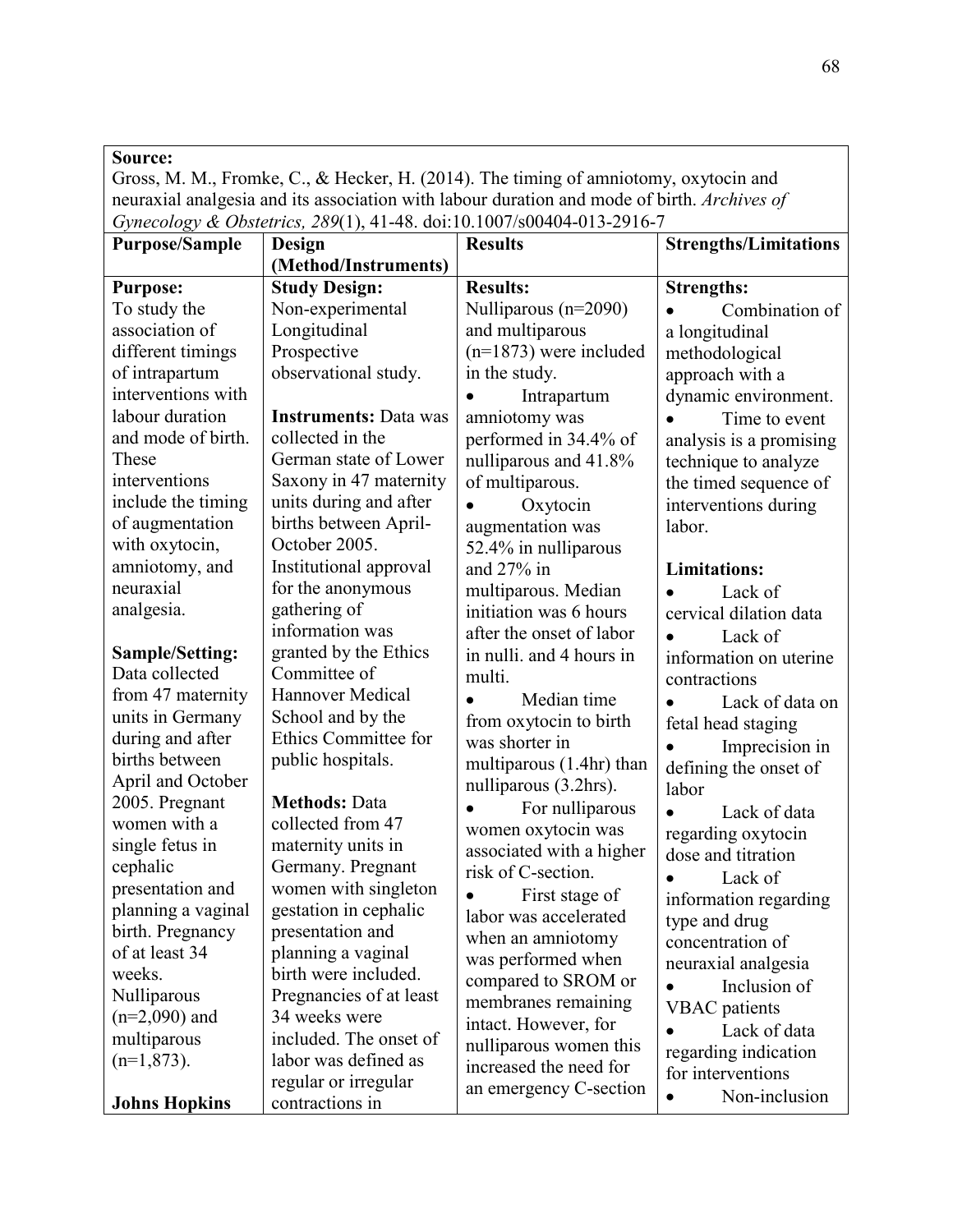| <b>Evidence</b>        | association with            | in the first stage.       | of all eligible patient. |
|------------------------|-----------------------------|---------------------------|--------------------------|
| <b>Appraisal</b>       | increasing cervical         |                           |                          |
|                        | dilatation as assessed      | Oxytocin                  | Not all variable         |
| Level of               | by a midwife.               | augmentation in the       | with significantly       |
|                        |                             | second stage of labor     | altered hazard ratios    |
| <b>Evidence: Level</b> | <b>Additional variables</b> | increased risk C-section  | may be clinically        |
| Ш                      | that may have               | rate in nulliparous and   | significant.             |
|                        | confounded labor were       | operative vaginal birth   |                          |
| <b>Quality: Good</b>   | grouped and included:       | in both groups.           |                          |
|                        | demographics, risk-         |                           |                          |
|                        | associated, induction       | <b>Conclusion:</b>        |                          |
|                        | and infant variables.       | The administration of     |                          |
|                        | Woman with previous         | amniotomy, oxytocin       |                          |
|                        | cesarean section with       | initiation or neuraxial   |                          |
|                        | no vaginal birth were       | analgesia is associated   |                          |
|                        | classified as               | with when a woman         |                          |
|                        | nulliparous. After          | will give birth as        |                          |
|                        | power analysis target       | compared to women         |                          |
|                        | number of $n=1,888$ for     | who do not receive        |                          |
|                        | each nulliparous and        | these interventions.      |                          |
|                        | multiparous. This study     | However, the birth        |                          |
|                        | looked at hazard ratios     | mode is altered as well.  |                          |
|                        | for different outcomes.     | Oxytocin                  |                          |
|                        |                             | administrations is        |                          |
|                        |                             | associated with an        |                          |
|                        |                             | increased risk of         |                          |
|                        |                             | adverse outcomes such     |                          |
|                        |                             | as cesarean section and   |                          |
|                        |                             | fetal distress which      |                          |
|                        |                             | often requires additional |                          |
|                        |                             | interventions and may     |                          |
|                        |                             | lead to a cesarean.       |                          |
|                        |                             | Applying amniotomy,       |                          |
|                        |                             | oxytocin and neuraxial    |                          |
|                        |                             | analgesia at their        |                          |
|                        |                             | optimal timing may        |                          |
|                        |                             | improve the progress      |                          |
|                        |                             | and outcome of labor      |                          |
|                        |                             | such as vaginal           |                          |
|                        |                             | delivery, assisted        |                          |
|                        |                             | delivery (vacuum or       |                          |
|                        |                             | forceps) or cesarean      |                          |
|                        |                             | section.                  |                          |
|                        |                             |                           |                          |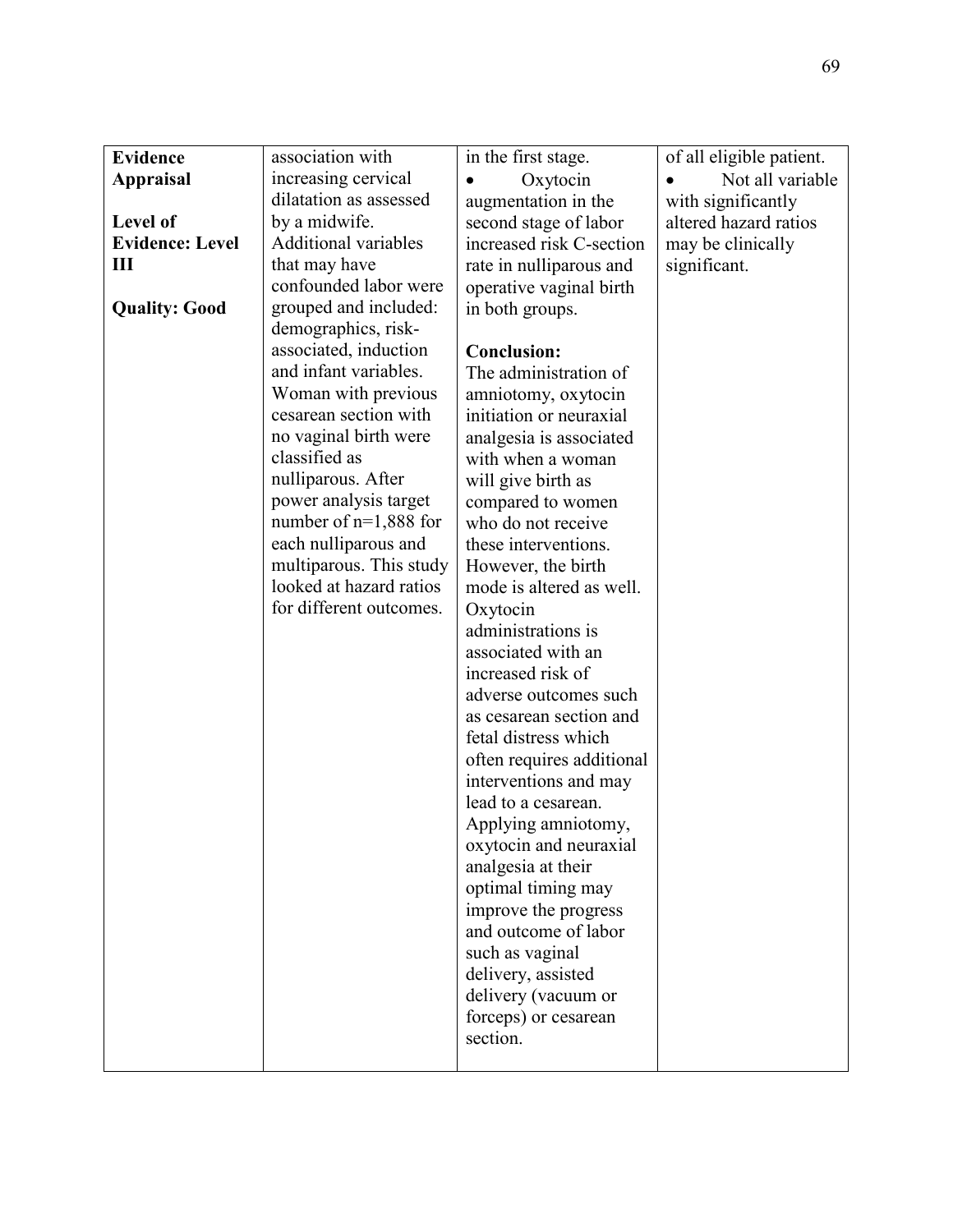• Observations need to be interpreted cautiously. Results were reporting evidence of timerelated associations and not definitive causal relationships.

• Results regarding amniotomy timing demonstrate a need for an RCT for the timing of amniotomies.

• The effects of these interventions should be studied further regarding time-related effects. **Implications:**

• Oxytocin administration does increase the risk of adverse outcomes such as C-section or operative vaginal birth in nulliparous women.

• More research needs to be found on cause/effect relationships between these interventions and C-section/duration of labor.

• This study shows that these methods may speed up the labor process but does not take into effect why these interventions are being done and what those factors might have on the timing of labor.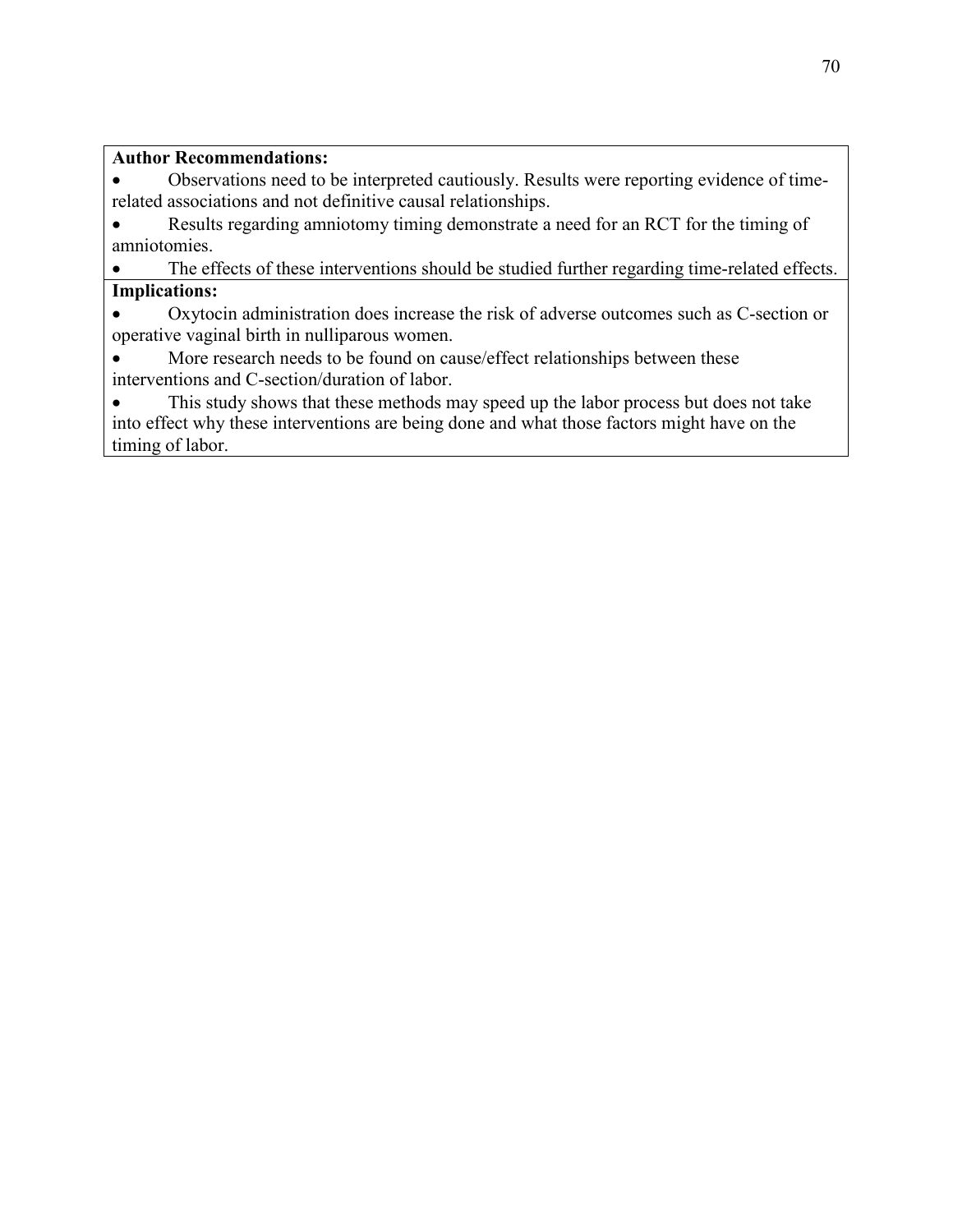Guerra, G. V., Cecity, J. G., Souza, J. P., Founds, A., Morais, S. S., Gülmezoglu, A. M., . . . Carroli, G. (2011). Elective induction versus spontaneous labour in Latin America. *Bulletin of the World Health Organization, 89*(9), 657-665. doi:10.2471/BLT.08.061226

| <b>Purpose/Sample</b>  | Design                | <b>Results</b>            | <b>Strengths/Limitations</b> |
|------------------------|-----------------------|---------------------------|------------------------------|
|                        | (Method/Instruments)  |                           |                              |
| <b>Purpose:</b>        | <b>Study Design:</b>  | <b>Results:</b>           | <b>Strengths:</b>            |
| To evaluate the        | Cross-sectional       | Of elective<br>$\bullet$  | Very large                   |
| frequency of           | observational study   | inductions                | sample size.                 |
| elective induction     | <b>Instruments:</b>   | 88.2% resulted            | <b>Limitations:</b>          |
| of labor in Latin      | A secondary analysis  | in vaginal                | Study was done<br>$\bullet$  |
| America, the           | was performed on data | delivery with             | in Latin                     |
| procedure's rate of    | obtained from the     | little variation of       | America and                  |
| success in             | World Health          | induction                 | was done by                  |
| achieving vaginal      | Organization Global   | method used.              | reviewing                    |
| delivery, the          | Survey on Maternal    | Oxytocin<br>$\bullet$     | medical                      |
| factors                | and Perinatal Health  | administration            | records.                     |
| determining its        | (WHOGS). Database     | was the most              | The specific<br>$\bullet$    |
| application and        | was from WHOGS        | common                    | protocols used               |
| any associated         | 2004-2005.            | induction                 | for induction                |
| unfavorable            |                       | method used.              | was not                      |
| maternal and           | <b>Methods:</b>       | Cesarean was<br>$\bullet$ | addressed                    |
| perinatal              | Data was collected    | performed in              | (although the                |
| outcomes.              | from medical records  | 11.8% of the              | method used                  |
| <b>Sample/Setting:</b> | in 120 randomly       | elective                  | was), it is not              |
| All women who          | selected health       | inductions;               | known how the                |
| had elected            | facilities from eight | compared with             | protocol used                |
| inductions from        | randomly selected     | 8.6% of women             | might have                   |
| 120 randomly           | countries in Latin    | in spontaneous            | varied from                  |
| selected facilities    | America. In each      | labor. This               | different                    |
| in 8 randomly          | country data was      | difference is             | facilities and               |
| selected countries     | collected on every    | statistically             | how that would               |
| in Latin America.      | single woman who      | significant.              | compare with                 |
| Sample size was        | gave birth in every   | No increased<br>$\bullet$ | what other                   |
| 97,095 total births    | selected facility.    | occurrence of             | facilities in                |
| with 1,847             | Primary outcome       | neonatal                  | other countries              |
| elective induction     | measured was vaginal  | complications in          | are doing.                   |
| of low-risk women      | delivery.             | the elective              |                              |
| which were             |                       | induction group.          |                              |
| included in the        |                       | Women that<br>$\bullet$   |                              |
| study. These were      |                       | underwent                 |                              |
| compared with          |                       | elective                  |                              |
| 35,597 low-risk        |                       | induction, did            |                              |
| women who went         |                       | have an                   |                              |
| in labor               |                       |                           |                              |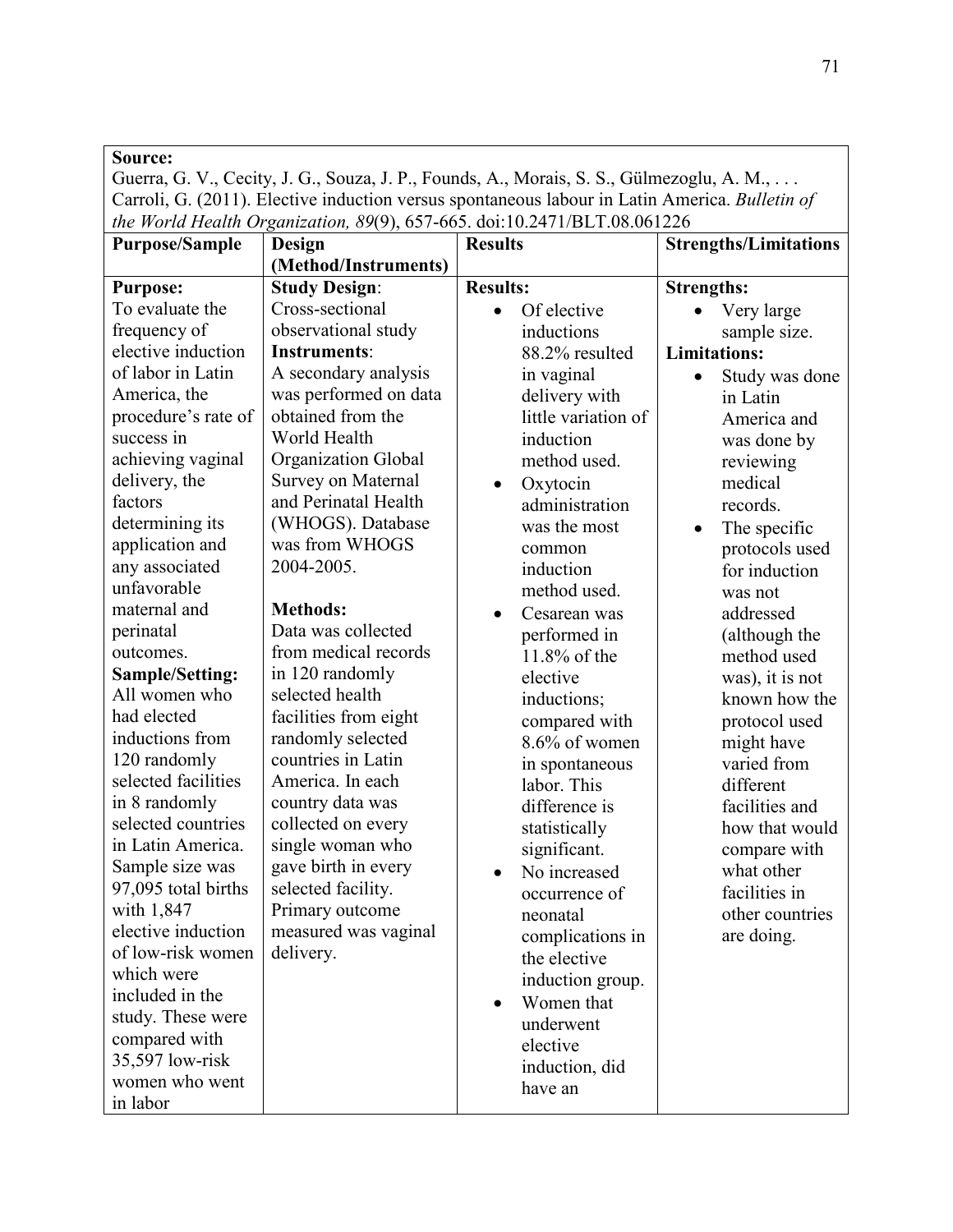| spontaneously.       | increased risk of              |
|----------------------|--------------------------------|
|                      |                                |
| Exclusion criteria:  | adverse maternal               |
| previous uterine     | outcomes.                      |
| scarring, clinical   | The cesarean<br>$\bullet$      |
| or obstetrical       | rate for all                   |
| pathological         | inductions                     |
| condition,           | (including those               |
| induction for        | that were done                 |
| medical reasons,     | for medical                    |
| pre-term, post-      | reasons) was                   |
| term and non-        | $29.5\%$ .                     |
| cephalic             | Cesarean rate for<br>$\bullet$ |
| presentation.        | misoprostol was                |
| <b>Johns Hopkins</b> | 21.8%                          |
| <b>Evidence</b>      | <b>Conclusion:</b>             |
| <b>Appraisal</b>     | Women with inductions          |
| Level of             | had increased rates of         |
| <b>Evidence:</b>     | cesarean section.              |
| <b>Level III</b>     |                                |
| <b>Quality: Good</b> |                                |
|                      |                                |
|                      |                                |

Caution should be exercised when inducing labor electively (without medical indication), since no clear benefits outweigh the associated risks.

- Elective induction is associated with a higher rate  $(11.8\%)$  of cesarean than spontaneous labor (8.6%). Overall, induction (including those done for medical indications) has a higher rate of cesarean (29.5%).
- There are no clear benefits outweighing the risk of elective inductions.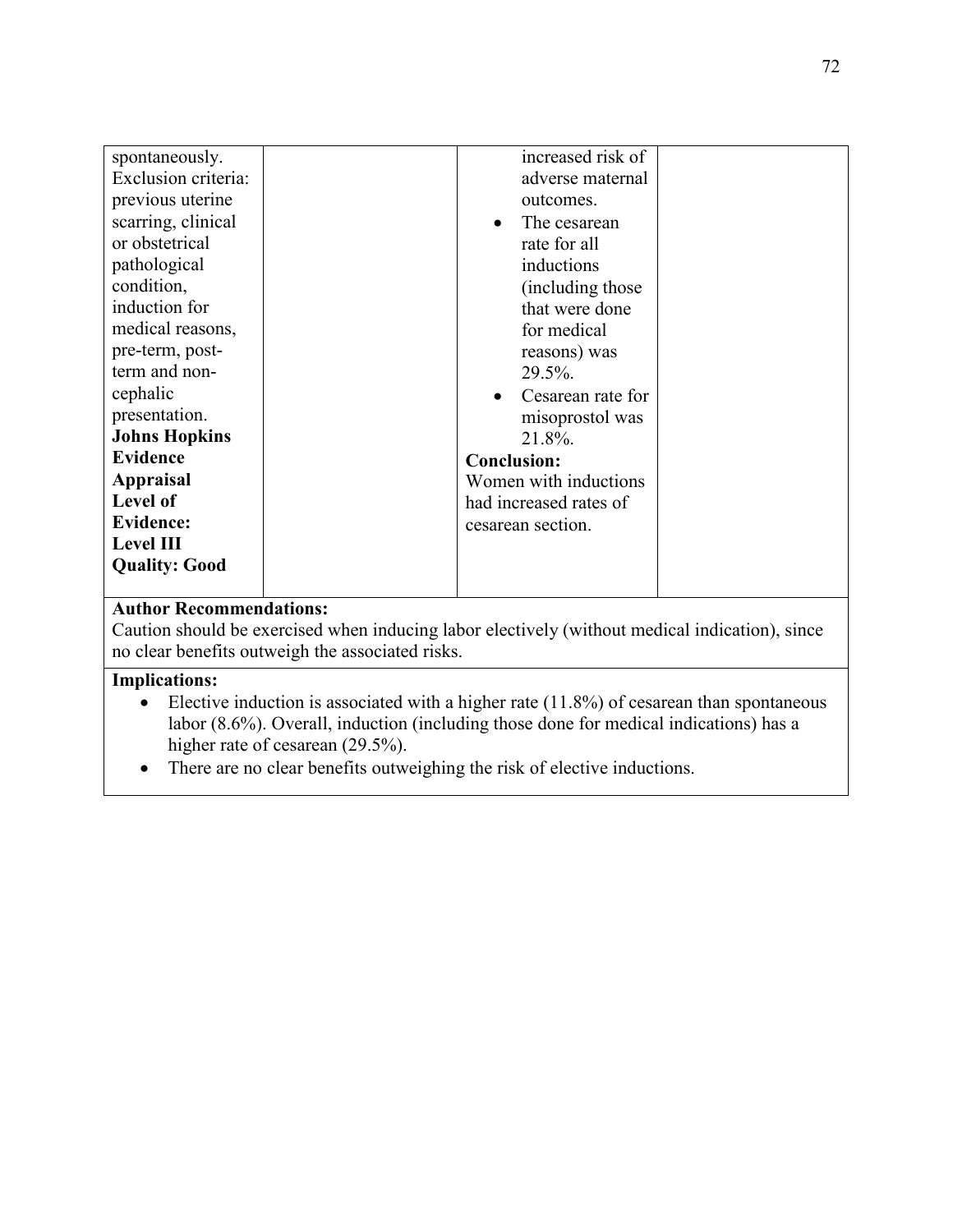| Source:               |                                                            |                                                                                             |                              |
|-----------------------|------------------------------------------------------------|---------------------------------------------------------------------------------------------|------------------------------|
|                       |                                                            | Kandil, M., Emarh, M., Sayyed, T., & Masood, A. (2012). Foley catheter versus intra-vaginal |                              |
|                       |                                                            | misoprostol for induction of labor in post-term gestations. Archives of Gynecology &        |                              |
|                       | Obstetrics, 286(2), 303-307. doi:10.1007/s00404-012-2292-8 |                                                                                             |                              |
| <b>Purpose/Sample</b> | Design                                                     | <b>Results</b>                                                                              | <b>Strengths/Limitations</b> |
|                       | (Method/Instruments)                                       |                                                                                             |                              |
| <b>Purpose:</b>       | <b>Study Design:</b>                                       | <b>Results:</b>                                                                             | <b>Strengths:</b>            |
| To investigate        | Prospective quasi-                                         | All patients were<br>$\bullet$                                                              | The study was                |
| whether a fluid-      | randomized controlled                                      | primigravida at                                                                             | well designed;               |
| filled intra-uterine  | trial.                                                     | 41 weeks or                                                                                 | however, it was              |
| extra-amniotic        | Instruments:                                               | more.                                                                                       | a small sample               |
| Foley catheter is     | Women were selected                                        | No major<br>$\bullet$                                                                       | size.                        |
| an effective          | from clinic that were                                      | differences in                                                                              | <b>Limitations:</b>          |
| alternative to        | post-term and                                              | baseline                                                                                    | The number of                |
| vaginal               | scheduled for labor                                        | characteristics                                                                             | women                        |
| misoprostol in        | induction. Women with                                      | between the 2                                                                               | enrolled was                 |
| inducing labor in     | odd dates were                                             | groups.                                                                                     | too low to                   |
| primigravid           | allocated to group one,                                    | Induction to<br>$\bullet$                                                                   | relate to intra-             |
| women with post-      | women with even dates                                      | delivery time in                                                                            | partum                       |
| term gestation.       | were allocated to group                                    | the Foley group                                                                             | complications.               |
| Sample/Setting:       | two.                                                       | was significantly                                                                           |                              |
| At total of 100       | <b>Methods:</b>                                            | shorter than the                                                                            |                              |
| primigravid           | In group 1 (Foley                                          | misoprostol                                                                                 |                              |
| women with post-      | group) Foley catheter                                      | group. This was                                                                             |                              |
| term gestation        | was inserted sterile                                       | statistically                                                                               |                              |
| (more than 41         | fashion into cervix                                        | significant.                                                                                |                              |
| weeks) were           | with speculum exam                                         | Cesarean rates<br>$\bullet$                                                                 |                              |
| enrolled and          | and inflated to 30mL,                                      | were similar in                                                                             |                              |
| randomly assigned     | then taped to thigh with                                   | the two groups;                                                                             |                              |
| to two groups $(50$   | tension. Left in place                                     | however, the                                                                                |                              |
| in each group).       | until expelled                                             | misoprostol                                                                                 |                              |
| Study was done at     | spontaneously or                                           | group did have                                                                              |                              |
| the Department of     | removed in 12h                                             | cesarean done                                                                               |                              |
| Obstetrics and        | In group 2                                                 | for                                                                                         |                              |
| Gynecology,           | (misoprostol), women                                       | nonreassuring                                                                               |                              |
| Menofyia              | were given 25                                              | fetal heart more                                                                            |                              |
| University            | micrograms vaginally                                       | than the Foley                                                                              |                              |
| Hospital, Egypt       | every 4 hours.                                             | group. The other                                                                            |                              |
| between January       | For both groups once                                       | reason for                                                                                  |                              |
| and October 2010.     | 3-4 cm dilation                                            | cesarean was                                                                                |                              |
| <b>Johns Hopkins</b>  | occurred, amniotomy                                        | labor dystocia.                                                                             |                              |
| <b>Evidence</b>       | was performed.                                             | <b>Conclusion:</b>                                                                          |                              |
| <b>Appraisal</b>      | Oxytocin was used if                                       | Fluid filled Foley                                                                          |                              |
| Level of              | labor did not progress                                     | catheter seems to be                                                                        |                              |
| <b>Evidence:</b>      | for 2h. Induction was                                      | superior to 25                                                                              |                              |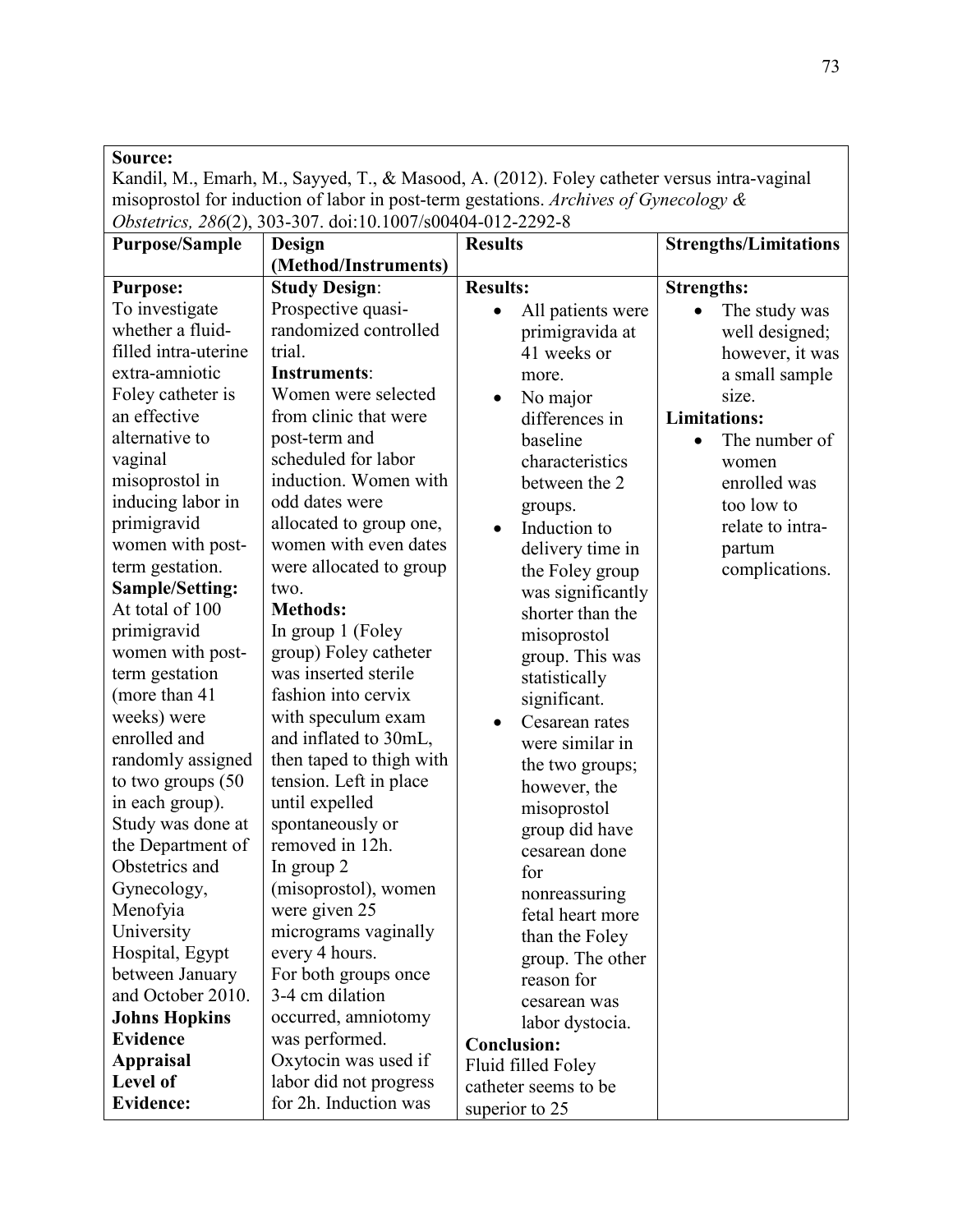| Level II                                                                                 | considered successful                                         | micrograms of vaginal                                                            |  |  |
|------------------------------------------------------------------------------------------|---------------------------------------------------------------|----------------------------------------------------------------------------------|--|--|
| <b>Quality: Good</b>                                                                     | if women delivered                                            | misoprostol regimen                                                              |  |  |
|                                                                                          | within 12h of                                                 | when used to induce                                                              |  |  |
|                                                                                          | amniotomy and start of                                        | labor in primigravida                                                            |  |  |
|                                                                                          | oxytocin. Cesarean was                                        | women with post-term                                                             |  |  |
|                                                                                          | performed for failed                                          | gestation with have a                                                            |  |  |
|                                                                                          | induction or for                                              | shorter induction to                                                             |  |  |
|                                                                                          | nonreassuring fetal                                           | delivery interval but                                                            |  |  |
|                                                                                          | heart tone.                                                   | more need oxytocin                                                               |  |  |
|                                                                                          | Outcomes measured                                             | administration.                                                                  |  |  |
|                                                                                          | were induction to                                             |                                                                                  |  |  |
|                                                                                          | delivery interval, need                                       |                                                                                  |  |  |
|                                                                                          | for oxytocin, route of                                        |                                                                                  |  |  |
|                                                                                          | delivery, occurrence of                                       |                                                                                  |  |  |
|                                                                                          | chorioamnionitis,                                             |                                                                                  |  |  |
|                                                                                          |                                                               |                                                                                  |  |  |
|                                                                                          | APGAR at 1 and 5                                              |                                                                                  |  |  |
|                                                                                          | min, and admission to                                         |                                                                                  |  |  |
|                                                                                          | NICU. Results were                                            |                                                                                  |  |  |
|                                                                                          | analyzed on an IBM                                            |                                                                                  |  |  |
|                                                                                          | computer using Epi                                            |                                                                                  |  |  |
|                                                                                          | Info, word-processing,                                        |                                                                                  |  |  |
|                                                                                          | and statistics program.                                       |                                                                                  |  |  |
|                                                                                          |                                                               |                                                                                  |  |  |
| <b>Author Recommendations:</b>                                                           |                                                               |                                                                                  |  |  |
| $\bullet$                                                                                | Foley catheter use is an effective method for inducing labor. |                                                                                  |  |  |
| $\bullet$                                                                                |                                                               | Additional studies with larger sample sizes should be performed to confirm these |  |  |
| findings.                                                                                |                                                               |                                                                                  |  |  |
| Also, studies should be done to find the ideal volume to inflate the balloon to.         |                                                               |                                                                                  |  |  |
| <b>Implications:</b>                                                                     |                                                               |                                                                                  |  |  |
| Mechanical dilation with Foley catheter is effective at inducing labor and has a shorter |                                                               |                                                                                  |  |  |
|                                                                                          | time to delivery.                                             |                                                                                  |  |  |

• Misoprostol use is associated with more cases of uterine hyperstimulation and fetal distress than Foley use; this should be considered when deciding which method to use.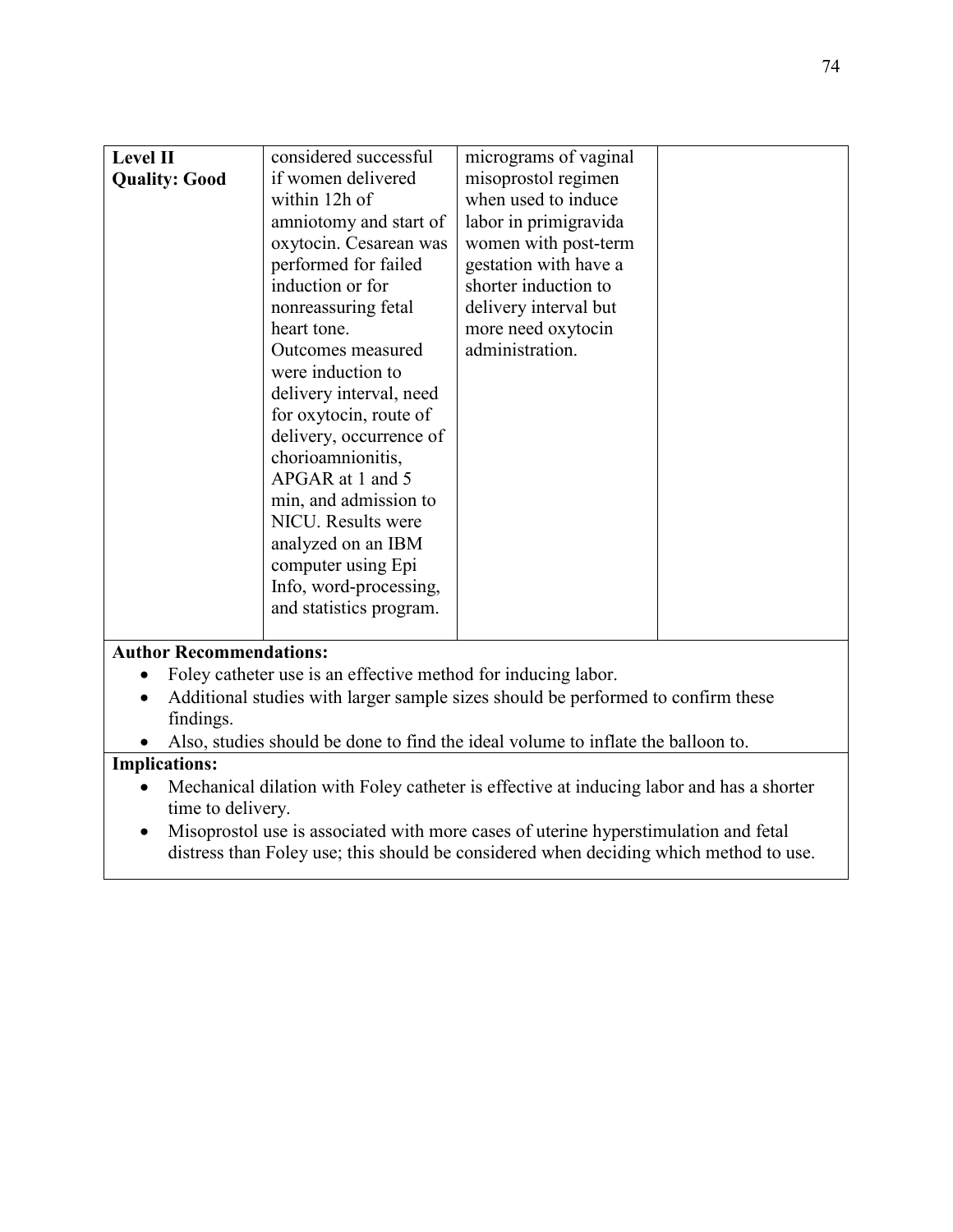| Source:                                   |                                               |                                                                                           |                              |
|-------------------------------------------|-----------------------------------------------|-------------------------------------------------------------------------------------------|------------------------------|
|                                           |                                               | Levine, L. D., Downes, K. L., Elovitz, M. A., Parry, S., Sammel, M. D., & Srinivas, S. K. |                              |
|                                           |                                               | (2016). Mechanical and pharmacologic methods of labor induction: A randomized controlled  |                              |
|                                           |                                               | trial. Obstetrics and Gynecology, 128; 6(6), 1357-1364. doi:10.1097/AOG.000000000001778   |                              |
| <b>Purpose/Sample</b>                     | Design                                        | <b>Results</b>                                                                            | <b>Strengths/Limitations</b> |
|                                           | (Method/Instruments)                          |                                                                                           |                              |
| <b>Purpose:</b>                           | <b>Study Design:</b>                          | <b>Results:</b>                                                                           | <b>Strengths:</b>            |
| To compare the                            | <b>Stratified Randomized</b>                  | <b>Baseline</b>                                                                           | Large sample                 |
| time to delivery                          | controlled trial                              | characteristics similar                                                                   | size, appropriately          |
| among four                                | Instruments:                                  | among the groups.                                                                         | powered.                     |
| different routinely                       | Patients approached by                        | Overall,                                                                                  | Randomized                   |
| used cervical-                            | healthcare providers;                         | combination methods                                                                       | trial that compared          |
| ripening methods                          | informed consent                              | achieved a faster time to                                                                 | head to head four            |
| for induction of                          | obtained. Patients                            | delivery than single                                                                      | common methods of            |
| labor including                           | randomized into one of                        | methods. This occurred                                                                    | induction.                   |
| two different                             | the 4 groups using an                         | in both nulliparous and                                                                   | Management<br>$\bullet$      |
| combination                               | internet-based clinical                       | multiparous.                                                                              | was standardized to          |
| methods.                                  | trial management                              | Misoprostol-                                                                              | limit confounding            |
| <b>Sample/Setting:</b>                    | system, Research                              | Foley was superior, and                                                                   | factors.                     |
| Study done at the                         | Electronic Data                               | those women were                                                                          | Very few                     |
| Hospital of the                           | Capture. Computer-                            | twice as likely to deliver                                                                | induction indications        |
| University of                             | generated                                     | sooner.                                                                                   | were excluded,               |
| Pennsylvania from                         | randomization scheme                          | No statistically                                                                          | increasing the               |
| May 2013 to June                          | that used balanced                            | significant difference in                                                                 | generalizability of the      |
| 2015.                                     | treatment allocation in                       | cesarean rate among the                                                                   | findings.                    |
| Total sample size                         | blocks of 20;                                 | 4 groups; Rate of                                                                         | <b>Limitations:</b>          |
| was 491:                                  | randomization was                             | cesarean ranged from                                                                      | Neither<br>$\bullet$         |
| Misoprostol only                          | stratified by parity.                         | 24.2% to 30.4%;                                                                           | patients nor provider        |
| $(n=120)$ ,                               | <b>Methods:</b>                               | highest rate was with                                                                     | were blinded to              |
| misoprostol and                           | Approval was obtained                         | the Foley-oxytocin                                                                        | intervention.                |
| cervical Foley                            | from IRB at University                        | group and lowest rate                                                                     | The study was                |
| $(n=123)$ , cervical                      | of Pennsylvania.                              | was with misoprostol                                                                      | powered to detect            |
| Foley only                                | Eligible patients were                        | only group.                                                                               | statistically significant    |
| $(n=123)$ , cervical                      | identified and                                | <b>Conclusion:</b>                                                                        | differences for the          |
| Foley and                                 | approached for study                          | Combination induction                                                                     | primary outcome but          |
| oxytocin $(n=125)$ .                      | inclusion by healthcare                       | methods do                                                                                | was not powered              |
| Inclusion criteria:                       | providers. After                              | significantly reduce the                                                                  | adequately to detect         |
| at least 18 years                         | consent was obtained,<br>they were randomized | time to delivery when                                                                     | differences for the          |
| old, full term (37                        | into one of the four                          | compared with single                                                                      | secondary outcomes           |
| weeks), singleton                         | treatment groups. Each                        | methods.                                                                                  | such as cesarean rate.       |
| gestation, cephalic<br>presentation, both | group had a standard                          |                                                                                           |                              |
| nulliparous and                           | protocol for induction.                       |                                                                                           |                              |
| multiparous, intact                       | No blinding to                                |                                                                                           |                              |
| membranes,                                | providers or patients                         |                                                                                           |                              |
|                                           |                                               |                                                                                           |                              |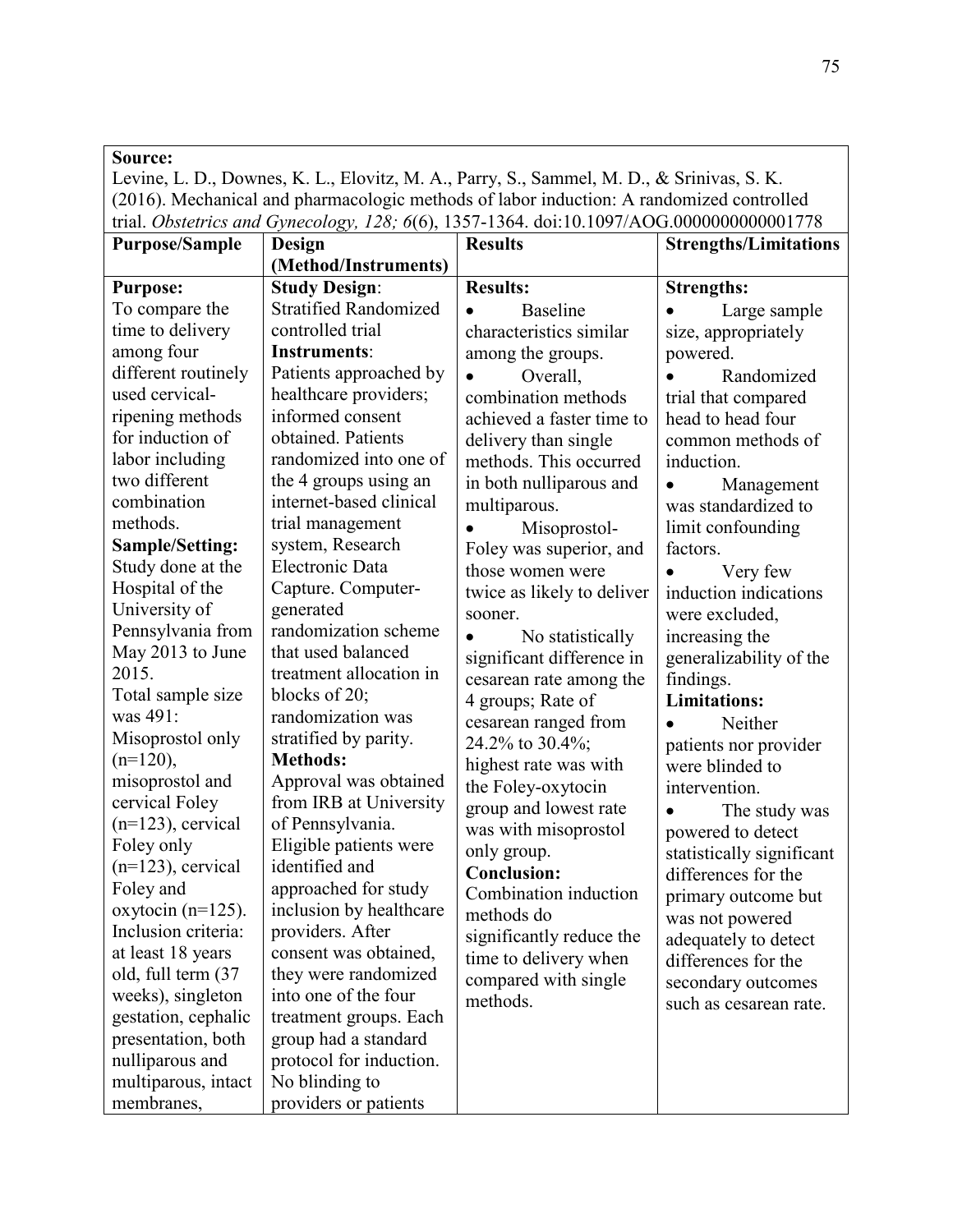| Bishop $\leq 6$ ,    | but research personnel                     |  |
|----------------------|--------------------------------------------|--|
| cervical dilation    | was blinded to study                       |  |
| <2cm. Exclusion      | group during data                          |  |
| criteria:            | abstraction.                               |  |
| Contraindication     | Misoprostol group                          |  |
| for vaginal          | received 25                                |  |
| delivery, previous   | micrograms vaginally                       |  |
| cesarean, maternal   | every 3 hours up to 5                      |  |
| infection, known     | additional doses up to                     |  |
| fetal anomaly,       | 24 h. Oxytocin was                         |  |
| nonreassuring        | initiated if there was a                   |  |
| fetal heart rate     | contraindication to                        |  |
| tracings, fetal      | another misoprostol                        |  |
| growth restriction,  | dose or if additional                      |  |
| prior attempt at     | cervical ripening was                      |  |
| induction.           | not indicated and labor                    |  |
| <b>Johns Hopkins</b> | had not started on its                     |  |
| <b>Evidence</b>      | own.                                       |  |
| <b>Appraisal</b>     | Cervical-Foley only                        |  |
| Level of             | group, had an 18F                          |  |
| <b>Evidence:</b>     | Foley placed and                           |  |
| <b>Level I</b>       | inflated to 60 mL and                      |  |
| <b>Quality: Good</b> | then taped to thigh with                   |  |
|                      | gentle traction.                           |  |
|                      | Removed after 12 h if                      |  |
|                      | not expelled                               |  |
|                      | spontaneously.                             |  |
|                      | Oxytocin was started if                    |  |
|                      | labor did not begin on                     |  |
|                      | its own once Foley was                     |  |
|                      | no longer in place.                        |  |
|                      | Misoprostol-Foley                          |  |
|                      | group had both placed                      |  |
|                      | using the procedures                       |  |
|                      | outlined above.                            |  |
|                      | Foley-oxytocin group                       |  |
|                      | had Foley placed as<br>described above and |  |
|                      | oxytocin was started                       |  |
|                      |                                            |  |
|                      | concurrently.                              |  |
|                      | Oxytocin was given<br>per the following    |  |
|                      | protocol: 2mU/min,                         |  |
|                      |                                            |  |
|                      | increasing by 2<br>mU/min every 15         |  |
|                      |                                            |  |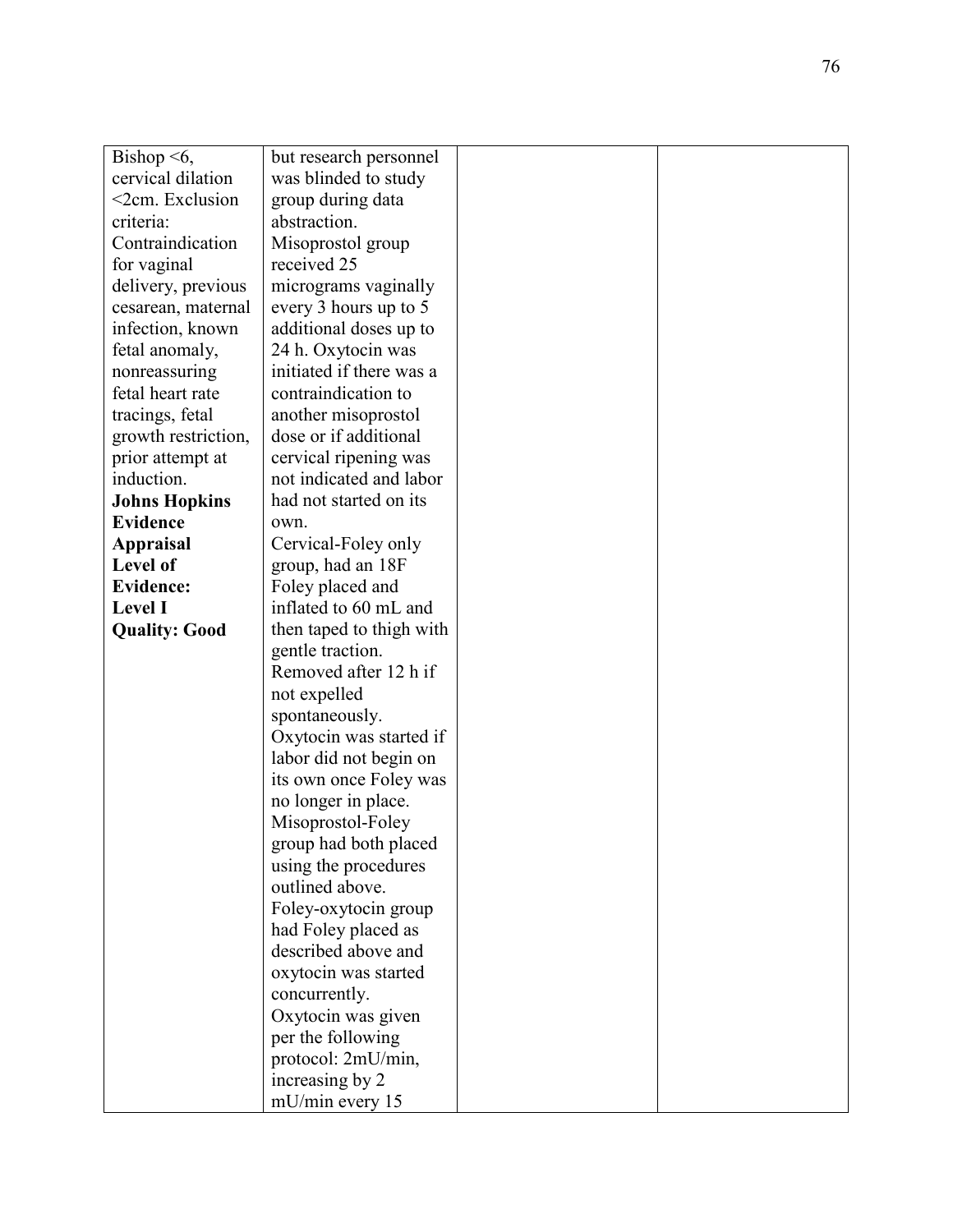| minutes until regular     |  |
|---------------------------|--|
| contractions occur.       |  |
| Maximum dose for 40       |  |
| mU/min; no limit to the   |  |
| amount of time.           |  |
| Providers were able to    |  |
| perform amniotomy at      |  |
| any point during the      |  |
| labor course. Cesarean    |  |
| done at their discretion  |  |
| with guidelines if not    |  |
| in active labor after 36  |  |
| hours or if undelivered   |  |
| after 12h of active       |  |
| labor.                    |  |
| Primary outcome was       |  |
| time to delivery.         |  |
| Secondary outcomes        |  |
| were cesarean delivery    |  |
| rate, time to vaginal     |  |
| delivery, time to         |  |
| cesarean delivery, time   |  |
| to active labor, delivery |  |
| within 12h, within 24h    |  |
| and maternal length of    |  |
| stay.                     |  |

Future studies should focus on validating these results in different patient populations and be large enough to evaluate secondary outcomes such as cesarean rate.

- Combining induction methods has potential to significantly reduce the duration of labor.
- This study lacks power to show differences in cesarean rate of the different methods.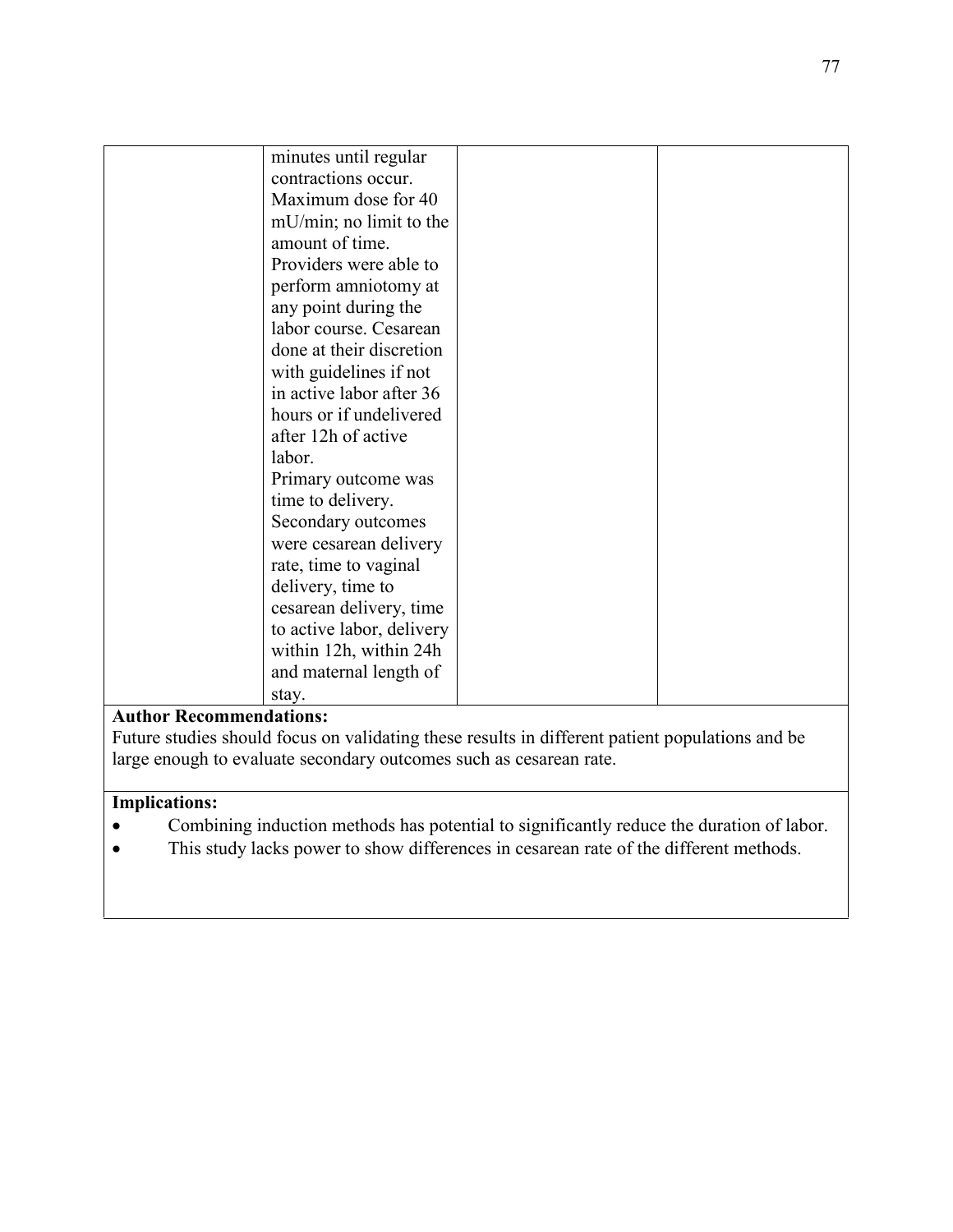| Source:                          |                         |                                                                                                 |                              |
|----------------------------------|-------------------------|-------------------------------------------------------------------------------------------------|------------------------------|
|                                  |                         | Mackeen, A. D., Durie, D. E., Lin, M., Huls, C. K., Qureshey, E., Paglia, M. J.,  Sciscione, A. |                              |
|                                  |                         | (2018). Foley plus oxytocin compared with oxytocin for induction after membrane rupture: A      |                              |
|                                  |                         | randomized controlled trial. Obstetrics and Gynecology, 131; 1(1), 4-11.                        |                              |
| doi:10.1097/AOG.0000000000002374 |                         |                                                                                                 |                              |
| <b>Purpose/Sample</b>            | Design                  | <b>Results</b>                                                                                  | <b>Strengths/Limitations</b> |
|                                  | (Method/Instruments)    |                                                                                                 |                              |
| <b>Purpose:</b>                  | <b>Study Design:</b>    | <b>Results:</b>                                                                                 | <b>Strengths:</b>            |
| To assess whether                | Multicenter stratified  | <b>Baseline</b><br>$\bullet$                                                                    | Multicenter                  |
| cervical ripening                | Randomized controlled   | characteristics were                                                                            | randomized controlled        |
| with Foley                       | Trial                   | similar between the two                                                                         | trial with a diverse         |
| catheter plus                    | <b>Instruments:</b>     | groups.                                                                                         | patient population.          |
| oxytocin decrease                | Randomization based     | In $84\%$ of                                                                                    | Computerized                 |
| interval to delivery             | on a one-to-one         | patients, Foley was                                                                             | randomization with           |
| and associated                   | computer-generated      | removed due to                                                                                  | stratification for           |
| complications                    | schema in random-       | spontaneous expulsion                                                                           | hospital site, parity,       |
| compared with                    | sized blocks stratified | within the 12 h time                                                                            | and preterm status.          |
| oxytocin alone in                | by multiparty or        | period.                                                                                         | All patients had             |
| women at 34                      | primiparity; maintained | Epidural use                                                                                    | an initial cervical          |
| weeks gestation or               | through a Microsoft     | similar between both                                                                            | exam prior to being          |
| greater with                     | Access database at      | groups.                                                                                         | considered for               |
| PROM.                            | each site. Data         | Average                                                                                         | inclusion.                   |
| Sample/Setting:                  | collected from charts.  | induction time was                                                                              | All four sites               |
| Conducted at 4                   | <b>Methods:</b>         | shorter in the Foley                                                                            | used the same                |
| institutions:                    | Women with live,        | group when compared                                                                             | oxytocin protocol.           |
| Geisinger (PA),                  | singleton gestation at  | with the oxytocin alone                                                                         | Data entry was<br>$\bullet$  |
| Lehigh Valley                    | least 34 weeks with     | group; but the                                                                                  | double-checked for           |
| <b>Health Network</b>            | PROM and                | difference was not                                                                              | accuracy                     |
| (PA), Banner                     | unfavorable cervix      | considered statistically                                                                        | <b>Limitations:</b>          |
| University                       | were approached for     | significant. (mean of 6.9)                                                                      | Initial<br>$\bullet$         |
| <b>Medical Center</b>            | study participation.    | hours to 7.9h)                                                                                  | calculations were for a      |
| $(AZ)$ , and                     | Informed consent was    | No significant                                                                                  | sample size of 194           |
| Christiana Care                  | obtained, and women     | differences in rate of                                                                          | women to detect              |
| <b>Health System</b>             | were enrolled then      | cesarean section                                                                                | statistical significance.    |
| (DE) from March                  | randomized into one of  | between the groups;                                                                             | After the study was          |
| 2014 to July 2016.               | two groups. Either      | slightly higher rate in                                                                         | done, a power analysis       |
| Women with a                     | oxytocin alone or       | oxytocin alone group                                                                            | showed only a 70%            |
| live, singleton                  | Foley with oxytocin.    | but this was not                                                                                | power to detect the          |
| gestation at least               | Oxytocin started at     | statistically significant.                                                                      | difference.                  |
| 34 weeks with                    | 2mU/min, increased by   | No major<br>$\bullet$                                                                           | The results of               |
| PROM, an                         | 2 mU/min every 30       | differences in maternal                                                                         | the study were neither       |
| unfavorable cervix               | minutes up to 30        | or neonatal                                                                                     | statistically significant    |
| (less than 2cm or                | mU/min until adequate   | complications between                                                                           | or clinically                |
| 80% effaced), no                 | contraction pattern was | the two groups.                                                                                 | significant.                 |
| contraindication                 | achieved. For women     |                                                                                                 |                              |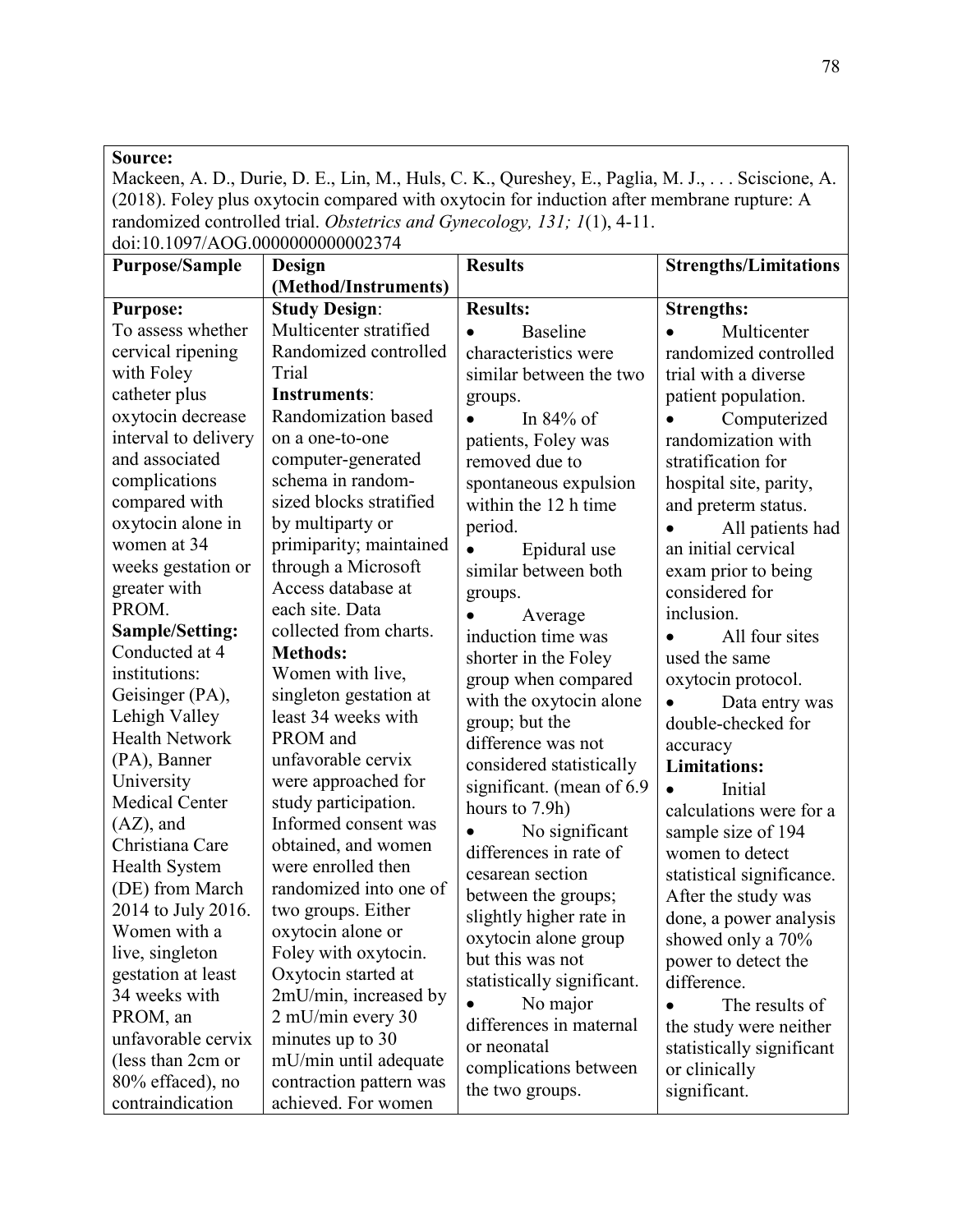| for labor. Sample    | in Foley group, 16F      | No statistically          |  |
|----------------------|--------------------------|---------------------------|--|
| size total was 201   | Foley placed and         | significant differences   |  |
| women; 93 in         | inflated to 30 mL and    | in indication for         |  |
| Foley plus           | taped to thigh with      | cesarean between the      |  |
| oxytocin group       | gentle traction. If not  | two groups.               |  |
| and 108 to           | expelled in 12h, Foley   | <b>Conclusion:</b>        |  |
| oxytocin alone       | was removed. Primary     | In patients with PROM,    |  |
| group. Exclusion     | outcome was interval     | there was not a           |  |
| criteria: active     | from induction to        | statistically significant |  |
| labor, infection,    | delivery. Secondary      | difference between        |  |
| abruption, latex     | outcomes of note:        | using oxytocin alone or   |  |
| allergy, prior       | cesarean delivery,       | Foley with oxytocin in    |  |
| cesarean, fetal      | vaginal delivery in 24h, | shortening the duration   |  |
| anomalies,           | 48h, infection,          | of labor.                 |  |
| category II or III   | complications, and       |                           |  |
| fetal heart rate     | neonatal complications.  |                           |  |
| tracings.            | Planned sample size      |                           |  |
| <b>Johns Hopkins</b> | was determined after a   |                           |  |
| <b>Evidence</b>      | power analysis was       |                           |  |
| <b>Appraisal</b>     | performed and            |                           |  |
| Level of             | minimum sample size      |                           |  |
| <b>Evidence:</b>     | needed to detect         |                           |  |
| <b>Level I</b>       | statistical significance |                           |  |
| <b>Quality: Good</b> | was 194.                 |                           |  |
|                      |                          |                           |  |

Further studies should be done to confirm these results; preferably with higher power.

- This study did not show any significant difference in duration of labor between the two methods even though there was a slightly shorter duration in the Foley group.
- This study also did not show any statistically significant difference in rate of cesarean, even though the oxytocin alone group did have a slightly higher rate.
- A study with a larger sample size should be done to detect any statistically significant differences.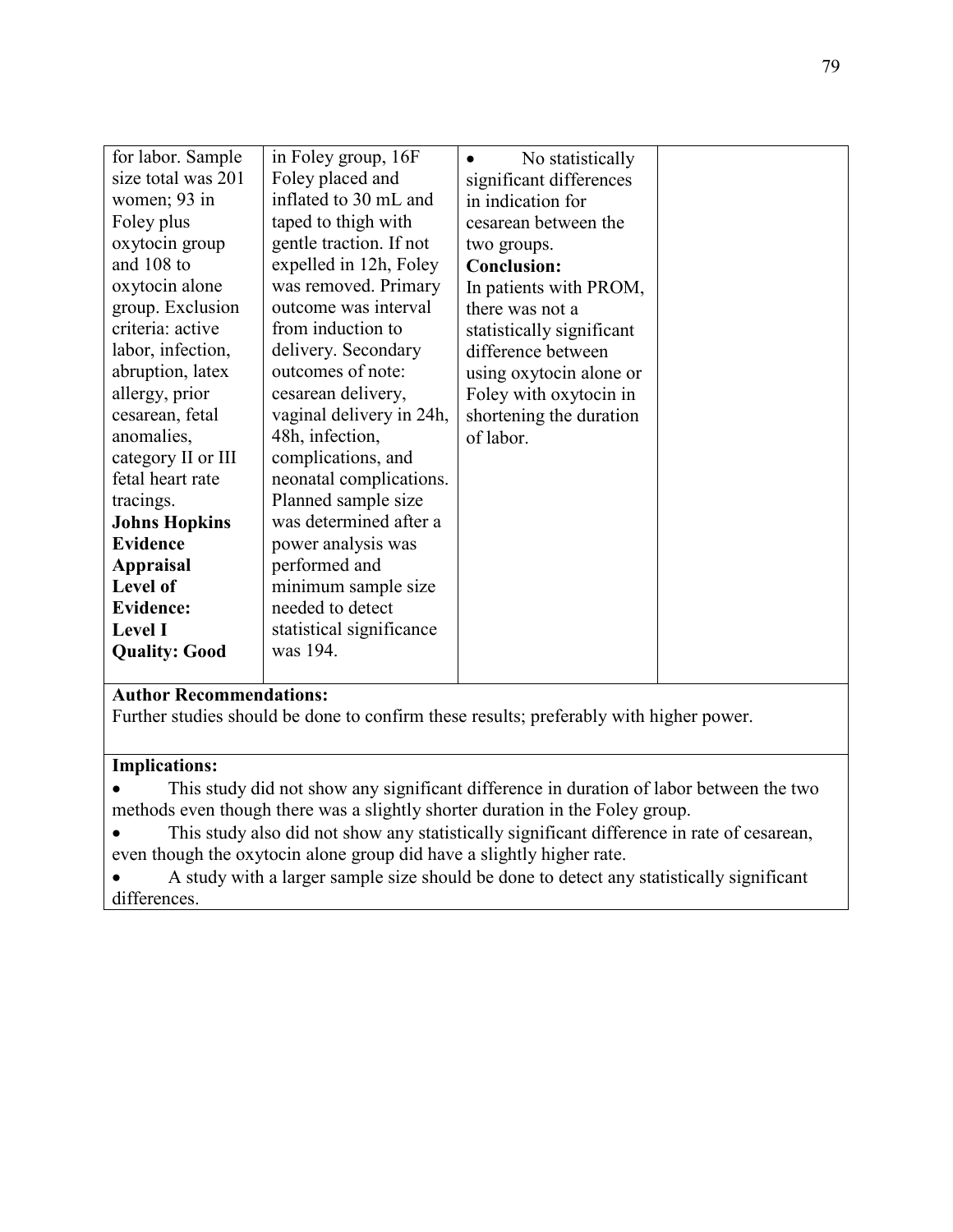Macones, G. A., Cahill, A., Stamilio, D. M., & Odibo, A. O. (2012). *The efficacy of early amniotomy in nulliparous labor induction: A randomized controlled trial* doi://doiorg.ezproxy.bethel.edu/10.1016/j.ajog.2012.08.032

|                        | 10.1010<br>$  -$         |                         |                              |
|------------------------|--------------------------|-------------------------|------------------------------|
| <b>Purpose/Sample</b>  | Design                   | <b>Results</b>          | <b>Strengths/Limitations</b> |
|                        | (Method/Instruments)     |                         |                              |
| <b>Purpose:</b>        | <b>Study Design:</b>     | <b>Results:</b>         | <b>Strengths:</b>            |
| To assess whether      | Randomized controlled    | Early                   | Randomization                |
| early amniotomy        | trial.                   | amniotomy shortens      | strategy effectively         |
| reduces the            |                          | the time to delivery by | balanced the study           |
| duration of labor      | Instruments:             | at least 2 hours.       | groups with respect to       |
| or increases the       | A permuted block         | Early                   | potentially                  |
| proportion of          | randomization            | amniotomy increases     | confounding effects          |
| subjects who are       | procedure was used to    | the proportion of       | and maximally                |
| delivered within       | formulate assignment     | induced nulliparous     | balanced them on             |
| 24 hours in            | lists to assure close to | women who deliver       | unmeasured                   |
| nulliparous            | equal numbers of         | within 24 hours.        | confounders.                 |
| patients with          | subjects in each group;  | 2 most common           | The study is<br>$\bullet$    |
| undergo labor          | a uniform block size of  | indications for         | relatively large in size.    |
| induction.             | 4 was used.              | induction were >40      | Diverse group<br>$\bullet$   |
| <b>Sample/Setting:</b> | Information was          | weeks and gestational   | of patients with             |
| Study performed        | gathered during the      | hypertension.           | various indications and      |
| at Washington          | induction/delivery with  | The improved            | methods; leading to          |
| University in St       | additional information   | labor outcomes did not  | generalization of            |
| Louis and the          | gathered from chart      | come at the expense of  | results.                     |
| University of          | review.                  | increased               | <b>Broad</b><br>$\bullet$    |
| Pennsylvania. A        | <b>Methods:</b>          | complications.          | inclusion criteria and       |
| total of 585           | Eligible subjects were   |                         | leaving decision             |
| patients were          | approached by trained    | Most women              |                              |
| randomized into        | research nurses and      | received misoprostol    | making up to                 |
| two groups; 292 to     | were offered             | for induction, 30%      | physician may lead to        |
| early amniotomy        | enrollment into the      | received Foley bulb;    | results translating          |
| and 293 to             | trial. After informed    | most women received     | better into clinical         |
| standard               | consent was received,    | multiple methods.       | practice.                    |
| management.            | subjects were            | No difference           | <b>Limitations:</b>          |
| Inclusion criteria:    | randomized into one of   | in cesarean rate        | The study was                |
| nulliparity,           | two groups. Early        | between the 2 groups    | unblinded which could        |
| singleton, term        | amniotomy was            | (rates of 41% and       | have potential for           |
| gestation, need for    | performed prior to       | $40\%$ ).               | unequal distribution of      |
| labor induction.       | 4cm. Standard            | Increased rates         | cointerventions.             |
| <b>Johns Hopkins</b>   | management was           | of chorioamnionitis in  | There is                     |
| <b>Evidence</b>        | amniotomy done after     | the early amniotomy     | potential for bias.          |
| <b>Appraisal</b>       | 4 cm. The decision for   | group.                  | Different                    |
| Level of               | amniotomy in the         | Cord prolapse           | induction methods            |
| Evidence: Level I      | standard treatment       | occurred 2 times in     | were used and not            |
|                        |                          |                         |                              |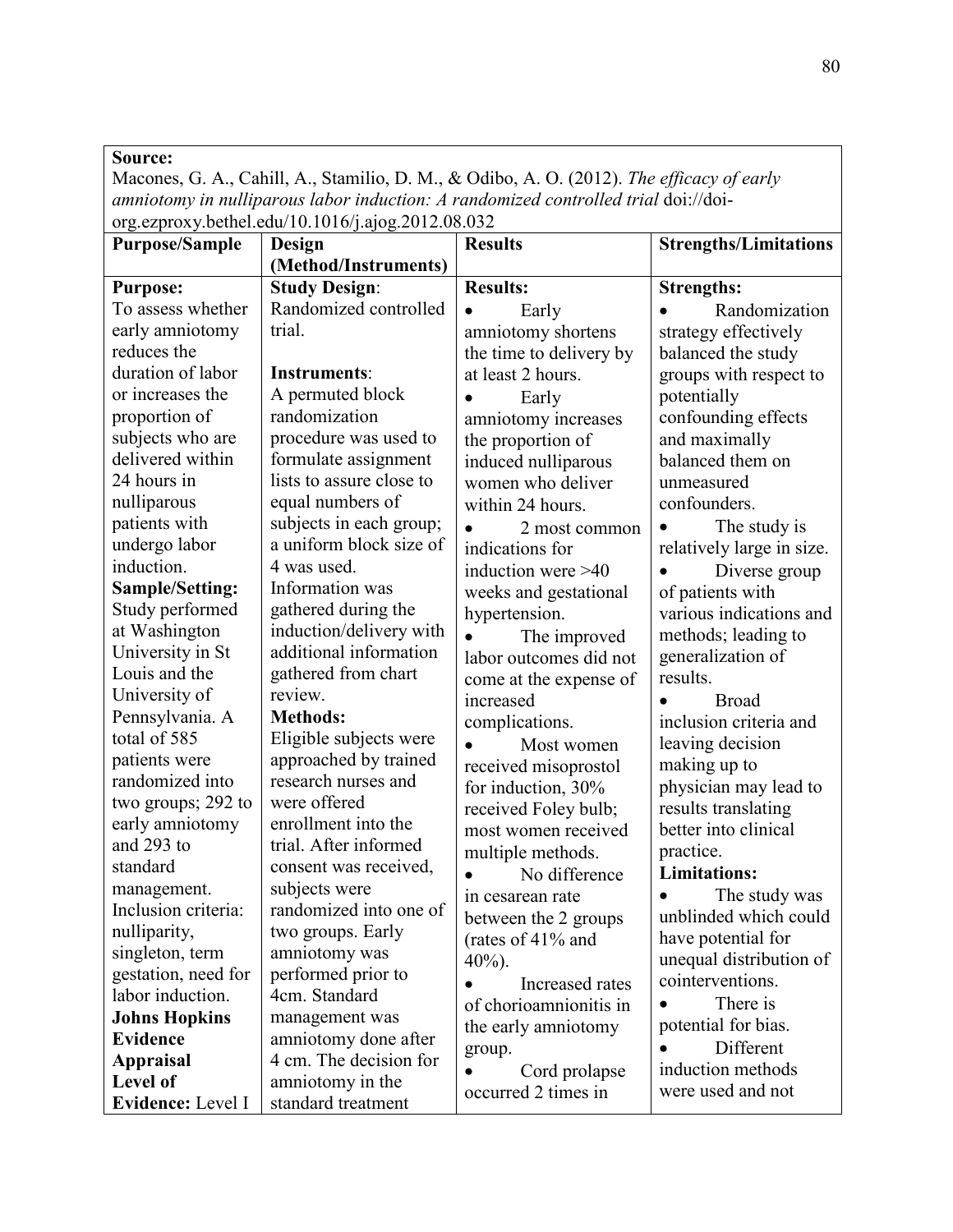| <b>Quality: Good</b>           | group was left to the<br>treating physicians.<br>The primary method of<br>induction was also at<br>the discretion of the<br>physicians. Statistical<br>analyses were<br>performed. Primary<br>outcome was time from<br>induction to delivery<br>and number of women<br>delivered within 24 h.<br>Secondary outcomes<br>included cesarean<br>delivery rates,<br>indications for<br>cesarean, maternal | early group and none in<br>standard.<br><b>Conclusion:</b><br>Early amniotomy is a<br>safe and efficacious<br>adjunct in nulliparous<br>labor inductions. | addressed by the<br>study; there was not a<br>standard induction<br>method or induction<br>protocol followed-this<br>was left completely up<br>to the physicians |
|--------------------------------|------------------------------------------------------------------------------------------------------------------------------------------------------------------------------------------------------------------------------------------------------------------------------------------------------------------------------------------------------------------------------------------------------|-----------------------------------------------------------------------------------------------------------------------------------------------------------|------------------------------------------------------------------------------------------------------------------------------------------------------------------|
|                                |                                                                                                                                                                                                                                                                                                                                                                                                      |                                                                                                                                                           |                                                                                                                                                                  |
|                                | complications, and                                                                                                                                                                                                                                                                                                                                                                                   |                                                                                                                                                           |                                                                                                                                                                  |
|                                | neonatal complications.                                                                                                                                                                                                                                                                                                                                                                              |                                                                                                                                                           |                                                                                                                                                                  |
| <b>Author Recommendations:</b> |                                                                                                                                                                                                                                                                                                                                                                                                      |                                                                                                                                                           |                                                                                                                                                                  |

Early amniotomy does shorter the duration of labor in nulliparous inductions and should be considered for use in adjunct with inductions.

# **Implications:**

• Early amniotomy should be considered for use to shorter labor in inductions, but more research on how that plays a role with different induction methods/protocols should be done to determine other confounding factors.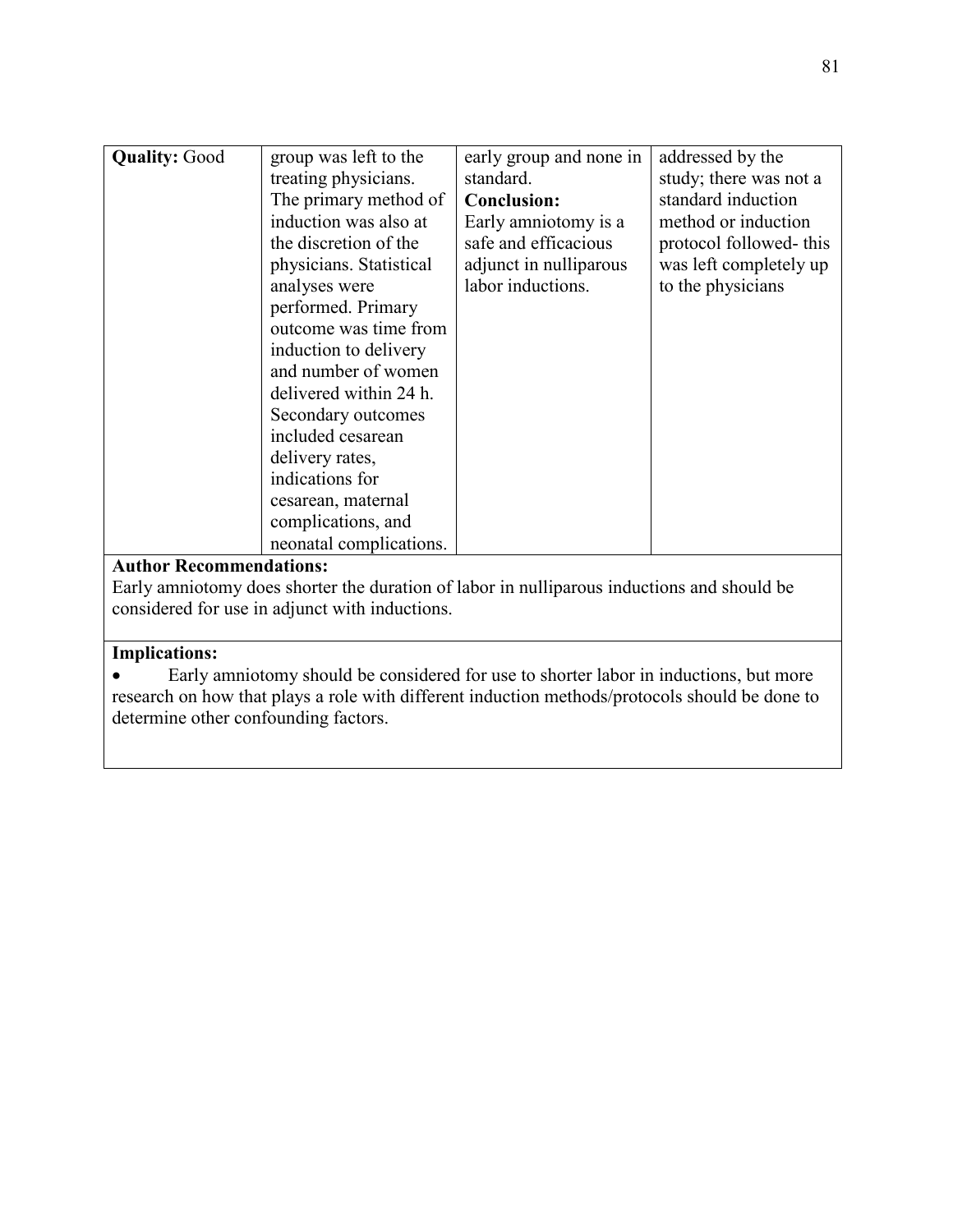Makarem, M. H., Zahran, K. M., Abdellah, M. S., & Karen, M. A. (2013). Early amniotomy after vaginal misoprostol for induction of labor: A randomized clinical trial. *Archives of Gynecology and Obstetrics, 288; 2*(2), 261-265. doi:10.1007/s00404-013-2747-6

| <b>Purpose/Sample</b>  | Design                  | <b>Results</b>             | <b>Strengths/Limitations</b> |
|------------------------|-------------------------|----------------------------|------------------------------|
|                        | (Method/Instruments)    |                            |                              |
| <b>Purpose:</b>        | <b>Study Design:</b>    | <b>Results:</b>            | <b>Strengths:</b>            |
| To test the            | Randomized controlled   | Groups were                | Randomized                   |
| effectiveness and      | trial                   | similar in baseline        | study                        |
| safety of early        | <b>Instruments:</b>     | characteristics including  | Adequate                     |
| amniotomy after        | Randomly assigned to    | indication for induction.  | sample size.                 |
| vaginal                | a group by a computer-  | More subjects in           | Diversity of                 |
| misoprostol for the    | generated               | amniotomy group            | patient population           |
| induction of labor     | randomization table     | achieved vaginal           | increases ability to         |
| at term.               | and allocation kept in  | delivery within 24h,       | generalize results.          |
| <b>Sample/Setting:</b> | consecutively           | than in control group.     | <b>Limitations:</b>          |
| Women's Health         | numbered sealed         | Shorter duration           | Study was not                |
| Center, Assiut         | opaque envelopes; data  | of labor in amniotomy      | blinded to either            |
| University, from       | collected during        | group by about 4 h.        | participants or              |
| September 2008 to      | induction process and   | This was statistically     | providers.                   |
| December 2010. A       | obtained from chart     | significant.               | Performing                   |
| total of 320           | review.                 | No difference in           | amniotomy in control         |
| patients; 160 to       | <b>Methods:</b>         | neonatal outcomes or       | group was left up to         |
| each group.            | After random            | maternal complications.    | the discretion of the        |
| Patients with          | assignment to           | Early                      | provider.                    |
| medical or             | intervention or control | amniotomy group had        |                              |
| obstetric              | group. Patients         | fewer cesarean             |                              |
| indication for         | received Misoprostol    | deliveries than control    |                              |
| labor induction        | 50 micrograms           | group but that             |                              |
| were approached        | vaginally every 6 h     | difference was not         |                              |
| for inclusion.         | until labor achieved or | statistically significant. |                              |
| Inclusion criteria:    | maximum of 200          | <b>Conclusion:</b>         |                              |
| at least 36 weeks,     | micrograms. Early       | In well-selected cases,    |                              |
| singleton living       | amniotomy was done      | early intervention with    |                              |
| fetus, cephalic        | for group A when        | amniotomy after            |                              |
| presentation, AFI      | cervix was at 3 cm,     | vaginal misoprostol for    |                              |
| more than 5cm,         | provided head well      | labor induction has a      |                              |
| reactive non-stress    | applied to cervix.      | higher rate of vaginal     |                              |
| test. Exclusion        | Group B did not have    | delivery within 24 h and   |                              |
| criteria:              | amniotomy done and      | a shorter induction        |                              |
| macrosomia, fetal      | either had SROM or      | interval.                  |                              |
| anomalies, growth      | AROM as judged by       |                            |                              |
| restriction, uterine   | senior resident.        |                            |                              |
| scars, PPROM,          | Primary outcome was     |                            |                              |
| head not applied       | successful induction by |                            |                              |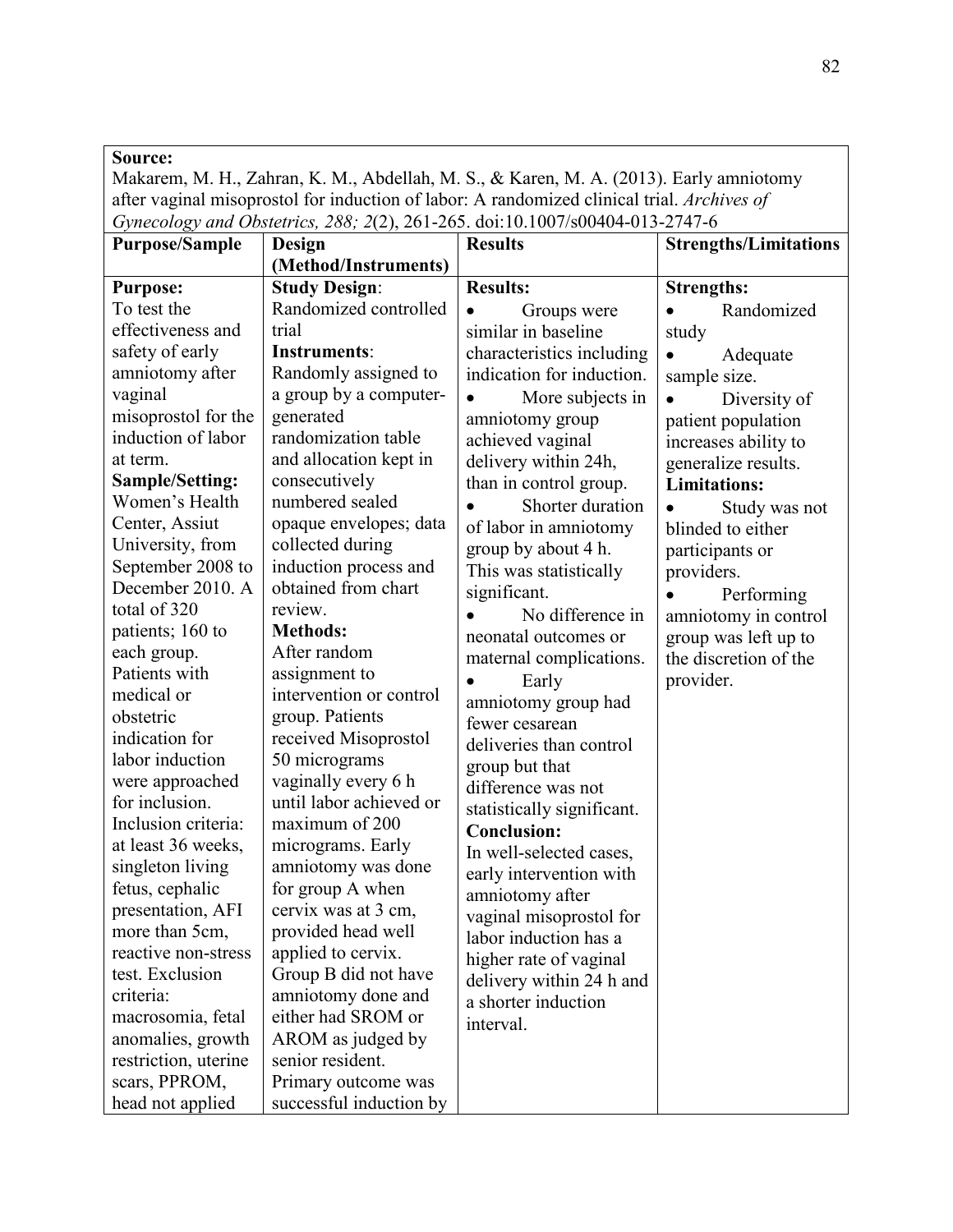| on cervix at time    | vaginal delivery within |  |
|----------------------|-------------------------|--|
| of amniotomy.        | 24 h. Secondary         |  |
| <b>Johns Hopkins</b> | outcomes were           |  |
| <b>Evidence</b>      | induction to delivery   |  |
| <b>Appraisal</b>     | interval, amniotomy     |  |
| Level of             | delivery interval,      |  |
| <b>Evidence:</b>     | duration of labor,      |  |
| <b>Level I</b>       | number of misoprostol   |  |
| <b>Quality: Good</b> | doses, need for         |  |
|                      | oxytocin, and neonatal  |  |
|                      | outcomes.               |  |

Early amniotomy should be considered for patients undergoing misoprostol induction when feasible to help with increased rate of vaginal delivery.

# **Implications:**

• This study shows that early amniotomy may be associated with a shorter duration of labor without increasing the rate of cesarean.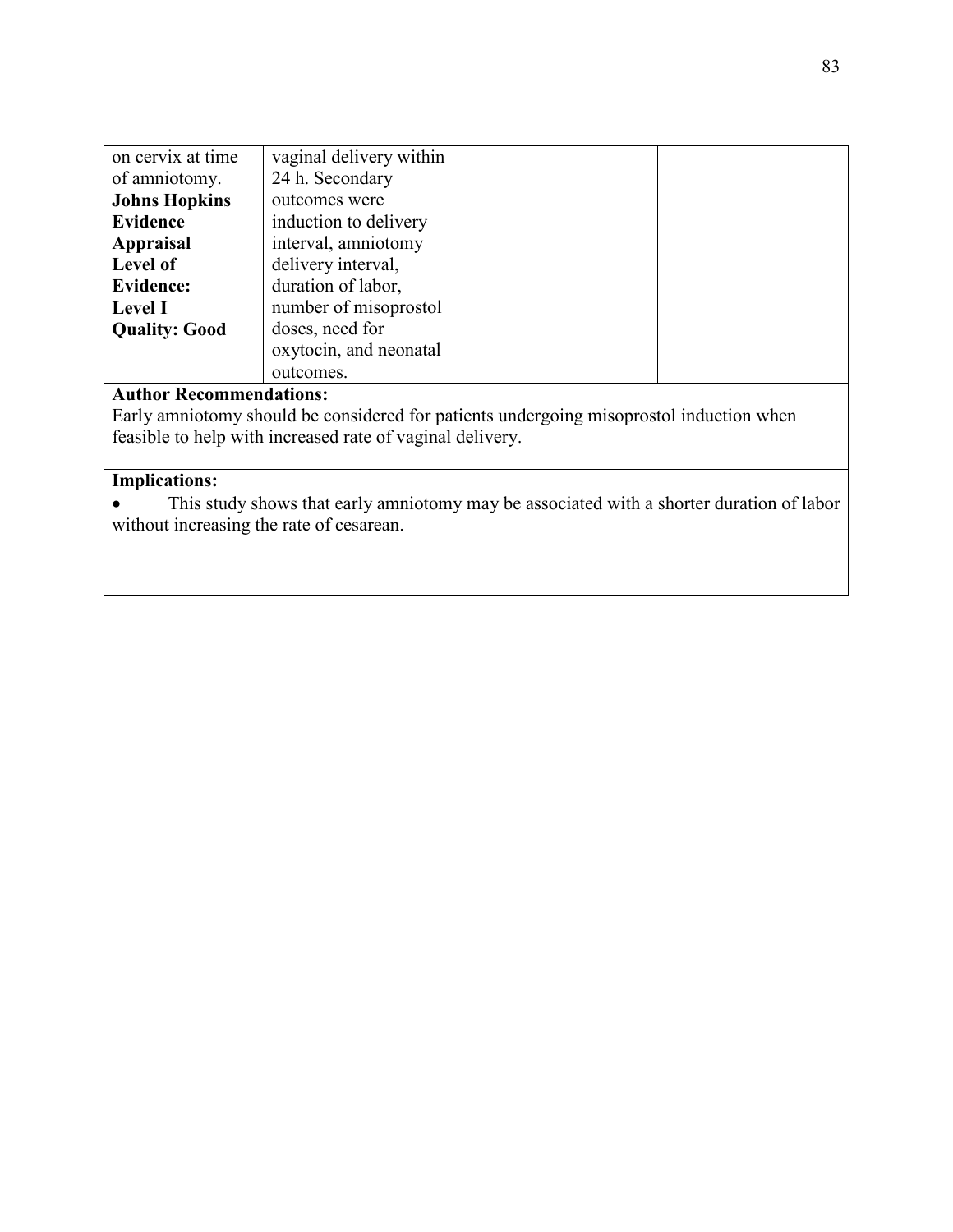| Source: |
|---------|
|---------|

Schoen, C. N., Grant, G., Berghella, V., Hoffman, M. K., & Sciscione, A. (2017). Intracervical Foley catheter with and without oxytocin for labor induction: A randomized controlled trial. *Obstetrics and Gynecology, 129; 6*(6), 1046-1053. doi:10.1097/AOG.0000000000002032

| <b>Purpose/Sample</b>  | Design                    | <b>Results</b>               | <b>Strengths/Limitations</b> |
|------------------------|---------------------------|------------------------------|------------------------------|
|                        | (Method/Instruments)      |                              |                              |
| <b>Purpose:</b>        | <b>Study Design:</b>      | <b>Results:</b>              | <b>Strengths:</b>            |
| To evaluate            | Randomized controlled     | <b>Baseline</b><br>$\bullet$ | The study was                |
| whether adding         | trial                     | characteristics were         | powered for parity;          |
| oxytocin to            | <b>Instruments:</b>       | similar among the            | which allowed it to          |
| preinduction           | Information was           | groups.                      | detect differences in        |
| cervical ripening      | recorded during labor     | A total of 90                | the primary outcome.         |
| with a Foley           | induction and obtained    | nulliparous and 71           | Population is                |
| catheter increases     | from chart reviews.       | multiparous were             | generalizable given it       |
| the rate of delivery   | Research Electronic       | assigned to Foley with       | was multicentered and        |
| within 24 h.           | Data Capture used to      | concurrent oxytocin.         | diverse.                     |
|                        | support data collection.  | A total of 94                | Management<br>$\bullet$      |
| <b>Sample/Setting:</b> | Randomization             | nulliparous and 67           | after Foley expulsion        |
| From January           | completed by computer     | multiparous were             | was left to the              |
| 2015 to July 2016,     | software; done            | assigned to Foley            | discretion of the            |
| at Thomas              | separately for            | followed by oxytocin.        | provider; so, it holds       |
| Jefferson              | nulliparous and           | In nulliparous,              | more similarities to         |
| University             | multiparous               | the rate of delivery         | clinical practice.           |
| Hospital in            | <b>Methods:</b>           | within 24 h with Foley       | <b>Limitations:</b>          |
| Philadelphia and       | Women scheduled for       | and oxytocin was 64%         | Study was not                |
| Christiana Care        | labor induction           | compared to 43% in           | blinded.                     |
| Hospital in            | meeting the criteria      | women with Foley             | Different                    |
| Newark,                | were approached and       | followed by oxytocin.        | catheters were in use,       |
| Delaware, 323          | offered participation in  | In multiparous,              | but all were inflated to     |
| patients were          | the study. Written        | rate of delivery in 24 h     | 60 mL.                       |
| enrolled in the        | consent was obtained.     | was higher in                | Primary                      |
| study; $184$           | Patients were randomly    | concurrent group (87%        | outcome and safety           |
| nulliparous and        | assigned to either        | $vs 72\%)$                   | were not powered for         |
| 139 multiparous.       | concurrent use of         | Nulliparous,                 | all the subgroups.           |
| <b>Johns Hopkins</b>   | oxytocin with Foley       | Foley and oxytocin had       | Differences in               |
| <b>Evidence</b>        | catheter or sequential    | a Cesarean rate of 42%.      | secondary outcomes           |
| Appraisal              | use of oxytocin.          | Foley then oxytocin had      | (such as mode of             |
| Level of               | Depending on the site     | a rate of 32%                | delivery) might lack         |
| <b>Evidence:</b>       | and provider, either a    | Multiparous                  | statistical                  |
| <b>Level I</b>         | 16 F 30 mL balloon        | Foley and oxytocin had       | power/significance.          |
| <b>Quality: Good</b>   | (inflated to $60$ mL), 75 | a 13% cesarean               |                              |
|                        | mL Foley balloon          | compared to Foley            |                              |
|                        | (inflated to 60mL), or a  | followed by oxytocin         |                              |
|                        | Cook double-balloon       | which was $16\%$ .           |                              |
|                        | catheter was placed.      |                              |                              |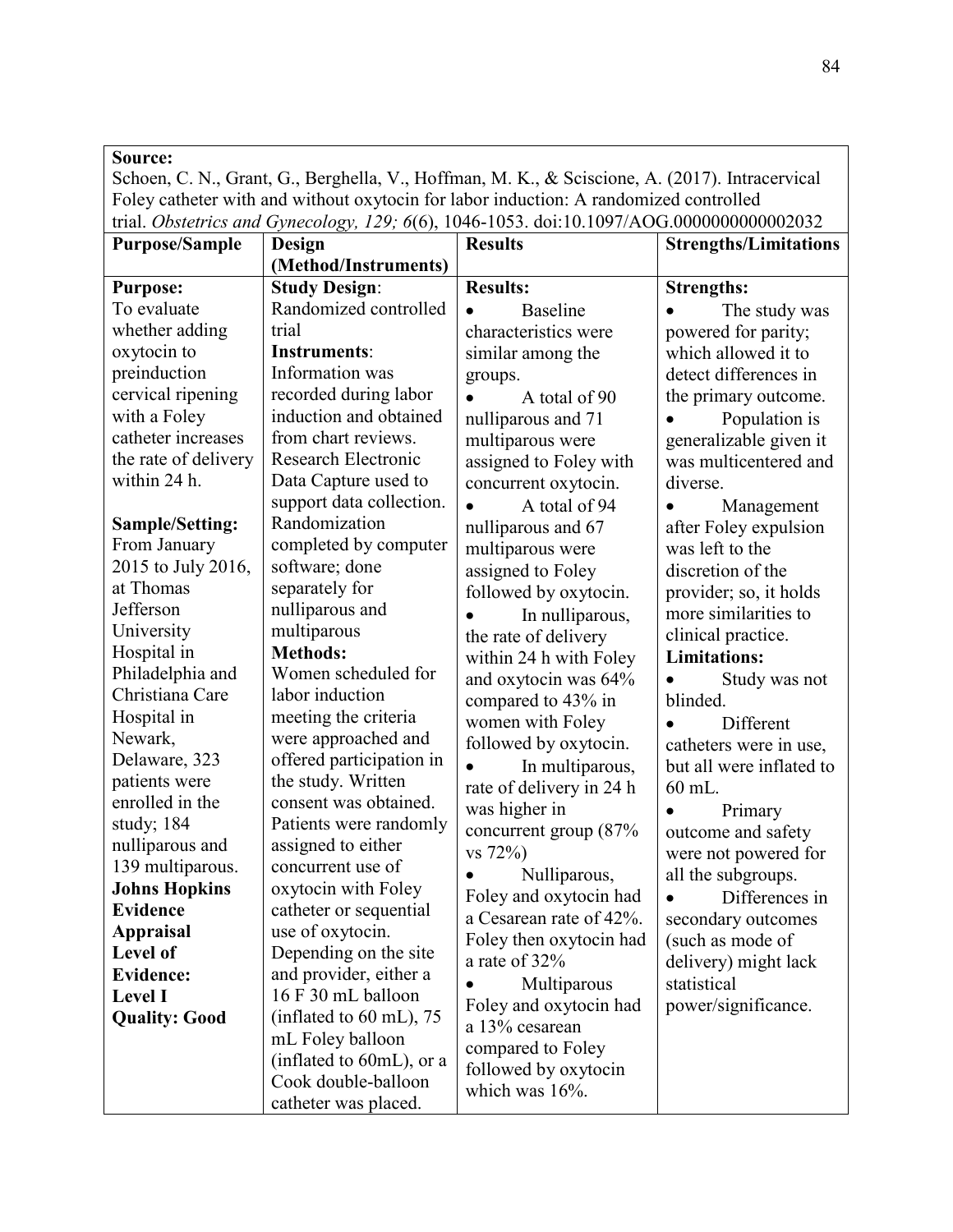|             | For Cook catheter, only<br>the internal os balloon | <b>Conclusion:</b><br>Induction with |  |
|-------------|----------------------------------------------------|--------------------------------------|--|
|             | was inflated to 60 mL                              | concurrent oxytocin                  |  |
|             | (both were not                                     | infusion added to Foley              |  |
|             | inflated). Oxytocin was                            | significantly increased              |  |
|             | administered either at                             | the rate of delivery                 |  |
|             | the time of placement                              | within 24 hours in both              |  |
|             | of balloon or after                                | nulliparous and                      |  |
|             | removal (either                                    | multiparous when                     |  |
|             | spontaneous or after                               | compared with Foley                  |  |
|             | 12h). Oxytocin started                             | followed by oxytocin.                |  |
|             | at 2mU/min and                                     |                                      |  |
|             | increased by 2mU/min                               |                                      |  |
|             | every 30 minutes with                              |                                      |  |
|             | a maximum of                                       |                                      |  |
|             | 40mU/min as tolerated                              |                                      |  |
|             | by mother and fetus. If                            |                                      |  |
|             | active labor started                               |                                      |  |
|             | during Foley placement                             |                                      |  |
|             | oxytocin was not used.                             |                                      |  |
|             | Primary outcome was                                |                                      |  |
|             | vaginal delivery in 24h                            |                                      |  |
|             | or less. Secondary                                 |                                      |  |
|             | outcomes were time to                              |                                      |  |
|             | Foley expulsion,                                   |                                      |  |
|             | change in Bishop                                   |                                      |  |
|             | score, the need for                                |                                      |  |
|             | additional ripening,                               |                                      |  |
|             | analgesia, time in                                 |                                      |  |
|             | second stage, delivery                             |                                      |  |
|             | within 12 h, total time                            |                                      |  |
|             | to delivery, duration of                           |                                      |  |
|             | oxytocin use, mode of                              |                                      |  |
|             | delivery, and maternal                             |                                      |  |
|             | and neonatal                                       |                                      |  |
|             | complications.                                     |                                      |  |
| D<br>. A 1. | 1.                                                 |                                      |  |

Combination methods such as Foley catheter with concurrent oxytocin use should be considered to help shorter the duration of labor.

Further research should look at combination methods with larger sample sizes to confirm these results.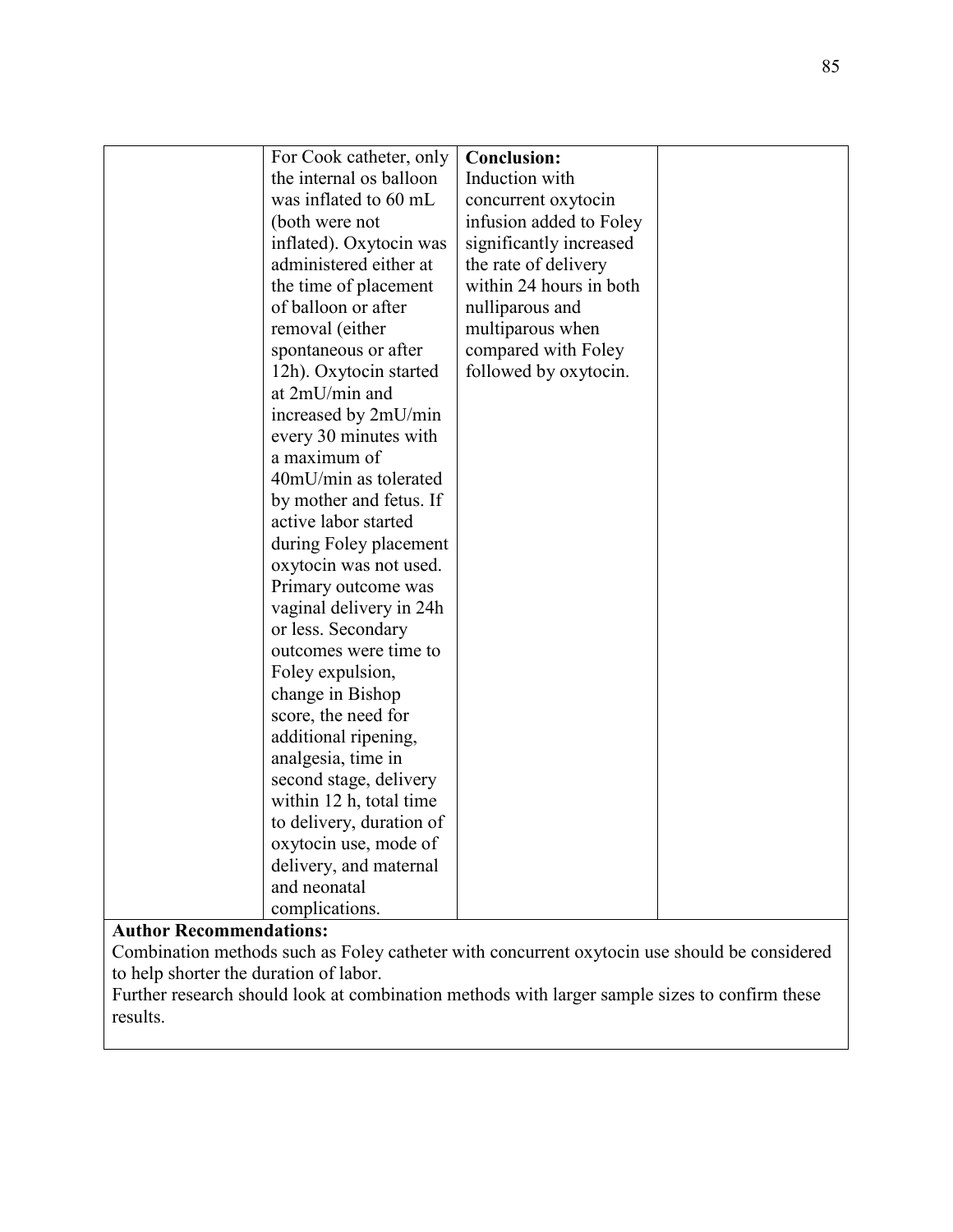# **Implications:**

• Combining Foley catheter use with oxytocin does show shorter duration of labor.

• Concurrent use of Foley and oxytocin in nulliparous does have a higher rate of cesarean but this study lacked power to show if this is a statistically significant difference.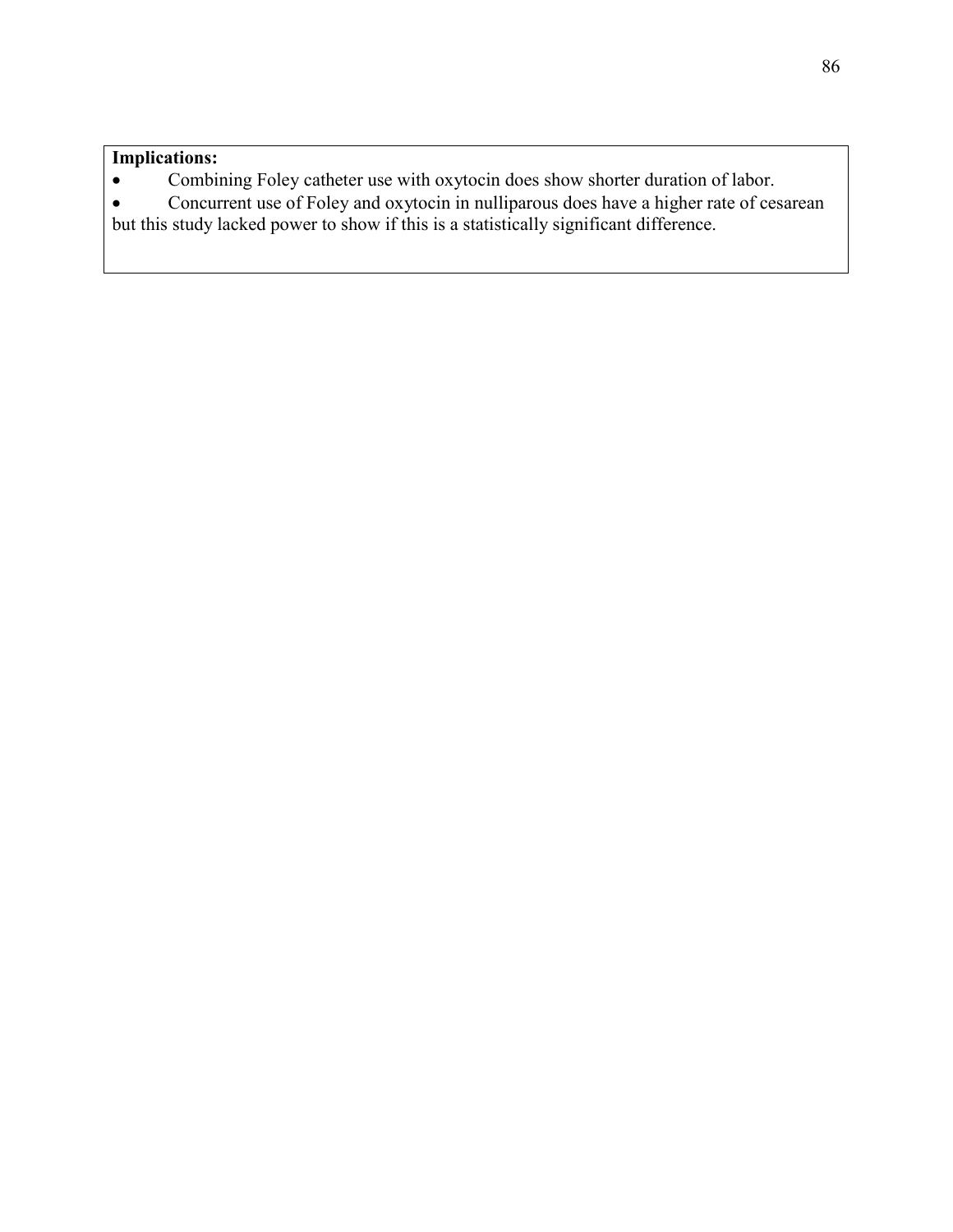Seyb, S. T., Berka, R. J., Socol, M. L., & Dooley, S. L. (1999). *Risk of cesarean delivery with elective induction of labor at term in nulliparous women* doi://doiorg.ezproxy.bethel.edu/10.1016/S0029-7844(99)00377-4

|                        | $\sigma$ , $\sigma$ , $\sigma$ , $\sigma$ , $\sigma$ , $\sigma$ , $\sigma$ , $\sigma$ , $\sigma$ , $\sigma$ , $\sigma$ , $\sigma$ , $\sigma$ , $\sigma$ , $\sigma$ , $\sigma$ , $\sigma$ |                              |                              |
|------------------------|------------------------------------------------------------------------------------------------------------------------------------------------------------------------------------------|------------------------------|------------------------------|
| <b>Purpose/Sample</b>  | Design                                                                                                                                                                                   | <b>Results</b>               | <b>Strengths/Limitations</b> |
|                        | (Method/Instruments)                                                                                                                                                                     |                              |                              |
| <b>Purpose:</b>        | <b>Study Design: Non-</b>                                                                                                                                                                | <b>Results:</b><br>$\bullet$ | <b>Strengths:</b>            |
| To quantify the        | experimental Cohort                                                                                                                                                                      | Women                        | This study had               |
| risk of cesarean       | observational study                                                                                                                                                                      | undergoing elective          | a large sample size          |
| delivery               |                                                                                                                                                                                          | induction tended to be       | $(n=1561)$ .                 |
| associated with        | <b>Instruments: Data</b>                                                                                                                                                                 | older, white, and to         | Those                        |
| elective induction     | collected from Prentice                                                                                                                                                                  | have a private               | conducting the study         |
| of labor in            | Women's Hospital of                                                                                                                                                                      | obstetrician. The mean       | did do a power               |
| nulliparous            | Northwestern                                                                                                                                                                             | BMI was higher in the        | calculation to estimate      |
| women at term.         | Memorial Hospital                                                                                                                                                                        | medical induction            | a minimum number for         |
|                        | during an 8-month                                                                                                                                                                        | group than in the other      | the sample size for          |
| <b>Sample/Setting:</b> | period.                                                                                                                                                                                  | two groups; which            | each group.                  |
| All term               |                                                                                                                                                                                          | was found to be              | This study                   |
| nulliparous            |                                                                                                                                                                                          | statistically                | considered multiple          |
| women admitted         | <b>Methods:</b> All term (at                                                                                                                                                             | significant.                 | factors that might           |
| to the labor and       | least 37 weeks)                                                                                                                                                                          | Women in the                 | impact mode of               |
| delivery unit at       | nulliparous women                                                                                                                                                                        | elective induction           | delivery.                    |
| Prentice               | during the 8-month                                                                                                                                                                       | group tended to have         | This study<br>$\bullet$      |
| Women's                | period with vertex,                                                                                                                                                                      | an epidural analgesia        | clearly explained the        |
| Hospital of            | singleton gestation                                                                                                                                                                      | more frequently than         | inclusion and                |
| Northwestern           | were divided into three                                                                                                                                                                  | the other 2 groups.          | exclusion criteria for       |
| Memorial               | groups: Spontaneous                                                                                                                                                                      | Cervical                     | the study.                   |
| Hospital from          | labor, elective                                                                                                                                                                          | ripening was used for        | The study was                |
| November 1996          | induction, and medical                                                                                                                                                                   | 55 women in the              | able to show                 |
| to June 1997           | induction. The risk of                                                                                                                                                                   | medical induction            | statistically                |
| were considered.       | cesarean delivery was                                                                                                                                                                    | group and for 21             | significance for the         |
| Inclusion criteria     | determined using                                                                                                                                                                         | women in the elective        | findings.                    |
| was women              | stepwise logistic                                                                                                                                                                        | induction group.             | <b>Limitations:</b>          |
| laboring with a        | regression to control                                                                                                                                                                    | Cesarean                     |                              |
| singleton fetus in     | for potential                                                                                                                                                                            | delivery rate for            | The data was                 |
| vertex                 | confounding factors.                                                                                                                                                                     |                              | collected from one           |
| presentation at 37     | Indications for medical                                                                                                                                                                  | spontaneous labor            | hospital; so, although       |
| weeks or later.        | induction: gestational                                                                                                                                                                   | group was $7.8\%$ .          | many different               |
| Women                  | age over 41 weeks,                                                                                                                                                                       | Medical                      | providers practice           |
| undergoing             | premature rupture of                                                                                                                                                                     | induction cesarean rate      | (deliver) at this            |
| cesarean delivery      | membranes, fetal                                                                                                                                                                         | was 17.7%.                   | facility, the results        |
| without labor          | growth restriction,                                                                                                                                                                      | Elective<br>$\bullet$        | may not be the same at       |
| were excluded.         | preeclampsia, chronic                                                                                                                                                                    | induction cesarean rate      | another facility.            |
| 1561 women met         | hypertension,                                                                                                                                                                            | was 17.5%.                   | This study did               |
| the inclusion          | nonreassuring fetal                                                                                                                                                                      | Factors                      | not look at the              |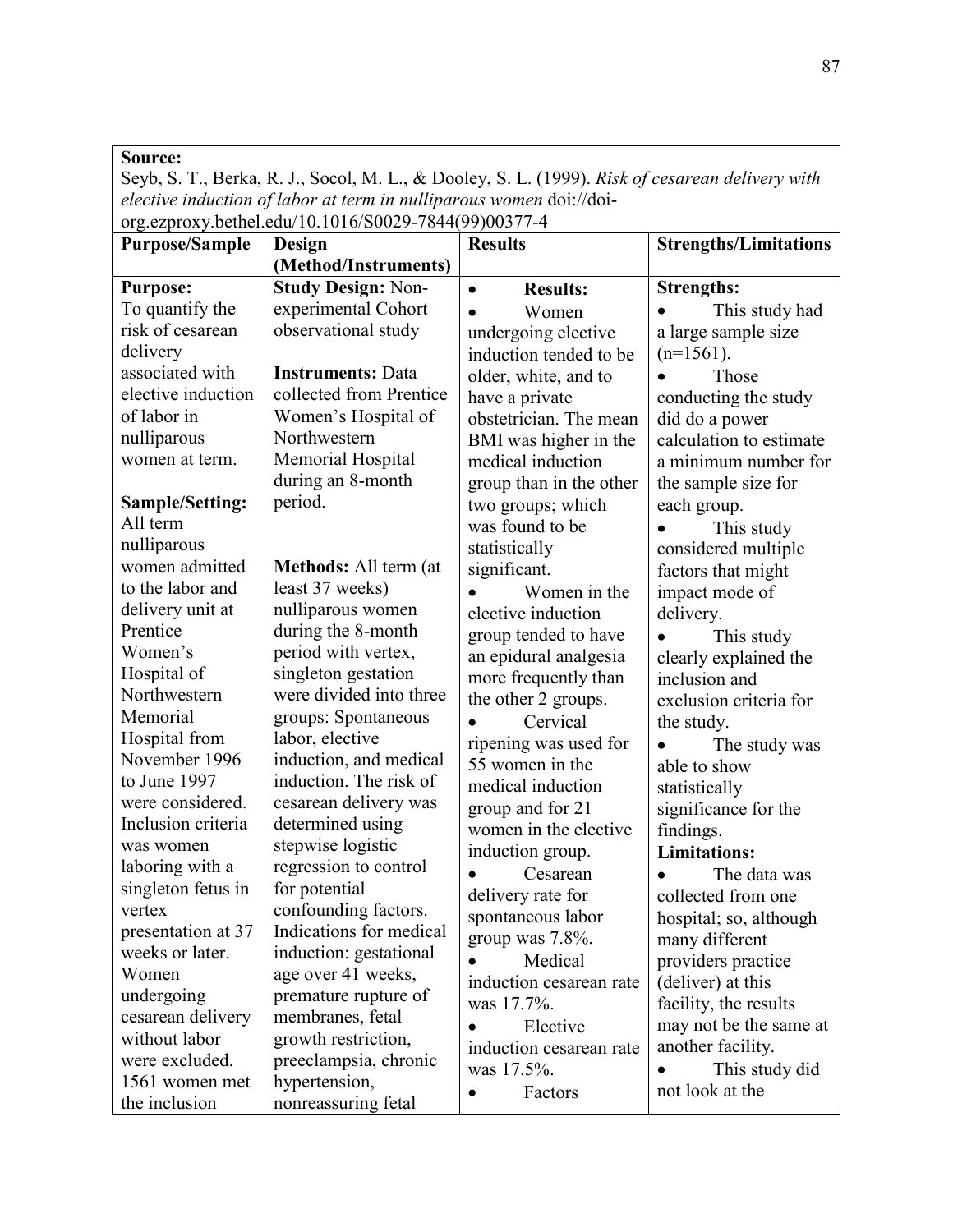| criteria for the       | surveillance             | associated with higher  | different interventions |
|------------------------|--------------------------|-------------------------|-------------------------|
| study.                 | (nonreactive nonstress   | cesarean delivery risk: | used for induction.     |
| Spontaneous            | test or amniotic fluid   | elective or medical     |                         |
| labor $(n=1124)$       | index $\leq$ 5),         | induction, maternal     |                         |
| Elective               | macrosomia, diabetes     | BMI greater than 26,    |                         |
| induction $(n=143)$    | mellitus, and other      | gestational age of 40   |                         |
| Medical                | (cholestasis of          | weeks or greater, birth |                         |
| induction $(n=294)$    | pregnancy, maternal      | weight greater than     |                         |
|                        | thrombocytopenia,        | 4000g, PROM,            |                         |
| <b>Johns Hopkins</b>   | recurrent                | epidural use,           |                         |
| <b>Evidence</b>        | nephrolithiasis).        | magnesium sulfate use   |                         |
| <b>Appraisal</b>       | Indications for elective | in labor, and           |                         |
|                        | induction group:         | chorioamnionitis.       |                         |
| Level of               | elective (term,          | Most common             |                         |
| <b>Evidence:</b> Level | favorable cervix or      | indication for cesarean |                         |
| Ш                      | "impending"              | delivery was labor      |                         |
|                        | postdates), "suspect"    | dystocia.               |                         |
| <b>Quality: Good</b>   | preeclampsia,            | Induction of            |                         |
| Quality                | "suspect" fetal growth   | labor required          |                         |
|                        | restriction, "suspect"   | significantly more      |                         |
|                        | macrosomia, decreased    | time on labor and       |                         |
|                        | amniotic fluid (but $>$  | delivery than           |                         |
|                        | 5), and other (history   | spontaneous labor and   |                         |
|                        | of multiple pregnancy    | was associated with a   |                         |
|                        | losses, idiopathic       | longer postpartum       |                         |
|                        | polyhydramnios,          | stay. No increase in    |                         |
|                        | remote history of        | postpartum              |                         |
|                        | genital herpes,          | complications.          |                         |
|                        | paraplegia,              | Neonatal                |                         |
|                        | gastroenteritis, family  | outcomes were not       |                         |
|                        | history of               | statistically           |                         |
|                        | preeclampsia,            | significantly different |                         |
|                        | successful external      | among the three         |                         |
|                        | cephalic version,        | groups.                 |                         |
|                        | history of               | Cost analysis           |                         |
|                        | cholelithiasis,          | was lowest for          |                         |
|                        | infertility with donor   | spontaneous labor.      |                         |
|                        | oocyte).                 | Increased for elective  |                         |
|                        |                          | induction by 17.4%      |                         |
|                        | Criteria for             | and by $29.1\%$ for the |                         |
|                        | spontaneous labor were   | medical induction       |                         |
|                        | regular, painful uterine | group.                  |                         |
|                        | contractions together    | Risk of                 |                         |
|                        | with either complete     | cesarean was twice as   |                         |
|                        | cervical effacement or   | high if there was       |                         |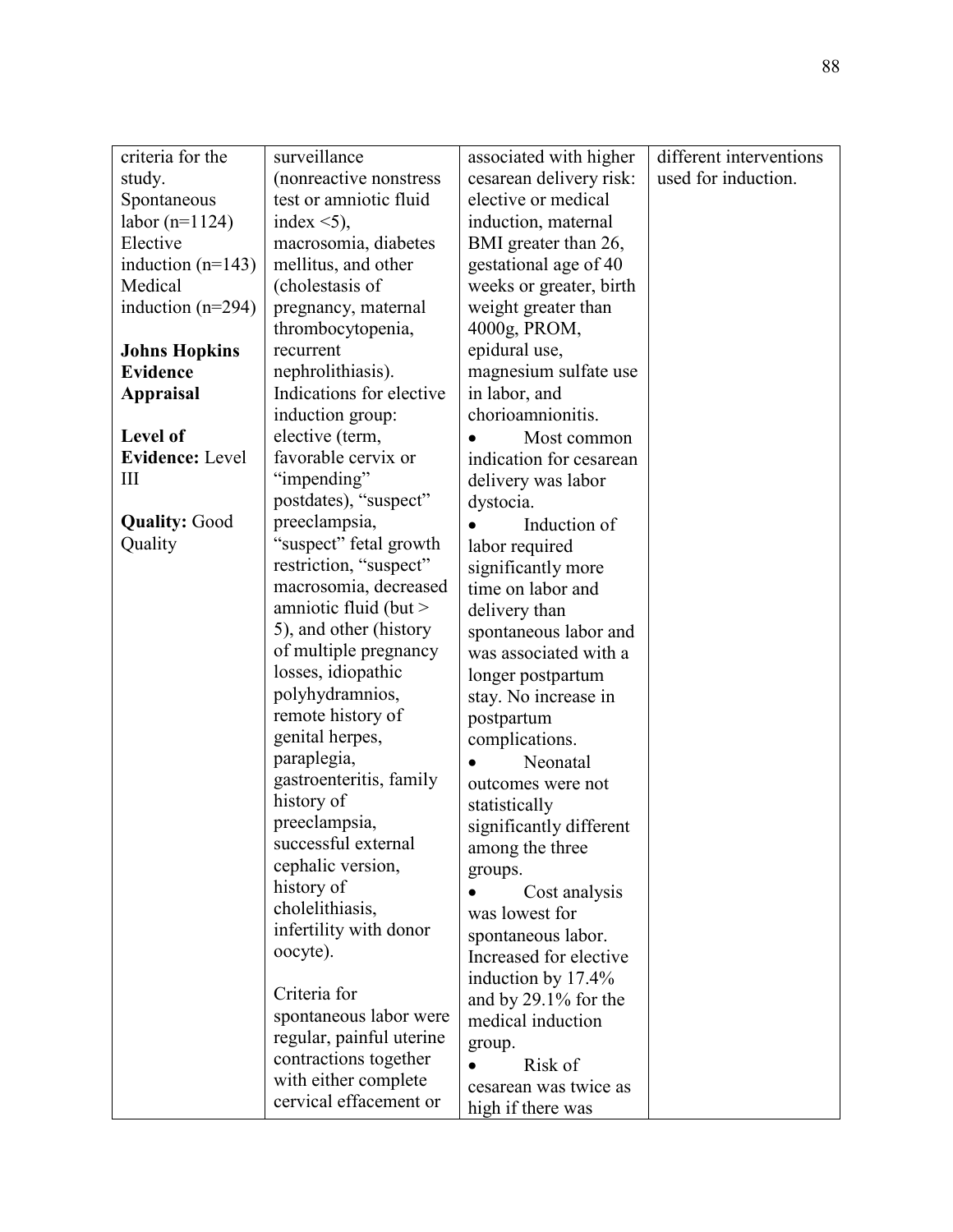|                        | rupture of membranes. | epidural placement      |  |
|------------------------|-----------------------|-------------------------|--|
|                        |                       | before 4 cm dilation    |  |
|                        |                       | than if epidural was    |  |
|                        |                       |                         |  |
|                        |                       | placed later.           |  |
|                        |                       |                         |  |
|                        |                       | <b>Conclusion:</b>      |  |
|                        |                       | Both elective and       |  |
|                        |                       |                         |  |
|                        |                       | medically indicated     |  |
|                        |                       | labor inductions are    |  |
|                        |                       | significant risk factor |  |
|                        |                       | for cesarean delivery.  |  |
|                        |                       |                         |  |
|                        |                       |                         |  |
|                        |                       | There is an             |  |
|                        |                       | increased cost burden   |  |
|                        |                       | for both elective and   |  |
|                        |                       | medically indicated     |  |
|                        |                       |                         |  |
|                        |                       | labor inductions.       |  |
|                        |                       |                         |  |
| Author Decommondations |                       |                         |  |

• That it is prudent to consider other pain management techniques prior to 4 cm dilatation; holding off on epidural placement until after that 4 cm.

• To not perform inductions for liberal indications; rather to perform them for appropriate medical indications.

# **Implications:**

• That induction increases the risk of cesarean delivery, more than twice as likely to occur for an induction than when compared with spontaneous labor.

- That there is an increased cost occurred with inductions than with spontaneous labor.
- Hospital stays are longer with inductions than with spontaneous labor.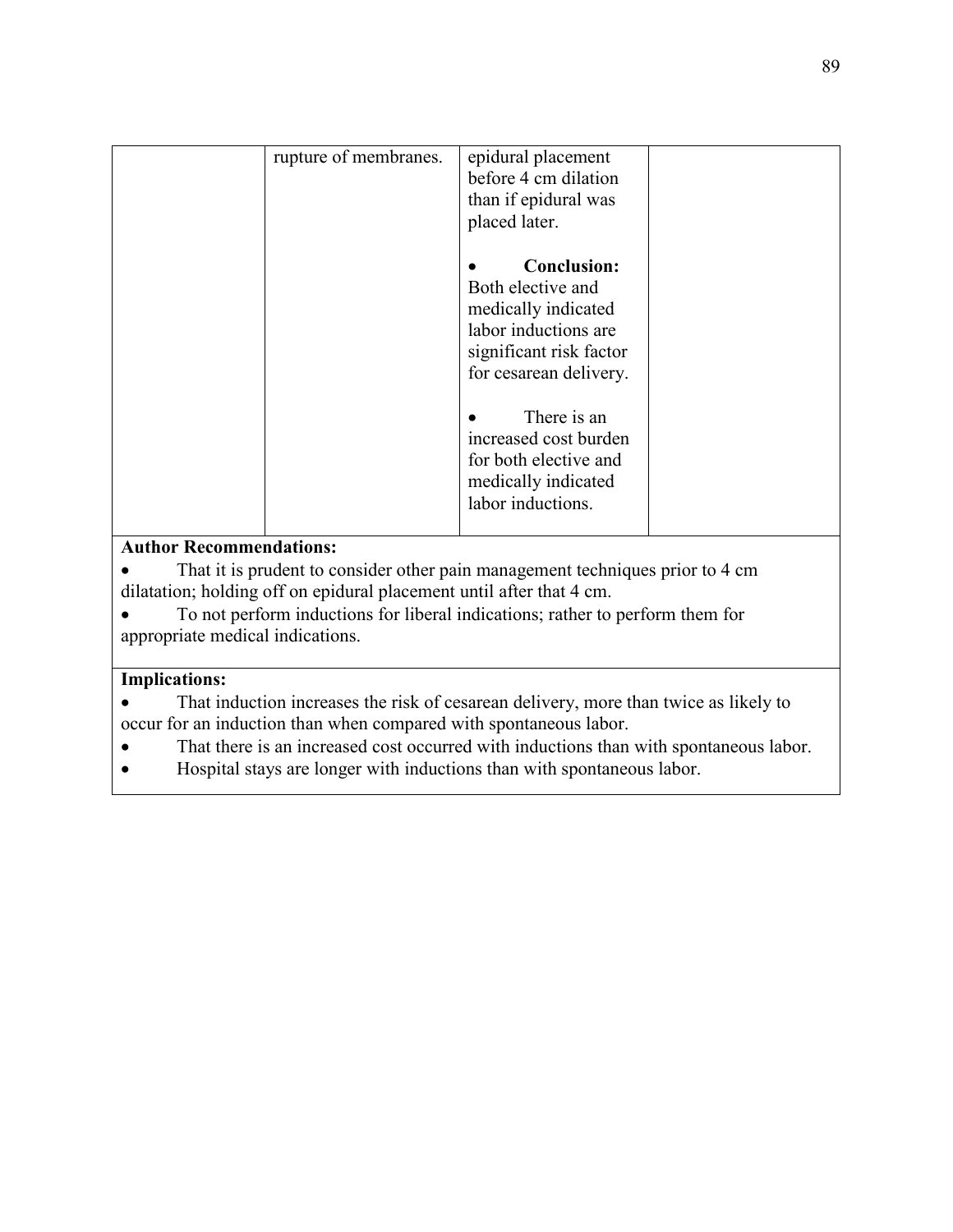Tam, T., Conte, M., Schuler, H., Malang, S., & Roque, M. (2013). Delivery outcomes in women undergoing elective labor induction at term. *Archives of Gynecology & Obstetrics, 287*(3), 407- 411. doi:10.1007/s00404-012-2582-1

| <b>Purpose/Sample</b> | Design                      | <b>Results</b>            | <b>Strengths/Limitations</b> |
|-----------------------|-----------------------------|---------------------------|------------------------------|
|                       | (Method/Instruments)        |                           |                              |
| <b>Purpose:</b>       | <b>Study Design:</b>        | <b>Results:</b>           | <b>Strengths:</b>            |
| To determine          | Retrospective cohort        | Ages ranged               | Large sample<br>$\bullet$    |
| elective induction    | observational study         | from 16-43 years old.     | size.                        |
| of labor outcomes     |                             | Mean age 28.2             | Study did look               |
| in term, low-risk     | Instruments:                | Mean                      | at induction agents that     |
| women who             | Manual chart review.        | gestational age was       | were used together.          |
| delivered in a        | Descriptive statistics,     | 39.9 weeks.               |                              |
| community             | frequencies and             | The majority of           | <b>Limitations:</b>          |
| teaching hospital.    | percentages were            | patients had oxytocin as  | Study included               |
|                       | reported using multiple     | the primary induction     | both nulliparous and         |
| Sample/Setting:       | regression analysis,        | agent.                    | multiparous women.           |
| Women admitted        | analysis of variance,       | There is a                | The study was                |
| from January          | and effect tests with       | statistically significant | done at only one             |
| 2006 to January       | respective values. Data     | shorter length of         | facility which may           |
| 2010 for elective     | analyzed using JMP          | induction for patients    | make the results not as      |
| induction of labor    | software by SAS             | induced with AROM         | applicable to other          |
| at a community        | Institute Inc.              | and oxytocin.             | facilities.                  |
| teaching hospital     |                             | Having a parity           |                              |
| (resurrection         | <b>Methods:</b>             | $of > 1$ held statistical |                              |
| Healthcare/Saint      | Data abstracted from        | significance for a        |                              |
| Joseph hospital).     | manual chart review.        | vaginal delivery.         |                              |
| Low risk patients     | Data was de-identified      | The majority of           |                              |
| between 39 and        | in accordance with          | patients who had          |                              |
| 41 weeks with         | HIPPA regulations.          | cesarean delivery were    |                              |
| singleton             | The office of the           | nulliparous.              |                              |
| pregnancies in        | <b>Institutional Review</b> |                           |                              |
| vertex                | Board at Resurrection       | <b>Conclusion:</b>        |                              |
| presentation.         | Health Care/Saint           | The use of                |                              |
| $1,159$ women         | Joseph Hospital             | oxytocin on women         |                              |
| identified and of     | approved the study.         | with unfavorable          |                              |
| those 848 were        | Data included patient       | cervical exams resulted   |                              |
| included in the       | demographics,               | in a higher rate of       |                              |
| sample size for       | admission cervical          | cesarean.                 |                              |
| the study.            | examination and             | Oxytocin was              |                              |
|                       | induction method.           | the only induction        |                              |
| <b>Johns Hopkins</b>  | Outcome measures            | method that showed to     |                              |
| <b>Evidence</b>       | were delivery method        | have significantly less   |                              |
| <b>Appraisal</b>      | and cesarean                | time to delivery.         |                              |
| Level of              | indications.                |                           |                              |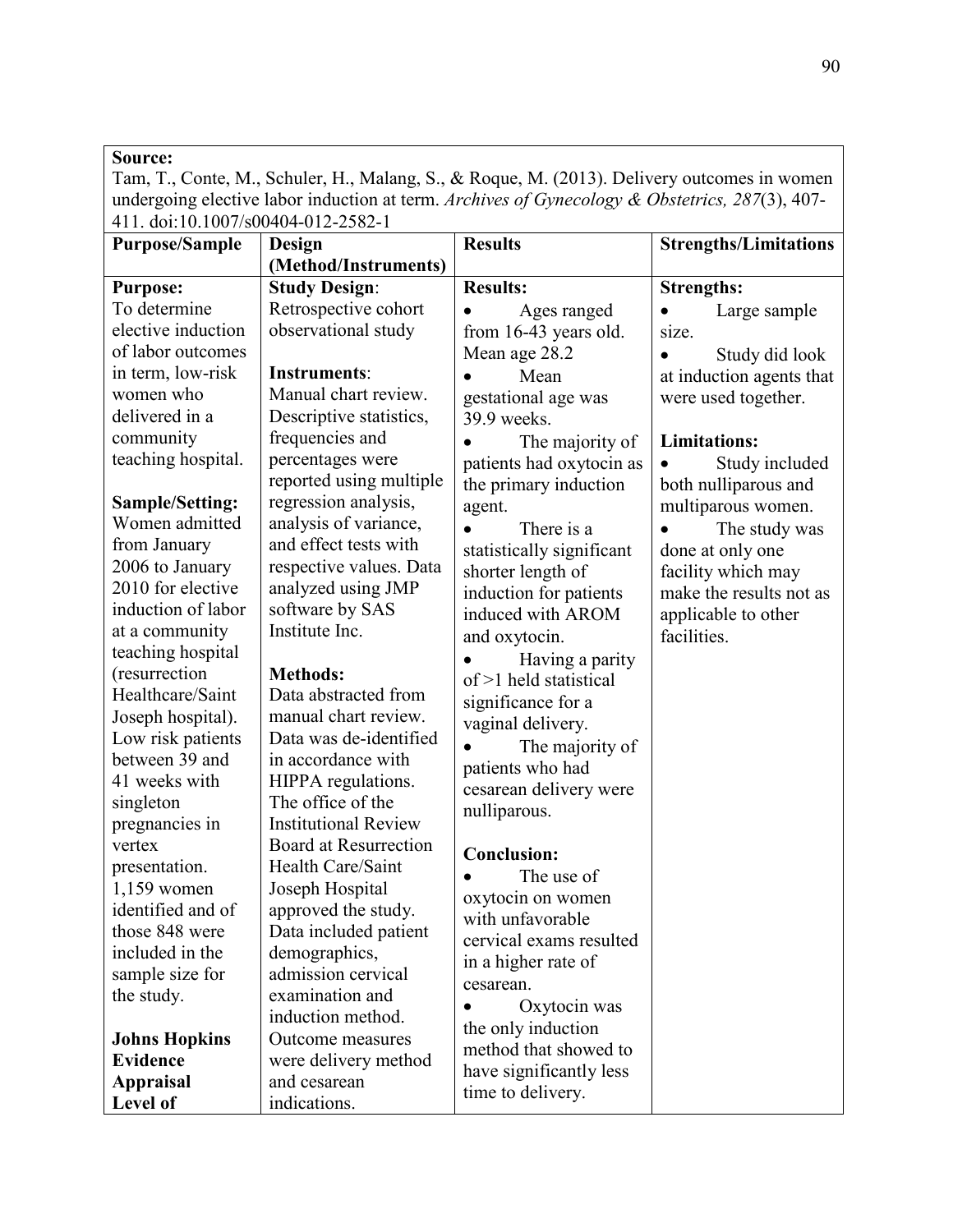| <b>Evidence:</b> Level | Time categories were      | Cervical                  |  |
|------------------------|---------------------------|---------------------------|--|
| Ш                      | length of induction-      | ripening catheter had     |  |
|                        | which was determined      | the longest time to       |  |
| <b>Quality: Good</b>   | from initiation of        | delivery.                 |  |
| Quality                | induction method until    | A favorable               |  |
|                        | delivery.                 | initial cervical exam for |  |
|                        | Exclusion criteria:       | elective induction        |  |
|                        | prepregnancy medical      |                           |  |
|                        | conditions (include but)  | results in a higher rate  |  |
|                        | not limited to pre-       | of vaginal delivery.      |  |
|                        | gestational diabetes,     |                           |  |
|                        | chronic hypertension,     |                           |  |
|                        | cardiac disorders, and    |                           |  |
|                        | neurological disorders),  |                           |  |
|                        | gestational diabetes,     |                           |  |
|                        | gestational               |                           |  |
|                        | hypertension,             |                           |  |
|                        | preeclampsia,             |                           |  |
|                        | polyhydramnios,           |                           |  |
|                        | oligohydramnios, prior    |                           |  |
|                        | hysterotomy, and          |                           |  |
|                        | multiple gestations.      |                           |  |
|                        | Fetal exclusion criteria: |                           |  |
|                        | intrauterine growth       |                           |  |
|                        | restriction, intrauterine |                           |  |
|                        | fetal demise, known       |                           |  |
|                        | fetal anomaly,            |                           |  |
|                        | nonreassuring fetal       |                           |  |
|                        | heart tracing, fetal      |                           |  |
|                        | malpresentation on        |                           |  |
|                        | admission, and            |                           |  |
|                        | gestational age $> 41$    |                           |  |
|                        | weeks.                    |                           |  |
|                        | Induction methods         |                           |  |
|                        | include oxytocin,         |                           |  |
|                        | prostaglandin cervical    |                           |  |
|                        | ripening agents           |                           |  |
|                        | (dinoprostone or          |                           |  |
|                        | misoprostol),             |                           |  |
|                        | mechanical dilator with   |                           |  |
|                        | cervical ripening         |                           |  |
|                        | balloon or amniotomy.     |                           |  |
|                        | For the purpose of the    |                           |  |
|                        | study only the initial    |                           |  |
|                        | induction method was      |                           |  |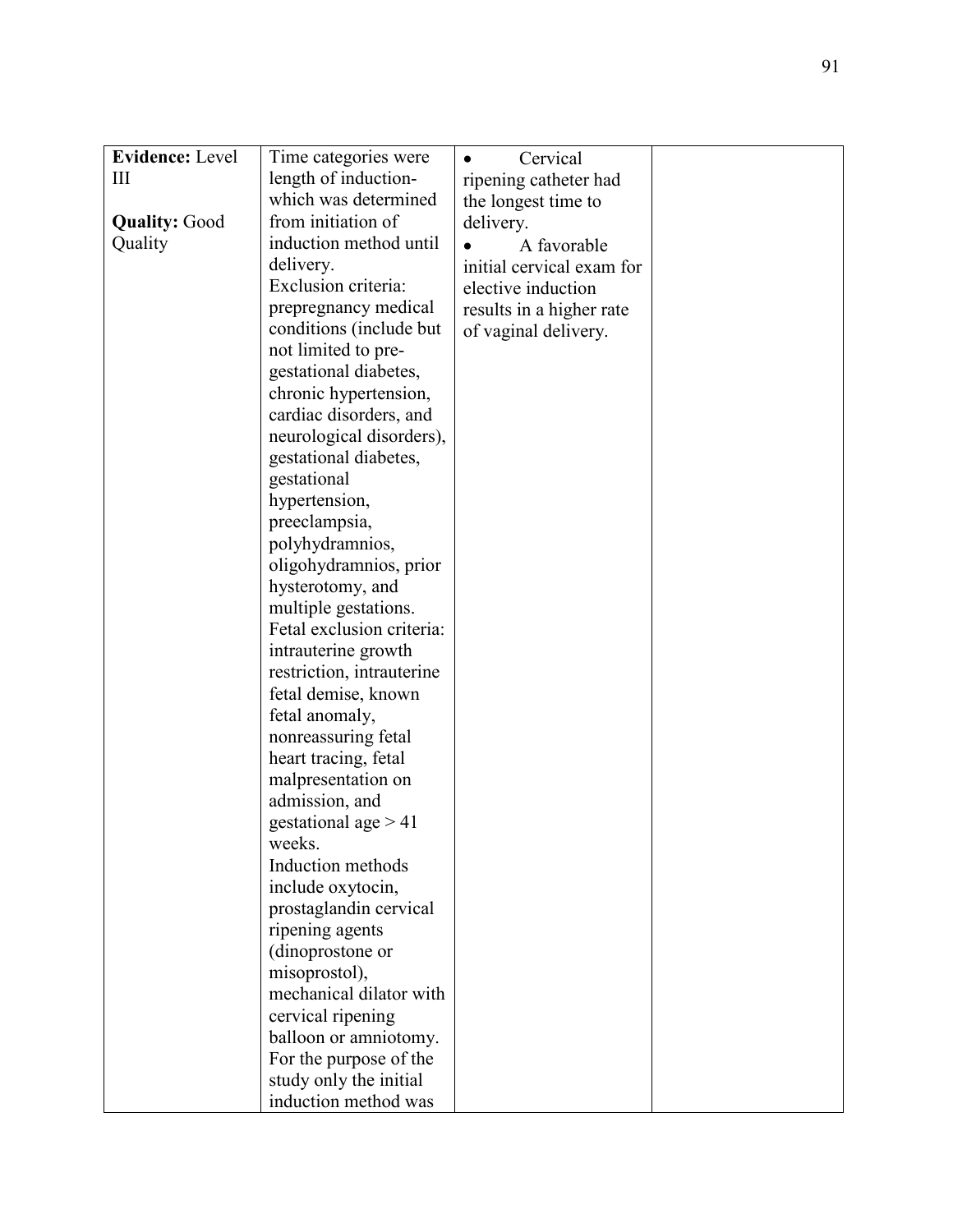| analyzed even though<br>multiple methods in<br>combination were often<br>used. |  |
|--------------------------------------------------------------------------------|--|
|                                                                                |  |

• Initial cervical exam is an important factor in deciding which of the several induction methods to choose for induction of labor. Women with unfavorable exams should have steps that make the cervix more favorable before oxytocin is started.

• Other hospitals can use the same methodology as this study to determine criteria for elective inductions.

#### **Implications:**

• Inductions are more successful if the cervix is favorable; bishop score should be taken into consideration with which induction method is being used.

• Oxytocin use with unfavorable cervix resulted in a higher rate of cesarean section.

Should perform interventions to make the cervix favorable prior to starting oxytocin.

• Oxytocin resulted in shorter time to delivery than cervical ripening catheter or prostaglandin agents for cervical ripening.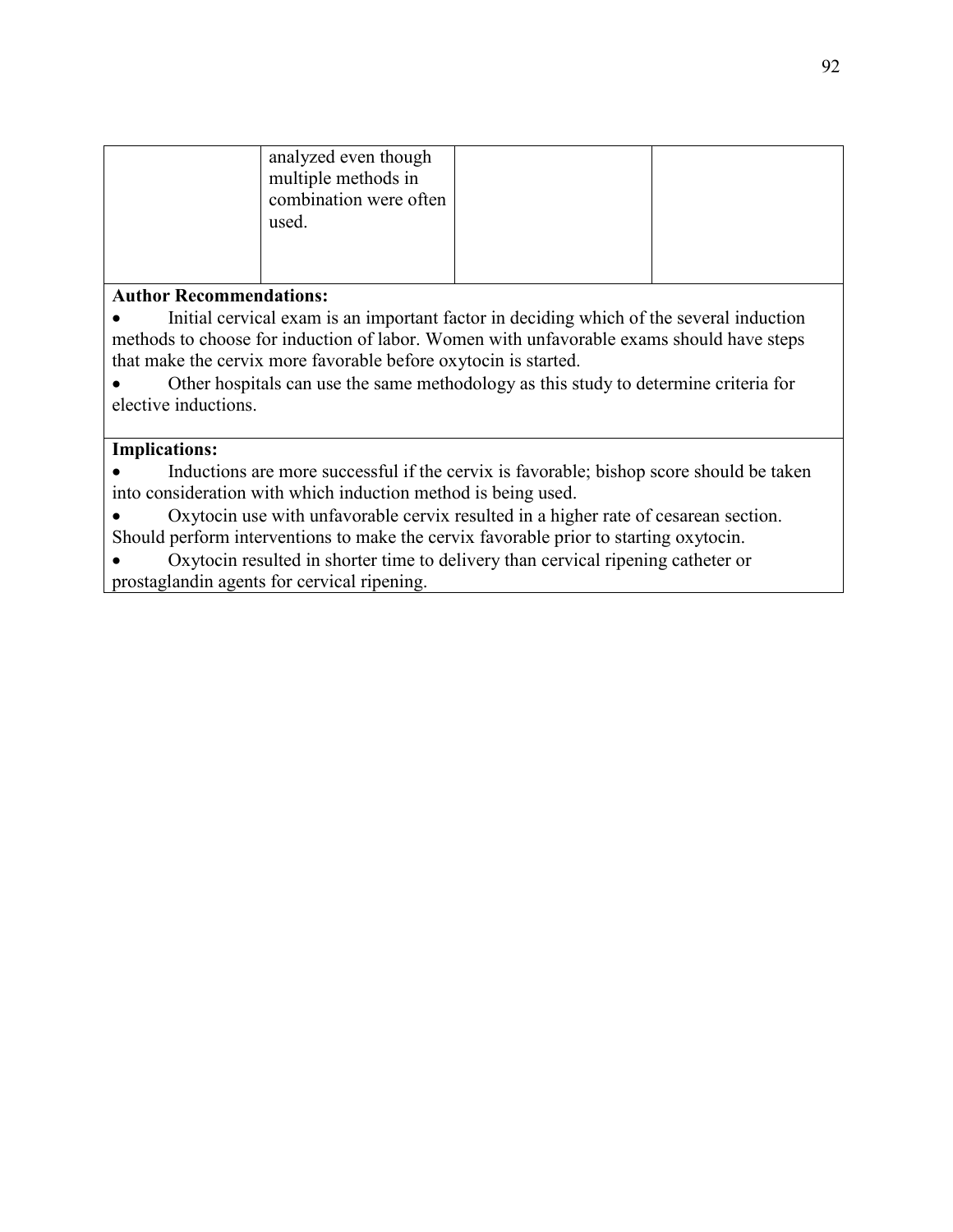Wollmann, C. L., Ahlberg, M., Petersson, G., Saltvedt, S., & Stephansson, O. (2017). Time-todelivery and delivery outcomes comparing three methods of labor induction in 7551 nulliparous women: a population-based cohort study. *Journal of Perinatology*, *37*(11), 1197-1203. doi:10.1038/jp.2017.122

| $0.101.1030$ p.2017.122   |                              |                          |                              |
|---------------------------|------------------------------|--------------------------|------------------------------|
| <b>Purpose/Sample</b>     | Design                       | <b>Results</b>           | <b>Strengths/Limitations</b> |
|                           | (Method/Instruments)         |                          |                              |
| <b>Purpose:</b>           | <b>Study Design:</b>         | In vaginal<br>$\bullet$  | <b>Strengths:</b>            |
| Determine time to         | Non-experimental,            | deliveries and cesarean  | the population-based         |
| delivery and mode         | retrospective chart          | deliveries due to labor  | design with access to        |
| of delivery in            | review. Descriptive          | dystocia and induction,  | prospectively collected      |
| labor induction           | design.                      | mean time-to-delivery    | data in standardized         |
| among women               |                              | was 2.1 h and 9.8 h      | electronic medical           |
| with unripe               | <b>Instruments: Data was</b> | shorter in women         | records and templates        |
| cervix.                   | collected from the           | induced with             | including maternal           |
|                           | population-based             | misoprostol and balloon  | characteristics,             |
| <b>Sample/Setting:</b>    | Stockholm-Gotland            | catheter respectively,   | pregnancy and                |
| 7551 nulliparous          | Obstetric Cohort. This       | compared with women      | delivery information,        |
| women with                | database contains daily      | induced with             | such as Bishop Score         |
| singleton                 | automatically                | dinoprostone.            | at induction start, data     |
| deliveries at 37          | forwarded data from          |                          | on labor progress,           |
| weeks or greater          | electronic medical           | 95% of women             | interventions during         |
| gestation with            | records systems.             | induced with the         | delivery and neonatal        |
| induced labor             |                              | balloon catheter         | outcome.                     |
| from January              | <b>Method: Participant</b>   | delivered within 24 h,   | Because data on              |
| 2008 to October           | information was              | whereas only 55% and     | exposure was recorded        |
| 2014 at seven             | obtained from the            | 54% where delivered      | before outcome there         |
| hospitals. Only           | database. all                | within 24 h for the      | was no possibility for       |
| live-birth in             | nulliparous women            | misoprostol and          | recall bias.                 |
| cephalic                  | with a singleton, live-      | dinoprostone group       | The large sample size        |
| presentation and          | born infant in cephalic      | respectively.            | of more than 7500            |
| <b>Bishop scores less</b> | presentation at 37           |                          | induced primiparous          |
| than or equal to 6.       | completed gestational        | <b>Conclusion:</b> the   | women enabled them           |
|                           | weeks or later with          | balloon catheter         | to study time-to-            |
| <b>Johns Hopkins</b>      | induced labor from 21        | compared with            | delivery and adverse         |
| <b>Evidence</b>           | January 2008 and until       | prostaglandins had a     | maternal and neonatal        |
| <b>Appraisal</b>          | 22 October 2014 were         | significantly shorter    | outcomes with high           |
|                           | included. Women              | length of labor, with no | statistical power.           |
| Level of                  | registered with more         | difference in mode-of-   |                              |
| <b>Evidence: Level</b>    | than one first induction     | delivery or adverse      | <b>Limitations:</b>          |
| Ш                         | method or Bishop             | maternal and neonatal    | collected data was not       |
|                           | Score 7 or more were         | outcomes                 | specially designed to        |
| <b>Quality: Good</b>      | excluded.18                  |                          | answer the study             |
| Quality                   | Incomplete Bishop            |                          | questions and there is       |
|                           | Score (five components)      |                          | always a risk of             |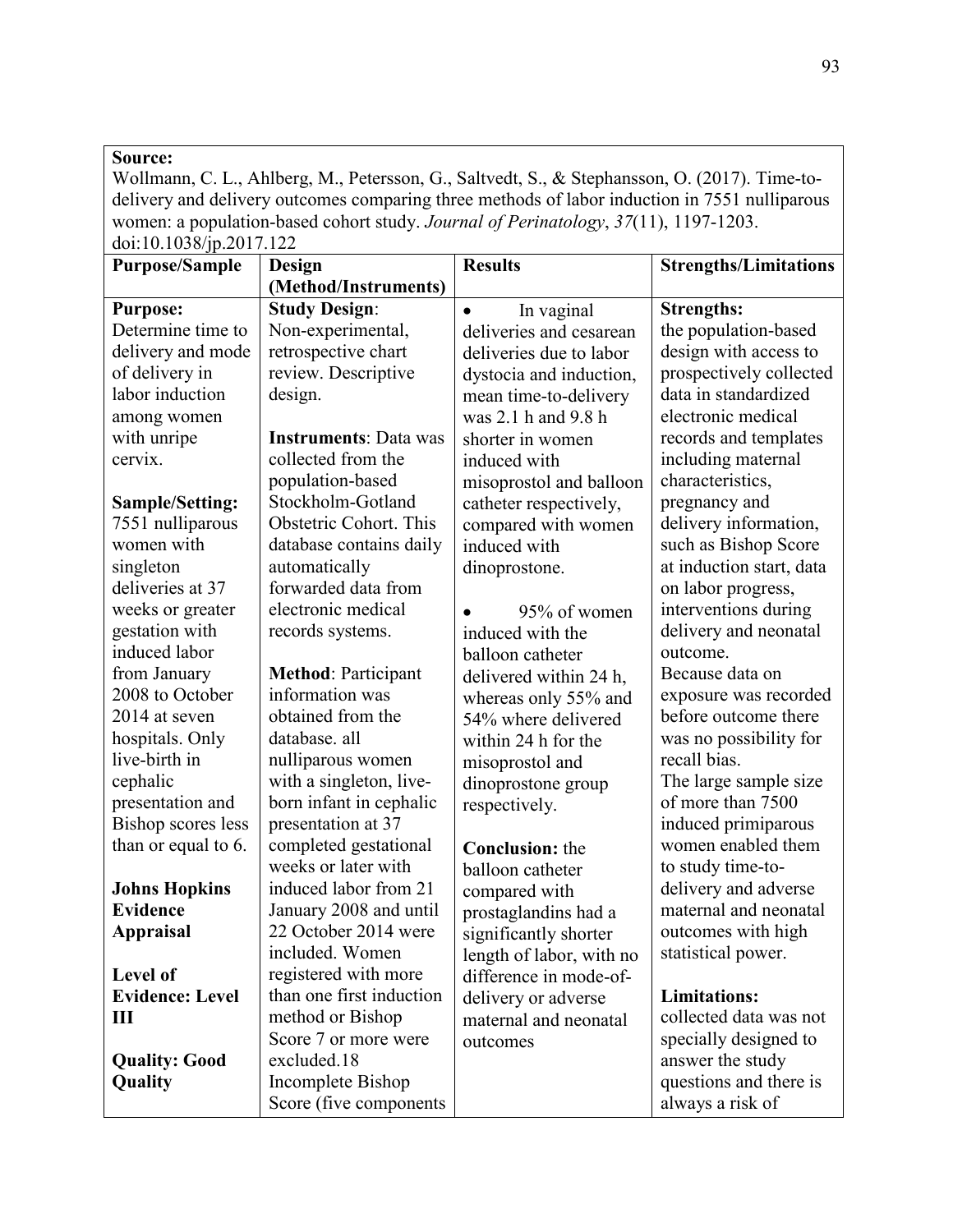| ordinarily evaluated)   | residual confounding.                       |
|-------------------------|---------------------------------------------|
| were considered as      |                                             |
| missing. The primary    | Further, some women                         |
| outcome was time-to-    | with induced labor                          |
| delivery from the start | might not have been                         |
| of the induction.       | recorded as inductions                      |
| Women with c-section    | and therefore not                           |
| due to fetal distress   | included in the study                       |
| were excluded.          | population.                                 |
|                         | Oxytocin                                    |
|                         | augmentation was                            |
|                         | more often used in the                      |
|                         | balloon catheter group;                     |
|                         | however, they                               |
|                         | considered oxytocin as                      |
|                         | a mediator rather than                      |
|                         | a confounder and                            |
|                         | consequently did not                        |
|                         | adjust for it in the                        |
|                         | multivariable analysis.                     |
|                         | Since induction                             |
|                         | methods were not                            |
|                         | blinded in the study,                       |
|                         | this may have                               |
|                         | influenced other                            |
|                         | aspects of the labor                        |
|                         | management, for                             |
|                         | example, it is possible                     |
|                         | that the increased use                      |
|                         | of oxytocin may be an                       |
|                         | explanation for the                         |
|                         | shorter duration-of                         |
|                         | delivery in the balloon                     |
|                         | catheter group. A                           |
|                         | separate study would                        |
|                         | have to investigate the                     |
|                         | different usage of                          |
|                         | oxytocin in balloon                         |
|                         | catheter versus                             |
|                         | prostaglandin                               |
|                         | inductions. Higher                          |
|                         |                                             |
|                         | usage of epidural<br>anesthesia is rather a |
|                         |                                             |
|                         | signal of pain than                         |
|                         | different                                   |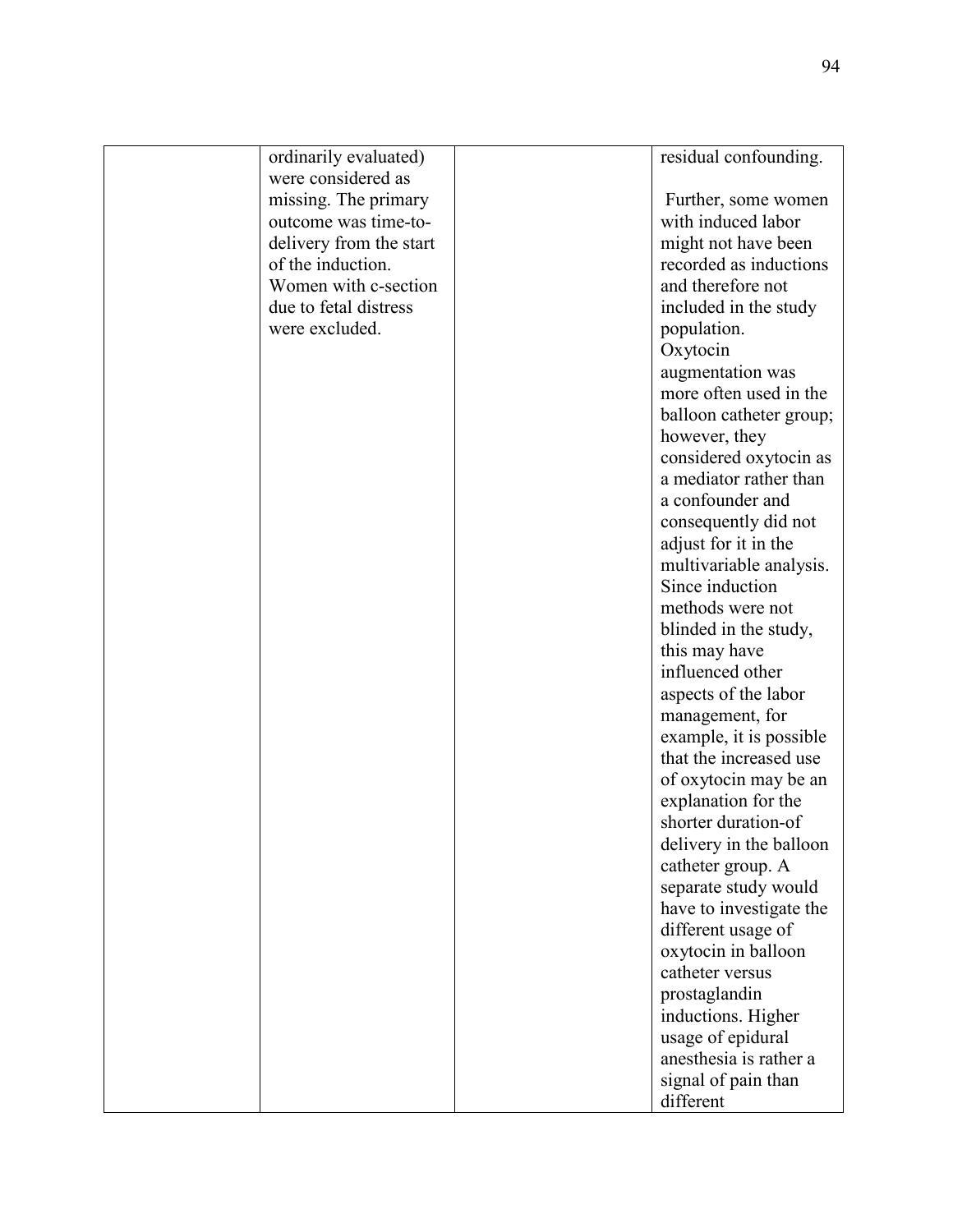|                                                                                          | administration by        |  |  |  |
|------------------------------------------------------------------------------------------|--------------------------|--|--|--|
|                                                                                          | induction method. On     |  |  |  |
|                                                                                          | the contrary epidural    |  |  |  |
|                                                                                          | has been associated      |  |  |  |
|                                                                                          | with longer deliveries   |  |  |  |
|                                                                                          | and would therefore      |  |  |  |
|                                                                                          | have a negative          |  |  |  |
|                                                                                          | influence on time-to-    |  |  |  |
|                                                                                          | delivery. Due to         |  |  |  |
|                                                                                          | limitations in the data  |  |  |  |
|                                                                                          | they had no possibility  |  |  |  |
|                                                                                          | to report on the         |  |  |  |
|                                                                                          | magnitude of             |  |  |  |
|                                                                                          | additional               |  |  |  |
|                                                                                          | interventions during     |  |  |  |
|                                                                                          | labor such as number     |  |  |  |
|                                                                                          | of misoprostol doses,    |  |  |  |
|                                                                                          | cumulative dose of       |  |  |  |
|                                                                                          | oxytocin, occurrence     |  |  |  |
|                                                                                          | of tachysystole with     |  |  |  |
|                                                                                          | fetal heart rate tracing |  |  |  |
|                                                                                          | abnormalities, and       |  |  |  |
|                                                                                          | need for tocolysis.      |  |  |  |
|                                                                                          |                          |  |  |  |
| <b>Author Recommendations:</b>                                                           |                          |  |  |  |
| Performing randomized controlled trials with the different interventions and having more |                          |  |  |  |
| control in future studies.                                                               |                          |  |  |  |

#### **Implications:**

Trans-cervical balloon catheter inductions did show a decrease in length of labor when compared with medication methods for cervical ripening.

This study answers part of the PICO question on how trans-cervical balloon catheter inductions and medications impact labor duration.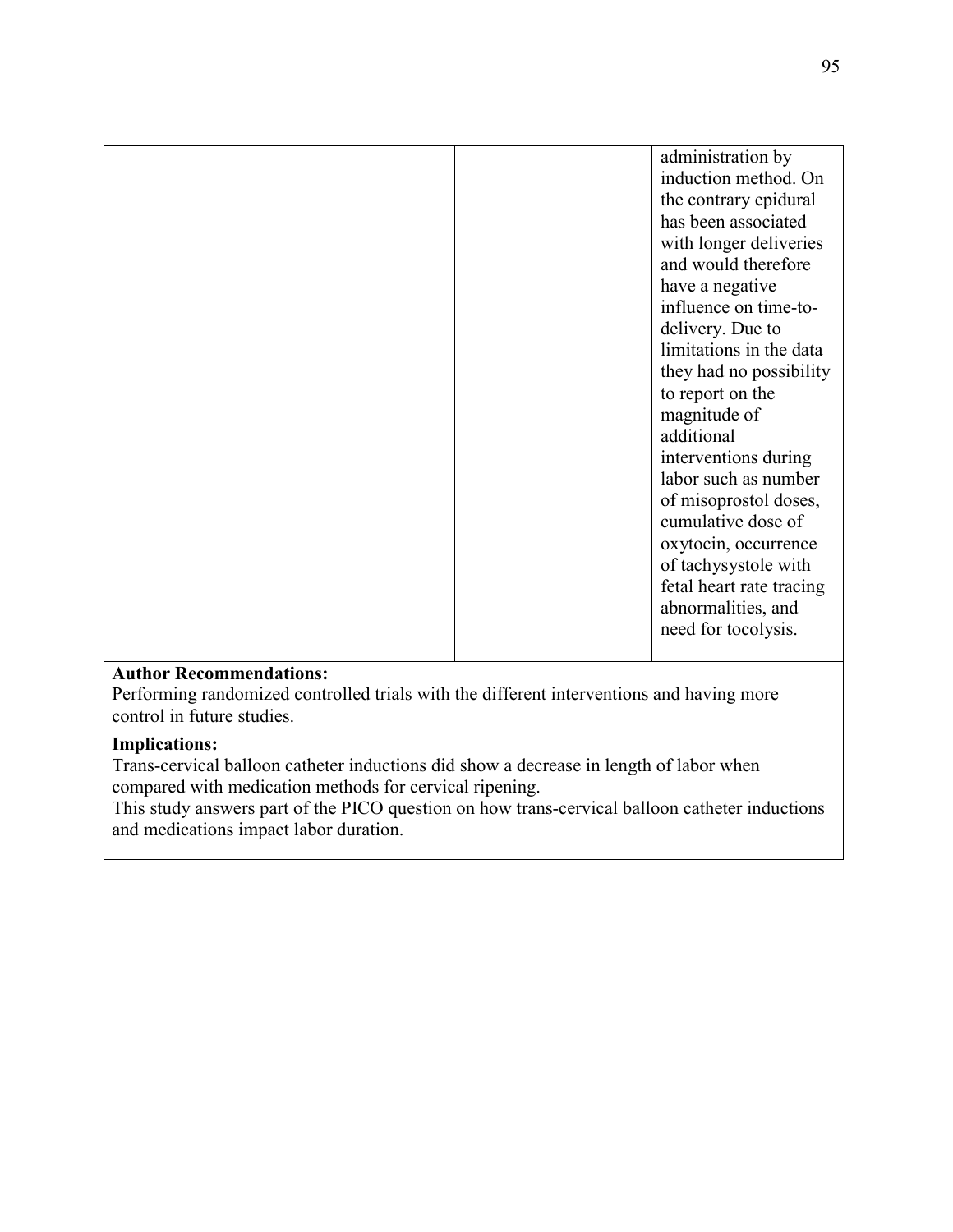Wu, X., Wang, C., Li, Y., Ouyang, C., Liao, J., Cai, W., . . . Chen, H. (2018). Cervical dilation balloon combined with intravenous drip of oxytocin for induction of term labor: A multicenter clinical trial. *Archives of Gynecology & Obstetrics, 297*(1), 77-83. doi:10.1007/s00404-017- 4564-9

| <b>Purpose/Sample</b>   | Design                   | <b>Results</b>            | <b>Strengths/Limitations</b> |
|-------------------------|--------------------------|---------------------------|------------------------------|
|                         | (Method/Instruments)     |                           |                              |
| <b>Purpose:</b>         | <b>Study Design:</b>     | <b>Results:</b>           | <b>Strengths:</b>            |
| To investigate the      | Randomized controlled    | No major<br>$\bullet$     | Patients                     |
| effectiveness and       | trial.                   | difference in baseline    | randomly assigned            |
| safety of a method      | Instruments:             | characteristics of the    | Results were                 |
| combining double-       | Data collected during    | two groups.               | statistically significant.   |
| balloon catheter        | induction process and    | The group that            | <b>Limitations:</b>          |
| for cervical            | additional data          | used double-balloon       | Small sample                 |
| ripening and            | retrieved from           | catheter and oxytocin     | size; may make               |
| intravenous drip of     | reviewing patients'      | had statistically         | generalization of            |
| oxytocin on the         | chart.                   | significant higher rates  | results difficult.           |
| induction of term       | <b>Methods:</b>          | of successful induction,  |                              |
| labor, providing        | Patients randomly        | vaginal delivery rate,    |                              |
| reference for           | divided into research    | and decreased duration    |                              |
| clinical safety.        | group (double-balloon    | of labor.                 |                              |
| <b>Sample/Setting:</b>  | with oxytocin) or        | No significant            |                              |
| Total of 120 term       | control group            | differences in maternal   |                              |
| pregnant women          | (oxytocin). Informed     | or neonatal               |                              |
| hospitalized            | consent obtained.        | complications.            |                              |
| between January         | Study approval from      | The oxytocin              |                              |
| 2015 and June           | IRB. Oxytocin was        | only group had a          |                              |
| 2015 at Longgang        | increased every 15       | 36.67% rate of cesarean   |                              |
| <b>District Center</b>  | minutes until regular    | compared to a 6.67%       |                              |
| Hospital of             | contraction pattern was  | rate in the double-       |                              |
| Shenzhen, China.        | achieved. Double-        | balloon and oxytocin      |                              |
| Each group had 60       | balloon catheter was     | group.                    |                              |
| patients. Inclusion     | placed, and each         |                           |                              |
| criteria: 18-40         | balloon filled with 80   | <b>Conclusion:</b>        |                              |
| years, 37-41            | mL saline. Remained      | Compared to labor         |                              |
| weeks gestation,        | in place for 12h unless  | induction of oxytocin,    |                              |
| Bishop score $\leq 6$ , | spontaneous expulsion    | the method of             |                              |
| single live fetus       | occurred. After          | combining double-         |                              |
| with cephalic           | removal AROM was         | balloon catheter for      |                              |
| presentation,           | performed, if not in     | cervical ripening and     |                              |
| without premature       | labor after 1 h,         | oxytocin for induction    |                              |
| rupture of              | oxytocin was started     | of labor has a higher     |                              |
| membranes,              | with the same dosing     | vaginal delivery rate,    |                              |
| reactive NST.           | as the control group. If | shorter total duration of |                              |
| Exclusion criteria:     | patients were not in     | labor and does not        |                              |